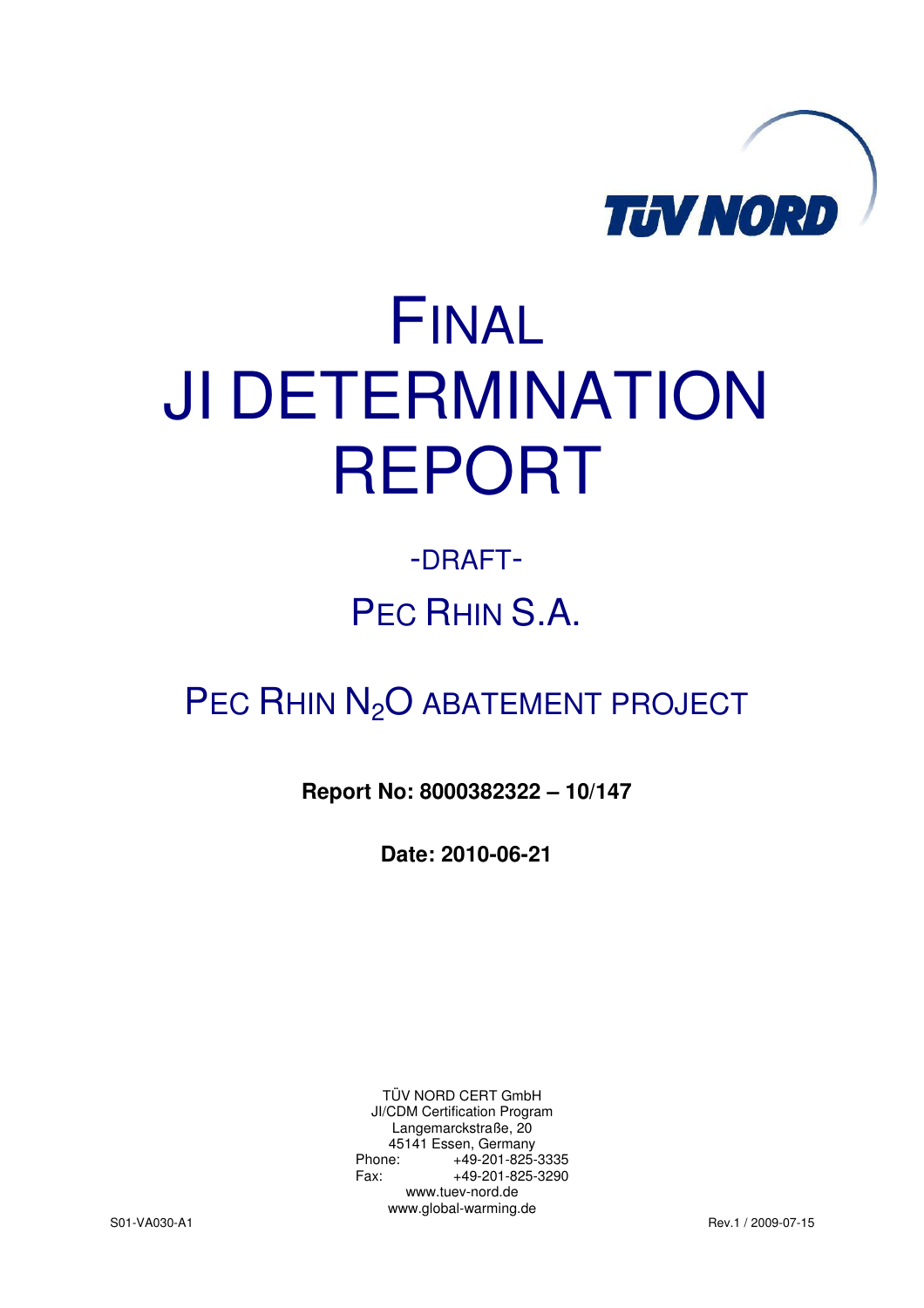

| Date of first issue:                                                                                                                                                                                                                                                           |                   |                                             | Project No.:                                                                     |             |                                                                                                                                                                                                                                                                                                                                                                                                                                                                     |
|--------------------------------------------------------------------------------------------------------------------------------------------------------------------------------------------------------------------------------------------------------------------------------|-------------------|---------------------------------------------|----------------------------------------------------------------------------------|-------------|---------------------------------------------------------------------------------------------------------------------------------------------------------------------------------------------------------------------------------------------------------------------------------------------------------------------------------------------------------------------------------------------------------------------------------------------------------------------|
| 2010-06-21<br>Project Type:                                                                                                                                                                                                                                                    |                   |                                             | Organisational unit:                                                             |             | Report No: 8000382322 - 10/147                                                                                                                                                                                                                                                                                                                                                                                                                                      |
|                                                                                                                                                                                                                                                                                |                   |                                             |                                                                                  |             |                                                                                                                                                                                                                                                                                                                                                                                                                                                                     |
| JI Track 1 (Projet Domestique)<br>⊠<br>JI Track 2                                                                                                                                                                                                                              |                   |                                             |                                                                                  |             | <b>TÜV NORD JI/CDM Certification Program</b>                                                                                                                                                                                                                                                                                                                                                                                                                        |
| Client:                                                                                                                                                                                                                                                                        |                   |                                             | Client ref.:                                                                     |             |                                                                                                                                                                                                                                                                                                                                                                                                                                                                     |
| Pec Rhin S.A.                                                                                                                                                                                                                                                                  |                   |                                             | Jean-Marc Bastian                                                                |             |                                                                                                                                                                                                                                                                                                                                                                                                                                                                     |
| Summary:                                                                                                                                                                                                                                                                       |                   |                                             | $\boxtimes$ positive determination opinion $\Box$ negative determination opinion |             |                                                                                                                                                                                                                                                                                                                                                                                                                                                                     |
| implementation of Article 6 of the Kyoto Protocol as agreed in the Marrakech Accords.                                                                                                                                                                                          |                   |                                             |                                                                                  |             | Pec Rhin S.A. has commissioned the TÜV NORD JI/CDM Certification Program (CP) as a Third Party to<br>determinate the project: "Pec Rhin $N_2O$ abatement project" with regard to the relevant requirements of the host<br>country France and of the UNFCCC for JI project activities, as well as criteria for consistent project operations,<br>monitoring and reporting. UNFCCC criteria refer to the Kyoto Protocol Article 6 criteria and the Guidelines for the |
| approved and published by the MEEDDAT in July 2009.                                                                                                                                                                                                                            |                   |                                             |                                                                                  |             | The project applies to the Projet Domestique Methodology: "Catalytic reduction of N <sub>2</sub> O at nitric acid plants",                                                                                                                                                                                                                                                                                                                                          |
| stated criteria.                                                                                                                                                                                                                                                               |                   |                                             |                                                                                  |             | The review of the project design documentation and additional documents related to baseline and monitoring<br>methodology have provided TÜV NORD JI/CDM CP with sufficient evidence to determinate the fulfilment of the                                                                                                                                                                                                                                            |
| In detail the conclusions can be summarised as follows:                                                                                                                                                                                                                        |                   |                                             |                                                                                  |             |                                                                                                                                                                                                                                                                                                                                                                                                                                                                     |
| The project is in line with all relevant host country criteria (France) and all relevant UNFCCC<br>requirements for JI.                                                                                                                                                        |                   |                                             |                                                                                  |             |                                                                                                                                                                                                                                                                                                                                                                                                                                                                     |
| The project additionality is sufficiently justified in the PDD, the monitoring plan is transparent and<br>adequate.                                                                                                                                                            |                   |                                             |                                                                                  |             |                                                                                                                                                                                                                                                                                                                                                                                                                                                                     |
| The calculation of the project emission reductions is carried out in a transparent and conservative<br>manner, so that the calculated emission reductions of 316,296 tCO <sub>2</sub> e (between 2010 and 2012) are most<br>likely to be achieved within the crediting period. |                   |                                             |                                                                                  |             |                                                                                                                                                                                                                                                                                                                                                                                                                                                                     |
| with all criteria applicable for the determination PDD.                                                                                                                                                                                                                        |                   |                                             |                                                                                  |             | The conclusions of this report show, that the project, as it was described in the project documentation, is in line                                                                                                                                                                                                                                                                                                                                                 |
| Because of this, the report will be on the status of "Draft" until the LoA is provided.                                                                                                                                                                                        |                   |                                             |                                                                                  |             | Since the LoA will be issued after registration of the project at the DFP, CAR A1 cannot be closed at this time.                                                                                                                                                                                                                                                                                                                                                    |
| Report No.:<br>8000382322-10/147                                                                                                                                                                                                                                               |                   | Subject Group:<br><b>Climate Protection</b> |                                                                                  |             | Indexing terms                                                                                                                                                                                                                                                                                                                                                                                                                                                      |
| Report title:                                                                                                                                                                                                                                                                  |                   |                                             |                                                                                  |             |                                                                                                                                                                                                                                                                                                                                                                                                                                                                     |
| Pec Rhin $N_2O$ abatement project                                                                                                                                                                                                                                              |                   |                                             |                                                                                  |             | <b>Projet Domestique</b>                                                                                                                                                                                                                                                                                                                                                                                                                                            |
|                                                                                                                                                                                                                                                                                |                   |                                             |                                                                                  |             |                                                                                                                                                                                                                                                                                                                                                                                                                                                                     |
|                                                                                                                                                                                                                                                                                |                   |                                             |                                                                                  |             | $JI - Track 1$                                                                                                                                                                                                                                                                                                                                                                                                                                                      |
|                                                                                                                                                                                                                                                                                |                   |                                             |                                                                                  |             | <b>Determination PDD</b>                                                                                                                                                                                                                                                                                                                                                                                                                                            |
| Work carried out by:                                                                                                                                                                                                                                                           |                   |                                             |                                                                                  |             |                                                                                                                                                                                                                                                                                                                                                                                                                                                                     |
| Mrs. Alex Nebel                                                                                                                                                                                                                                                                |                   | Mr. Evgeni Sud                              |                                                                                  | $\boxtimes$ | No distribution without permission from                                                                                                                                                                                                                                                                                                                                                                                                                             |
| Mr. Ulrich Walter                                                                                                                                                                                                                                                              |                   |                                             |                                                                                  |             | the client or responsible organisational                                                                                                                                                                                                                                                                                                                                                                                                                            |
| Mrs. Sabine Meyer                                                                                                                                                                                                                                                              |                   |                                             |                                                                                  |             | unit                                                                                                                                                                                                                                                                                                                                                                                                                                                                |
| Technical review by:                                                                                                                                                                                                                                                           | Final approval by |                                             |                                                                                  |             |                                                                                                                                                                                                                                                                                                                                                                                                                                                                     |
| Mr. Rainer Winter                                                                                                                                                                                                                                                              | Mr. Eric Krupp    |                                             |                                                                                  |             | Limited distribution                                                                                                                                                                                                                                                                                                                                                                                                                                                |
| Mr. Evgeni Sud<br>Date of this revision:<br>Rev. No.:                                                                                                                                                                                                                          |                   | Number of pages:                            |                                                                                  |             |                                                                                                                                                                                                                                                                                                                                                                                                                                                                     |
| 2010-06-21<br>0                                                                                                                                                                                                                                                                |                   | 85                                          |                                                                                  |             | Unrestricted distribution                                                                                                                                                                                                                                                                                                                                                                                                                                           |
|                                                                                                                                                                                                                                                                                |                   |                                             |                                                                                  |             |                                                                                                                                                                                                                                                                                                                                                                                                                                                                     |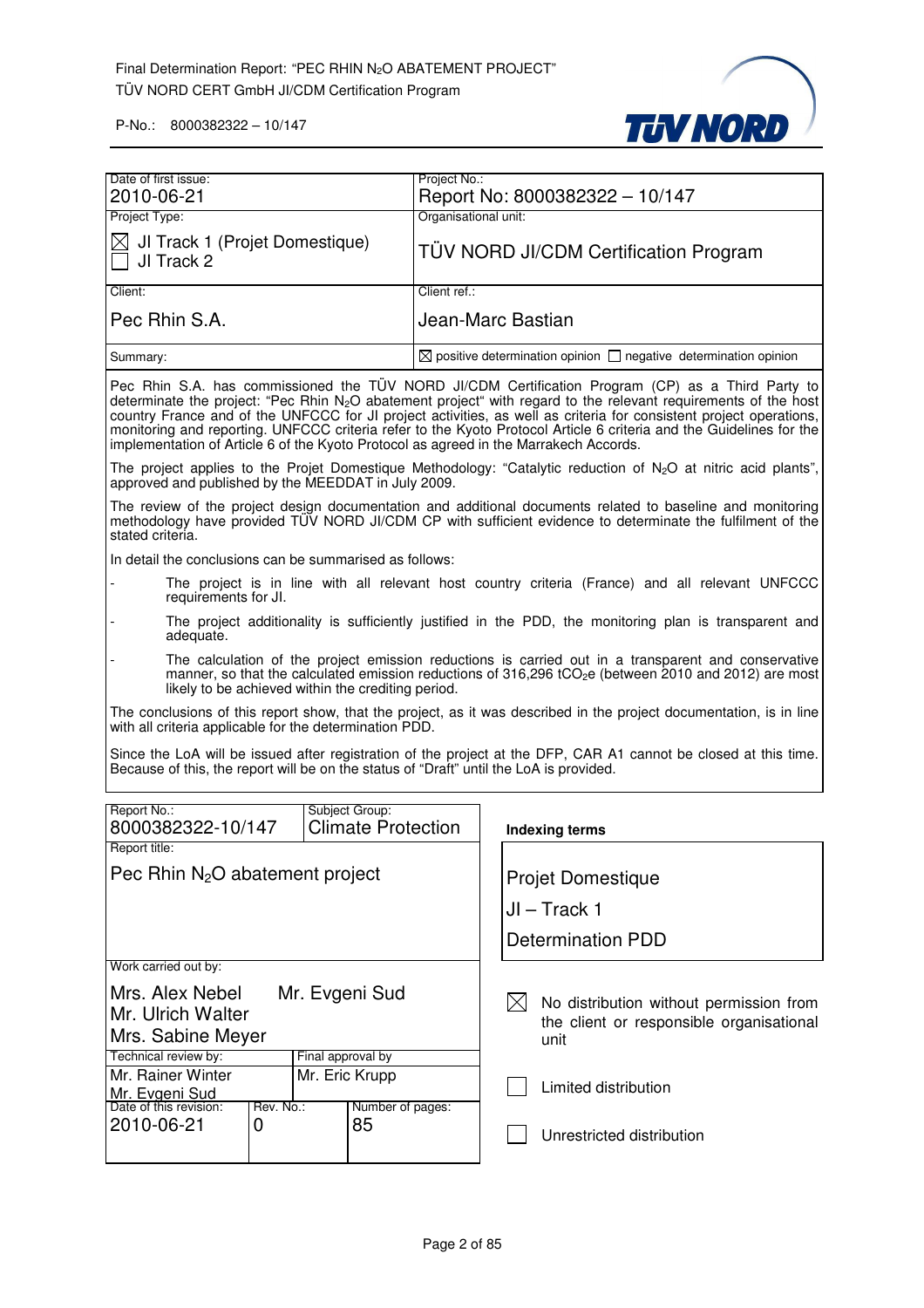

#### **Abbreviations**

| <b>AMS</b>       | <b>Automated Monitoring System</b>                                                      |
|------------------|-----------------------------------------------------------------------------------------|
| <b>BAT</b>       | Best available technology                                                               |
| <b>BAU</b>       | Business as usual                                                                       |
| <b>CA</b>        | <b>Corrective Action</b>                                                                |
| <b>CAR</b>       | <b>Corrective Action Request</b>                                                        |
| <b>CDM</b>       | Clean Development Mechanism                                                             |
| CH <sub>4</sub>  | Methane                                                                                 |
| <b>CL</b>        | <b>Clarification Request</b>                                                            |
| CO <sub>2</sub>  | Carbon dioxide                                                                          |
| CO <sub>2e</sub> | Carbon dioxide equivalent                                                               |
| CP               | <b>Certification Program</b>                                                            |
| <b>DFP</b>       | <b>Designated Focal Point</b>                                                           |
| <b>DRIRE</b>     | Directions Régionales de l'Industrie de la Recherche et de<br>l'Environnement           |
| <b>DVM</b>       | Determination and Verification Manual /Draft)                                           |
| <b>EB</b>        | <b>CDM Executive Board</b>                                                              |
| <b>EIA</b>       | <b>Environmental Impact Assessment</b>                                                  |
| <b>ERU</b>       | <b>Emission Reduction Unit</b>                                                          |
| <b>EU ETS</b>    | <b>European Union Emissions Trading Scheme</b>                                          |
| <b>FAR</b>       | <b>Forward Action Request</b>                                                           |
| <b>GHG</b>       | Greenhouse gas(es)                                                                      |
| <b>IPCC</b>      | Intergovernmental Panel on Climate Change                                               |
| JI               | Joint Implementation                                                                    |
| <b>JISC</b>      | Joint Implementation Supervisory Committee                                              |
| <b>MEEDDAT</b>   | Ministère de l'Ecologie, de l'Energie, du Développement durable et<br>de la Mer, France |
| $N_2O$           | <b>Nitrous Oxide</b>                                                                    |
| <b>NCV</b>       | Net Calorific Value of Fuel                                                             |
| <b>PDD</b>       | <b>Project Design Document</b>                                                          |
| QC/QA            | Quality control/Quality assurance                                                       |
| <b>UNFCCC</b>    | United Nations Framework Convention on Climate Change                                   |
| <b>VVM</b>       | <b>Validation and Verification Manual</b>                                               |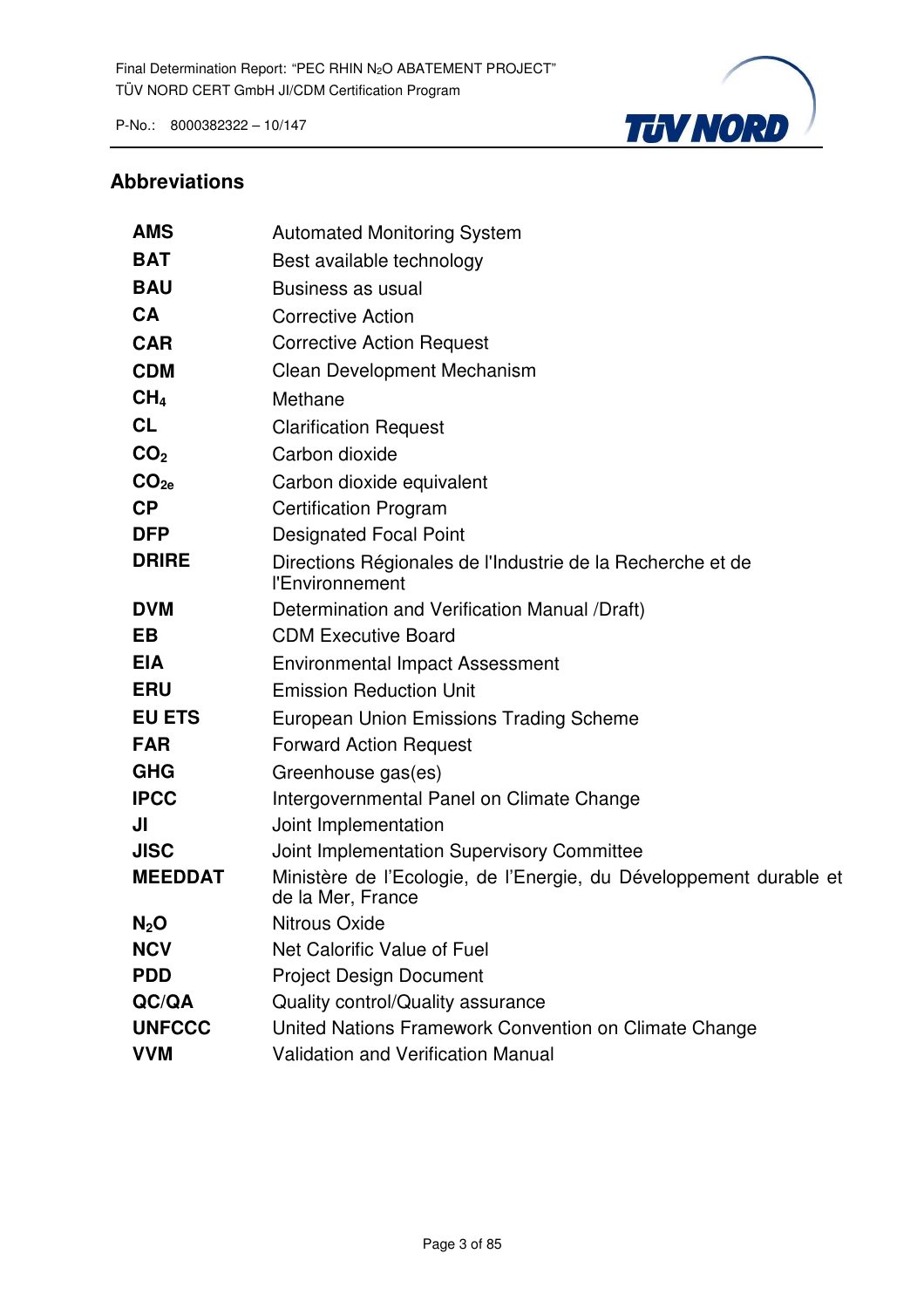

### **Table of Contents Page 2018**

| $\mathbf{1}$ |                 |                                                                                 |                |
|--------------|-----------------|---------------------------------------------------------------------------------|----------------|
| 2            |                 |                                                                                 | .6             |
| 2.1          |                 | <b>Project Characteristics</b>                                                  | 6              |
| 2.2          |                 | <b>Involved Parties and Project Participants</b>                                | 7              |
| 2.3          |                 | <b>Project Location</b>                                                         | $\overline{7}$ |
| 2.4          |                 | <b>Technical Project Description</b>                                            | 8              |
| 3            |                 | METHODOLOGY AND DETERMINATION PDD SEQUENCE 10                                   |                |
| 3.1          |                 | <b>Determination PDD Steps</b>                                                  | 10             |
| 3.2          |                 | Contract review                                                                 | 11             |
| 3.3          |                 | Appointment of team members and technical reviewers                             | 11             |
| 3.4          |                 | <b>Consideration of Public Stakeholder Comments</b>                             | 12             |
| 3.5          |                 | <b>Determination PDD Protocol</b>                                               | 12             |
| 3.6          |                 | <b>Review of Documents</b>                                                      | 13             |
| 3.7          |                 | Follow-up Interviews                                                            | 13             |
| 3.8          |                 | Project comparison                                                              | 14             |
| 3.9          |                 | Resolution of Clarification and Corrective Action Requests                      | 14             |
|              | 3.9.1           | <b>Definition</b>                                                               | 14             |
|              | 3.9.2<br>3.9.3  | <b>Draft Determination PDD</b><br><b>Final Determination PDD</b>                | 15<br>15       |
| 3.10         |                 | <b>Technical review</b>                                                         | 15             |
| 3.11         |                 | Final approval                                                                  | 16             |
|              |                 |                                                                                 |                |
| 4            |                 |                                                                                 |                |
| 5            |                 |                                                                                 |                |
| 5.1          |                 | General Description of the Project Activity                                     | 27             |
|              | 5.1.1           | Participation                                                                   | 27             |
|              | 5.1.2<br>5.1.3  | <b>PDD Editorial Aspects</b><br>Technology to be Employed                       | 27<br>28       |
|              | 5.1.4           | <b>Type of Project</b>                                                          | 28             |
| 5.2          |                 | Project Baseline, Additionality and Monitoring Plan                             | 28             |
|              | 5.2.1           | Application of the Methodology                                                  | 28             |
|              | 5.2.2           | <b>Project Boundary</b>                                                         | 28             |
|              | 5.2.3           | <b>Baseline Identification</b><br><b>Calculation of GHG Emission Reductions</b> | 29             |
|              | 5.2.4<br>5.2.5  | <b>Calculation of GHG Emission Reductions</b>                                   | 29<br>31       |
|              | 5.2.6           | <b>Additionality Determination</b>                                              | 31             |
|              | 5.2.7           | <b>Monitoring Methodology</b>                                                   | 34             |
|              | 5.2.8           | <b>Monitoring Plan</b>                                                          | 34             |
|              | 5.2.9<br>5.2.10 | <b>Project Management Planning</b><br><b>Crediting Period</b>                   | 34<br>35       |
|              |                 |                                                                                 |                |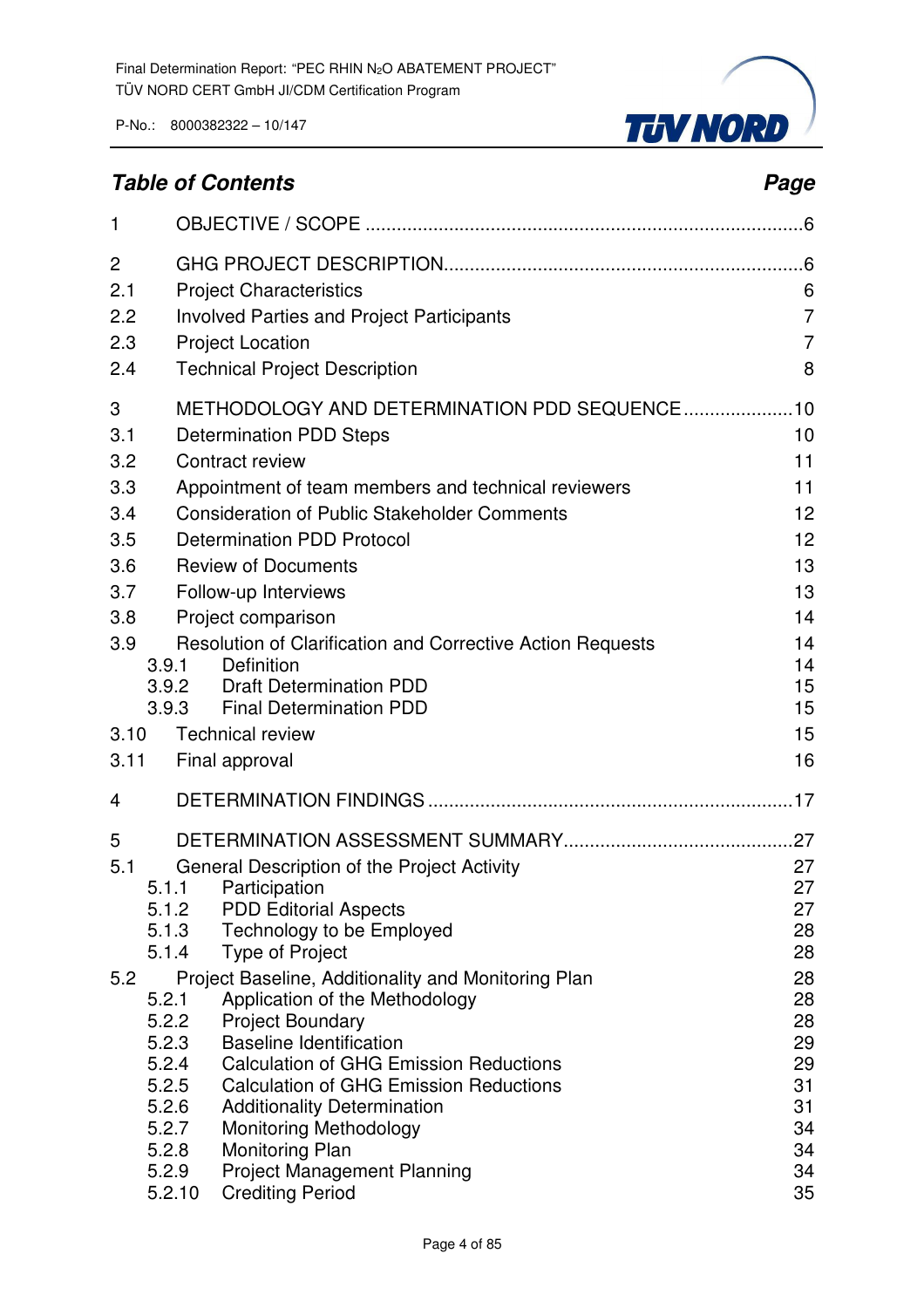

|                | 5.2.11 Environmental Impacts<br>5.2.12 Comments by Stakeholders<br>5.2.13 Issues for verification | 35<br>35<br>35 |
|----------------|---------------------------------------------------------------------------------------------------|----------------|
| 6              |                                                                                                   |                |
| $\overline{7}$ |                                                                                                   |                |
|                |                                                                                                   |                |
|                |                                                                                                   |                |
|                |                                                                                                   |                |
|                |                                                                                                   |                |
|                |                                                                                                   |                |
|                | ANNEX 6: APPLICATION OF NON APPROVED METHODOLOGIES                                                |                |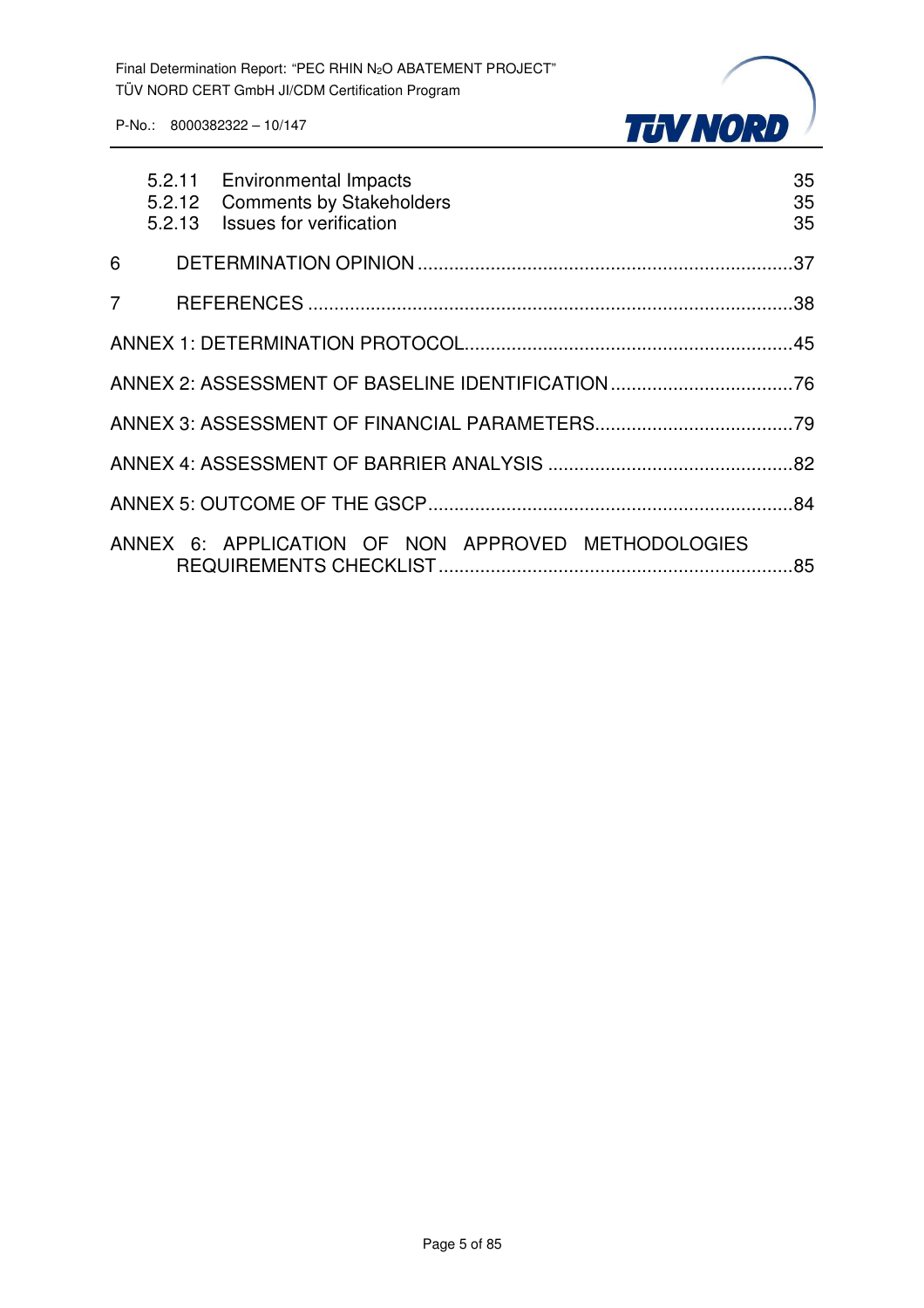

#### **1 OBJECTIVE / SCOPE**

PecRhin S.A. has commissioned the TÜV NORD JI/CDM Certification Program (CP) to carry out a determination of the:

"Pec Rhin N2O abatement project"

with regard to the relevant requirements for JI project activities.

The purpose of a determination is to have an independent third party assess of the project design. In particular, the project's baseline, the monitoring plan (MP), and the project's compliance with relevant host country and UNFCCC criteria are determinated in order to confirm that the project design as documented is sound and reasonable and meets the stated requirements and identified criteria. Determination is seen as necessary to provide assurance to stakeholders of the quality of the project and its intended generation of emission reduction units (ERUs).

UNFCCC criteria refer to the Kyoto Protocol Article 6 criteria and the Guidelines for the implementation of Article 6 of the Kyoto Protocol as agreed in the Marrakech Accords with regard to Track 1 JI project activities.

#### **2 GHG PROJECT DESCRIPTION**

#### **2.1 Project Characteristics**

Essential data of the project is presented in the following Table 2-1.

| Item                                               | Data |    |                                                                                             |  |  |  |  |
|----------------------------------------------------|------|----|---------------------------------------------------------------------------------------------|--|--|--|--|
| Project title                                      |      |    | "Pec Rhin $N_2O$ abatement project"                                                         |  |  |  |  |
| Project size                                       |      |    | <b>Small Scale</b><br>Large Scale                                                           |  |  |  |  |
|                                                    |      |    | Energy Industries (renewable-/non-renewable sources)                                        |  |  |  |  |
|                                                    |      | 2  | Energy distribution                                                                         |  |  |  |  |
|                                                    |      | 3  | Energy demand                                                                               |  |  |  |  |
|                                                    |      | 4  | Manufacturing industries                                                                    |  |  |  |  |
|                                                    | ⊠    | 5  | Chemical industry                                                                           |  |  |  |  |
| <b>Project Scope</b>                               |      | 6  | Construction                                                                                |  |  |  |  |
| (according to UNFCCC<br>sectoral scope numbers for |      |    | Transport                                                                                   |  |  |  |  |
| JI)                                                |      | 8  | Mining/Mineral production                                                                   |  |  |  |  |
|                                                    |      | 9  | Metal production                                                                            |  |  |  |  |
|                                                    |      | 10 | Fugitive emissions from fuels (solid, oil and gas)                                          |  |  |  |  |
|                                                    |      | 11 | Fugitive emissions from production and<br>of<br>consumption<br>halocarbons and hexafluoride |  |  |  |  |
|                                                    |      | 12 | Solvents use                                                                                |  |  |  |  |

**Table 2-1:** Project Characteristics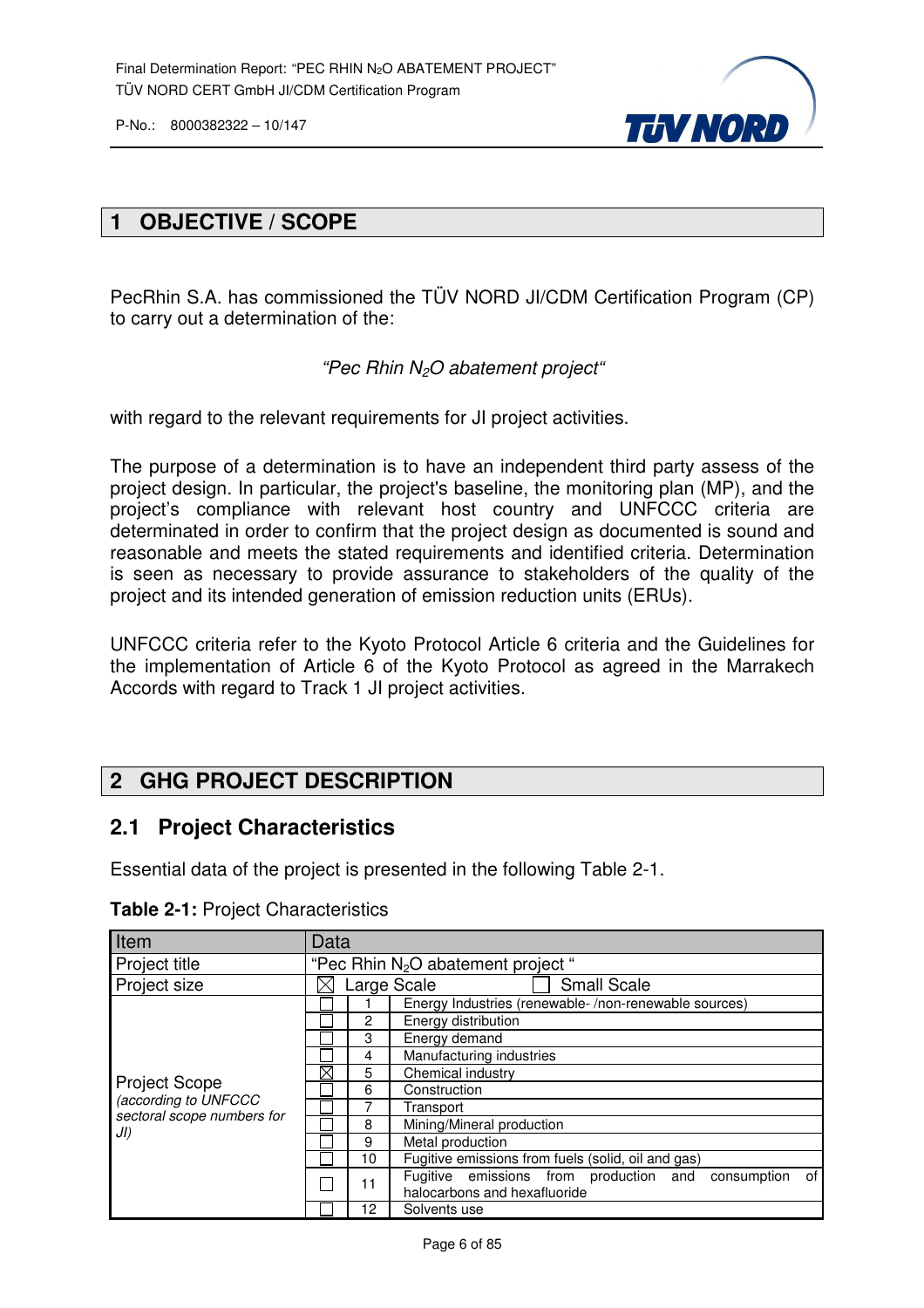

| Item                                   | Data                                                         |  |  |
|----------------------------------------|--------------------------------------------------------------|--|--|
|                                        | Waste handling and disposal<br>13                            |  |  |
|                                        | Afforestation and Reforestation<br>14                        |  |  |
|                                        | 15<br>Agriculture                                            |  |  |
| <b>Applied Methodology</b>             | Project specific methodology (Projet Domestique Methodology) |  |  |
| <b>Track</b>                           |                                                              |  |  |
| Crediting period                       | Renewable Crediting Period (7 y)                             |  |  |
|                                        | $\boxtimes$<br>Fixed Crediting Period (10 y)                 |  |  |
|                                        | 2010-08-01 - 2012-12-31                                      |  |  |
| Start of crediting period <sup>1</sup> | Expected beginning of August 2010                            |  |  |

#### **2.2 Involved Parties and Project Participants**

The following parties to the Kyoto Protocol and project participants are involved in this project activity (Table 2-2).

| Table 2-2: Project Parties and project participants |  |  |  |  |
|-----------------------------------------------------|--|--|--|--|
|-----------------------------------------------------|--|--|--|--|

| Characteristic           | Party   | <b>Project Participant</b>          |
|--------------------------|---------|-------------------------------------|
| Host party               | France  | Pec Rhin S.A.                       |
| Other involved party/ies | Germany | N.serve Environmental Services GmbH |

#### **2.3 Project Location**

The details of the project location are given in table 2-3:

| <b>Table 2-3:</b> | <b>Project Location</b> |  |
|-------------------|-------------------------|--|
|-------------------|-------------------------|--|

| No.                      | <b>Project Location</b>                           |  |  |  |
|--------------------------|---------------------------------------------------|--|--|--|
| <b>Host Country</b>      | France                                            |  |  |  |
| Region                   | North Eastern (Alsace), Département: Haut Rhin    |  |  |  |
| Project location address | Usine de Pec Rhin S.A, Zone industrielle Mulhouse |  |  |  |
|                          | Rhin, 68490 Ottmarsheim, France                   |  |  |  |
| <b>Plant coordinates</b> | Plant tail gas stack:                             |  |  |  |
|                          | Lat: 47°47'30.27"N                                |  |  |  |
|                          | Long: 7°31'20.90"E                                |  |  |  |
|                          | Ammonia burner:                                   |  |  |  |
|                          | Lat: 47°47'30.49"N                                |  |  |  |
|                          | Long: 7°31'19.91"E                                |  |  |  |

 1 As per the published PDD (version 1)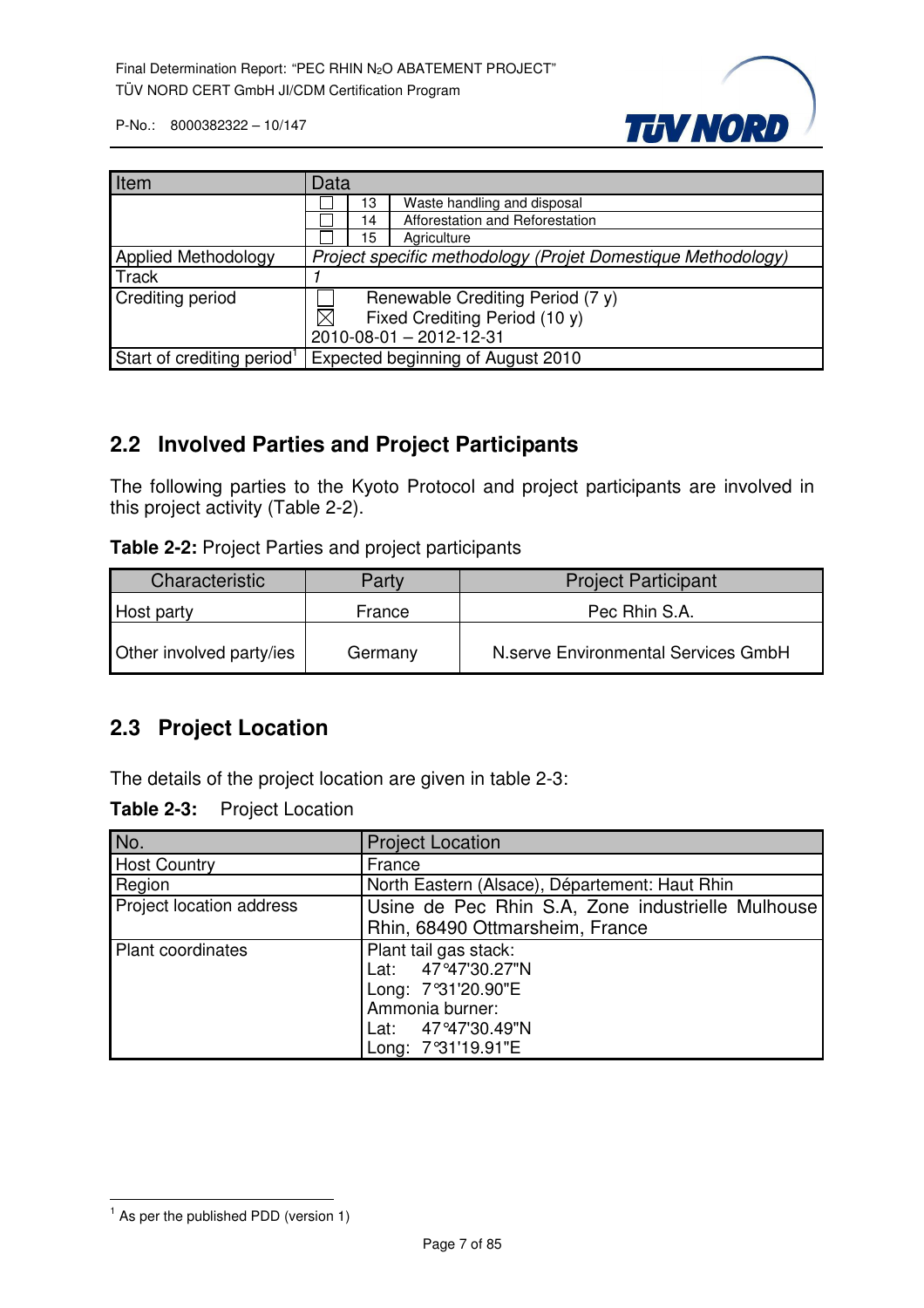

#### **2.4 Technical Project Description**

The project involves the installation of a secondary  $N<sub>2</sub>O$  reduction catalyst of the nitric acid production plant of Pec Rhin. The emission reductions are a result of the catalytic decomposition of nitrous oxide. Nitrous oxide which is formed as by-product of the nitric acid production will be removed by the catalyst installed below the ammonia oxidation gauze pack in the ammonia burner. The nitrous oxide would otherwise be emitted through the gas stack into the atmosphere.

The key parameters of the project are given in table 2-4:

| Parameter                                                                  | Unit                     | Value                                                                                                             |
|----------------------------------------------------------------------------|--------------------------|-------------------------------------------------------------------------------------------------------------------|
| <b>Ammonia Oxidation Reactor</b>                                           |                          |                                                                                                                   |
| Manufacturer                                                               | $\overline{a}$           | <b>OSCHATZ</b>                                                                                                    |
| Diameter                                                                   | mm                       | 3960                                                                                                              |
| Start of commercial production                                             |                          | 2005 (1970 first installation)                                                                                    |
| conditions<br>Operating<br>as<br>per<br>specifications (trip point values) |                          |                                                                                                                   |
| - Temperature (min/max):                                                   | $\mathrm{C}$             | 740 - 920                                                                                                         |
| - Pressure (max):                                                          | Bar abs                  | 4.6                                                                                                               |
| - Ammonia to Air ratio (max)                                               | $Vol.-%$                 | >11.8                                                                                                             |
| <b>Ammonia Oxidation Catalyst</b>                                          |                          |                                                                                                                   |
| Manufacturer                                                               | $\frac{1}{2}$            | Johnson Matthey Plc                                                                                               |
| Type                                                                       |                          | Eco-Cat-Pack                                                                                                      |
| Composition:                                                               | $\overline{a}$           | Pt/Rh/Pd                                                                                                          |
| <b>Absorber</b>                                                            |                          |                                                                                                                   |
| Design capacity per day (100 %)                                            | t/d                      | 1,100                                                                                                             |
| Design capacity per day (legal)                                            | t/d                      | 1,100                                                                                                             |
| Annual production (design)                                                 | t/year                   | 393,800                                                                                                           |
| Annual production (practice)                                               | t/year                   | 345,000                                                                                                           |
| <b>Secondary Catalyst</b>                                                  |                          |                                                                                                                   |
| Start of operation                                                         | $\overline{a}$           | Expected 15 <sup>th</sup> June                                                                                    |
| Manufacturer                                                               | $\overline{a}$           | YARA, supplied Johnson Matthey Plc                                                                                |
| Type                                                                       | $\overline{\phantom{0}}$ | YARA abatement catalyst                                                                                           |
| Composition:                                                               | $\overline{a}$           | Cobalt with CeO <sub>2</sub> as support material                                                                  |
| Design efficiency N <sub>2</sub> O reduction                               | $\%$                     | 85-95                                                                                                             |
| N <sub>2</sub> O Analyzer (stack)                                          |                          |                                                                                                                   |
| Manufacturer                                                               | $\overline{\phantom{0}}$ | If the installed analyser (Thermo Nicolet 6700                                                                    |
| Type                                                                       | $\overline{a}$           | FT-IR) will pass the QAL2 test and<br>appropriateness for project issues is certified,                            |
| <b>Measurement Principle</b>                                               |                          | this analyser will be used. Otherwise a new<br>QAL1 certified analyser will be installed before<br>project start. |
| volume<br>flow<br><b>Stack</b><br>rate                                     |                          |                                                                                                                   |
| measurement                                                                |                          |                                                                                                                   |
| Manufacturer                                                               | $\overline{\phantom{0}}$ | Endress+Hauser                                                                                                    |
| <b>Type</b>                                                                | $\overline{a}$           | Deltatop measuring probe with                                                                                     |
|                                                                            |                          | Deltabar difference pressure meter                                                                                |
|                                                                            |                          | (purchased but not installed at date of on-                                                                       |

#### **Table 2-4:** Technical data of the project \*)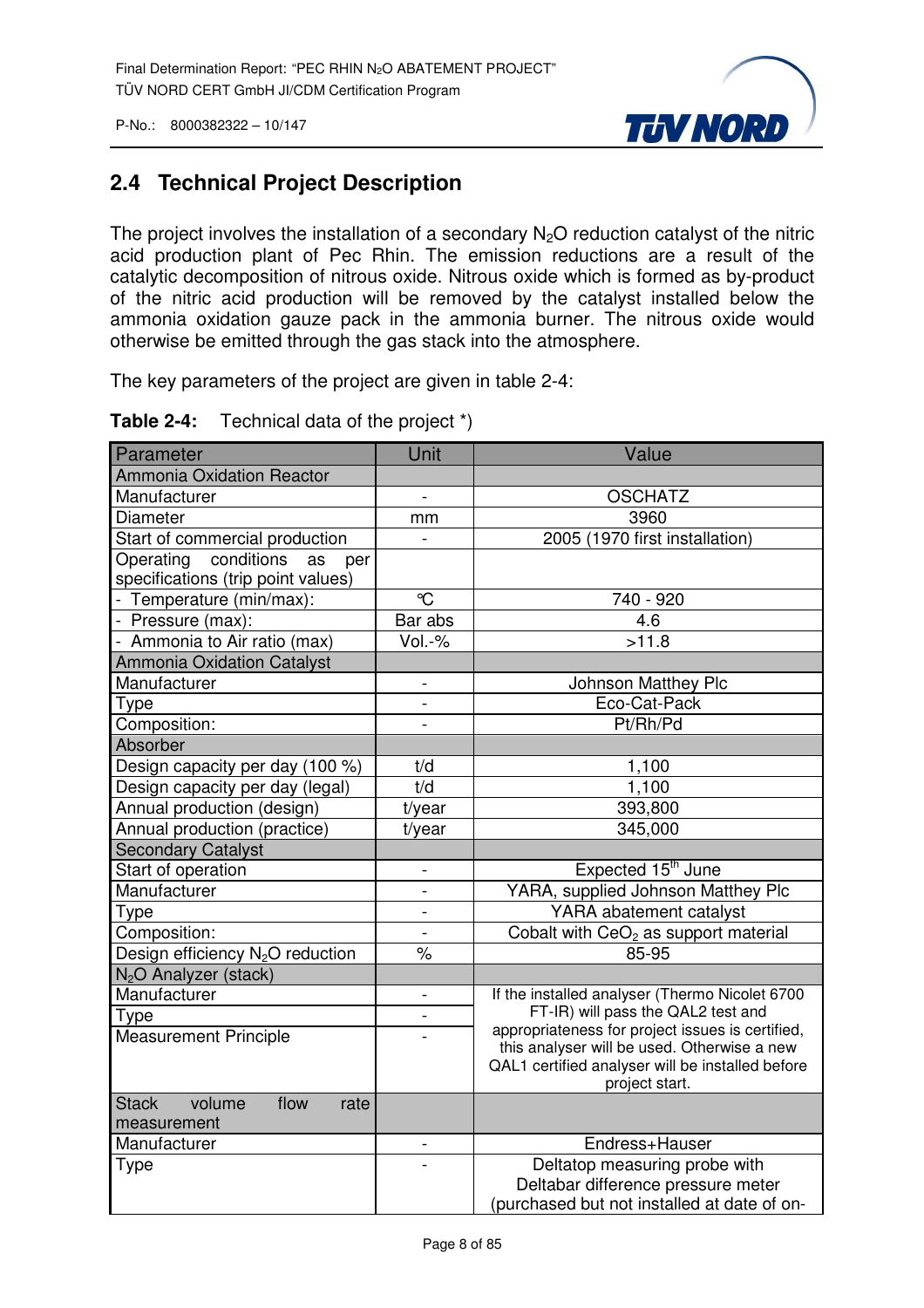

| Parameter                    | Jnit | Value                                  |
|------------------------------|------|----------------------------------------|
|                              |      | site audit)                            |
| <b>Measurement Principle</b> |      | Difference pressure (dynamic pressure) |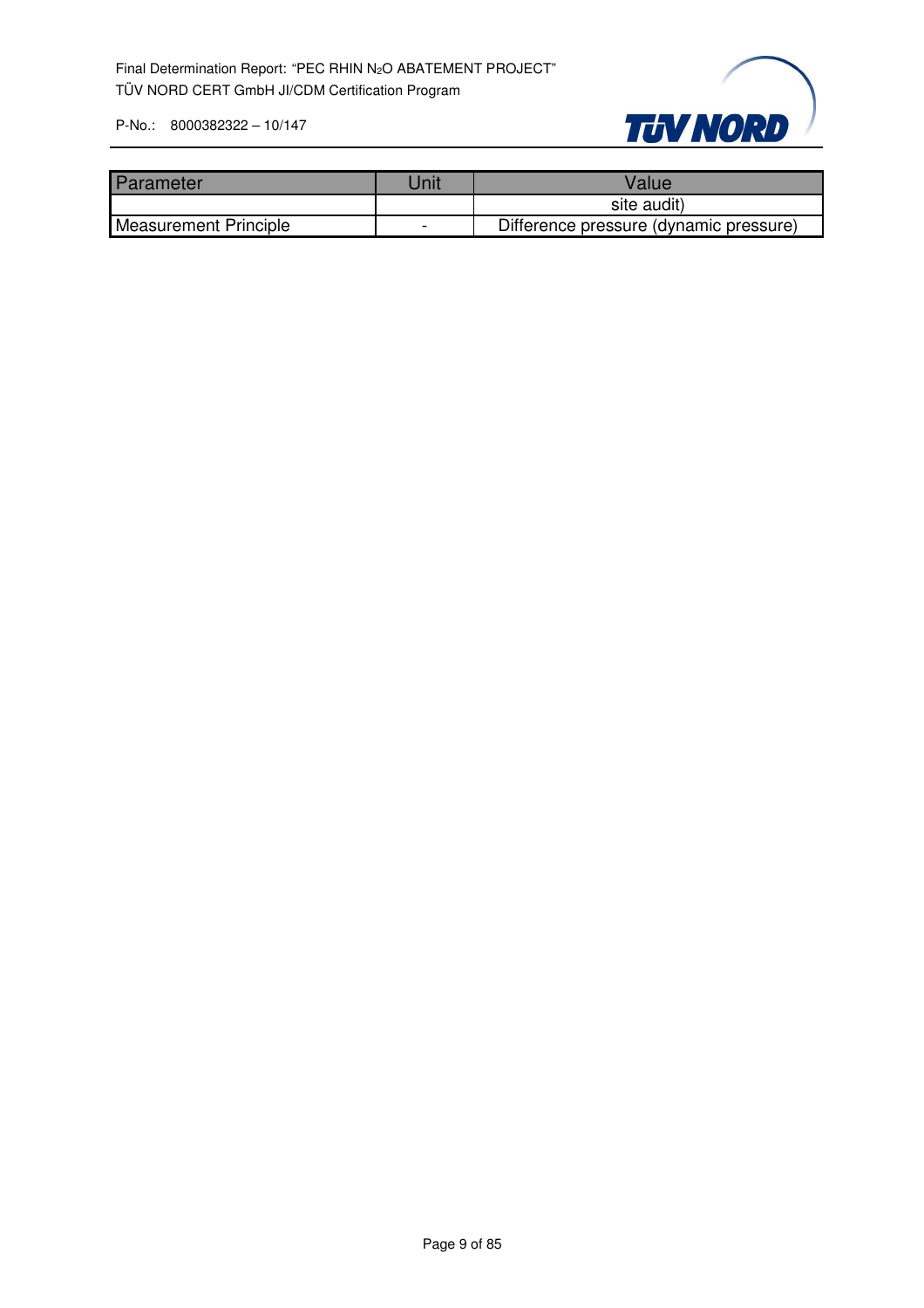

#### **3 METHODOLOGY AND DETERMINATION PDD SEQUENCE**

#### **3.1 Determination PDD Steps**

The determination of the project consisted of the following steps:

- Contract review
- Appointment of team members and technical reviewers
- Publication of the project design document (PDD)
- A desk review of the PDD<sup>/PDD/</sup> submitted by the client and additional supporting documents
- Determination planning
- On-Site assessment
- Background investigation and follow-up interviews with personnel of the project developer and its contractors,
- Draft determination reporting
- Resolution of corrective actions (if any)
- Final determination reporting
- Technical review
- Final approval of the determination.

The sequence of the determination is given in the table 3.1 below:

#### **Table 3.1:** Determination PDD sequence

| <b>Topic</b>                                                | <b>Time</b>   |
|-------------------------------------------------------------|---------------|
| Assignment of determination                                 | 2010-03-18    |
| Submission of PDD for global stakeholder commenting process | 2010-04-14    |
| On-site visit                                               | 2010-04-19 to |
|                                                             | 2010-04-20    |
| Draft reporting finalised                                   | 2010-04-29    |
| Final reporting finalised                                   | 2010-05-21    |
| Technical review on final reporting finalised               | 2010-06-21    |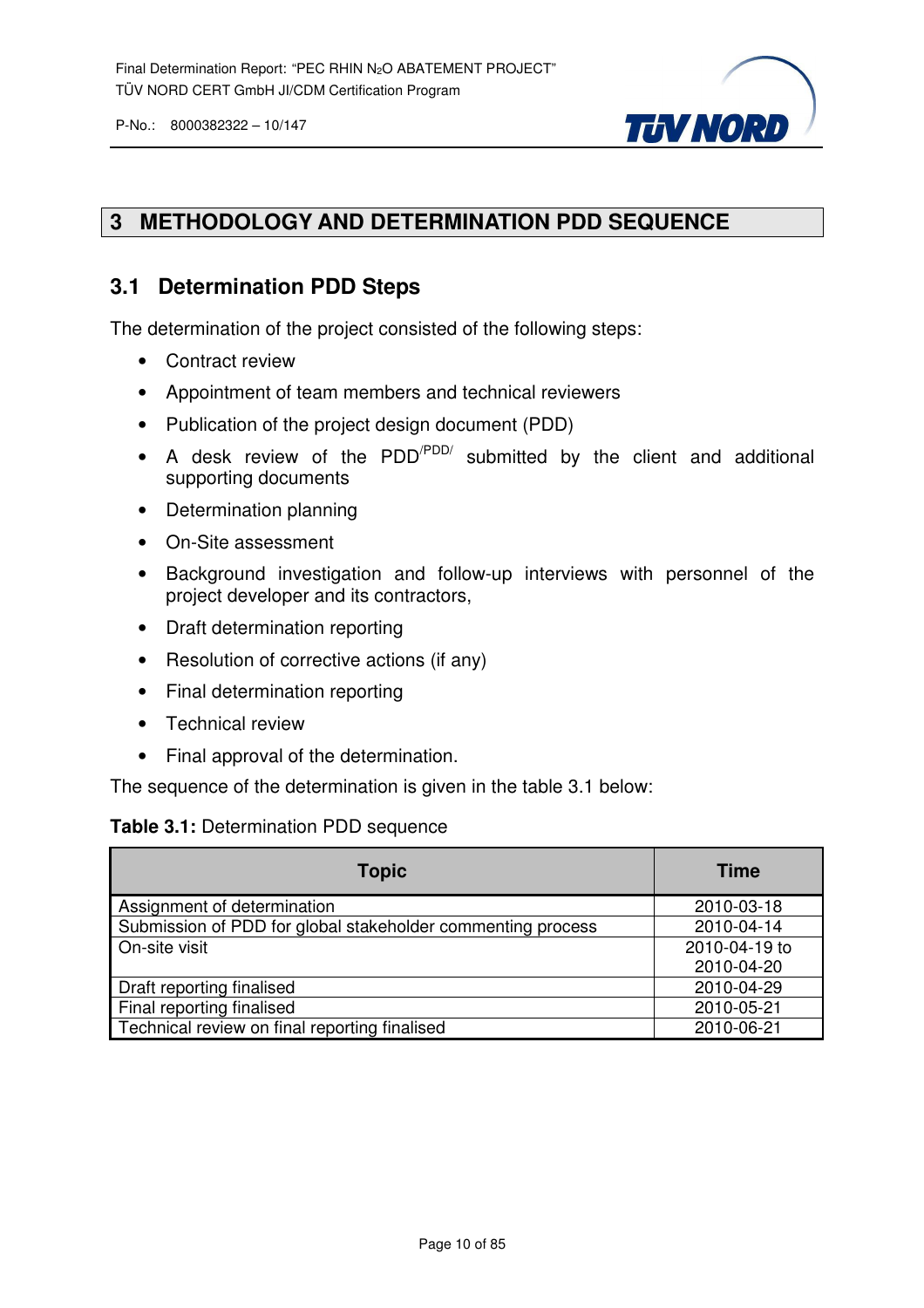**TUV NORD** 

P-No.: 8000382322 – 10/147

#### **3.2 Contract review**

To assure that

- the project falls within the scopes for which accreditation is held,
- the necessary competences to carry out the verification can be provided,
- Impartiality issues are clear and in line with the JI accreditation requirements

a contract review was carried out before the contract was signed.

#### **3.3 Appointment of team members and technical reviewers**

On the basis of a competence analysis and individual availabilities a determination team, consistent of one team leader and 3 additional team members, were appointed. Furthermore also the personnel for the technical review and the final approval were determined.

The list of involved personnel, the tasks assigned and the qualification status are summarized in the table 3-2 below.

| <b>Table 3-2:</b> | <b>Involved Personnel</b> |
|-------------------|---------------------------|
|-------------------|---------------------------|

|                                                             | <b>Name</b> | Company        | Function <sup>1)</sup> | Qualification<br>status <sup>2)</sup><br><b>Status</b> | competence<br>Scheme | competence <sup>4)</sup><br>Technical | Host country<br>Competence | Team leading<br>competence |
|-------------------------------------------------------------|-------------|----------------|------------------------|--------------------------------------------------------|----------------------|---------------------------------------|----------------------------|----------------------------|
| $\Box$ Mr.<br>$\boxtimes$ Ms.                               | A. Nebel    | <b>TN Cert</b> | TL                     | A                                                      | $\boxtimes$          |                                       |                            | $\boxtimes$                |
| $\Box$ Mr.<br>$\boxtimes$ Ms.                               | S. Meyer    | <b>TN Cert</b> | <b>TM</b>              | T                                                      |                      |                                       | $\boxtimes$                |                            |
| $\overline{\square}$ Mr.<br>$\overline{\square}$ Ms.<br>Ms. | U. Walter   | <b>TN Cert</b> | <b>TM</b>              | Τ                                                      |                      | Q                                     |                            |                            |
| $\underline{\boxtimes}$ Mr.<br>Ms.<br>$\Box$                | Evgeni Sud  | <b>TN Cert</b> | TR <sup>3</sup>        | E                                                      | $\boxtimes$          |                                       |                            |                            |
| $\mathbf{\underline{\boxtimes}}$ Mr.<br>Ms.<br>$\Box$       | R. Winter   | <b>TN Cert</b> | TR <sup>3</sup>        | <b>SA</b>                                              | $\boxtimes$          | Q                                     |                            |                            |
| $\boxtimes$ Mr.<br>Ms.<br>$\Box$                            | E. Krupp    | <b>TN Cert</b> | <b>FA</b>              | <b>SA</b>                                              | $\boxtimes$          |                                       |                            |                            |

<sup>1)</sup> TL: Team Leader; TM: Team Member, TR: Technical review; FA: Final approval

<sup>2)</sup> GHG Auditor Status: A: Assessor; E: Expert; SA: Senior Assessor; T: Trainee; TE: Technical Expert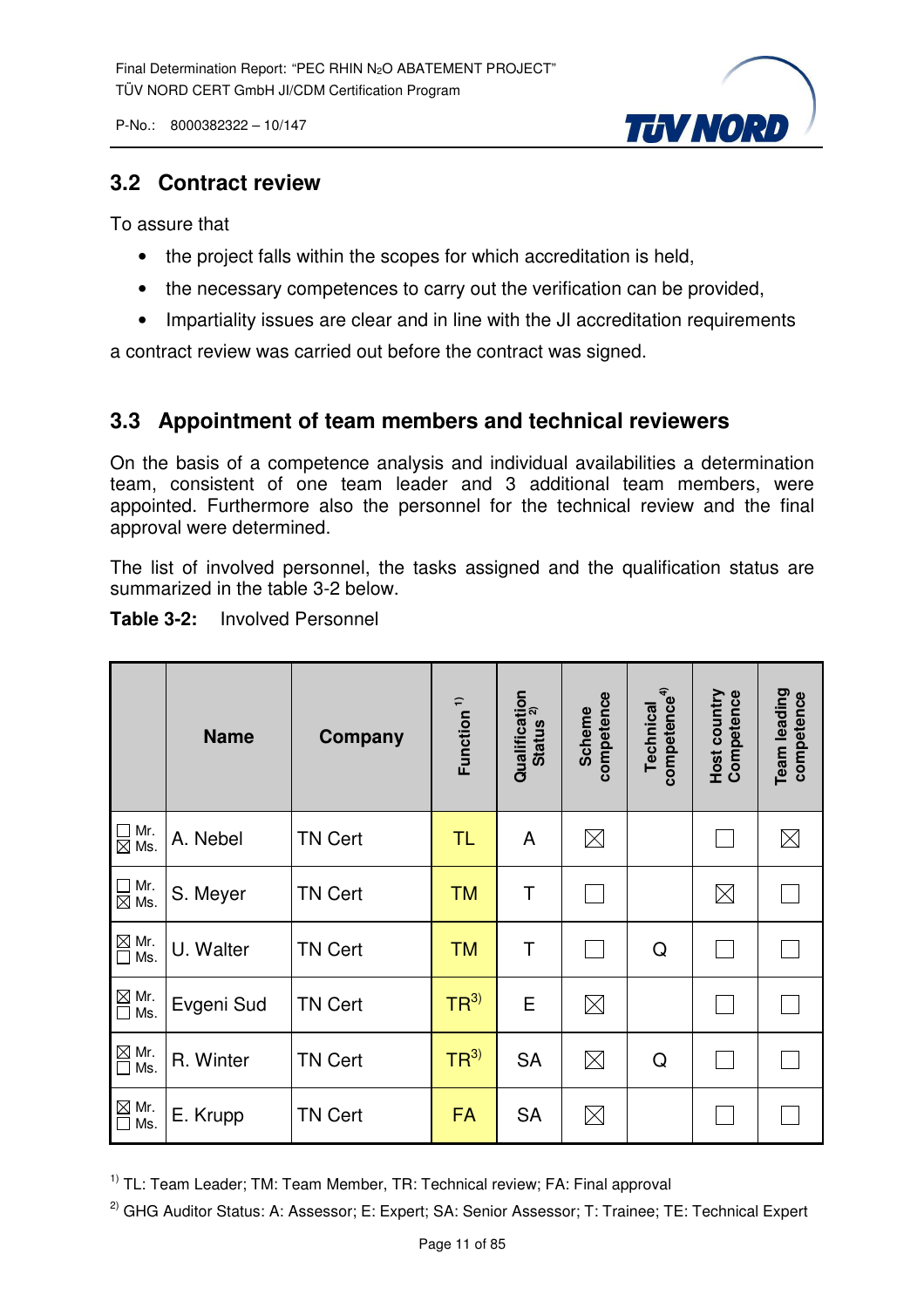

#### $3)$  No team member

<sup>4)</sup> As per S01-MU03 or S01-VA070 A2 (such as A, B, C.....)

#### **3.4 Consideration of Public Stakeholder Comments**

The draft PDD, as received from the project participants, has been made publicly available on TÜV NORD Website www.global-warming.de during a 30 days period from 2010-04-15 to 2010-05-15.

In case comments were received, they are taken into account during the determination process. The comments and the discussion of the same are documented in annex 5 of this report.

#### **3.5 Determination PDD Protocol**

In order to ensure consideration of all relevant assessment criteria, a determination protocol is used. The protocol shows, in a transparent manner, criteria and requirements, means of determination and the results from pre-determination of the identified criteria. The determination protocol reflects the generic JI – Track 1 requirements projects have to meet as well as project specific issues as applicable. The determination protocol serves the following purposes:

- It organises, details and clarifies the requirements that a JI project is expected to meet;
- It ensures a transparent determination PDD process where the independent entity will document how a particular requirement has been validated and the result of the determination.

The determination protocol as described in Figure 1.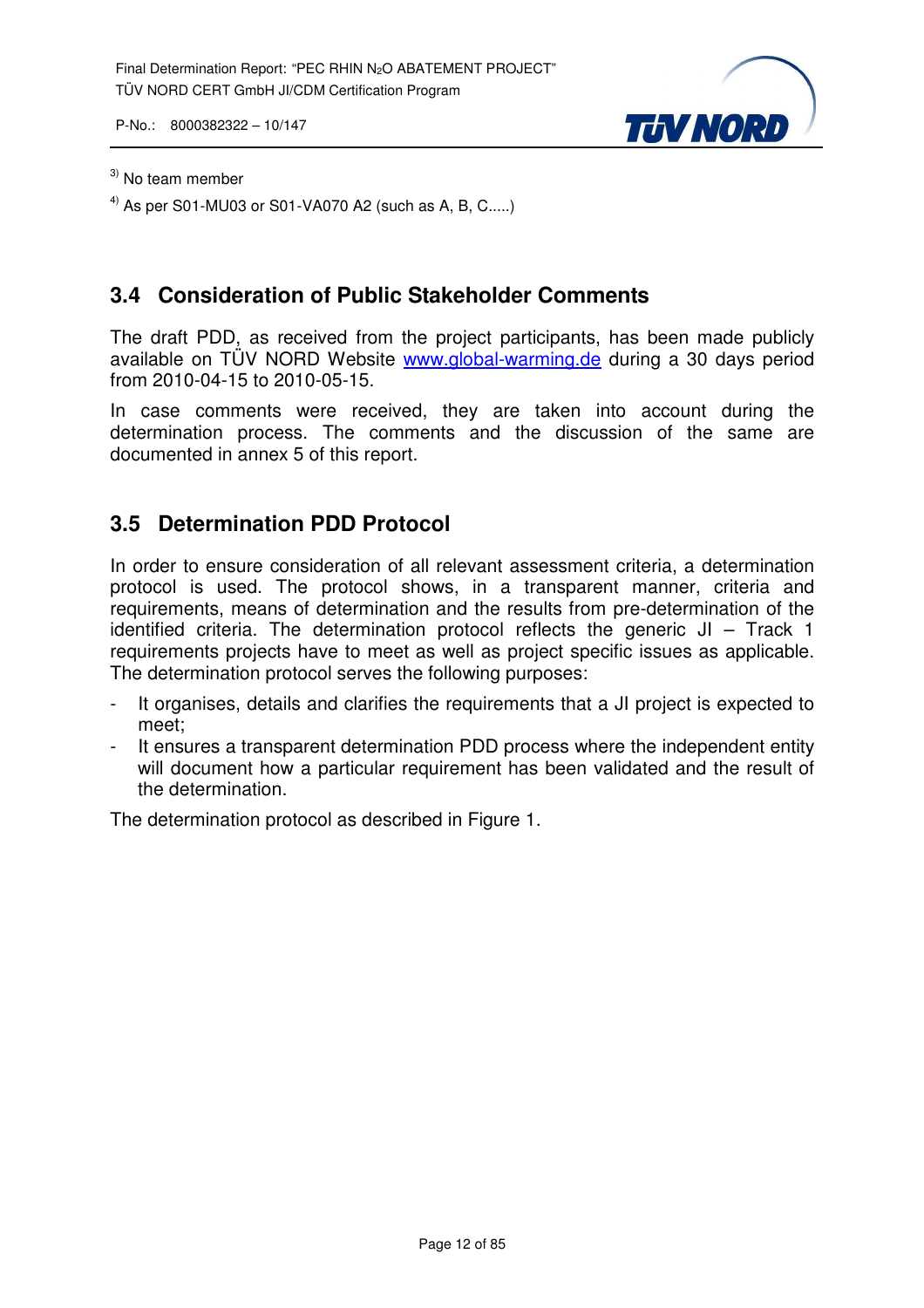

| <b>Determination Protocol Table A-1: Requirement checklist</b>                                                                                                                                                                                                                                           |                                                                                                                                                                                           |                                                                                                         |                                                                                                                                                                                                                        |                                                                                                                                           |  |
|----------------------------------------------------------------------------------------------------------------------------------------------------------------------------------------------------------------------------------------------------------------------------------------------------------|-------------------------------------------------------------------------------------------------------------------------------------------------------------------------------------------|---------------------------------------------------------------------------------------------------------|------------------------------------------------------------------------------------------------------------------------------------------------------------------------------------------------------------------------|-------------------------------------------------------------------------------------------------------------------------------------------|--|
| <b>Checklist Item</b>                                                                                                                                                                                                                                                                                    | <b>Determination PDD</b><br><b>Team Comment</b>                                                                                                                                           | <b>Reference</b>                                                                                        | Draft<br><b>Conclusion</b>                                                                                                                                                                                             | <b>Final</b><br><b>Conclusion</b>                                                                                                         |  |
| The checklist items in<br>Table A-1 are linked to<br>the various<br>requirements the<br>project should meet.<br>The checklist is<br>organised in various<br>sections. Each section<br>is then further sub-<br>divided as per the<br>requirements of the<br>topic and the individual<br>project activity. | The section is used to<br>elaborate and discuss the<br>checklist item in detail. It<br>includes the assessment<br>of the determination team<br>and how the assessment<br>was carried out. | Gives<br>reference<br>to the<br>information<br>source on<br>which the<br>assessmen<br>t is based<br>on. | Assessment<br>based on<br>evidence<br>provided if the<br>criterion is<br>fulfilled (OK), or<br>a CAR, CL or<br>FAR (see<br>below) is<br>raised. The<br>assessment<br>refers to the<br>draft<br>determination<br>stage. | In case a<br>corrective<br>action or a<br>clarification<br>the final<br>assessment<br>at the final<br>determination<br>stage is<br>given. |  |

**Figure 1:** Determination protocol tables

The completed determination protocol is enclosed in Annex 1 to this report.

#### **3.6 Review of Documents**

The published PDD (version 01) and supporting background documents related to the project design and baseline were reviewed.

Furthermore, the determination team used additional documentation by third parties like host party legislation, technical reports referring to the project design or to the basic conditions and technical data.

#### **3.7 Follow-up Interviews**

The determination team has carried out interviews in order to assess the information included in the project documentation and to gain additional information regarding the compliance of the project with the relevant criteria applicable for JI (Projet Domestique).

During determination the determination team has performed interviews to confirm the provided information and to resolve issues identified in the document review. The main topics of the interviews are summarized in table 3-3.

| <b>Table 3-3:</b> | Interviewed persons and interview topics |  |
|-------------------|------------------------------------------|--|
|-------------------|------------------------------------------|--|

| <b>Interviewed Persons / Entities</b> | <b>Interview topics</b>                                |
|---------------------------------------|--------------------------------------------------------|
| Project proponent representatives     | Chronological description of the project activity with |
| $($ Pec Rhin $)$                      | documents of key steps of the implementation.          |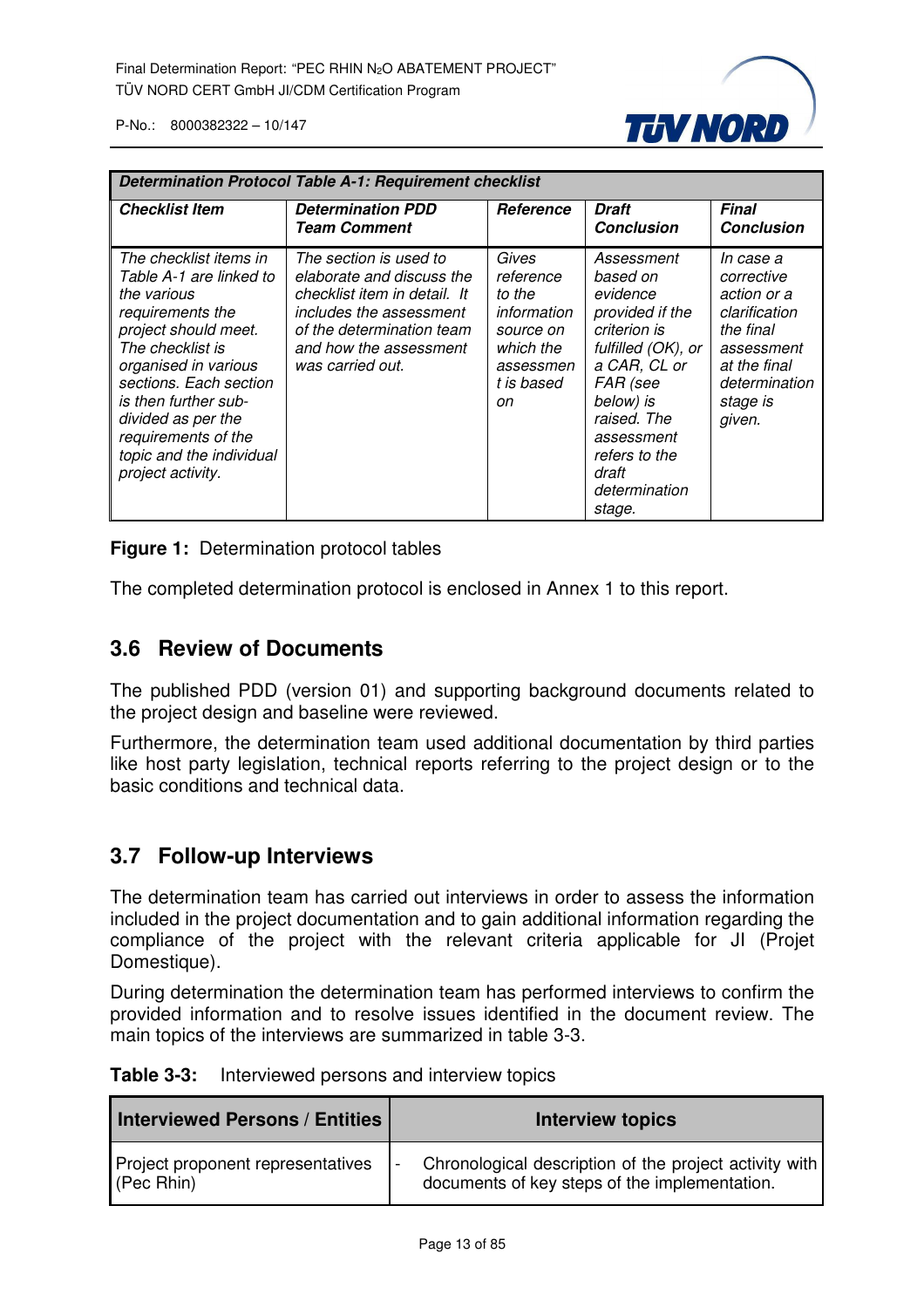

| <b>Interviewed Persons / Entities</b>                                                    | <b>Interview topics</b>                                                                                                                                                                                                                                                                                                                                                                                                                                                                                                                                                                                                                                                                                                              |
|------------------------------------------------------------------------------------------|--------------------------------------------------------------------------------------------------------------------------------------------------------------------------------------------------------------------------------------------------------------------------------------------------------------------------------------------------------------------------------------------------------------------------------------------------------------------------------------------------------------------------------------------------------------------------------------------------------------------------------------------------------------------------------------------------------------------------------------|
| Project consultant (N.serve)<br>Maintenance staff for<br>measurement equipment (Cegelec) | Implementation status<br>Technical details of the project realization, project<br>feasibility, designing, operational life<br>time,<br>monitoring of the project<br><b>Host Government Approval</b><br>Approval procedures and status<br>Monitoring and measurement equipment<br>and<br>system.<br>Financial aspects<br>-<br>Crediting period<br>-<br>Project activity starting date<br>ERU allocation / ownership<br>$\overline{\phantom{0}}$<br><b>Baseline assumptions</b><br>-<br>Additionality<br>Monitoring<br>-<br>Roles & responsibilities of the project participants<br>$\overline{\phantom{0}}$<br>w.r.t. project management, monitoring and reporting<br><b>National Legislation</b><br>-<br>Editorial issues of the PDD |

A comprehensive list of all interviewed persons is part of section 7 'References'.

#### **3.8 Project comparison**

The determination team has compared the proposed JI project activity with similar projects or technology that have similar or comparable characteristics and with similar projects in the host country in order to achieve additional information esp. regarding:

- Project technology
- Additionality issues
- Reasons for reviews, requests for reviews and rejections within the JI registration process.

#### **3.9 Resolution of Clarification and Corrective Action Requests**

#### **3.9.1 Definition**

A **Corrective Action Request (CAR)** will be established where:

• mistakes have been made in assumptions, application of the methodology or the project documentation which will have a direct influence the project results,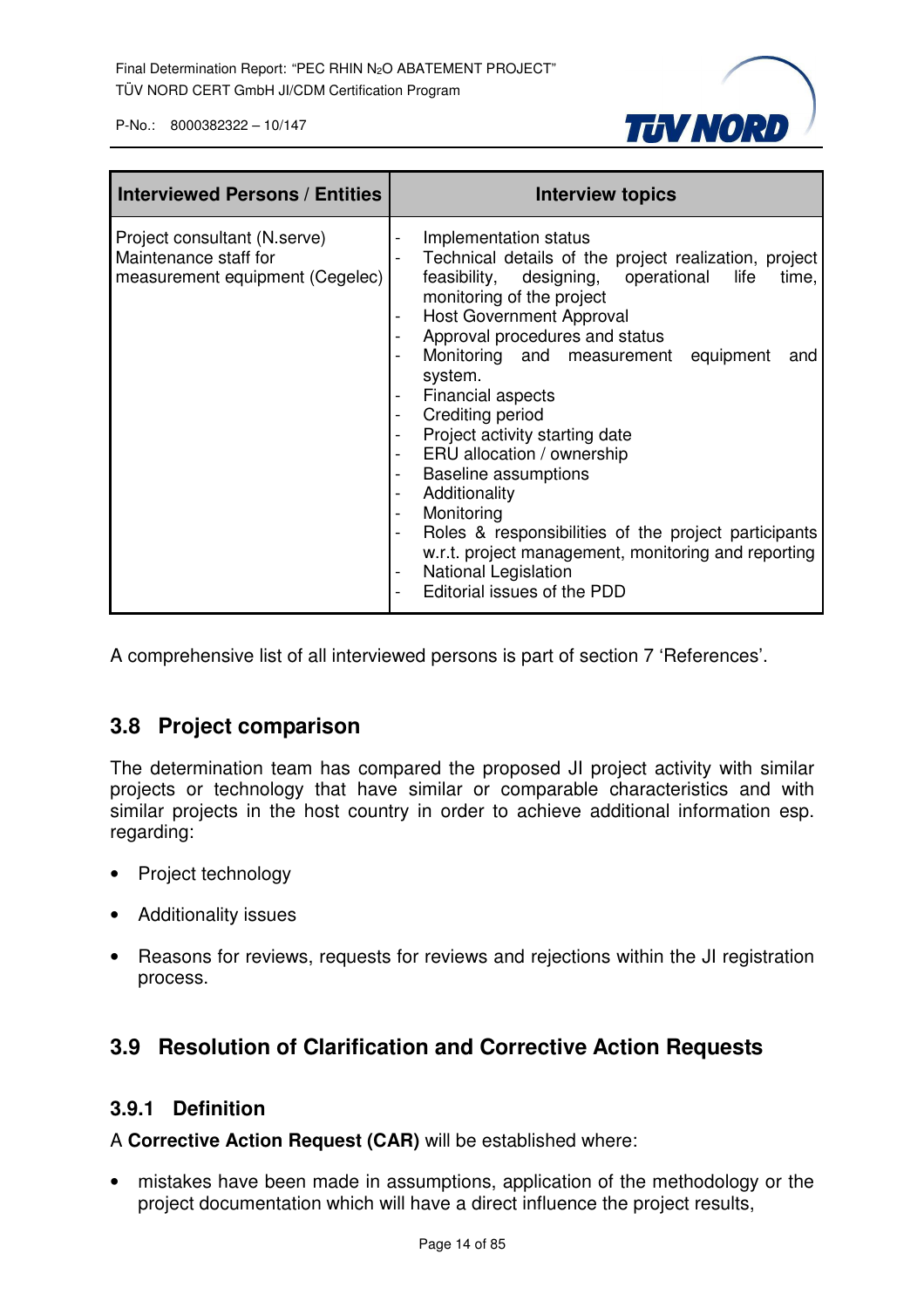

- the requirements deemed relevant for determination of the project with certain characteristics have not been met or
- there is a risk that the project would not be registered by the UNFCCC or that emission reductions would not be able to be verified and certified.

A **Clarification Request (CL)** will be issued where information is insufficient, unclear or not transparent enough to establish whether a requirement is met.

A **Forward Action Request (FAR)** will be issued when certain issues related to project implementation should be reviewed during the first determination ERU.

#### **3.9.2 Draft Determination PDD**

After reviewing all relevant documents and taken all other relevant information into account, the determination team issues all findings in the course of a draft determination report and hands this report over to the project proponent in order to respond on the issues raised and to revise the project documentation accordingly.

#### **3.9.3 Final Determination PDD**

The final determination starts after issuance of the proposed corrective action (CA) of the CARs CLs and FARs by the project proponent. The project proponent has to reply on those and the requests are "closed out" by the determination team in case the response is assessed as sufficient. In case of raised FARs, in which action from the project personnel is requested, the project proponent has to respond on this, identifying the necessary actions to ensure that the topics raised in this finding are likely to be resolved at the latest during the first verification. The determination team has to assess whether the proposed action is adequate or not.

In case the findings from CARs and CLs cannot be resolved by the project proponent or the proposed action related to the FARs raised cannot be assessed as adequate, no positive determination opinion can be issued by the determination team.

The CAR(s) / CL(s) / FAR(s) are documented in chapter 4.

#### **3.10 Technical review**

Before submission of the final determination report a technical review of the whole determination procedure is carried out. The technical reviewer is a competent GHG auditor being appointed for the scope this project falls under. The technical reviewer is not considered to be part of the verification team and thus not involved in the decision making process up to the technical review.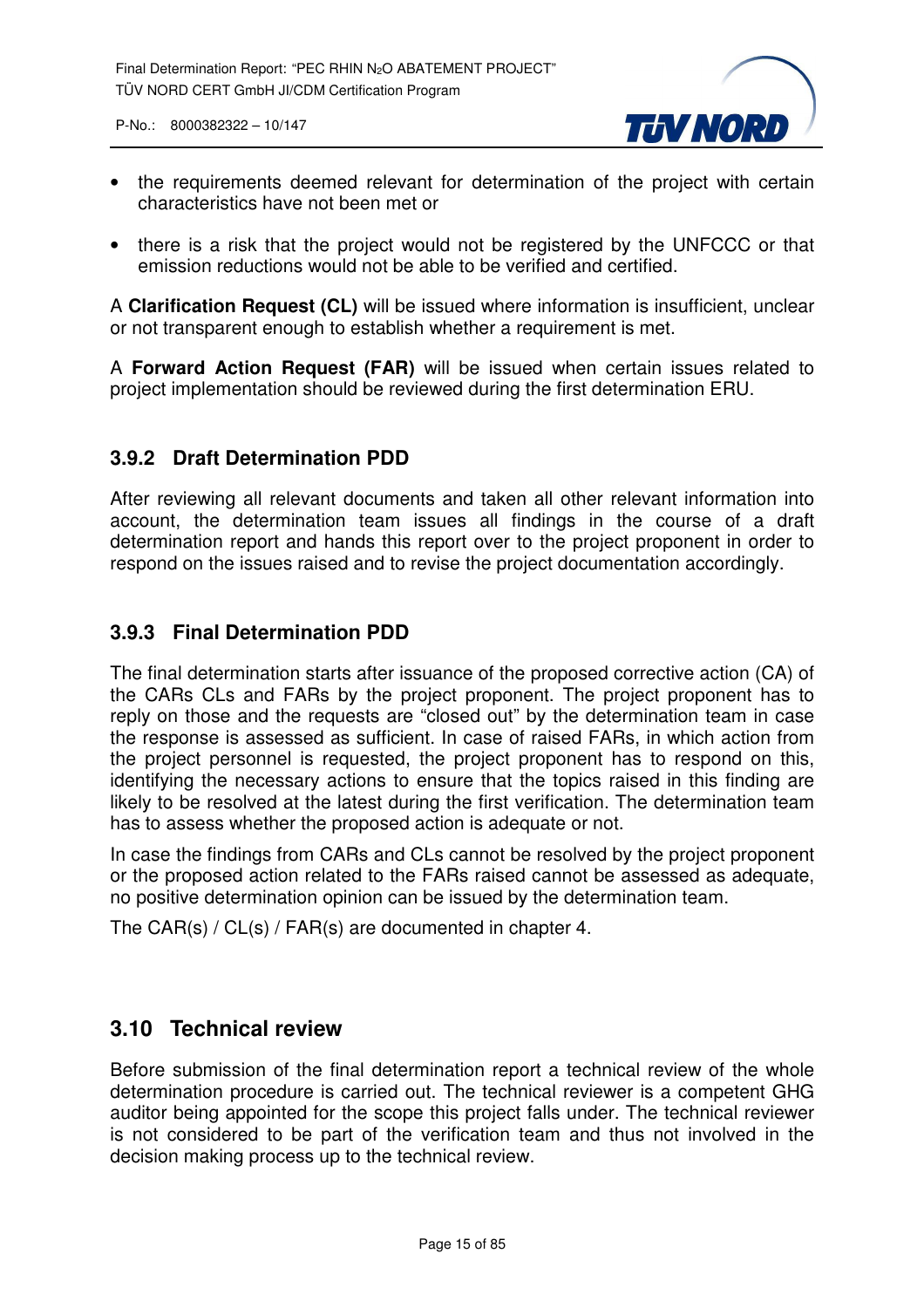

As a result of the technical review process the determination opinion and the topic specific assessments as prepared by the determination team leader may be confirmed or revised. Furthermore reporting improvements might be achieved.

#### **3.11 Final approval**

After successful technical review of the final report an overall (esp. procedural) assessment of the complete determination will be carried out by a senior assessor located in the accredited premises of TÜV NORD.

Only after this step the request for registration can be started (in case of a positive determination opinion).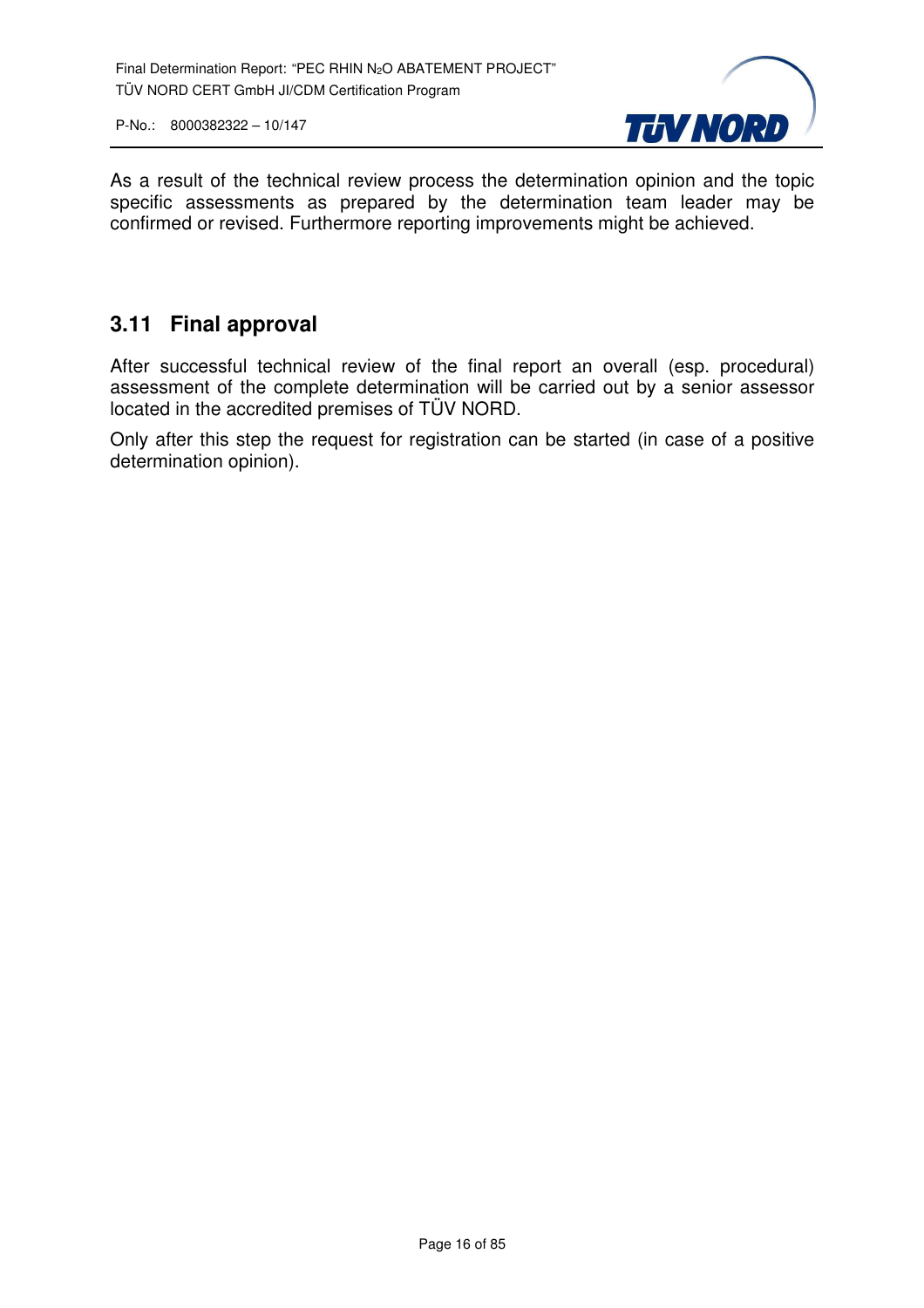



#### **4 DETERMINATION FINDINGS**

In the following table the findings from the desk review of the published PDD, visits, interviews and supporting documents are summarised**:**

|  |  |  | <b>Table 4-1:</b> Summary of CARs, CLs and FARs issued |
|--|--|--|--------------------------------------------------------|
|--|--|--|--------------------------------------------------------|

| Determination topic <sup>1)</sup>                                                                                                                                                                                            | No. of<br><b>CAR</b> | No. of<br><b>CL</b> | No. of<br><b>FAR</b> |
|------------------------------------------------------------------------------------------------------------------------------------------------------------------------------------------------------------------------------|----------------------|---------------------|----------------------|
| General description of project activity (A)<br>Project boundaries<br>Participation requirements<br>Technology to be employed<br>Contribution to sustainable development<br>$\qquad \qquad \blacksquare$                      | $\overline{2}$       | $\overline{2}$      |                      |
| Project baseline (B)<br><b>Baseline Methodology</b><br>Baseline scenario determination<br>Additionality determination<br>Calculation of GHG emission reductions<br>Project emissions<br><b>Baseline emissions</b><br>Leakage | $\overline{2}$       | 1                   |                      |
| Duration of the Project / Crediting Period (C)                                                                                                                                                                               | 1                    |                     |                      |
| Monitoring Methodology (D)<br>Monitoring of<br>Project emissions<br><b>Baseline emissions</b><br>Leakage<br>Sustainable development indicators /<br>environmental impacts<br>Project management planning                     | 1                    | 6                   |                      |
| Estimation of greenhouse gas emission reductions<br>(E)                                                                                                                                                                      |                      |                     |                      |
| Environmental impacts (F)                                                                                                                                                                                                    |                      |                     |                      |
| Stakeholder Comments (G)                                                                                                                                                                                                     |                      |                     |                      |
| <b>SUM</b>                                                                                                                                                                                                                   | 6                    | 9                   | 1                    |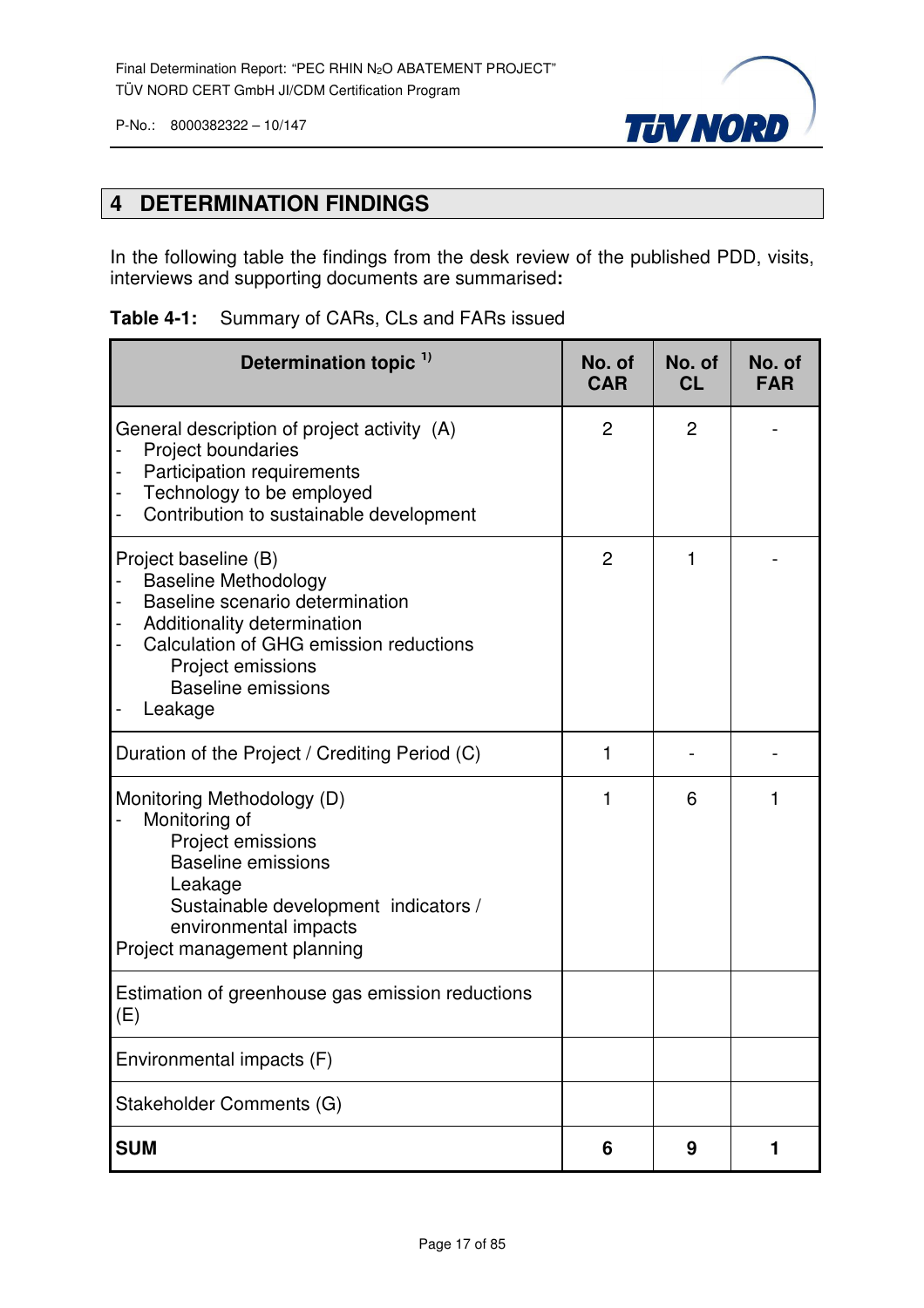

The following tables include all raised CARs, CLs and FARs. For an in depth evaluation of all determination items it should be referred to the determination protocols (see Annex 1).

| <b>Finding:</b>                                                                                                                                                                     |                                                             | $\mathbf{A}$ 1                                                      |            |  |
|-------------------------------------------------------------------------------------------------------------------------------------------------------------------------------------|-------------------------------------------------------------|---------------------------------------------------------------------|------------|--|
| <b>Classification</b>                                                                                                                                                               | <b>CAR</b>                                                  | <b>CL</b>                                                           | <b>FAR</b> |  |
| <b>Description of finding</b>                                                                                                                                                       |                                                             |                                                                     |            |  |
| Describe the finding in unam-<br>biguous style; address<br>the<br>context (e.g. section)                                                                                            |                                                             | No letters of approval have been provided so far.                   |            |  |
| <b>Corrective Action #1</b>                                                                                                                                                         |                                                             | The Letter of Approval cannot be issued by the DFP until receipt of |            |  |
| This section shall be filled by<br>the PP. It shall address the cor-                                                                                                                |                                                             | the full application, which includes the preliminary determination  |            |  |
| rective action taken in details.                                                                                                                                                    | report. The LoA will be provided to TUEV Nord as soon as it |                                                                     |            |  |
| DOE Assessment #1                                                                                                                                                                   | becomes available.                                          |                                                                     |            |  |
| The assessment shall encom-<br>pass all open issues in annex A-<br>In case of non-closure.<br>additional corrective action and<br>DOE assessments (#2, #3, etc.)<br>shall be added. |                                                             |                                                                     |            |  |
| <b>Conclusion</b>                                                                                                                                                                   |                                                             | To be checked during the first periodic verification                |            |  |
| Tick the appropriate checkbox                                                                                                                                                       | Appropriate action was taken                                |                                                                     |            |  |
|                                                                                                                                                                                     |                                                             | Project documentation was corrected correspondingly                 |            |  |
|                                                                                                                                                                                     | Additional action should be taken                           |                                                                     |            |  |
|                                                                                                                                                                                     |                                                             | The project complies with the requirements                          |            |  |

| <b>Finding:</b>                                                                                                                                                                                                 |                                                                                  | A <sub>2</sub>                                                                                                                                            |                                                                                                                                                                                                             |
|-----------------------------------------------------------------------------------------------------------------------------------------------------------------------------------------------------------------|----------------------------------------------------------------------------------|-----------------------------------------------------------------------------------------------------------------------------------------------------------|-------------------------------------------------------------------------------------------------------------------------------------------------------------------------------------------------------------|
| <b>Classification</b>                                                                                                                                                                                           | <b>CAR</b>                                                                       | <b>CL</b>                                                                                                                                                 | FAR                                                                                                                                                                                                         |
| Description of finding<br>Describe the finding in unam-<br>biguous style; address the<br>context (e.g. section)                                                                                                 | the PDD.                                                                         | $HNO3/a$ ) to 2011 and 2012 should be explained and mentioned in                                                                                          | The difference of the budgeted capacity of 2010 (330.000 tonnes                                                                                                                                             |
| <b>Corrective Action #1</b><br>This section shall be filled by<br>the PP. It shall address the cor-<br>rective action taken in details.                                                                         | the PDD, directly underneath table 6.                                            |                                                                                                                                                           | The difference in production capacity between 2010 and all<br>subsequent years is mentioned and explained in section B.6.3 of                                                                               |
| <b>DOE Assessment #1</b><br>The assessment shall encom-<br>pass all open issues in annex A-<br>In case of non-closure.<br>additional corrective action and<br>DOE assessments (#2, #3, etc.)<br>shall be added. | month in May/June.<br>OK.                                                        |                                                                                                                                                           | The PP explained, that the expected total production figure for the<br>whole of 2010 is only 330,000 $tHNO3$ , as opposed to 345,000 for<br>the subsequent years, since the plant will be shut down for one |
| <b>Conclusion</b><br>Tick the appropriate checkbox                                                                                                                                                              | Appropriate action was taken<br>$\boxtimes$<br>Additional action should be taken | To be checked during the first periodic verification<br>Project documentation was corrected correspondingly<br>The project complies with the requirements |                                                                                                                                                                                                             |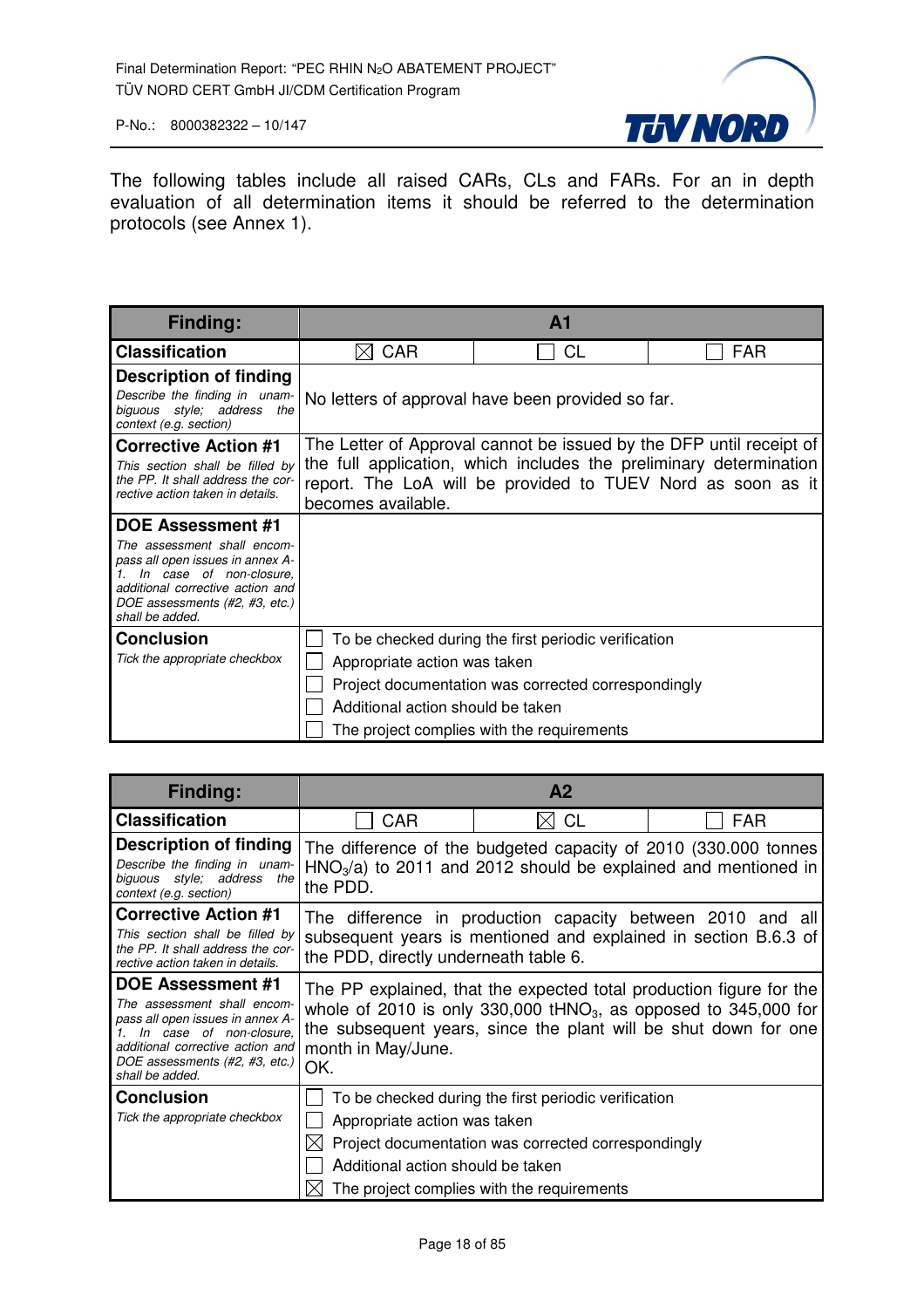

| Finding:                                                                                                                                                                                                              |                                                                                                                                                                                                       | A <sub>3</sub>                                                                                                                                            |                                                                |
|-----------------------------------------------------------------------------------------------------------------------------------------------------------------------------------------------------------------------|-------------------------------------------------------------------------------------------------------------------------------------------------------------------------------------------------------|-----------------------------------------------------------------------------------------------------------------------------------------------------------|----------------------------------------------------------------|
| <b>Classification</b>                                                                                                                                                                                                 | <b>CAR</b>                                                                                                                                                                                            | <b>CL</b>                                                                                                                                                 | FAR                                                            |
| <b>Description of finding</b><br>Describe the finding in unam-<br>biguous style; address the<br>context (e.g. section)                                                                                                |                                                                                                                                                                                                       | The information in Annex 1 has to be consistent to A.3.                                                                                                   |                                                                |
| <b>Corrective Action #1</b><br>This section shall be filled by<br>the PP. It shall address the cor-<br>rective action taken in details.                                                                               | section A.3.                                                                                                                                                                                          |                                                                                                                                                           | The information in Annex 1 is now consistent with the table in |
| <b>DOE Assessment #1</b><br>The assessment shall encom-<br>pass all open issues in annex A-<br>In case of non-closure,<br>1.<br>additional corrective action and<br>DOE assessments (#2, #3, etc.)<br>shall be added. | The names of the project participants<br>Pec Rhin S.A.<br>$\bullet$<br>N.serve Environmental Services GmbH<br>are listed as per official documents and consistent with table in<br>section A.3.<br>ОK |                                                                                                                                                           |                                                                |
| <b>Conclusion</b><br>Tick the appropriate checkbox                                                                                                                                                                    | Appropriate action was taken<br>Additional action should be taken                                                                                                                                     | To be checked during the first periodic verification<br>Project documentation was corrected correspondingly<br>The project complies with the requirements |                                                                |

| <b>Finding:</b>                                                                                                                                                                                                       | A4                                                                                                                                                                                                                                                 |                                                                                                                                                           |                                                                  |
|-----------------------------------------------------------------------------------------------------------------------------------------------------------------------------------------------------------------------|----------------------------------------------------------------------------------------------------------------------------------------------------------------------------------------------------------------------------------------------------|-----------------------------------------------------------------------------------------------------------------------------------------------------------|------------------------------------------------------------------|
| <b>Classification</b>                                                                                                                                                                                                 | CAR                                                                                                                                                                                                                                                | <b>CL</b>                                                                                                                                                 | FAR                                                              |
| <b>Description of finding</b><br>Describe the finding in unam-<br>biguous style; address the<br>context (e.g. section)                                                                                                | Replacement of burners in 2005 and of hoods in 2007 should be<br>mentioned in the PDD.                                                                                                                                                             |                                                                                                                                                           |                                                                  |
| <b>Corrective Action #1</b><br>This section shall be filled by<br>the PP. It shall address the cor-<br>rective action taken in details.                                                                               | first paragraph of section A.4.2 of the PDD.                                                                                                                                                                                                       |                                                                                                                                                           | The replacement of the burners and hoods is now explained in the |
| <b>DOE Assessment #1</b><br>The assessment shall encom-<br>pass all open issues in annex A-<br>In case of non-closure,<br>1.<br>additional corrective action and<br>DOE assessments (#2, #3, etc.)<br>shall be added. | Additional information was given to explain the replacement of<br>burners in recent years. The reason for replacement was not<br>repairable leaks between body and hoods of the old boilers. An<br>increase of capacity has not taken place.<br>OK |                                                                                                                                                           |                                                                  |
| <b>Conclusion</b><br>Tick the appropriate checkbox                                                                                                                                                                    | Appropriate action was taken<br>Additional action should be taken                                                                                                                                                                                  | To be checked during the first periodic verification<br>Project documentation was corrected correspondingly<br>The project complies with the requirements |                                                                  |

| Finding:              |     |  |       |
|-----------------------|-----|--|-------|
| <b>Classification</b> | ◠⋀⊏ |  | - ^ - |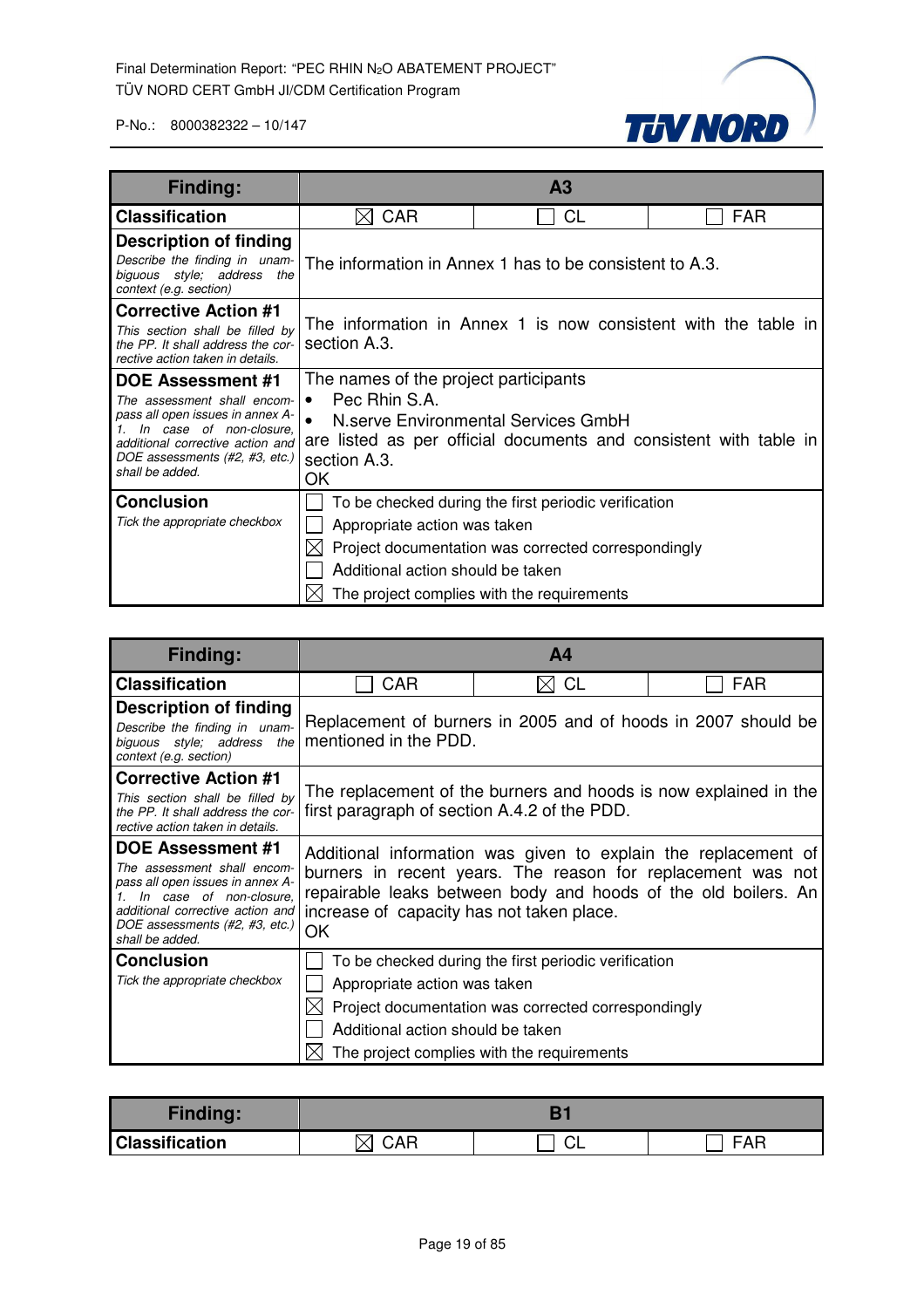

| <b>Finding:</b>                                                                                                                                                                                                    | <b>B1</b>                                                                                                                                                                                                                                                                                                                                                                                                                                                                                                                                                                                                                                                                                 |  |
|--------------------------------------------------------------------------------------------------------------------------------------------------------------------------------------------------------------------|-------------------------------------------------------------------------------------------------------------------------------------------------------------------------------------------------------------------------------------------------------------------------------------------------------------------------------------------------------------------------------------------------------------------------------------------------------------------------------------------------------------------------------------------------------------------------------------------------------------------------------------------------------------------------------------------|--|
| <b>Description of finding</b><br>Describe the finding in unam-<br>biguous style; address the<br>context (e.g. section)                                                                                             | The Investment Cost Sheet is still pending                                                                                                                                                                                                                                                                                                                                                                                                                                                                                                                                                                                                                                                |  |
| <b>Corrective Action #1</b><br>This section shall be filled by<br>the PP. It shall address the cor-<br>rective action taken in details.                                                                            | The Investment Cost Sheet was provided on 2010-05-04.                                                                                                                                                                                                                                                                                                                                                                                                                                                                                                                                                                                                                                     |  |
| <b>DOE Assessment #1</b><br>The assessment shall encom-<br>pass all open issues in annex A-<br>1. In case of non-closure.<br>additional corrective action and<br>DOE assessments (#2, #3, etc.)<br>shall be added. | A clear, viewable and unprotected Excel spreadsheet was<br>$\bullet$<br>available for the investment calculation <sup>/EXCEL/</sup> .<br>The technical live time of the project activity corresponds to the<br>$\bullet$<br>crediting period since the lifetime of the catalyst is guaranteed<br>over the period which is technical appropriate.<br>Taxation (pre-taxes) was not included in the calculation.<br>$\bullet$<br>The main input value of financial analysis are<br>$\bullet$<br>investment costs for catalyst (negotiated with supplier<br>$\circ$<br>before project start) and<br>revenues from ERUs issued (estimated for time after<br>O<br>first completed verification) |  |
| <b>Corrective Action #2</b><br>This section shall be filled by<br>the PP. It shall address the cor-<br>rective action taken in details.                                                                            | The sheet doesn't use actual $N2O$ -taxes.                                                                                                                                                                                                                                                                                                                                                                                                                                                                                                                                                                                                                                                |  |
| <b>DOE Assessment #2</b><br>The assessment shall encom-<br>pass all open issues in annex A-<br>1. In case of non-closure.<br>additional corrective action and<br>DOE assessments (#2, #3, etc.)<br>shall be added. | The PP includes updated values from the official web page of the<br>French customs <sup>/douane/</sup> which are 67.01 $\epsilon$ per tN <sub>2</sub> O.<br>OK                                                                                                                                                                                                                                                                                                                                                                                                                                                                                                                            |  |
| <b>Conclusion</b><br>Tick the appropriate checkbox                                                                                                                                                                 | To be checked during the first periodic verification<br>Appropriate action was taken<br>$\bowtie$<br>Project documentation was corrected correspondingly<br>Additional action should be taken<br>$\bowtie$<br>The project complies with the requirements                                                                                                                                                                                                                                                                                                                                                                                                                                  |  |

| <b>Finding:</b>                                                                                      |                                                                                                                                                                                                                                                                    | B <sub>2</sub> |            |
|------------------------------------------------------------------------------------------------------|--------------------------------------------------------------------------------------------------------------------------------------------------------------------------------------------------------------------------------------------------------------------|----------------|------------|
| <b>Classification</b>                                                                                | <b>CAR</b>                                                                                                                                                                                                                                                         | $\boxtimes$ CL | <b>FAR</b> |
| <b>Description of finding</b><br>biguous style; address the<br>context (e.g. section)                | Available emission and production data from recent years and not<br>Describe the finding in unam- the empirical correlation factor as 160 (ppmv $N_2O/kg$ $N_2O^*tHNO_3$ )<br>should be used to calculate the historical emission factor.                          |                |            |
| <b>Corrective Action #1</b><br>the PP. It shall address the cor-<br>rective action taken in details. | The historical pre-project emissions factor is now calculated using<br>This section shall be filled by $N_2O$ emissions and production data from 2008 and not using the<br>empirical correlation factor of 160ppmv stated in the IPPC BAT ref<br>document of 2006. |                |            |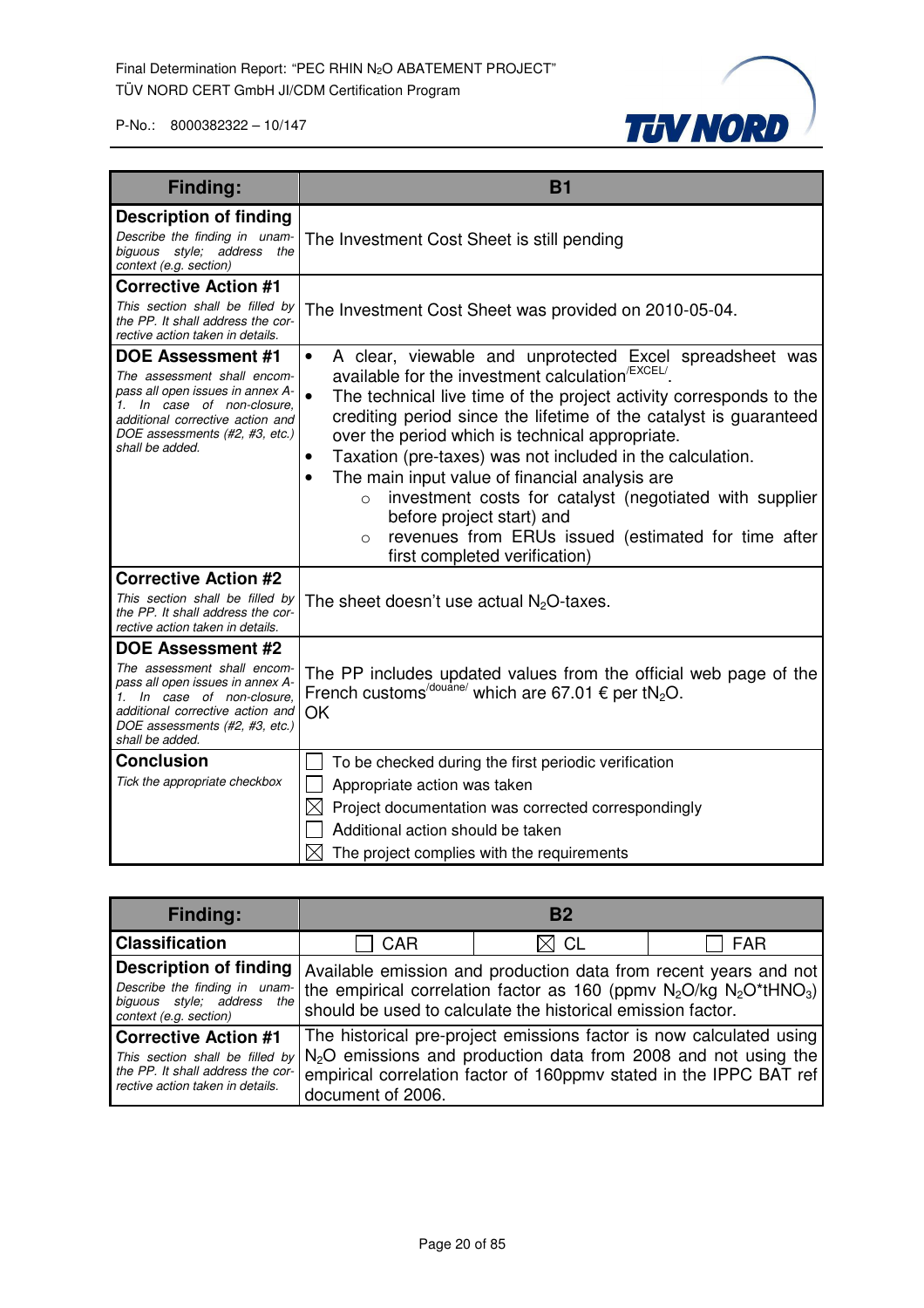

| <b>Finding:</b>                                                                                                                                                                                                 | B <sub>2</sub>                                                                                                                                                                                                                                                                                                                                                                                                                                 |
|-----------------------------------------------------------------------------------------------------------------------------------------------------------------------------------------------------------------|------------------------------------------------------------------------------------------------------------------------------------------------------------------------------------------------------------------------------------------------------------------------------------------------------------------------------------------------------------------------------------------------------------------------------------------------|
| <b>DOE Assessment #1</b><br>The assessment shall encom-<br>pass all open issues in annex A-<br>In case of non-closure.<br>additional corrective action and<br>DOE assessments (#2, #3, etc.)<br>shall be added. | The PP calculated the pre-project emission factor (5.41 kg)<br>N <sub>2</sub> O/tHNO <sub>3</sub> ) using data provided in official emission declaration<br>(Annual emissions summary table 2008 <sup>/LAB08, REA08/</sup> )<br>local<br>authorities. The determination team checked that data from 2009<br>are not representative since the amount of produced nitric acid was<br>lower due to the financial crisis of the recent year.<br>ΟK |
| <b>Conclusion</b><br>Tick the appropriate checkbox                                                                                                                                                              | To be checked during the first periodic verification<br>Appropriate action was taken<br>Project documentation was corrected correspondingly<br>Additional action should be taken<br>The project complies with the requirements                                                                                                                                                                                                                 |

| Finding:                                                                                                                                | <b>B3</b>                                                                                                                                                                                                                                                                                                                                                                                                                                                                                                                                                                                                                            |                                                                                                                                                                                                                                                                                                                                                                                                                                                                                                                                                                                                                                                                                                                                                                                                                                                                                                                                                              |    |
|-----------------------------------------------------------------------------------------------------------------------------------------|--------------------------------------------------------------------------------------------------------------------------------------------------------------------------------------------------------------------------------------------------------------------------------------------------------------------------------------------------------------------------------------------------------------------------------------------------------------------------------------------------------------------------------------------------------------------------------------------------------------------------------------|--------------------------------------------------------------------------------------------------------------------------------------------------------------------------------------------------------------------------------------------------------------------------------------------------------------------------------------------------------------------------------------------------------------------------------------------------------------------------------------------------------------------------------------------------------------------------------------------------------------------------------------------------------------------------------------------------------------------------------------------------------------------------------------------------------------------------------------------------------------------------------------------------------------------------------------------------------------|----|
| <b>Classification</b>                                                                                                                   | $\boxtimes$ CAR<br><b>CL</b><br><b>FAR</b>                                                                                                                                                                                                                                                                                                                                                                                                                                                                                                                                                                                           |                                                                                                                                                                                                                                                                                                                                                                                                                                                                                                                                                                                                                                                                                                                                                                                                                                                                                                                                                              |    |
| <b>Description of finding</b><br>Describe the finding in unam-<br>biguous style; address the<br>context (e.g. section)                  | The PP intents not to use the guaranteed (as in the published PDD)<br>but the maximum abatement efficiency of the YARA catalyst to<br>calculate the estimation of emission reductions from 90 to 95 %. 90<br>% was estimated at the date of preparing the PDD without<br>experiences from other projects. 95 % is the basis of the contract<br>between the plant and Johnson Matthey and -basing on actual<br>experiences from other projects- it is most likely, that the maximum<br>efficiency will be achieved in the project activity. The PP is<br>requested to provide supporting information to substantiate the<br>approach. |                                                                                                                                                                                                                                                                                                                                                                                                                                                                                                                                                                                                                                                                                                                                                                                                                                                                                                                                                              |    |
| <b>Corrective Action #1</b><br>This section shall be filled by<br>the PP. It shall address the cor-<br>rective action taken in details. | The PP provided<br>$\bullet$<br>$\bullet$<br>ppm N <sub>2</sub> O current average <sup>(YARA/</sup><br>Haifa Chemicals Ltd., Israel." <sup>MON/</sup><br>$\bullet$<br>Haifa Chemicals Ltd., Israel." <sup>/VER/</sup><br>$\bullet$<br>European plants. <sup>/JMEFF/</sup>                                                                                                                                                                                                                                                                                                                                                            | the confidential project proposal between Johnson Matthey and<br>Pec Rhin stating 95 % $N_2O$ reduction across the ammonia<br>burner, based on a 3 year installation*<br>ER-calculation of a comparable plant (Sept. 2009 – Jan. 2010),<br>running with the same abatement catalyst, showing<br>abatement efficiency of 95.09 % (1186 ppm $N2O$ pre project, 58<br>CDM Monitoring Report No. 2 by N.serve: "Project for the<br>catalytic reduction of $N_2O$ emissions with a secondary catalyst<br>inside the ammonia reactor of the N1 & N2 nitric acid plants at<br>Verification/Certification Report by DNV: "Project for the<br>catalytic reduction of $N_2O$ emissions with a secondary catalyst<br>inside the ammonia reactor of the N1 & N2 nitric acid plants at<br>Statement from Johnson Matthey with estimation of an<br>efficiency of around 95 % during the production campaign,<br>based on collected experiences during operation of similar | an |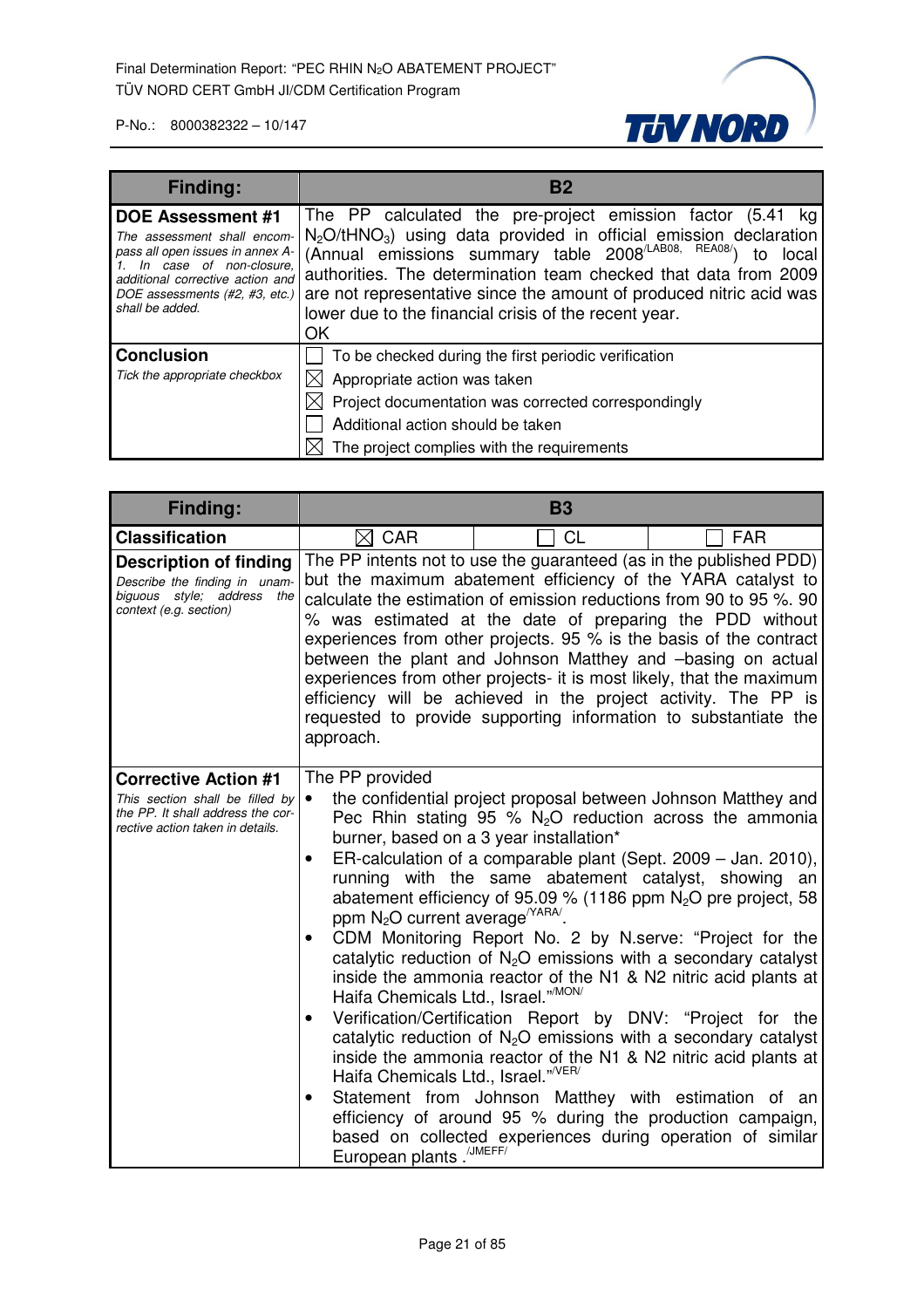

| <b>Finding:</b>                                                                                                                                                                                                 | B3                                                                                                                                                                                                                                                                                                           |
|-----------------------------------------------------------------------------------------------------------------------------------------------------------------------------------------------------------------|--------------------------------------------------------------------------------------------------------------------------------------------------------------------------------------------------------------------------------------------------------------------------------------------------------------|
| <b>DOE Assessment #1</b><br>The assessment shall encom-<br>pass all open issues in annex A-<br>In case of non-closure.<br>additional corrective action and<br>DOE assessments (#2, #3, etc.)<br>shall be added. | OK.<br>The determination team checked the substantiating documents<br>/JMEFF/, /MON/, /VER/, /YARA/<br>regarding efficiency estimation of the<br>abatement catalyst and came to the conclusion, that an $N_2O$ -<br>abatement efficiency of 95% in the PecRhin plant is realistic and<br>technical feasible. |
| <b>Conclusion</b><br>Tick the appropriate checkbox                                                                                                                                                              | To be checked during the first periodic verification<br>Appropriate action was taken<br>Project documentation was corrected correspondingly<br>Additional action should be taken<br>The project complies with the requirements                                                                               |

| Finding:                                                                                                                                                                            |                                                                                                                                                                                                                                                                               |                                                      |     |
|-------------------------------------------------------------------------------------------------------------------------------------------------------------------------------------|-------------------------------------------------------------------------------------------------------------------------------------------------------------------------------------------------------------------------------------------------------------------------------|------------------------------------------------------|-----|
| <b>Classification</b>                                                                                                                                                               | CAR                                                                                                                                                                                                                                                                           | СL                                                   | FAR |
| <b>Description of finding</b>                                                                                                                                                       |                                                                                                                                                                                                                                                                               |                                                      |     |
| Describe the finding in unam-<br>biguous style; address<br>the<br>context (e.g. section)                                                                                            | The project starting date should be clearly referenced in the PDD.                                                                                                                                                                                                            |                                                      |     |
| <b>Corrective Action #1</b>                                                                                                                                                         |                                                                                                                                                                                                                                                                               |                                                      |     |
| This section shall be filled by<br>the PP. It shall address the cor-<br>rective action taken in details.                                                                            | The project starting date has now been added to section A.4.2,<br>under 'Catalyst technology'                                                                                                                                                                                 |                                                      |     |
| DOE Assessment #1                                                                                                                                                                   | The PP stated, that the starting date of the project is expected to be                                                                                                                                                                                                        |                                                      |     |
| The assessment shall encom-<br>pass all open issues in annex A-<br>In case of non-closure.<br>additional corrective action and<br>DOE assessments (#2, #3, etc.)<br>shall be added. | the 15/06/2010 (or the date when the plant restarts production with<br>the catalyst installed, following the planned May shutdown). This is<br>in line with evidences $/EMAIL$ , $JMM$ , $/LETTER$ and statements presented<br>during on-site visit on the plant site.<br>OK. |                                                      |     |
| <b>Conclusion</b>                                                                                                                                                                   |                                                                                                                                                                                                                                                                               | To be checked during the first periodic verification |     |
| Tick the appropriate checkbox                                                                                                                                                       | Appropriate action was taken                                                                                                                                                                                                                                                  |                                                      |     |
|                                                                                                                                                                                     |                                                                                                                                                                                                                                                                               | Project documentation was corrected correspondingly  |     |
|                                                                                                                                                                                     | Additional action should be taken                                                                                                                                                                                                                                             |                                                      |     |
|                                                                                                                                                                                     |                                                                                                                                                                                                                                                                               | The project complies with the requirements           |     |

| <b>Finding:</b>                                                                                                                                               |                                            | Df |                                                          |
|---------------------------------------------------------------------------------------------------------------------------------------------------------------|--------------------------------------------|----|----------------------------------------------------------|
| <b>Classification</b>                                                                                                                                         | <b>CAR</b><br>$\boxtimes$ CL<br><b>FAR</b> |    |                                                          |
| <b>Description of finding</b><br>Describe the finding in unam-<br>biguous style; address the frequency for all relevant parameters.<br>context (e.g. section) |                                            |    | Table 10 in section B.7.1 should include the measurement |
| <b>Corrective Action #1</b><br>This section shall be filled by<br>the PP. It shall address the cor-<br>rective action taken in details.                       | frequencies for the relevant parameters.   |    | Table 10 in section B.7.1 now includes the measurements  |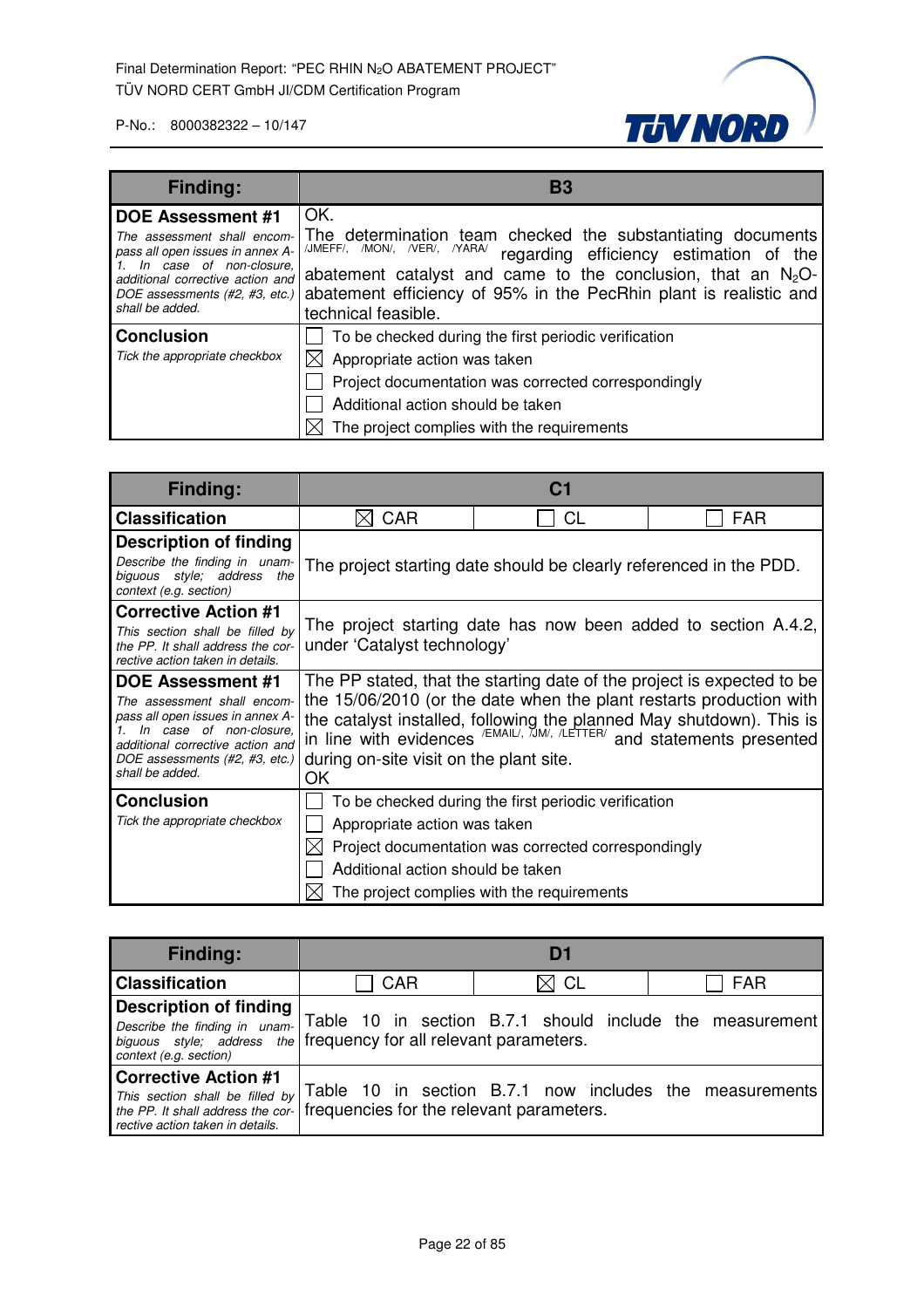

| <b>Finding:</b>                                                                                                                                                                                                    | Di                                                                                                                                                                 |  |
|--------------------------------------------------------------------------------------------------------------------------------------------------------------------------------------------------------------------|--------------------------------------------------------------------------------------------------------------------------------------------------------------------|--|
| <b>DOE Assessment #1</b><br>The assessment shall encom-<br>pass all open issues in annex A-<br>1. In case of non-closure,<br>additional corrective action and<br>DOE assessments (#2, #3, etc.)<br>shall be added. | Data are included in Table 10 of section B.7.1. Consistency with<br>local conditions should be checked during first verification. This was<br>included in FAR D 5. |  |
| <b>Conclusion</b>                                                                                                                                                                                                  | To be checked during the first periodic verification                                                                                                               |  |
| Tick the appropriate checkbox                                                                                                                                                                                      | Appropriate action was taken                                                                                                                                       |  |
|                                                                                                                                                                                                                    | $\boxtimes$ Project documentation was corrected correspondingly                                                                                                    |  |
|                                                                                                                                                                                                                    | Additional action should be taken                                                                                                                                  |  |
|                                                                                                                                                                                                                    | The project complies with the requirements                                                                                                                         |  |

| Finding:                                                                                                                                                                                                 | D2                                                                       |                                                                                                                                                                                                                                                                              |            |
|----------------------------------------------------------------------------------------------------------------------------------------------------------------------------------------------------------|--------------------------------------------------------------------------|------------------------------------------------------------------------------------------------------------------------------------------------------------------------------------------------------------------------------------------------------------------------------|------------|
| <b>Classification</b>                                                                                                                                                                                    | <b>CAR</b>                                                               | CL                                                                                                                                                                                                                                                                           | <b>FAR</b> |
| <b>Description of finding</b><br>Describe the finding in unam-<br>biguous style; address<br>the<br>context (e.g. section)                                                                                | detail in section B.6.1.<br>explained.                                   | The measurement/calculation and cross check of the parameter<br>$NAP_n$ (P.5) in Table 10 in section B.7.1 should be described in<br>Also the separation of the output of Nitric Acid into two streams (60)<br>% and 69 %) and the calculation of the total output should be |            |
| <b>Corrective Action #1</b><br>This section shall be filled by<br>the PP. It shall address the cor-<br>rective action taken in details.                                                                  |                                                                          | The measurement and calculation of NAP is now explained in more<br>detail in section B.6.1 under the section 'Measurement of NAP'.                                                                                                                                           |            |
| DOE Assessment #1<br>The assessment shall encom-<br>pass all open issues in annex A-<br>In case of non-closure.<br>additional corrective action and<br>DOE assessments (#2, #3, etc.)<br>shall be added. | and manual cross check in the lab.<br>OK                                 | A paragraph "measurement of NAP" was included in the section<br>"Estimation of Verification Period specific project emissions" to<br>describe the automatic calculation of 100% $HNO3$ in the PI system                                                                      |            |
| <b>Conclusion</b><br>Tick the appropriate checkbox                                                                                                                                                       | Appropriate action was taken<br>IXI<br>Additional action should be taken | To be checked during the first periodic verification<br>Project documentation was corrected correspondingly<br>The project complies with the requirements                                                                                                                    |            |

| Finding:                                                                                                                                |                                       | D <sub>3</sub>                                                 |                                                                                                                                |
|-----------------------------------------------------------------------------------------------------------------------------------------|---------------------------------------|----------------------------------------------------------------|--------------------------------------------------------------------------------------------------------------------------------|
| <b>Classification</b>                                                                                                                   | $\boxtimes$ CL<br>CAR<br>FAR          |                                                                |                                                                                                                                |
| <b>Description of finding</b><br>Describe the finding in unam-<br>biguous style; address<br>the<br>context (e.g. section)               | chosen standard for QA/QC of the AMS. |                                                                | Since the methodology requires full compliance with EN 14181 or<br>an appropriate French standard, the PP should reference the |
| <b>Corrective Action #1</b><br>This section shall be filled by<br>the PP. It shall address the cor-<br>rective action taken in details. | the flow meter.                       | conducted in accordance with EN14181 for both the analyser and | It is stated in section B.7.2 (point 3) of the PDD that a QAL2 will be                                                         |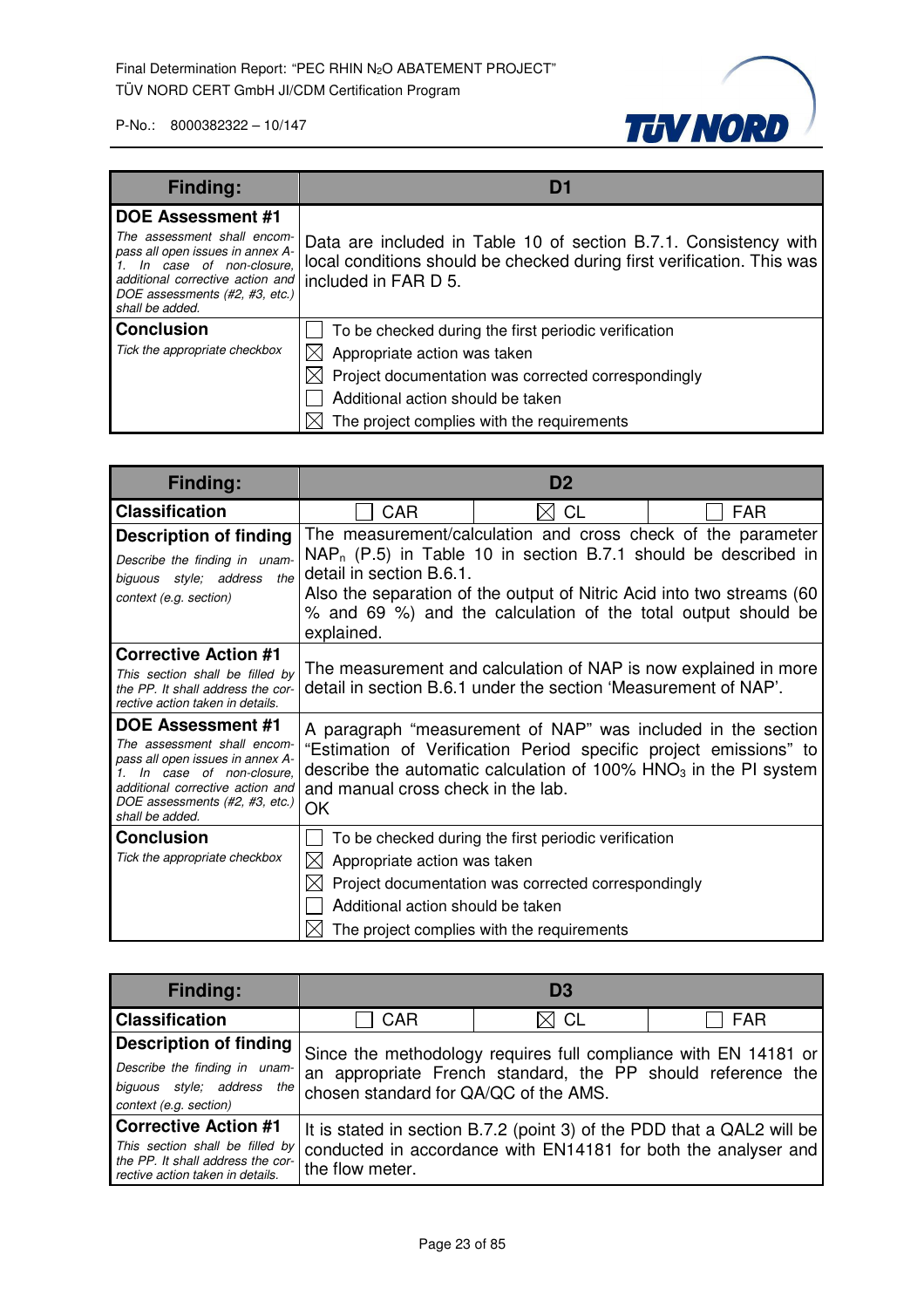

| <b>Finding:</b>                                                                                                                                                                                                    | D3                                                                                                                                                                                                                                                     |  |  |
|--------------------------------------------------------------------------------------------------------------------------------------------------------------------------------------------------------------------|--------------------------------------------------------------------------------------------------------------------------------------------------------------------------------------------------------------------------------------------------------|--|--|
| <b>DOE Assessment #1</b><br>The assessment shall encom-<br>pass all open issues in annex A-<br>1. In case of non-closure,<br>additional corrective action and<br>DOE assessments (#2, #3, etc.)<br>shall be added. | The quality of measurements of the AMS will be assured using<br>standard 14181. The implementation of relevant procedures should<br>be inspected during verification. A corresponding CAR was raised.                                                  |  |  |
| <b>Conclusion</b><br>Tick the appropriate checkbox                                                                                                                                                                 | To be checked during the first periodic verification<br>$\boxtimes$ Appropriate action was taken<br>$\boxtimes$ Project documentation was corrected correspondingly<br>Additional action should be taken<br>The project complies with the requirements |  |  |

| <b>Finding:</b>                                                                                                                                                                                                    | D <sub>4</sub>                                                                                                                                                                                                                                                                                                                                                                                                                                                                                                                                                                                                    |            |  |
|--------------------------------------------------------------------------------------------------------------------------------------------------------------------------------------------------------------------|-------------------------------------------------------------------------------------------------------------------------------------------------------------------------------------------------------------------------------------------------------------------------------------------------------------------------------------------------------------------------------------------------------------------------------------------------------------------------------------------------------------------------------------------------------------------------------------------------------------------|------------|--|
| <b>Classification</b>                                                                                                                                                                                              | <b>CAR</b><br>M<br>CL                                                                                                                                                                                                                                                                                                                                                                                                                                                                                                                                                                                             | <b>FAR</b> |  |
| <b>Description of finding</b><br>Describe the finding in unam-<br>biguous style; address the<br>context (e.g. section)                                                                                             | should<br>clarified, how operation hours $OH_n$ will<br>lt.<br>be<br>be<br>recorded/calculated and OH in which the plant operates outside the<br>trip points are excluded from the ER-calculation.                                                                                                                                                                                                                                                                                                                                                                                                                |            |  |
| <b>Corrective Action #1</b><br>This section shall be filled by<br>the PP. It shall address the cor-<br>rective action taken in details.                                                                            | It is now explained in more detail in section B.6.1 of the PDD, under<br>'Measurement during standard plant operation', how the plant's<br>operational hours will be defined.                                                                                                                                                                                                                                                                                                                                                                                                                                     |            |  |
| <b>DOE Assessment #1</b><br>The assessment shall encom-<br>pass all open issues in annex A-<br>1. In case of non-closure.<br>additional corrective action and<br>DOE assessments (#2, #3, etc.)<br>shall be added. | The PP explains in the PDD that the plant's operational status can<br>be determined by the status of the signal 'UN1000', which indicates<br>whether or not the plant is shut down. This signal will show '0' if for<br>any reason the plant should:<br>exceed any one of its pre-defined trip point parameters,<br>if the ammonia valve should close, or<br>$\bullet$<br>if the plant is stopped on purpose.<br>The determination team checked P&I schemes, logic charts and the<br>PI-system and can confirm, that status signal UN1000 can be used<br>as indicator, if the plant is in operation or not.<br>OK |            |  |
| <b>Conclusion</b><br>Tick the appropriate checkbox                                                                                                                                                                 | To be checked during the first periodic verification<br>Appropriate action was taken<br>IХI<br>Project documentation was corrected correspondingly<br>Additional action should be taken<br>The project complies with the requirements                                                                                                                                                                                                                                                                                                                                                                             |            |  |

| <b>Finding:</b>       |     |    |     |
|-----------------------|-----|----|-----|
| <b>Classification</b> | CAR | ◡∟ | FAR |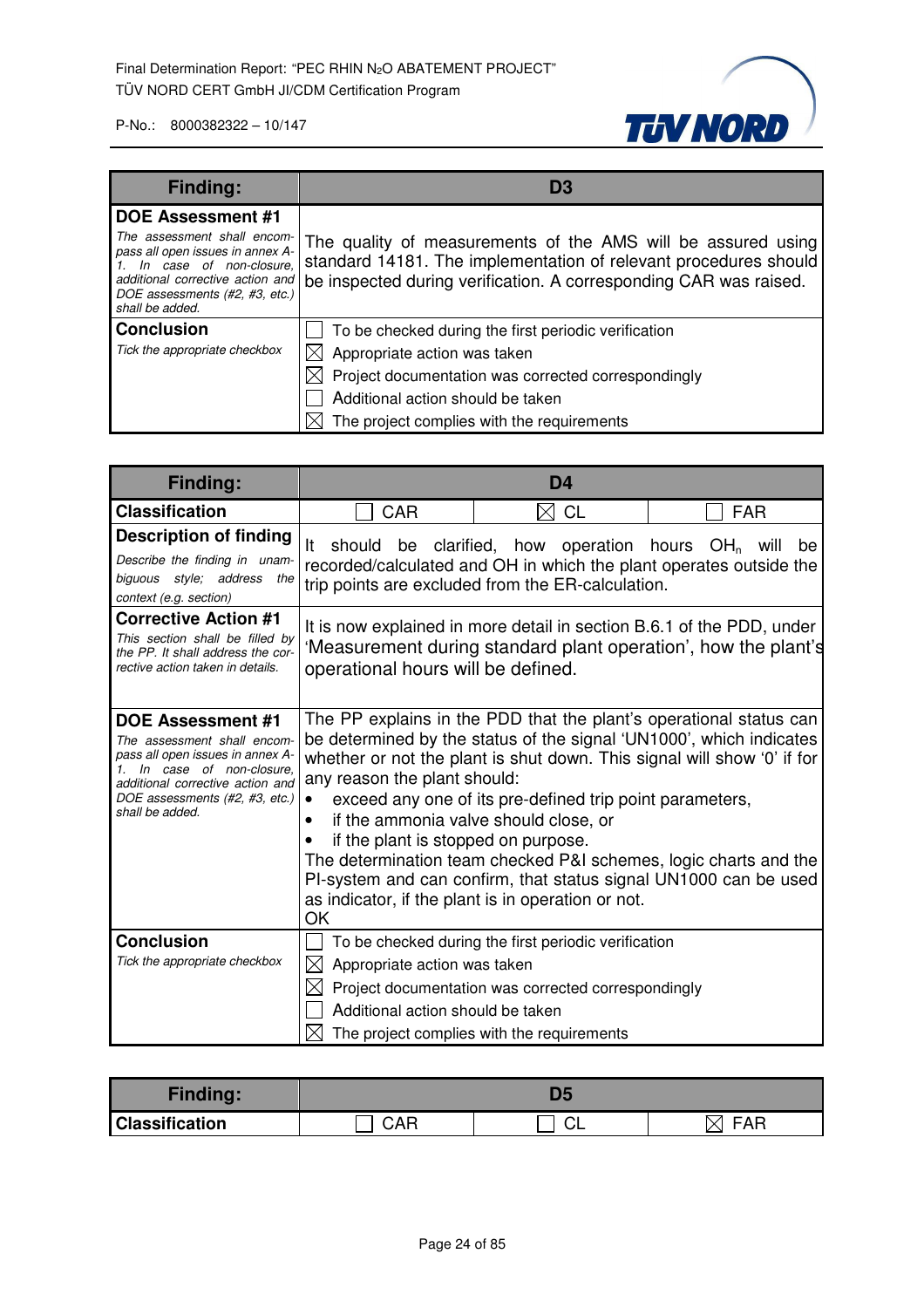

| <b>Finding:</b>                                                                                                                                                                                                    | D <sub>5</sub>                                                                                                                                                                                                                                                                                                                                                                                                                                                                                               |  |
|--------------------------------------------------------------------------------------------------------------------------------------------------------------------------------------------------------------------|--------------------------------------------------------------------------------------------------------------------------------------------------------------------------------------------------------------------------------------------------------------------------------------------------------------------------------------------------------------------------------------------------------------------------------------------------------------------------------------------------------------|--|
| <b>Description of finding</b><br>Describe the finding in unam-<br>biguous style; address the<br>context (e.g. section)                                                                                             | The verifier has to check the appropriateness of<br>the AMS (with regard to e.g. location of the sampling point,<br>QAL1, QAL 2, uncertainty assessment).<br>the gas volume flow meter<br>٠<br>since these devices are not installed at the date of on site visit,<br>the implemented QA/QS procedures in accordance with ISO<br>9001 or a related standard<br>measurements frequencies for the relevant parameters<br>ISO 9001 accreditation and scope of contract of the external<br>contractor 'Cegelec'. |  |
| <b>Corrective Action #1</b><br>This section shall be filled by<br>the PP. It shall address the cor-<br>rective action taken in details.                                                                            | These devices will be installed during the shutdown in May/June<br>2010 and can be checked during the first verification.                                                                                                                                                                                                                                                                                                                                                                                    |  |
| <b>DOE Assessment #1</b><br>The assessment shall encom-<br>pass all open issues in annex A-<br>1. In case of non-closure,<br>additional corrective action and<br>DOE assessments (#2, #3, etc.)<br>shall be added. |                                                                                                                                                                                                                                                                                                                                                                                                                                                                                                              |  |
| <b>Conclusion</b><br>Tick the appropriate checkbox                                                                                                                                                                 | To be checked during the first periodic verification<br>IХI<br>Appropriate action was taken<br>Project documentation was corrected correspondingly<br>Additional action should be taken<br>The project complies with the requirements                                                                                                                                                                                                                                                                        |  |

| Finding:                                                                                                                                                                                                        | D6                                                                                                                                                                                                                              |                                                                                                                                                           |            |
|-----------------------------------------------------------------------------------------------------------------------------------------------------------------------------------------------------------------|---------------------------------------------------------------------------------------------------------------------------------------------------------------------------------------------------------------------------------|-----------------------------------------------------------------------------------------------------------------------------------------------------------|------------|
| <b>Classification</b>                                                                                                                                                                                           | <b>CAR</b>                                                                                                                                                                                                                      | CL                                                                                                                                                        | <b>FAR</b> |
| <b>Description of finding</b><br>Describe the finding in unam-<br>biguous style; address the<br>context (e.g. section)                                                                                          | Since ISO 9001 is not implemented at the plant, the PDD should<br>not reference to this standard.                                                                                                                               |                                                                                                                                                           |            |
| <b>Corrective Action #1</b><br>This section shall be filled by<br>the PP. It shall address the cor-<br>rective action taken in details.                                                                         |                                                                                                                                                                                                                                 | The reference to ISO 9001 in section B.7.2 (under 'AMS calibration<br>and QA/QC procedures') has now been removed.                                        |            |
| <b>DOE Assessment #1</b><br>The assessment shall encom-<br>pass all open issues in annex A-<br>In case of non-closure.<br>additional corrective action and<br>DOE assessments (#2, #3, etc.)<br>shall be added. | The PP now explains in the PDD that the only quality assurance<br>standard the plant is reefing to is the "Product Stewardship"<br>standard", established by the European Fertilizer Manufacturers<br>Association (EFMA).<br>OK |                                                                                                                                                           |            |
| <b>Conclusion</b><br>Tick the appropriate checkbox                                                                                                                                                              | Appropriate action was taken<br>Additional action should be taken                                                                                                                                                               | To be checked during the first periodic verification<br>Project documentation was corrected correspondingly<br>The project complies with the requirements |            |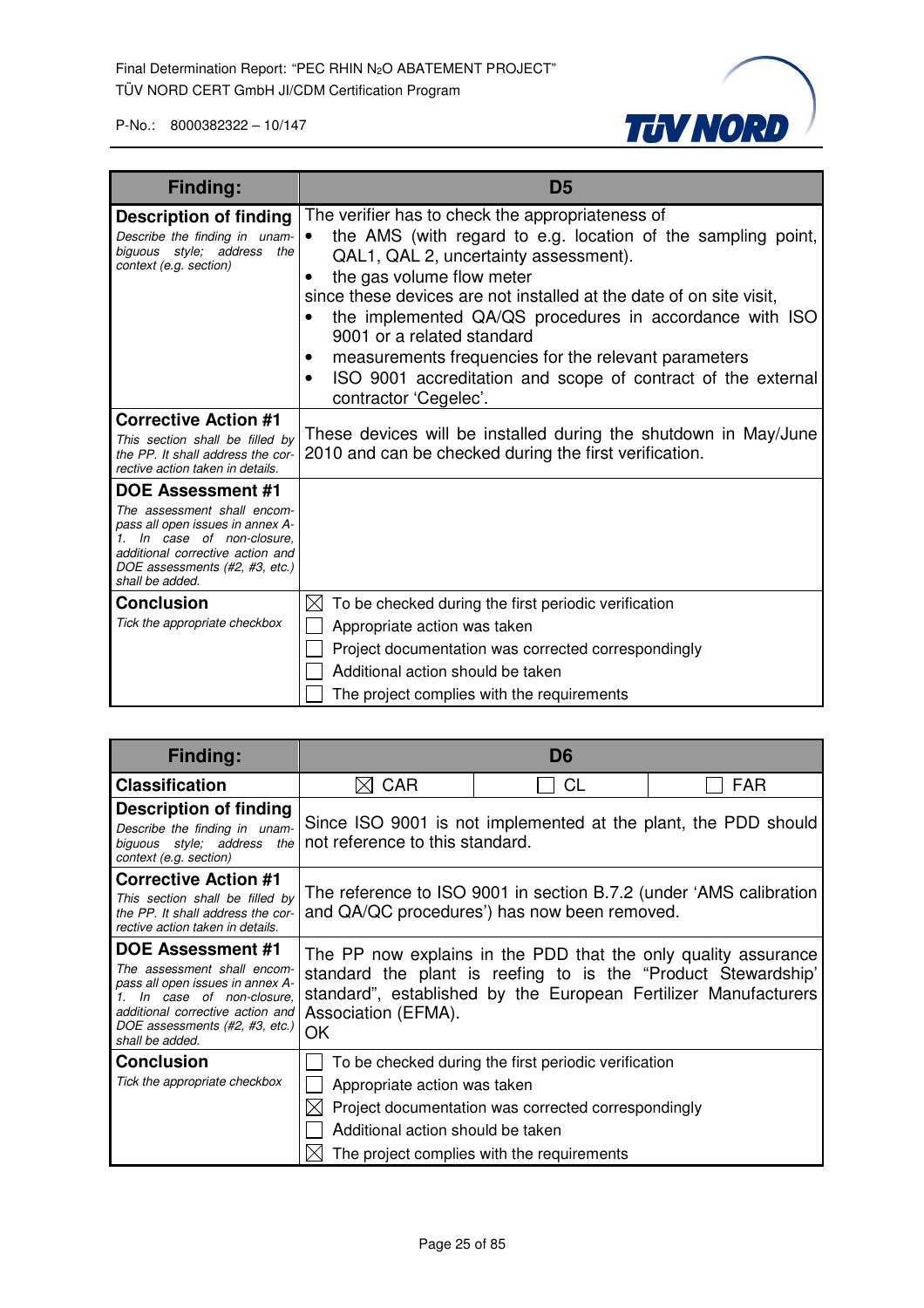

| <b>Finding:</b>                                                                                                                                                                                                 | D7                                                                                                                                                                                                             |                                                                                                                                                           |            |
|-----------------------------------------------------------------------------------------------------------------------------------------------------------------------------------------------------------------|----------------------------------------------------------------------------------------------------------------------------------------------------------------------------------------------------------------|-----------------------------------------------------------------------------------------------------------------------------------------------------------|------------|
| <b>Classification</b>                                                                                                                                                                                           | <b>CAR</b>                                                                                                                                                                                                     | СL                                                                                                                                                        | <b>FAR</b> |
| <b>Description of finding</b><br>Describe the finding in unam-<br>biguous style; address<br>the<br>context (e.g. section)                                                                                       | The responsibilities of plant management and QA/QC should be<br>provided under B.7.2. This should include departments and<br>responsible persons and external contractors involved in the project<br>activity. |                                                                                                                                                           |            |
| <b>Corrective Action #1</b><br>This section shall be filled by<br>the PP. It shall address the cor-<br>rective action taken in details.                                                                         | Details on the responsibilities of all people involved in the project,<br>and their names, have now been included in section B.7.2 of the<br>monitoring plan (point 1).                                        |                                                                                                                                                           |            |
| <b>DOE Assessment #1</b><br>The assessment shall encom-<br>pass all open issues in annex A-<br>In case of non-closure.<br>additional corrective action and<br>DOE assessments (#2, #3, etc.)<br>shall be added. | The PP provided organisational sheets showing responsibilities in<br>plant and JI-project management. This information was included in<br>the PDD.<br>OK                                                       |                                                                                                                                                           |            |
| <b>Conclusion</b><br>Tick the appropriate checkbox                                                                                                                                                              | Appropriate action was taken<br>IХI<br>Additional action should be taken                                                                                                                                       | To be checked during the first periodic verification<br>Project documentation was corrected correspondingly<br>The project complies with the requirements |            |

| <b>Finding:</b>                                                                                                                                                                     | D8                                                  |                                                                                                                                        |                 |
|-------------------------------------------------------------------------------------------------------------------------------------------------------------------------------------|-----------------------------------------------------|----------------------------------------------------------------------------------------------------------------------------------------|-----------------|
| <b>Classification</b>                                                                                                                                                               | CAR                                                 | <b>CL</b>                                                                                                                              | <b>FAR</b>      |
| <b>Description of finding</b>                                                                                                                                                       | The PDD should reflect in                           |                                                                                                                                        |                 |
| Describe the finding in unam-                                                                                                                                                       | the description of the project activity             |                                                                                                                                        |                 |
| biguous style; address the                                                                                                                                                          |                                                     | the measurement/calculation of NAP and                                                                                                 |                 |
| context (e.g. section)                                                                                                                                                              | the description of the monitoring plan              |                                                                                                                                        |                 |
|                                                                                                                                                                                     |                                                     | the fact, that NAP is taken from the absorption tower in two lines<br>(concentrations of 60 and 69 % $HNO3$ ) and measured separately. |                 |
| <b>Corrective Action #1</b>                                                                                                                                                         | measurement of NAP<br>The.                          | from two streams                                                                                                                       | different<br>ot |
| This section shall be filled by<br>the PP. It shall address the cor-<br>rective action taken in details.                                                                            | the PDD.                                            | concentrations is now described in sections A.2, B.6.1 and B.7.2 of                                                                    |                 |
| DOE Assessment #1                                                                                                                                                                   |                                                     |                                                                                                                                        |                 |
| The assessment shall encom-<br>pass all open issues in annex A-<br>In case of non-closure.<br>additional corrective action and<br>DOE assessments (#2, #3, etc.)<br>shall be added. | OK                                                  | The PDD reflects the fact that two output streams of $HNO3$ (NAP)<br>need to be monitored in order to calculate the EF.                |                 |
| <b>Conclusion</b>                                                                                                                                                                   |                                                     | To be checked during the first periodic verification                                                                                   |                 |
| Tick the appropriate checkbox                                                                                                                                                       | Appropriate action was taken                        |                                                                                                                                        |                 |
|                                                                                                                                                                                     | Project documentation was corrected correspondingly |                                                                                                                                        |                 |
|                                                                                                                                                                                     | Additional action should be taken                   |                                                                                                                                        |                 |
|                                                                                                                                                                                     |                                                     | The project complies with the requirements                                                                                             |                 |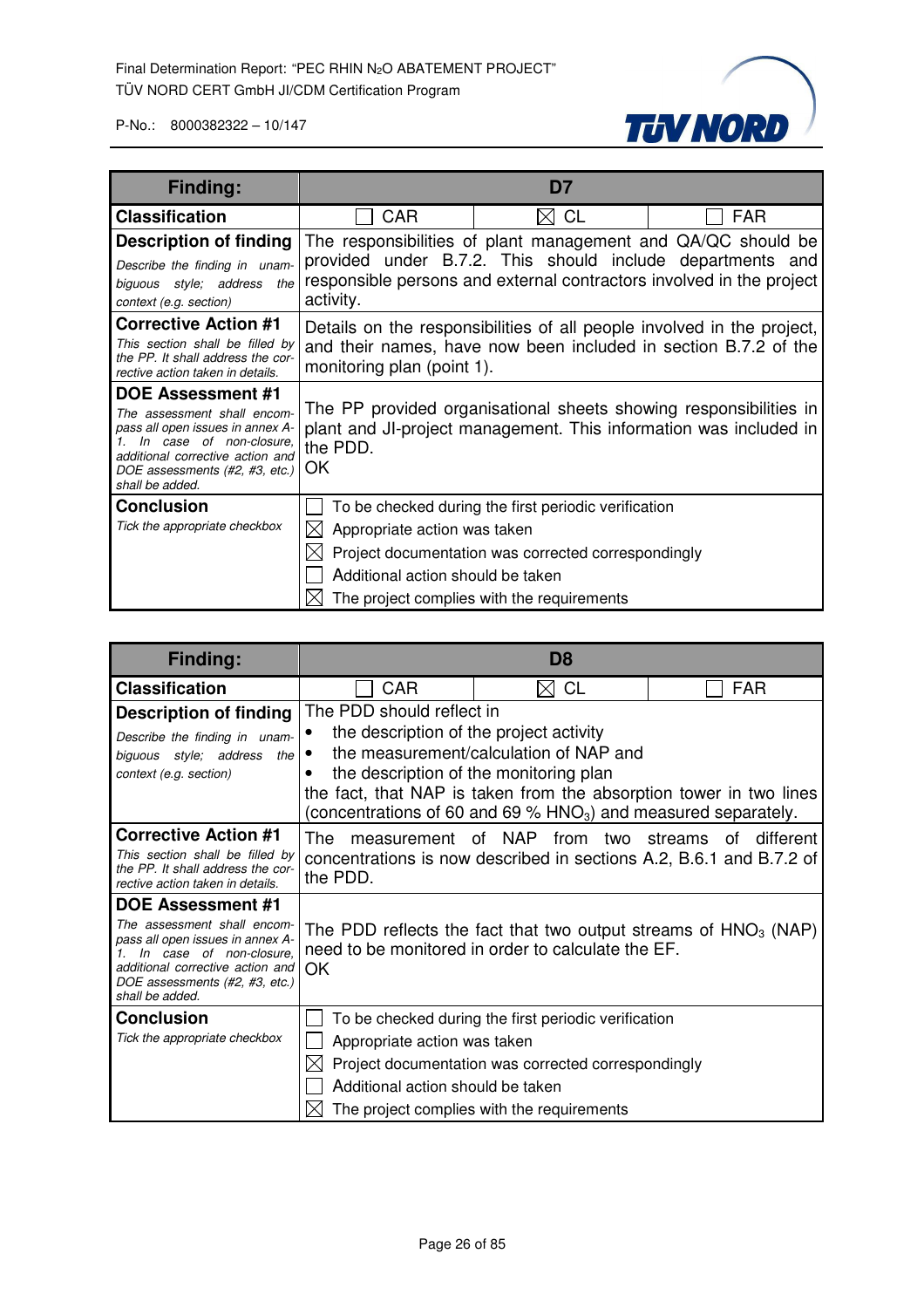

#### **5 DETERMINATION ASSESSMENT SUMMARY**

The following paragraphs include the summary of the final determination assessments after all CARs and CRs are closed out. For details of the assessments pl. refer to the discussion of the validation findings in chapter 4 and the determination protocol (Annex 1).

#### **5.1 General Description of the Project Activity**

#### **5.1.1 Participation**

#### **LOA**

No Letter of Approval (LoA) has been provided from the French DFP so far. A corresponding CAR has been raised. As the LoA will only be issued upon a positive determination opinion, this CAR will be closed upon issuance of host country approval.

#### **Project Participants**

The project participants are listed in section A.3 of the PDD and this information is consistent with the contact details provided in annex 1 of the PDD.

Project participant involved in the project activity is the Pec Rhin S.A. (France) and N.serve Environmental Services GmbH (Germany).

No entities other than those intended to be approved or authorised to be project participants are indicated in these sections of the PDD.

For an in depth evaluation of these topics, please refer to section A.1 of the table A-1 of annex 1.

#### **5.1.2 PDD Editorial Aspects**

The PDD is in line with the structure and guidance specified in the decree set from March 2<sup>nd</sup> 2007 issued by the "Ministère de l'écologie et du développement durable"  $/$ B-5/ and with the annex 1 ("Example illustrating the application of this methodology") of the "Projet Domestique" Methodology: Catalytic reduction of N<sub>2</sub>O at nitric acid plants<sup>/B-1/</sup>.

For an in depth evaluation of these topics, please refer to section A.3 of the table A-1 of the annex 1.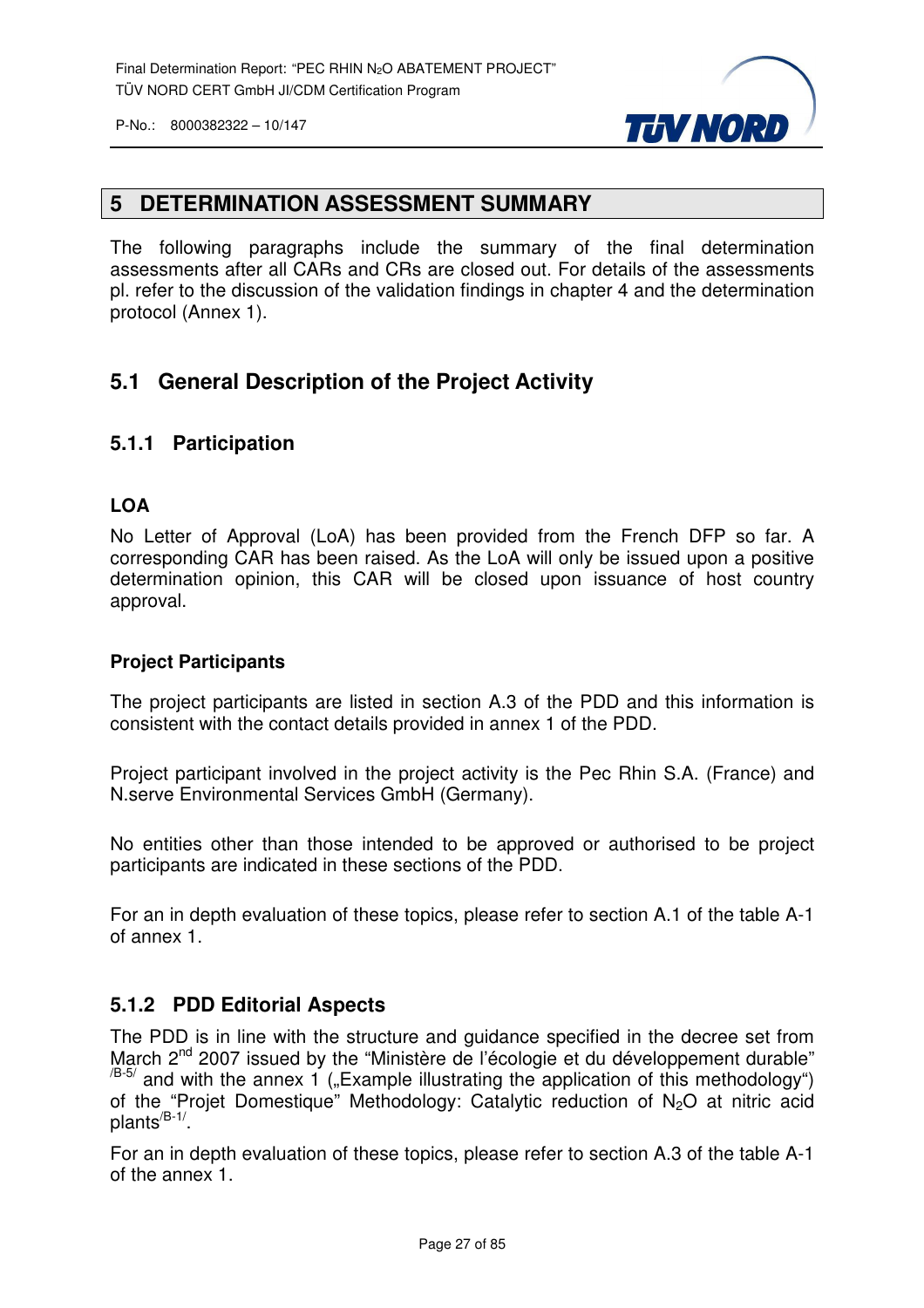

#### **5.1.3 Technology to be Employed**

Within the project,  $N_2O$  emissions from the production of nitric acid at Pec Rhin nitric acid plant will be reduced by installation of a secondary YARA N<sub>2</sub>O abatement technology.

The description of the project as contained in the PDD is complete and accurate and it provides the reader with a clear understanding of the nature of the project activity.

The technology and know-how used in the project activity is assessed to be environmentally safe and sound.

For an in depth evaluation of these topics, please refer to section A.4 of the table A-1 of the annex 1 and chapter 2 of this validation report.

#### **5.1.4 Type of Project**

The project qualifies as a Large Scale JI Track 1 Project, scope 5: "Chemical Industry". The host country France fulfils the requirements for Track 1 participation.

#### **5.2 Project Baseline, Additionality and Monitoring Plan**

#### **5.2.1 Application of the Methodology**

The project applies to a valid version of a French methodology for Projets Domestiques "Catalytic reduction of N<sub>2</sub>O at nitric acid plants"<sup>(B-1, /B-2/</sup>, developed and published by the Ministère de l'Écologie, de l'Énergie, du Dévelopement durable et de la Mer (French Ministry of Ecology and Sustainable Development)<sup>/mist/</sup>.

The project activity meets all applicability conditions of the applied methodology. Beyond this, the proposed project activity meets all the other possible requirements or stipulations mentioned in all sections of the selected methodology.

Furthermore the project activity is not expected to result in significant emissions, related both to project and leakage, other than those listed in the methodology.

Summarised it is assessed that the project applies a valid version of an approved methodology and the methodology is applicable to the project.

For an in depth evaluation of these topics, please refer to section B.1 of the table A-1 of the annex 1.

#### **5.2.2 Project Boundary**

The PDD correctly describes the project boundary including the physical delineation of the project activity (all parts of the Nitric Acid Plant Pec Rhin).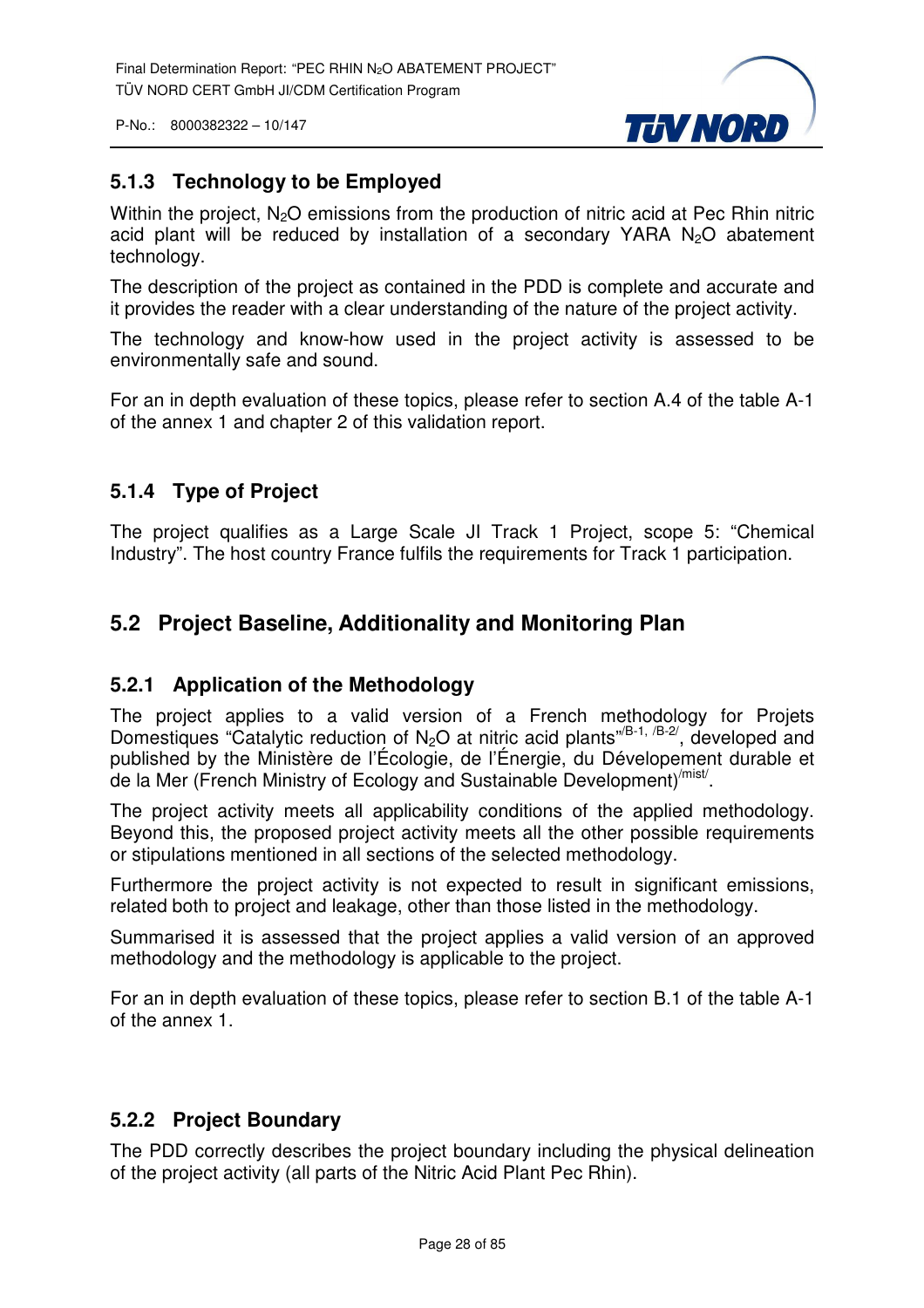

All equipment used within the project activity has been indicated in the PDD including the information about its purpose and the technical specification. Project boundary is clearly described in words and a visualisation of the physical project boundary as well as a table defining all significant GHG gases in compliance with the methodology has been included in the PDD.

No emission sources which are impacted by the project activity but not addressed by the approved methodology have been identified during validation.

In the course of determination the determination team has inspected the whole process of  $HNO<sub>3</sub>-production$ . The project boundary begins at the inlets to the ammonia burners and ends at the tail gas stack. It could be verified that all equipment mentioned has been physically installed and is in a good working condition. Furthermore the technical specification of the installed equipment is in line with provided documentation and is in line with the indication in the PDD.

For an in depth evaluation of these topics, please refer to section B.2 of the table A-1 of the annex 1.

#### **5.2.3 Baseline Identification**

The PDD provides a transparent and verifiable description of the identified most plausible baseline scenario, including a description of the technology that would be employed and/or the activities that would take place in the absence of the proposed project activity.

The procedure to identify the most plausible reference scenario derived from the methodology (para 3 of the methodology) has been applied correctly and is transparently and sufficiently documented in the PDD.

The identification of possible alternatives of the project activity was carried out appropriately. Furthermore the PP has shown that all relevant policies and circumstances have been identified and correctly considered in the PDD in accordance with the guidance by the DFP.

In summary it can be assessed that the identified baseline scenario reasonably represents what would occur in the absence of the proposed project activity and the approved methodology used is applicable to the identified baseline scenario.

For an in depth evaluation of these topics, please refer to the section B.3 of the Annex 1 as well as table A-2 of the Annex 2.

#### **5.2.4 Calculation of GHG Emission Reductions**

The PDD applies steps and equations to calculate project emissions, baseline emissions, leakage and emission reductions as per the requirements of the methodology.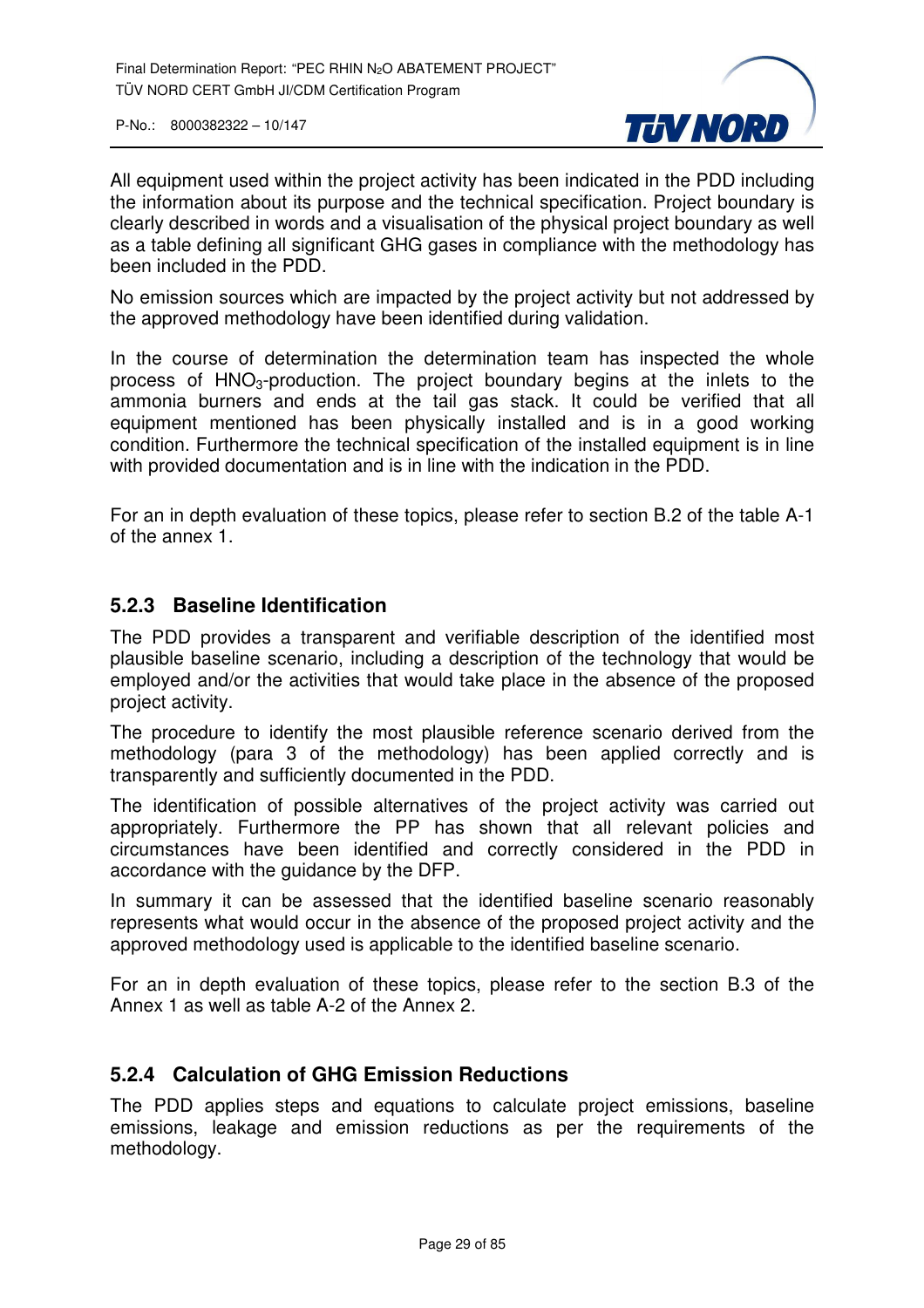

For the calculation of the GHG emission reductions, the correct equations have been used reflecting the methodological choices. Furthermore all equations are applied correctly.

#### **Baseline Emissions:**

The description of baseline identification in the PDD is transparent and verifiable. The procedure to arrive to the baseline is in line with the applied project specific methodology. All plausible alternatives have been identified. Only alternatives were excluded which are assessed not to be plausible alternatives. Within the financial analysis it could be demonstrated that the identified most plausible alternative (i.e. baseline scenario) is financially more attractive than the project scenario.

The baseline emission calculation takes into account

• A specific benchmark Emission Factors ( $EF<sub>BM</sub>$ ), set in the baseline methodology: These values/years are:

 Year: 2010 2011 2012 Value: 2.5 2.5 1.85 [kg N<sub>2</sub>O/t HNO<sub>3</sub> (100%)]

- $\bullet$  A plant-specific arrêté préféctoral from 13<sup>th</sup> August 2008, introduced by the local prefecture (Directions des Collectivités Locales et de l'Environnement, Bureau des Installations Classées), which limits N<sub>2</sub>O emissions at the Pec Rhin plant to 7.7 kg N<sub>2</sub>O/tHNO<sub>3</sub> (100%) and of 3 kg N<sub>2</sub>O/tHNO<sub>3</sub> from 1<sup>st</sup> January 2011 onwards.
- According to Article 27 of the "Arrêté Ministériel du 02/02/98 relatif aux prélèvements et à la consommation d'eau ainsi qu'aux émissions de toute nature des installations classées pour la protection de l'environnement"/AM/, there is an emission limit of  $7kqN<sub>2</sub>O/tHNO<sub>3</sub>$  applying to nitric acid plants commissioned after February 1998. Since the plant is commissioned after 1998, this limit is not applicable.

Since the applicable regulatory  $N_2O$  emissions limit (7.7 kg  $N_2O/tHNO_3$ ) will be higher than the benchmark value, these arrêté préféctoral values will not be taken into account for calculating the ERUs.

The baseline emission factor is determinated as follows:

| These values/years are: |  |  |                                                          |
|-------------------------|--|--|----------------------------------------------------------|
| Year: 2010 2011 2012    |  |  |                                                          |
| Value: 2.5              |  |  | 2.5 1.85 [kg N <sub>2</sub> O/t HNO <sub>3</sub> (100%)] |

#### **Project Emissions:**

Taking into account an 84.12 % efficiency of the secondary  $N_2O$  abatement catalyst and an Emission Factor of 5.41 kg  $N_2O/tHNO_3$  ( $N_2O$  concentration in the stack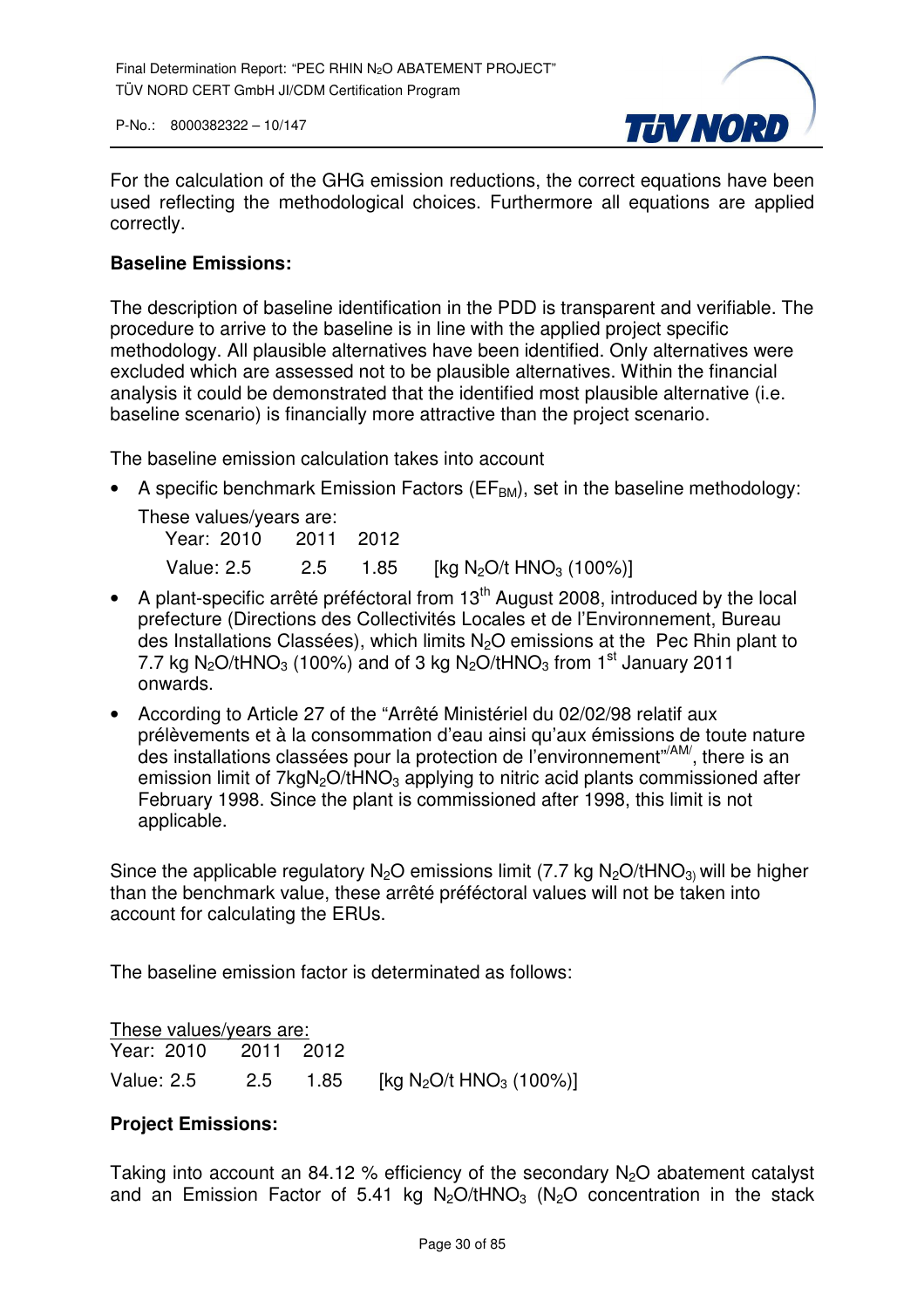

measured over a period of 12 months from December 2007 to December 2008), the resulting Project Emission Factor was calculated to 0,8591 kg  $N_2O/tHNO_3$ .

For an in depth evaluation of these topics, please refer to sections B5-B6 of the table A-1 of the annex 1.

#### **5.2.5 Calculation of GHG Emission Reductions**

The calculation has been done as per applied project specific methodology. All data not to be monitored have been assessed as correct. The values for the monitoring parameters assumed within the calculation are plausible. It could be concluded that the estimated emission reductions are plausible and conservative.

#### **5.2.6 Additionality Determination**

#### **Prior consideration of JI**

The starting date of the project is conducted with the installation of the catalyst and the proper implementation of the AMS and will be  $15<sup>th</sup>$  of June. This date is after the determination of the PDD.

Hence, the determination team can confirm that the project complies with the requirements regarding prior consideration of JI.

#### **Application of Methodology / Methodological Tools**

The discussion of additionality in the PDD was justified and conducted according to the step-by-step- approach of the Projet Domestique Methodology<sup> $(B-1, B-2)$ </sup>. A financial barrier assessment, according to the Arrêté du 2 mars 2007<sup>B-57</sup>of the «Ministère de l'écologie et du développement durable» was included in the consideration.

A universal 'Benchmark Emissions Factor' ( $EF<sub>BM</sub>$ ) was applied for all French nitric acid plants eligible to undertake Projets Domestiques, regardless of their size, their technical characteristics and their past and present emissions levels.

The project specific baseline methodology provides an algorithm for identification and justification of the baseline. Data sources and assumptions as provided within the developed methodology draw upon the main provisions of the Projet Domestique Methodology: "Catalytic reduction of  $N_2O$  at nitric acid plants", stipulated by the French Designated Focal Point (Le Ministère de l'Écologie, de l'Énergie, du Développement Durable et de l'Aménagement du Territoire (MEEDDAT).

#### **Alternatives**

The PDD contains a complete list of all realistic alternatives to the project scenario. The project activity not undertaken as a JI project activity and the continuation of the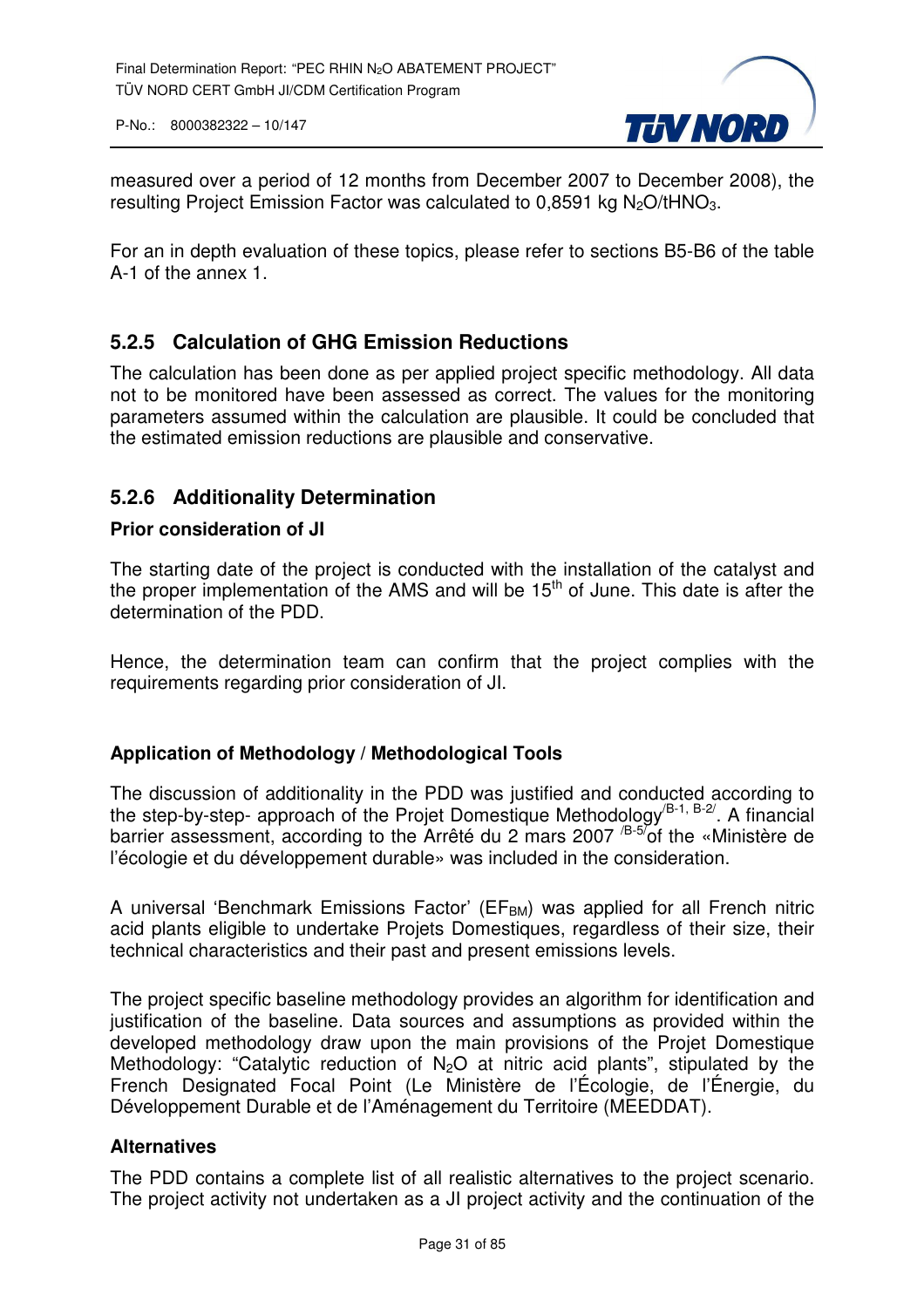

current practice taking into account a future emission limit of 3 kg  $N<sub>2</sub>O/tHNO<sub>3</sub>$ , have been identified as plausible and realistic alternatives.

#### **Investment Analysis**

The PP provided an investment-sheet with all relevant types of costs occurred in the project activity**/INV/ .** The basis of this cost assessment is a comparison of costs incurred in absence of the project (to fulfil the legal requirements) against the costs of the project activity.

The main types of costs are:

- Costs for catalyst (difference between project activity and amount to fulfil legal obligations
- Modification of  $N_2O$  analyser/relocation of sampling points
- Sampling gases, new  $HNO<sub>3</sub>$  flow meters & DCS modifications
- Flow, temp & pressure measurements, plus sampling ports
- QAL2 audit (2010)
- QAL 3 (maintenance, calibrations etc) (ongoing)
- Annual Surveillance Test ( 2011, 2012)
- Determination (once)
- First Verification (2010)
- Subsequent Verifications ( 2011 and 2012, total x4)

The validation team has conducted a thorough assessment of the parameters and assumptions used in this calculation. The conclusion is that all relevant financial indicators and parameters are determined accurately. This was checked by means of cross-checking the evidences provided by the PP as well as acquired through background investigation (public regulation, local tax laws, etc.); besides, expertise in relevant accounting practices has been consulted.

It can be confirmed, that none of the  $N<sub>2</sub>O$  destruction technology options are expected to generate any significant financial or economic benefits other than JI related income. Therefore, the "Business As Usual" scenario, the installation of just enough secondary  $N_2O$  abatement catalyst to comply with the applicable  $N_2O$ regulation, is considered not to face any significant investment barriers.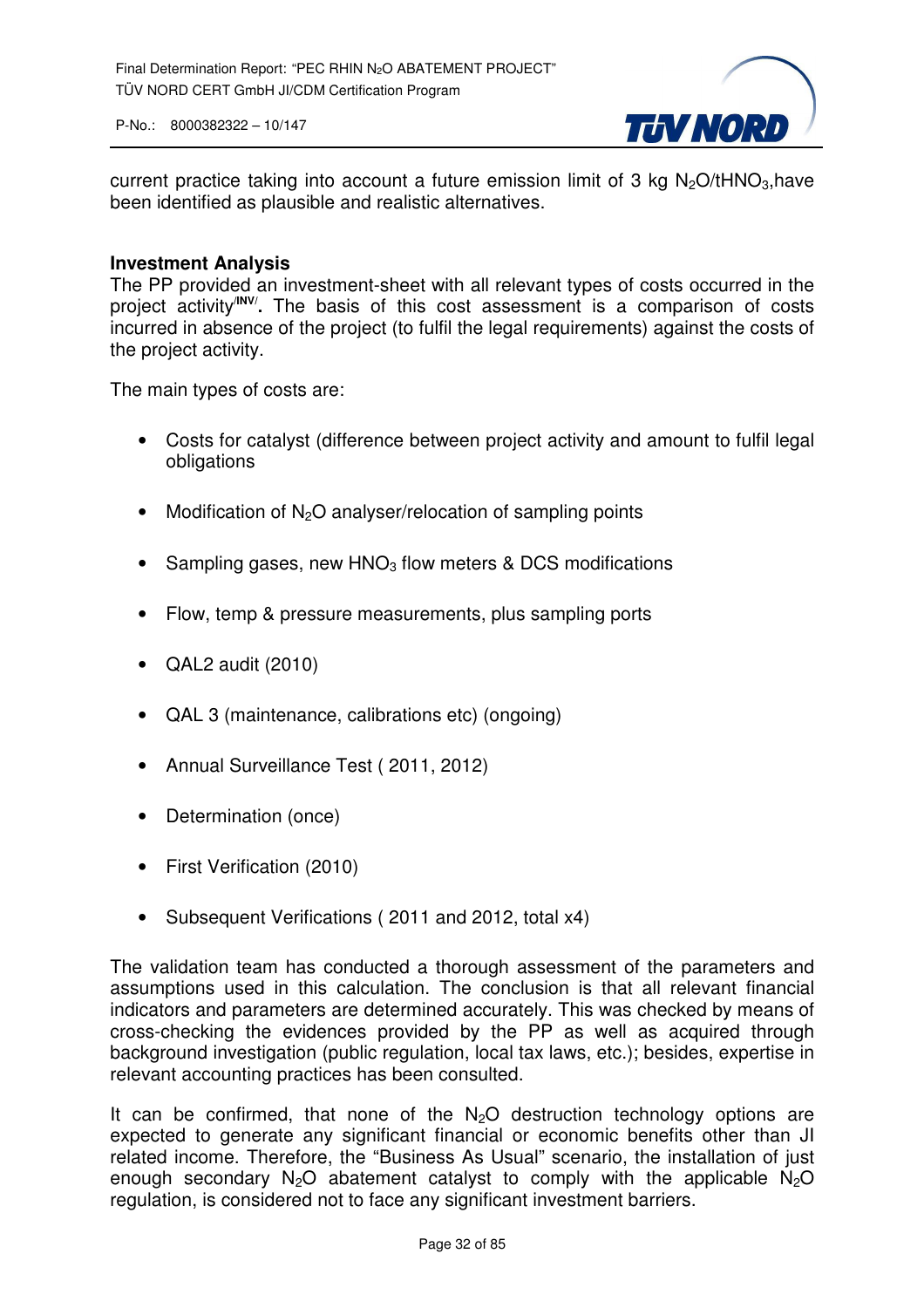

#### **Barrier Analysis**

The PP has justified the additionality on the basis of

- a) Investment barriers
- b) Technological barriers
- c) Other barriers

Though all barriers are justified to a certain extent, none of the barriers was assessed by the validation team to be a decisive barrier which would have prevented the project from realization.

#### **Investment analysis**

Investment analysis shows that the project scenario is not the most attractive alternative or economically feasible without benefits from ERU sales. All parameters applied within the investment analysis have been assessed as plausible.

#### **Barrier analysis**

A detailed barrier analysis has been carried out by PP

The Determination team analysed: In the course of the determination a sufficient confidence could be gained that an effort has been spent by the project participant to overcome the identified barriers. The justification of the barriers supported by evidence and substantiated. Furthermore the determination team is of the opinion that argumentation as provided by the project participant in this context is convincing.

However the identified barriers could not be assessed as a sufficient to prevent the implementation of this alternative.

#### **Common practice analysis**

The common practice analysis provided in the PDD is accurate. The information and data sources used are appropriately references and could be proved in the course of determination.

A sufficient confidence could be gained that the proposed project type (i.e.. technology and/or practice) has not diffused in the relevant sector and geographical area and the time the project started.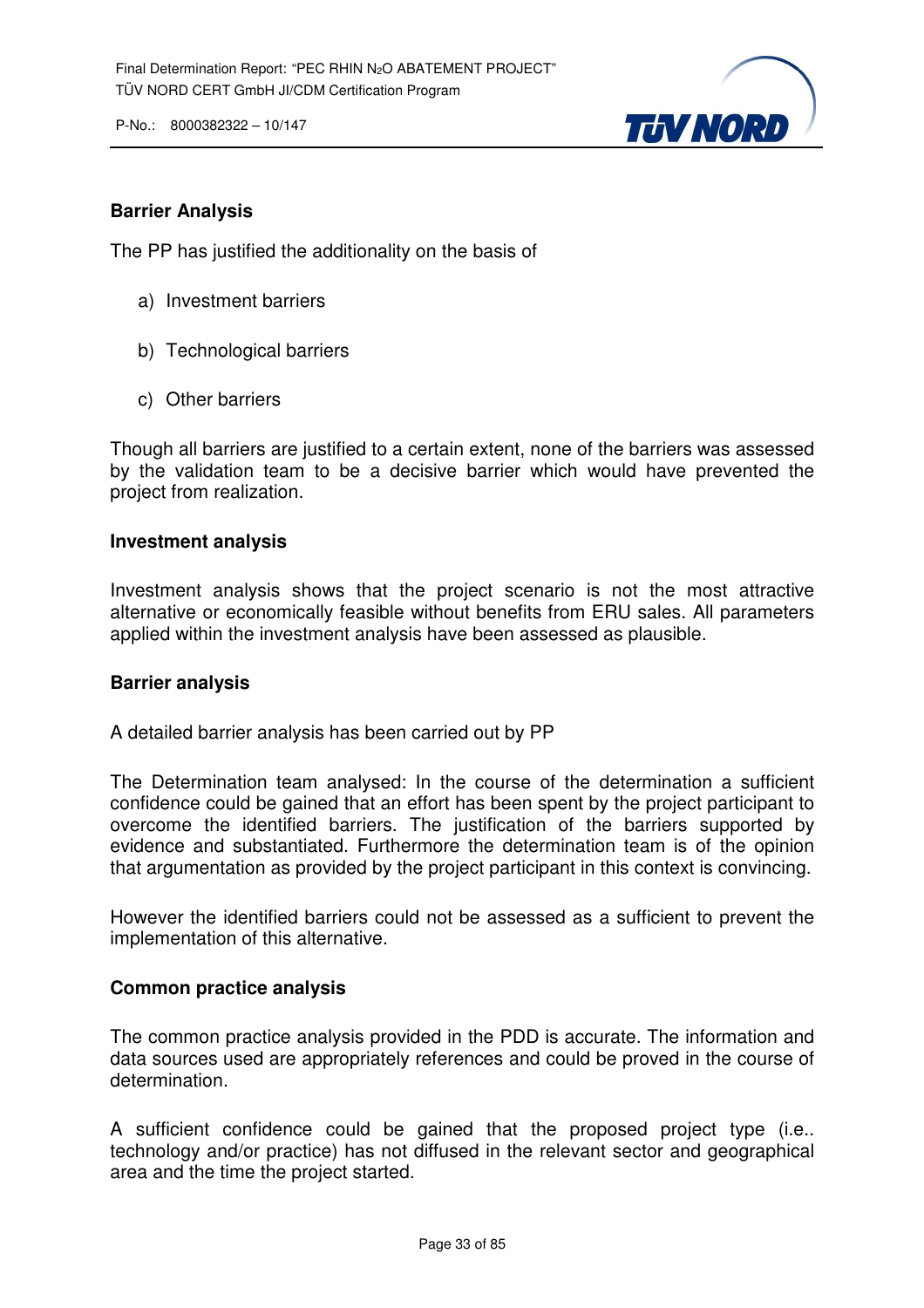

For an in depth evaluation of these topics, please refer to sections B4 of the table A-1 of the annex 1.

#### **Summary**

The procedure to justify the additionality of the project activity derived from the methodology or required methodological tools has been applied correctly and is transparently documented in the PDD.

The validation team is convinced that the JI was seriously considered during the Management Decision for the project.

Considering all statements above, the validation team arrived at the conclusion that the project activity is **additional** because the project is not financially viable without JI revenues, whereas none of the other presented barriers could be considered as a decisive barrier for the project implementation.

#### **5.2.7 Monitoring Methodology**

The project specific methodology "Catalytic reduction of  $N_2O$  at nitric acid plants" was provided by the DFP requires the collection of  $N<sub>2</sub>O$  emissions data and – in so far as pre-defined trip point values for the plant exist – the monitoring of ammonia and air flow into the ammonia burner during the project's lifetime. The standard of the monitoring equipment and procedures and monitoring methodology are defined I para 6 of the methodology

The data measurement, storage, assessment and processing was discussed with the plant operator Pec Rhin and N.serve, who will process the monitoring data and it can be confirmed, that the monitoring plan is in line with the methodology Projet Domestique Methodology: Catalytic reduction of  $N_2O$  at nitric acid plants<sup>/B-2/</sup>

For an in depth evaluation of these topics, please refer to section B6 of the table A-1 (annex 1).

#### **5.2.8 Monitoring Plan**

The monitoring plan covers all monitoring parameters as stipulated in the applied monitoring procedure of the methodology. The monitoring plan can be implemented and the validation team arrived at the conclusion that all monitoring arrangements are feasible within the project design.

For an in depth evaluation of these topics, please refer to section B6 of the table A-1 (annex 1).

#### **5.2.9 Project Management Planning**

The project management planning is appropriate for the purpose of the projects monitoring.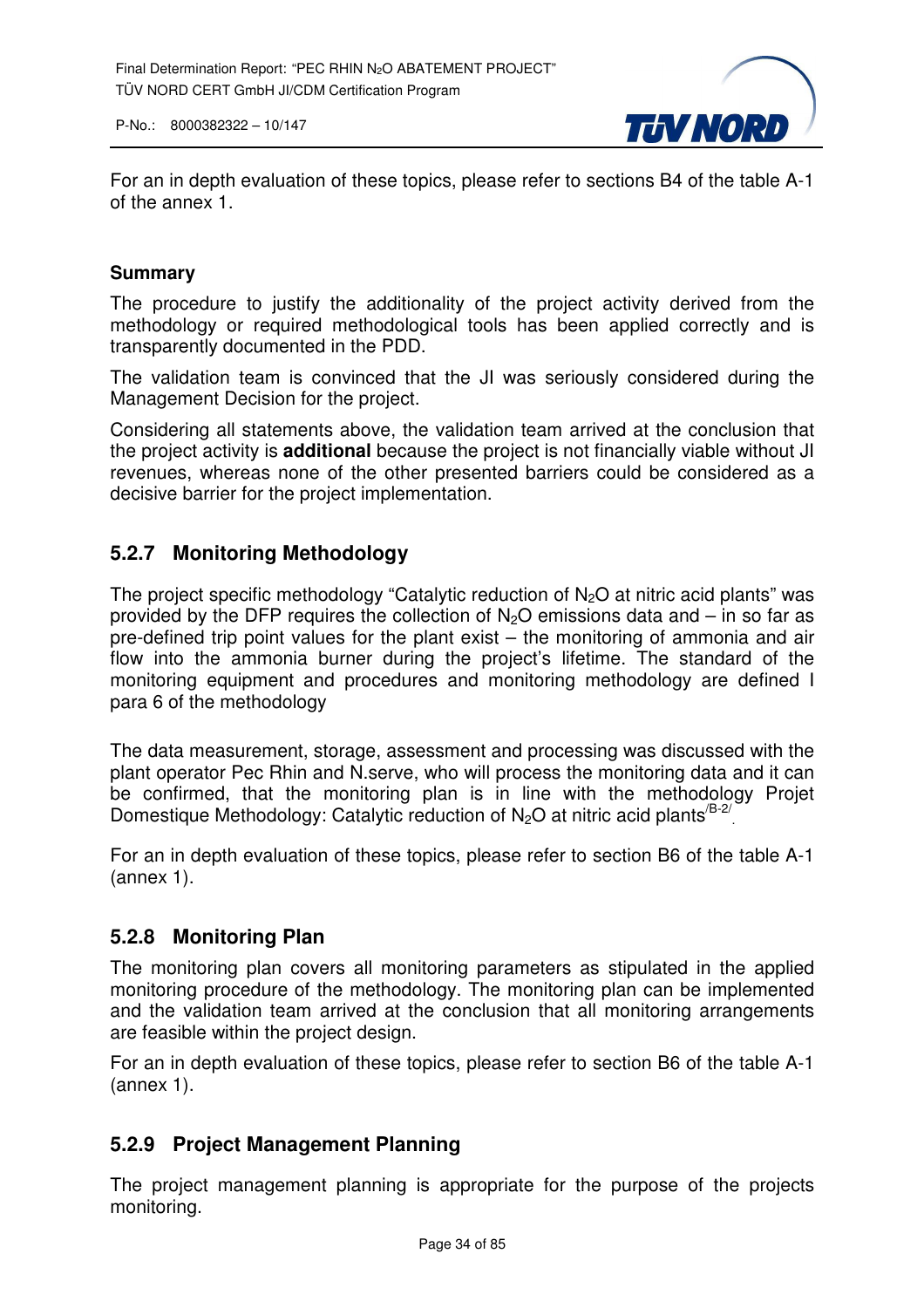

For an in depth evaluation of these topics, please refer to section B.7 of the table A-1 of the annex 1.

#### **5.2.10 Crediting Period**

The project activity will only become eligible to receive ERUs on receipt of the official government LoA, or at the latest two months after submission of the Project Dossier applying for a LoA. For Pec Rhin, the final approval could be expected by the end of July 2010 and therefore the crediting period of the project is likely to start at the beginning of August 2010.

The duration of the crediting period extends from beginning of August 2010 to 2012- 12-31, which is deemed realistic and appropriate.

For an in depth evaluation of these topics, please refer to section C of the table A-1 of the annex 1.

#### **5.2.11 Environmental Impacts**

The Host Country France does not require an Environmental Impact Assessment (EIA) for the project. This could be proved by the PP with a respective e-mail from the DFP/EIA/. Furthermore on the basis of document review and the on-site visit the validation team is convinced that negative environmental impacts due to the project are unlikely to occur.

For an in depth evaluation of these topics, please refer to section D of the table A-1 of the annex 1.

#### **5.2.12 Comments by Stakeholders**

#### **Global**

The global stakeholder consultation for the project was carried out on the TÜV NORD website www.global-warming.de for 30 days<sup>/gw/</sup>, in line with the applicable requirements.

#### **Lokal**

As the JI project does not have any relevance for local air, water or soil emissions, a local stakeholder consultation is not considered necessary.

For an in depth evaluation of these topics, please refer to section E of the table A-1 of the annex 1.

#### **5.2.13 Issues for verification**

The verifier has to check the appropriateness of

• the AMS (with regard to e.g. location of the sampling point, QAL1, QAL 2, uncertainty assessment).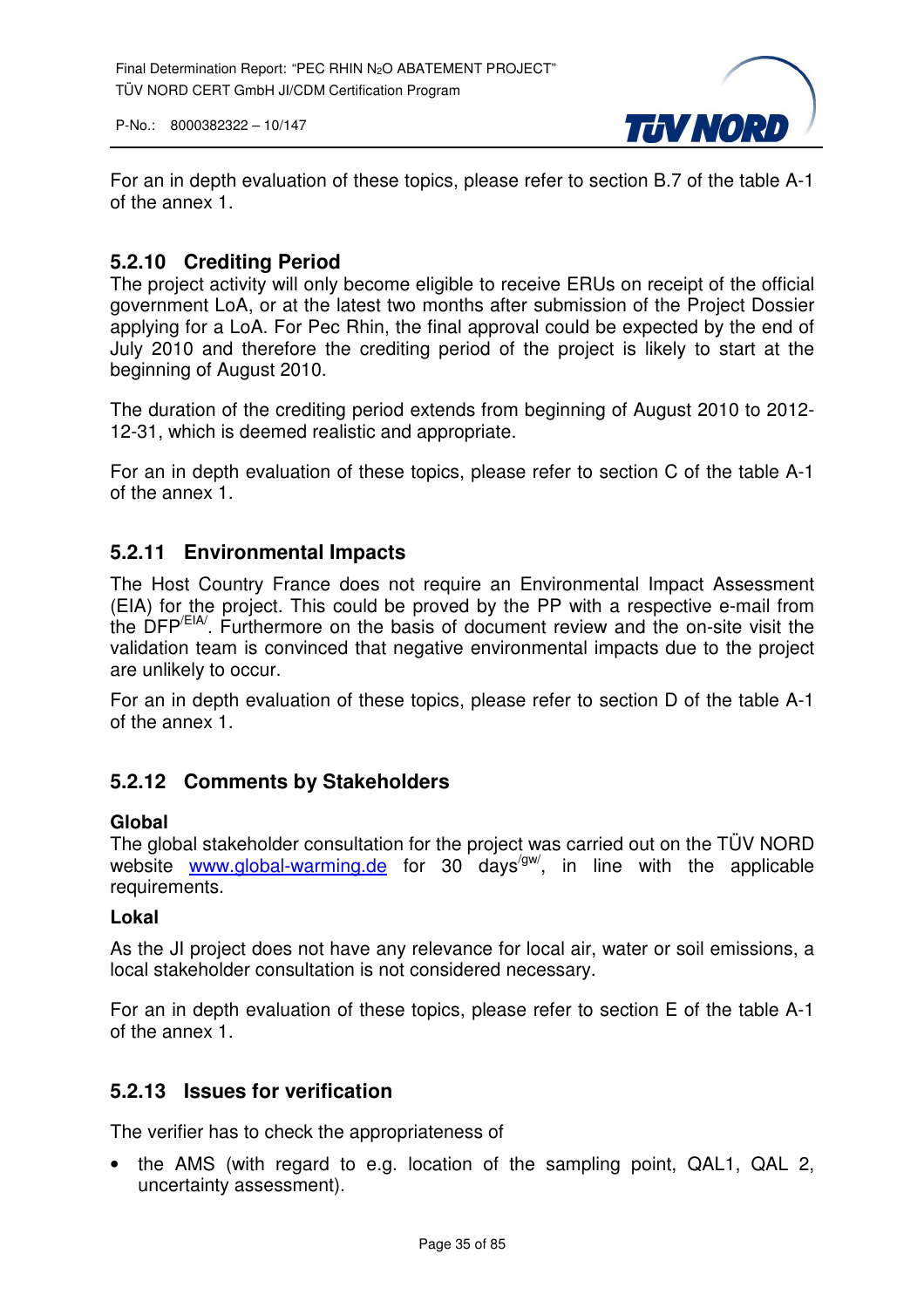

• the gas volume flow meter

since these devices are not installed at the date of on site visit,

- the implemented QA/QS procedures in accordance with ISO 9001 or a related standard
- measurements frequencies for the relevant parameters
- ISO 9001 accreditation and scope of contract of the external contractor 'Cegelec'.

The procedure of processing of the monitoring data needs to be checked by the verifier at the first verification.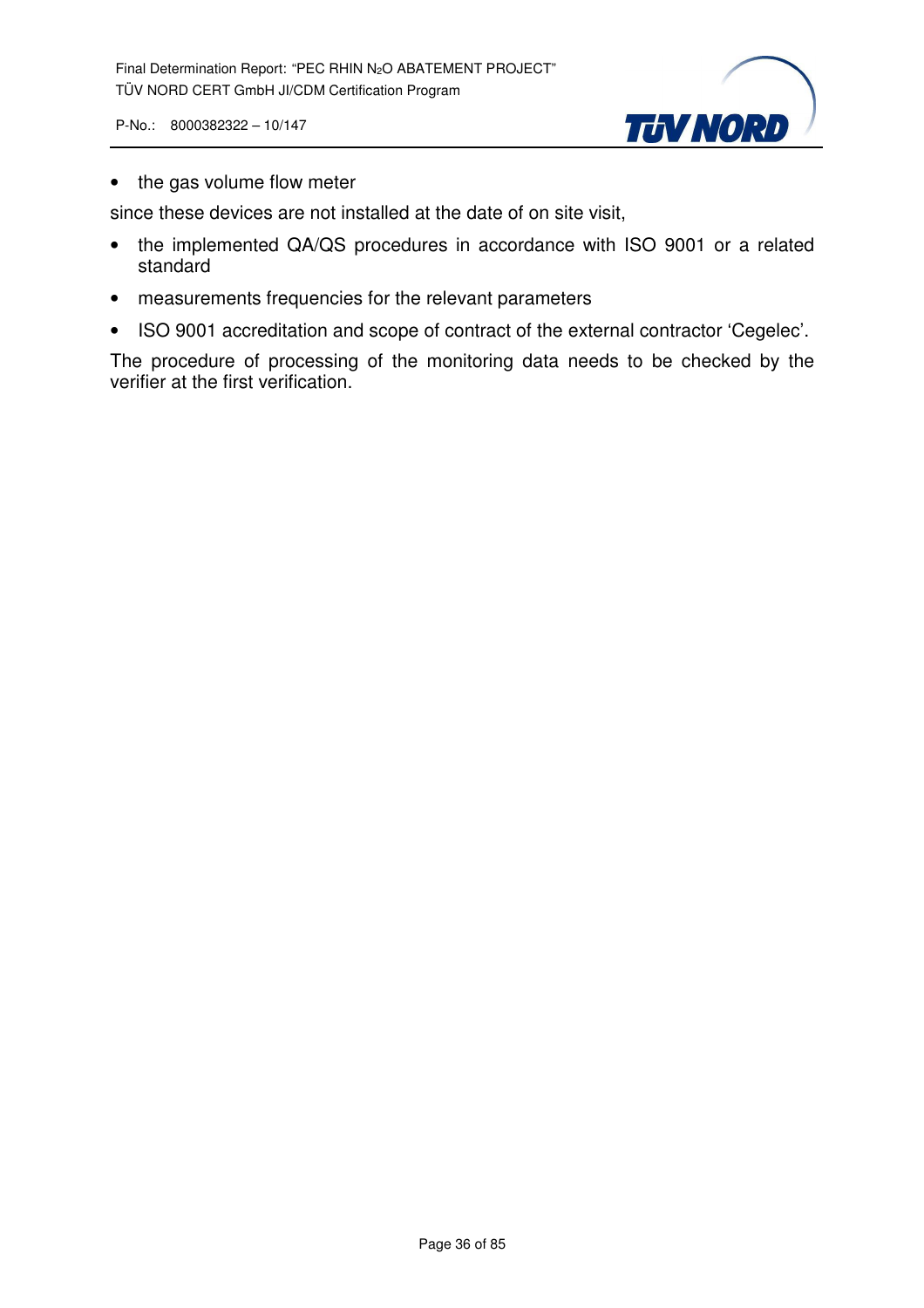

### **6 DETERMINATION OPINION**

Pec Rhin S.A. has commissioned the TÜV NORD JI/CDM Certification Program (CP) as a Third Party to determinate the project:

"Pec Rhin  $N_2O$  abatement project"

with regard to the relevant requirements of the host country France and of the UNFCCC for JI project activities, as well as criteria for consistent project operations, monitoring and reporting. UNFCCC criteria refer to the Kyoto Protocol Article 6 criteria and the Guidelines for the implementation of Article 6 of the Kyoto Protocol as agreed in the Marrakech Accords.

The project applies to the Projet Domestique Methodology: "Catalytic reduction of N<sub>2</sub>O at nitric acid plants", approved and published by the MEEDDAT in July 2009.

The review of the project design documentation and additional documents related to baseline and monitoring methodology have provided TÜV NORD JI/CDM CP with sufficient evidence to determinate the fulfilment of the stated criteria.

In detail the conclusions can be summarised as follows:

- The project is in line with all relevant host country criteria (France) and all relevant UNFCCC requirements for JI.
- The project additionality is sufficiently justified in the PDD, the monitoring plan is transparent and adequate.
- The calculation of the project emission reductions is carried out in a transparent and conservative manner, so that the calculated emission reductions of 316,296 tCO<sub>2</sub>e (between 2010 and 2012) are most likely to be achieved within the crediting period.

The conclusions of this report show, that the project, as it was described in the project documentation, is in line with all criteria applicable for the determination PDD.

Since the LoA will be issued after registration of the project at the DFP, CAR A1 cannot be closed at this time. Because of this, the report will be on the status of "Draft" until the LoA are provided.

Essen, 2010-06-21

A Nebel

Mrs Alexandra Nebel, TÜV NORD JI/CDM CP Determination Team Leader

Essen, 2010-06-21

 $42$ 

Final Approval Person TÜV NORD JI/CDM CP Final Approval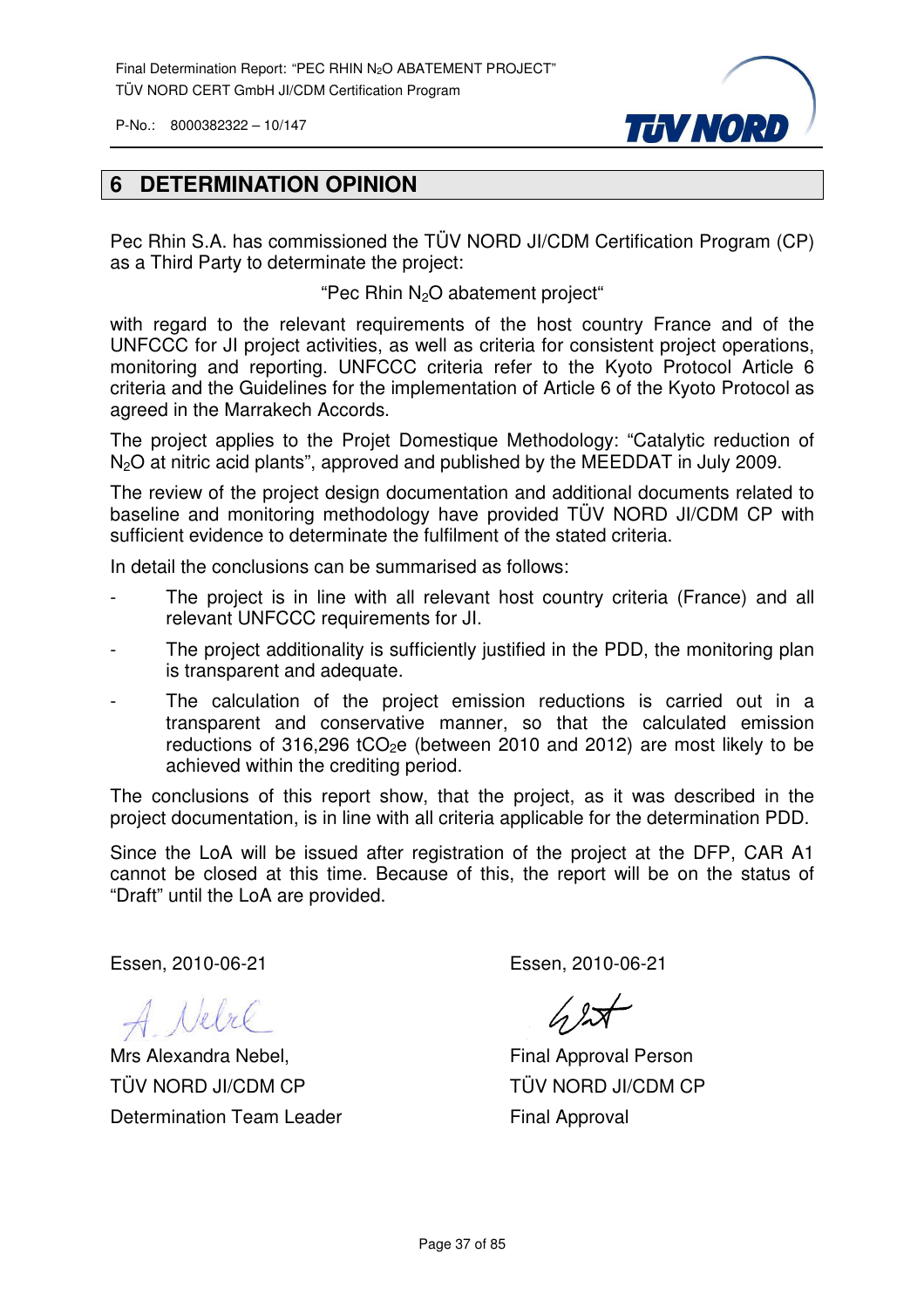

## **7 REFERENCES**

# **Table 7-1**: Documents provided by the project participant

|          | <b>Document</b>                                                                                                                                                                                                                                                                                                     |
|----------|---------------------------------------------------------------------------------------------------------------------------------------------------------------------------------------------------------------------------------------------------------------------------------------------------------------------|
| /3KG/    | Emailed proposal from JM for Pec Rhin (to achieve 3 kg $N_2O/tHNO_3$ )                                                                                                                                                                                                                                              |
| /ABSORB/ | P&I-Flow sheet with instrumentation of the absorption tower                                                                                                                                                                                                                                                         |
| /AM/     | "Arrêté Ministériel du 02/02/98 relatif aux prélèvements et à la consommation<br>d'eau ainsi qu'aux émissions de toute nature des installations classées pour<br>la protection de l'environnement", setting an emission limit of 7 $kgN2O/tHNO3$<br>applying to nitric acid plants commissioned after February 1998 |
| /ANOx/   | Analyse de l'entrée et de la sortie de NOx                                                                                                                                                                                                                                                                          |
| AP/      | Plant-specific 'arrêté préféctoral from 13th August 2008, introduced by the<br>local prefecture (Directions des Collectivités Locales et de l'Environnement,<br>Bureau des Installations Classées),                                                                                                                 |
| /BENCH/  | Folder from EFMA regarding implementation of $N_2O$ emission benchmarks.                                                                                                                                                                                                                                            |
| /CC/     | Certificat de conformité que le matériel est conforme aux spécifications<br>indiquées par le constructeur<br>(Conformity Certificate of existing gas-analyser from Thermo Electron<br>Company)                                                                                                                      |
| /CCAGN/  | Certificat de calibration de l'analyseur de gaz nicolet (AMS)<br>(Certificate of calibration of AMS)                                                                                                                                                                                                                |
| /CCP/    | Certificat de calibration du filtre polystyrene (Sample ID N 565)<br>(Certificate of calibration of the polystyrene filter (Sample ID N 565)                                                                                                                                                                        |
| /CCRD/   | Cahier des charges rejets domestiques HNO <sub>3</sub><br>(Implementation plan for measurement of HNO <sub>3</sub> related emissions)                                                                                                                                                                               |
| /COND/   | Technical specification of the conductivity meter $(HNO3-conc-mean element)$                                                                                                                                                                                                                                        |
| /COST/   | "PecRhin cos vc revenues.xls" Excel sheet (simple cost analysis)                                                                                                                                                                                                                                                    |
| /DB/     | Base de données des paramètres à surveiller<br>(Database of monitoring data)                                                                                                                                                                                                                                        |
| /EFMAC/  | Association européenne de la fabrication d'engrais<br>(European Fertilizer Manufacture Association)                                                                                                                                                                                                                 |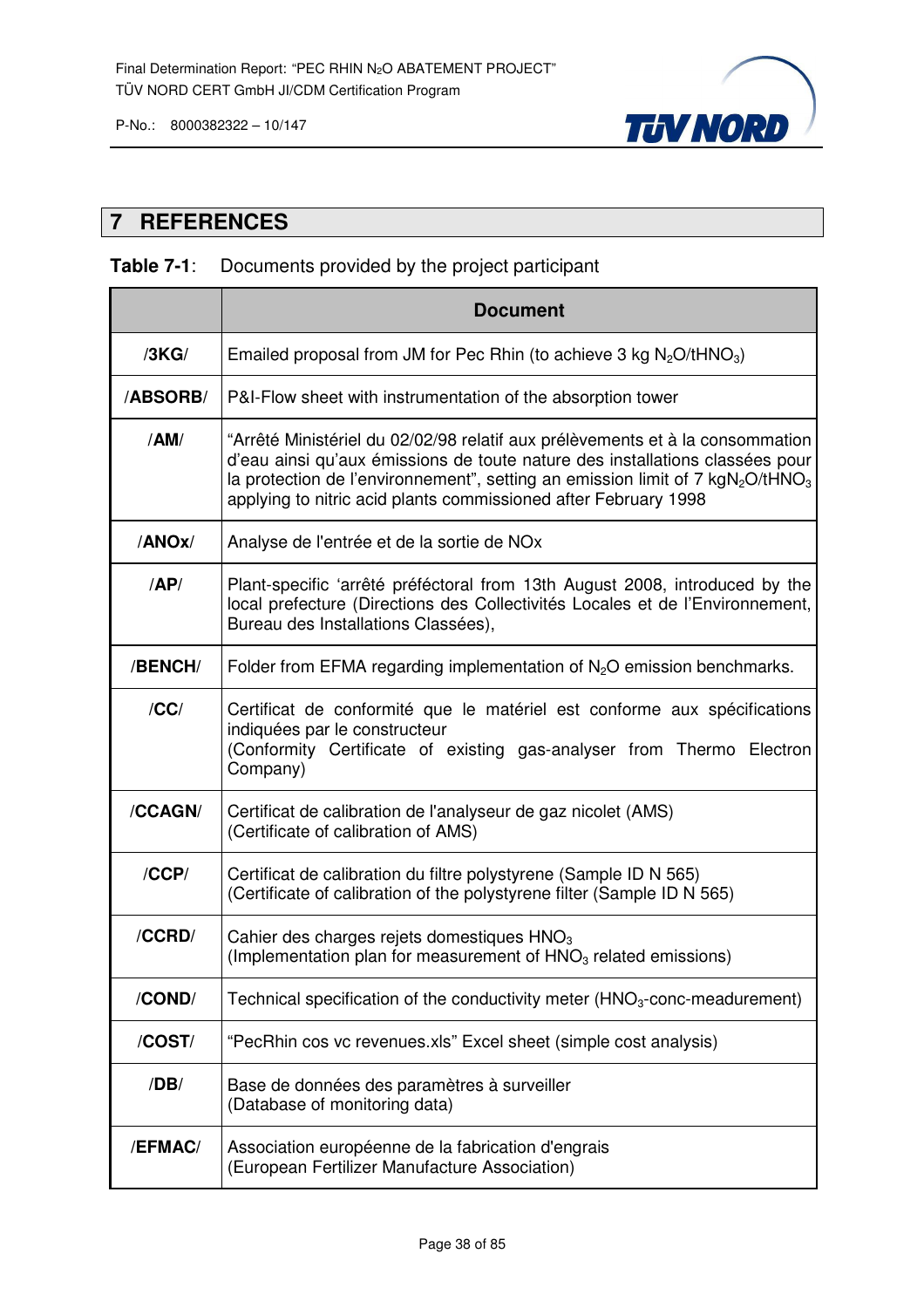

|            | <b>Document</b>                                                                                                                                                                                                |
|------------|----------------------------------------------------------------------------------------------------------------------------------------------------------------------------------------------------------------|
| /EIA       | Email from the DFP regarding Environmental Impact Assessment                                                                                                                                                   |
| /EMAIL/    | Commande des toiles<br>(Order of gauzes)                                                                                                                                                                       |
| /EPD/      | Equipe projet domestique<br>(Organisation of staff of the JI Project)                                                                                                                                          |
| $/$ FI $/$ | Formation réalisée durant l'installation<br>(Training carried out during installation)                                                                                                                         |
| /FIHNO3/   | Technical specification of the $HNO3$ -Flow meter                                                                                                                                                              |
| /FO/       | Formation des operateurs salle de controle<br>(Training for operators)                                                                                                                                         |
| /FT1021/   | Certificat de calibration du transmetteur du debit<br>(Calibration certificate of flow meter)                                                                                                                  |
| /FT1022/   | Certificat de calibration du transmetteur du debit<br>(Calibration certificate of flow meter)                                                                                                                  |
| /IT/       | Informations techniques sur le debit<br>(Technical information of flow meter)                                                                                                                                  |
| /JM/       | Johnson Matthey Project Proposal dated 2010-03-10.                                                                                                                                                             |
| /JMEFF/    | Statement from Johnson Matthey with estimation of an efficiency of around<br>95 % during the production campaign, based on collected experiences during<br>operation of similar European plants                |
| /LAB08/    | Tableau récapitulatif annuel des dépassements 08<br>(Annual emissions summary table 2008)                                                                                                                      |
| /LAB09/    | Tableau récapitulatif annuel des dépassements 09<br>(Annual emissions summary table 2009)                                                                                                                      |
| /LAB10/    | Tableau récapitulatif annuel des dépassements 10<br>(Annual emissions summary table 2010)                                                                                                                      |
| /LETTER/   | Lettre de PEC-Rhin au Préfet du Haut-Rhin sur un nouveau catalyseur Dé<br>N <sub>2</sub> O<br>(Letter from PEC-Rhin to the local authorities (Préfet du Haut-Rhin) about a<br>new catalyst DéNO <sub>2</sub> ) |
| /ML/       | Manuel du laboratoire<br>(Manual of the laboratory -density measurement)                                                                                                                                       |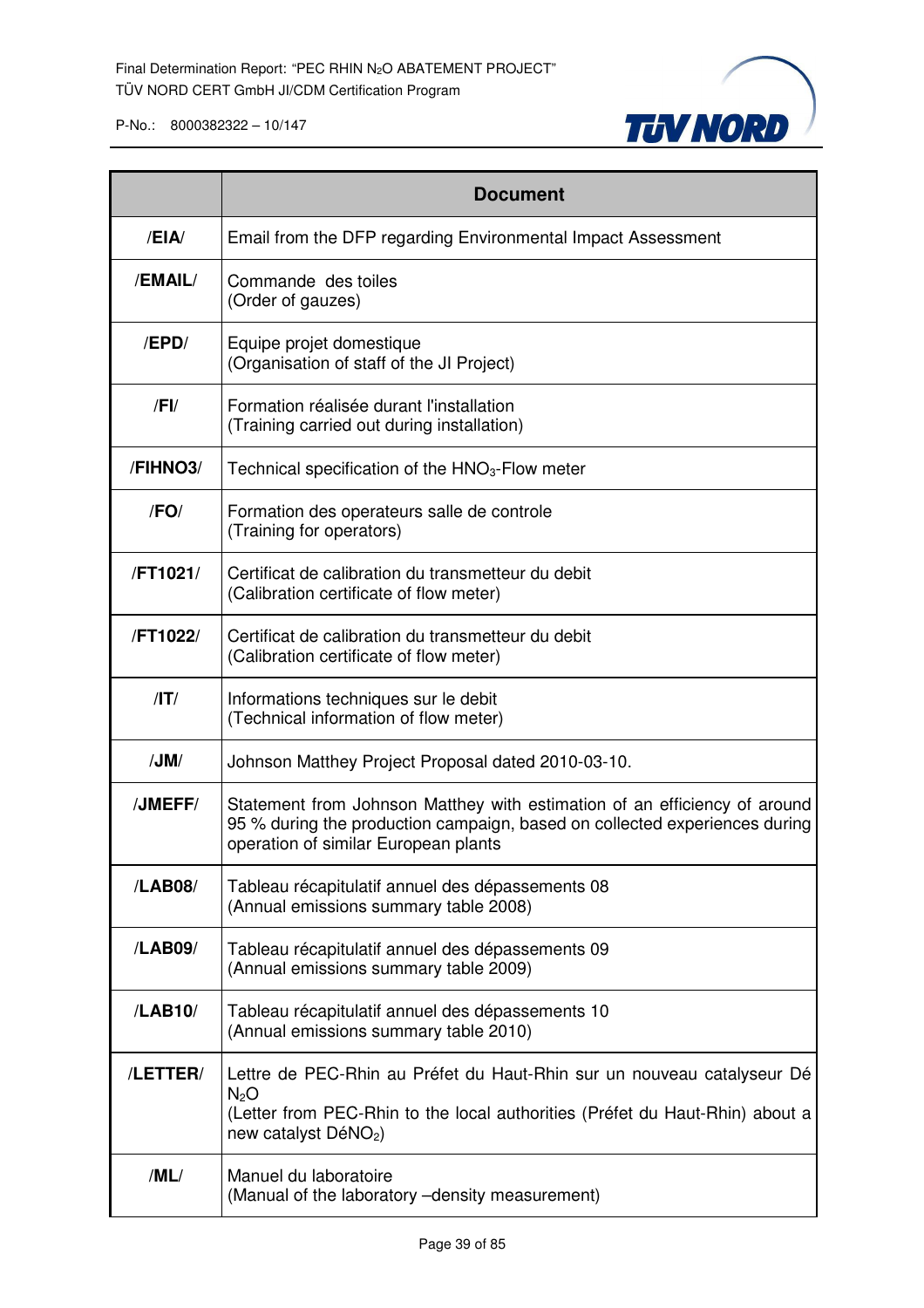

|             | <b>Document</b>                                                                                                                                                                                                                 |
|-------------|---------------------------------------------------------------------------------------------------------------------------------------------------------------------------------------------------------------------------------|
| /MMTR/      | Manuel maintenance travaux neufs<br>(Maintenance manual for N <sub>2</sub> O-Analyser)                                                                                                                                          |
| /MON/       | CDM Monitoring Report No. 2 by N.serve: "Project for the catalytic reduction<br>of $N_2O$ emissions with a secondary catalyst inside the ammonia reactor of<br>the N1 & N2 nitric acid plants at Haifa Chemicals Ltd., Israel"  |
| /MPQ/       | Manuel des procedures qualité<br>(Manual for quality prodecures)                                                                                                                                                                |
| /NM/        | Flow and Layout chart of existing gas analyser                                                                                                                                                                                  |
| /O/         | Organigramme<br>(Organisational Chart)                                                                                                                                                                                          |
| /OFFRE/     | Offre pour le débit mètre avec temperature et pression proposée par<br>Endress+Hauser<br>(Offer for flow meter with temperature and pressure proposed<br>by<br>Endress+Hauser)                                                  |
| /OPER/      | Operation manual incl. trip-points for the abatement catalyst (QA/QS-<br>document)                                                                                                                                              |
| $/$ P&I $/$ | Pipes and installation sheet of the plant                                                                                                                                                                                       |
| /PEC/       | Produits & Engrais Chimiques du Rhin (PEC-Rhin)<br>(Products from the PecRhin plant)                                                                                                                                            |
| /PSI/       | Procès du système d'information<br>(Screenshots from the process information system)                                                                                                                                            |
| /REA08/     | Auto-controle des rejets dans l'eau et dans l'air 2008<br>(Declaration of water and air emissions in year 2008)                                                                                                                 |
| /REA09/     | Auto-controle des rejets dans l'eau et dans l'air 2009<br>(Declaration of water and air emissions in year 2009)                                                                                                                 |
| /SCREEN/    | Screenshot of PI regarding calculation of Nitric Acid concentration to 100 %                                                                                                                                                    |
| /SCREEN/    | Internal calculation of 100% $HNO3$ in the PI-system (Screenshot).                                                                                                                                                              |
| /SPAN/      | Schéma du procédé acide nitrique<br>(Scheme of the nitric acid production plant including figures)                                                                                                                              |
| /VER/       | Verification/Certification Report by DNV: "Project for the catalytic reduction of<br>$N2O$ emissions with a secondary catalyst inside the ammonia reactor of the<br>N1 & N2 nitric acid plants at Haifa Chemicals Ltd., Israel" |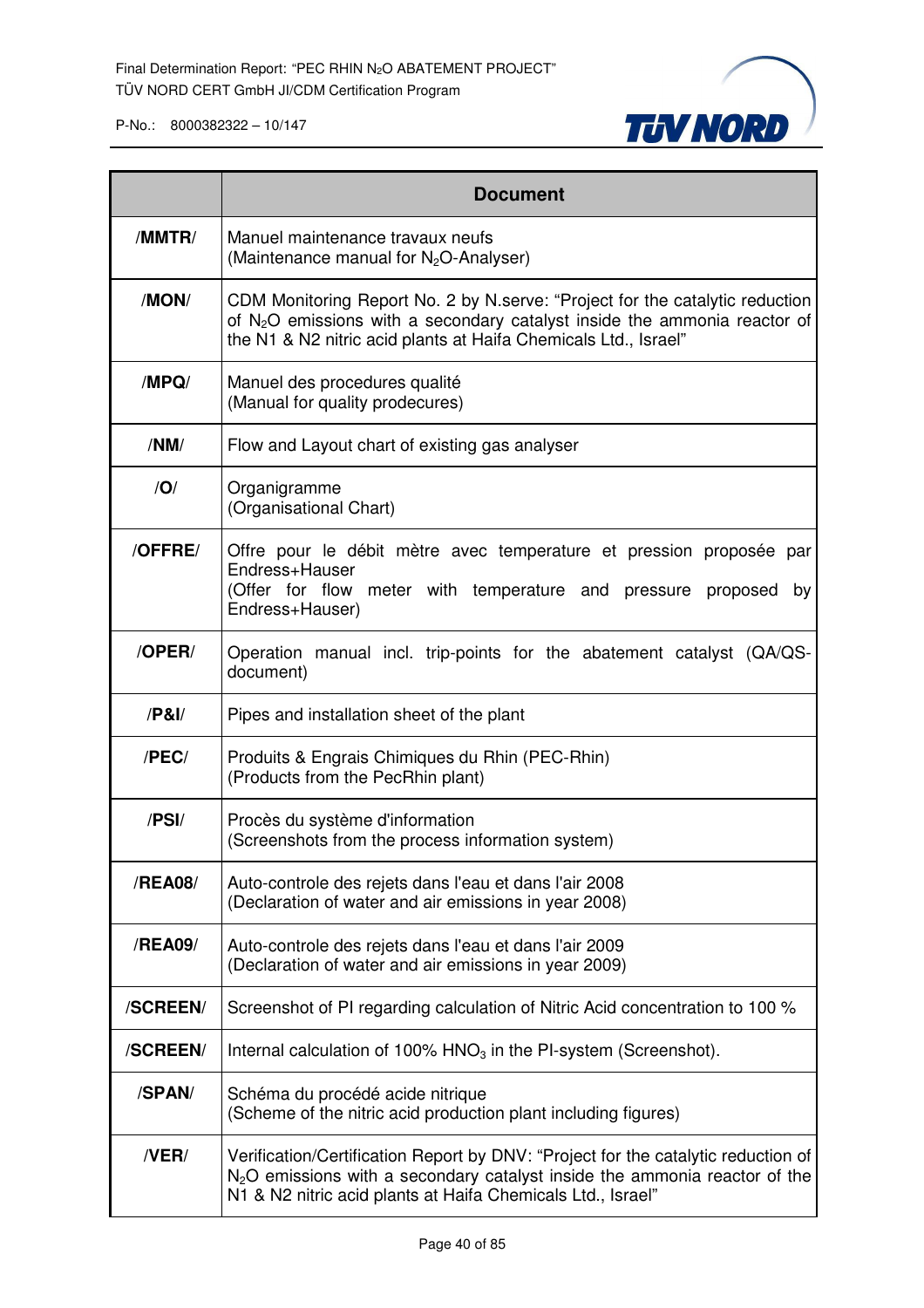

|       | <b>Document</b>                                                       |
|-------|-----------------------------------------------------------------------|
| YARA/ | "Yara plant 1 data.xls" (ER-calculation from Sept. 2009 – Jan. 2010), |

## **Table 7-2:** Background investigation and assessment documents

| <b>Reference</b> | <b>Document</b>                                                                                                                                                                                                                                                                                                                |
|------------------|--------------------------------------------------------------------------------------------------------------------------------------------------------------------------------------------------------------------------------------------------------------------------------------------------------------------------------|
| $/B-1/$          | Méthode pour les Projets Domestiques<br>Réduction catalytique du $N2O$ dans des usines d'acide nitrique<br>(Projet Domestique Methodology: Catalytic reduction of N <sub>2</sub> O at nitric acid<br>plants)                                                                                                                   |
| $/B-2/$          | Projet Domestique Methodology<br>Catalytic reduction of $N_2O$ at nitric acid plants (Translation of /B-1/)                                                                                                                                                                                                                    |
| $/B-3/$          | European Standard DIN EN 14181: "Stationary source emissions - Quality<br>assurance of automated measuring systems                                                                                                                                                                                                             |
| $/B-4/$          | Projet Design Document (PDD): YARA Ambès N <sub>2</sub> O abatement project<br>Version: 15th June 2009 (Annex 1 of /B-2/)                                                                                                                                                                                                      |
| $/B-5/$          | Arrêté du 2 mars 2007 of the 'Ministère de l'écologie et du développement<br>durable (Implementation of the JI-Guidelines in France)                                                                                                                                                                                           |
| $/B-6/$          | Reference Document on Best Available Techniques for the Manufacture of<br>Large Volume Inorganic Chemicals - Ammonia, Acids and Fertilisers                                                                                                                                                                                    |
| $/B-7/$          | Approved baseline and monitoring methodology AM0034: "Catalytic<br>reduction of $N_2O$ inside the ammonia burner of nitric acid plants", version 3.4                                                                                                                                                                           |
| $/B-8/$          | Guidance: Developing a CDM or JI project to reduce greenhouse gas<br>emissions, issued by the:<br>French Ministry for Economy, Industry and Employment<br>French Ministry for Ecology, Energy, Sustainable Development and Town<br>$\bullet$<br>and Country Planning<br><b>French Global Environment Facility</b><br>$\bullet$ |
| $/B-9/$          | Background paper: "N <sub>2</sub> O EMISSIONS FROM ADIPIC ACID AND NITRIC<br>PRODUCTION", Good Practice Guidance<br>ACID<br>Uncertainty<br>and<br>Management in National Greenhouse Gas Inventories issued by the NGGIP                                                                                                        |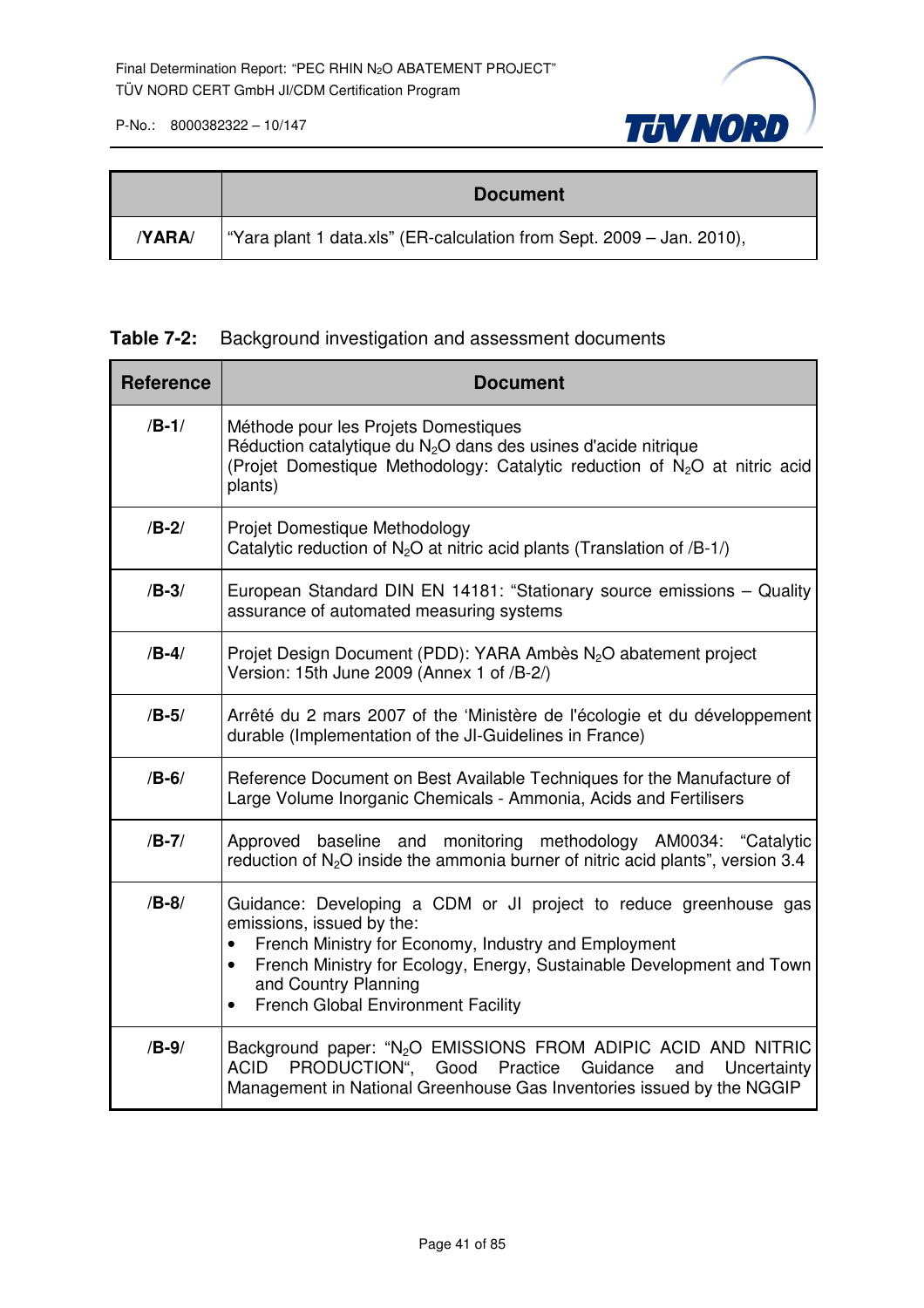

#### **Table 7-3:** Websites used

| <b>Reference</b> | Link                                                          | Organisation                                                                                                                                                     |  |  |  |
|------------------|---------------------------------------------------------------|------------------------------------------------------------------------------------------------------------------------------------------------------------------|--|--|--|
| $/$ bref $/$     | http://eippcb.jrc.ec.europa.eu/<br>reference/                 | Website of the European Commission, Joint<br>Research Centre, Institute for Prospective<br>Technological Studies (Provision of BAT-<br>Reference documents)      |  |  |  |
| /dfp/            | http://www.developpement-<br>durable.gouv.fr/                 | Ministère de l'Écologie, de l'Énergie,<br>du<br>Développement Durable et de la Mer, en<br>charge des Technologies vertes<br>et des<br>Négociations sur le climat |  |  |  |
| /dehst/          | http://www.dehst.de                                           | German Emissions Trading Authority (DEHSt)<br>at the Federal Environment Agency                                                                                  |  |  |  |
| /douane/         | http://www.douane.gouv.fr/da<br>ta/file/6146.pdf              | Web-file regarding $N_2O$ emission taxation.                                                                                                                     |  |  |  |
| /gw/             | http://www.global-<br>warming.de/                             | TÜV Nord platform hosting projects open for<br>comments at the determination stage                                                                               |  |  |  |
| /ipcc/           | www.ipcc-nggip.iges.or.jp                                     | <b>IPCC</b> publications                                                                                                                                         |  |  |  |
| /                | http://www.legifrance.gouv.fr/                                | Site of the Legifrance (La service public de la<br>diffusion du droit)                                                                                           |  |  |  |
| /mist/           | http://www.ecologie.gouv.fr/M<br>ethodologies-de-projets.html | Ministère de l'Écologie, de l'Énergie, du<br>Développement durable<br>de<br>et<br>la<br>Mer<br>(Ministry<br>of<br>ecology<br>and<br>sustainable<br>development)  |  |  |  |
| $/$ nfg $/$      | http://www.effet-de-<br>serre.gouv.fr/accueil                 | Mission interministérielle sur l'effet de serre<br>(French<br>Inter-Ministry Mission<br>the<br><b>on</b><br>Greenhouse Effect)                                   |  |  |  |
| /unfccc/         | http://ji.unfccc.int                                          | <b>UNFCCC</b>                                                                                                                                                    |  |  |  |

**Table 7-4:** List of interviewed persons

| <b>Reference</b> | Mol <sup>1</sup> |                       | <b>Name</b> | <b>Organisation / Function</b> |
|------------------|------------------|-----------------------|-------------|--------------------------------|
| /IM01/           |                  | $\boxtimes$ Mr.<br>Ms | Marc Vaupel | PecRhin, General Manager       |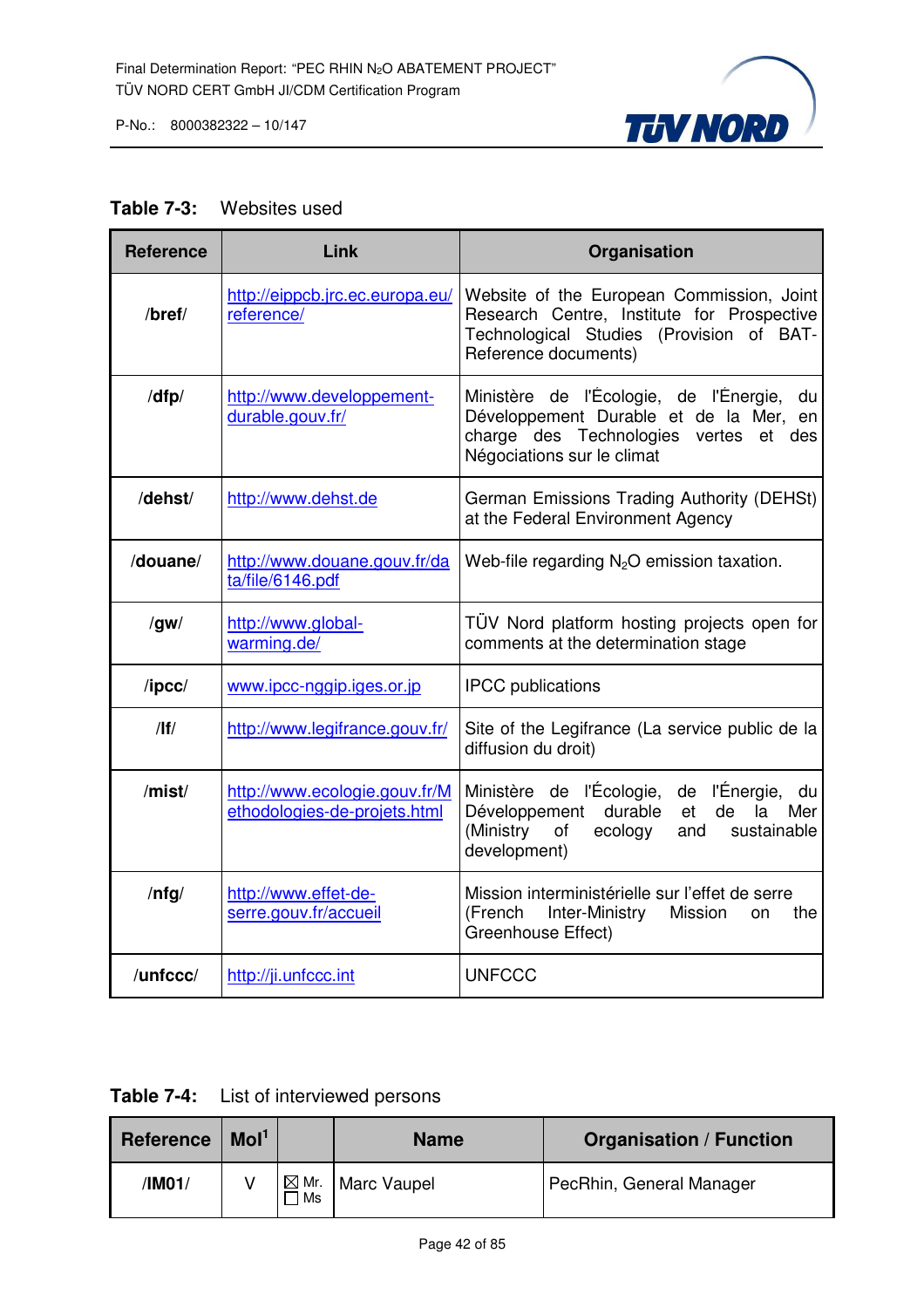

| <b>Reference</b> | Mol <sup>1</sup> |                            | <b>Name</b>               | <b>Organisation / Function</b>                                       |  |  |
|------------------|------------------|----------------------------|---------------------------|----------------------------------------------------------------------|--|--|
| /IMO1/           | V                | $\boxtimes$ Mr.<br>Ms<br>П | Jean marc Bastian         | PecRhin, Plant manager                                               |  |  |
| /IM01/           | v                | $\boxtimes$ Mr.<br>Ms      | <b>Tibergyien Thibaud</b> | PecRhin, Plant staff                                                 |  |  |
| /IMO1/           | v                | $\boxtimes$ Mr.<br>Ms      | J. Paul Vailin            | Head<br>PecRhin,<br>of<br>Electricity<br>Department                  |  |  |
| /IM01/           | v                | $\boxtimes$ Mr.<br>Ms      | Jean-Pierre Emond         | PecRhin, Head of Laboratory                                          |  |  |
| /IMO1/           | v                | Mr.<br>$\boxtimes$ Ms      | Delphine Homatter         | PecRhin, Resp. for Permissions and<br>communication with authorities |  |  |
| /IM01/           | v                | $\boxtimes$ Mr.<br>Ms      | <b>Bertrand Walle</b>     | GPN, JI-project coordinator                                          |  |  |
| /IM01/           | v                | Mr.<br>$\boxtimes$ Ms      | Rebecca Cardani-Strange   | N.serve, Project manager                                             |  |  |
| /IM02/           | V                | $\boxtimes$ Mr.<br>Ms      | Cedic Auger               | PecRhin, Shift Foreman                                               |  |  |
| /IM02/           | V                | $\boxtimes$ Mr.<br>Ms      | Jean Bigi                 | Cegelec, Maintenance technican                                       |  |  |

1) Means of Interview: (**T**elephone, **E**-Mail, **V**isit)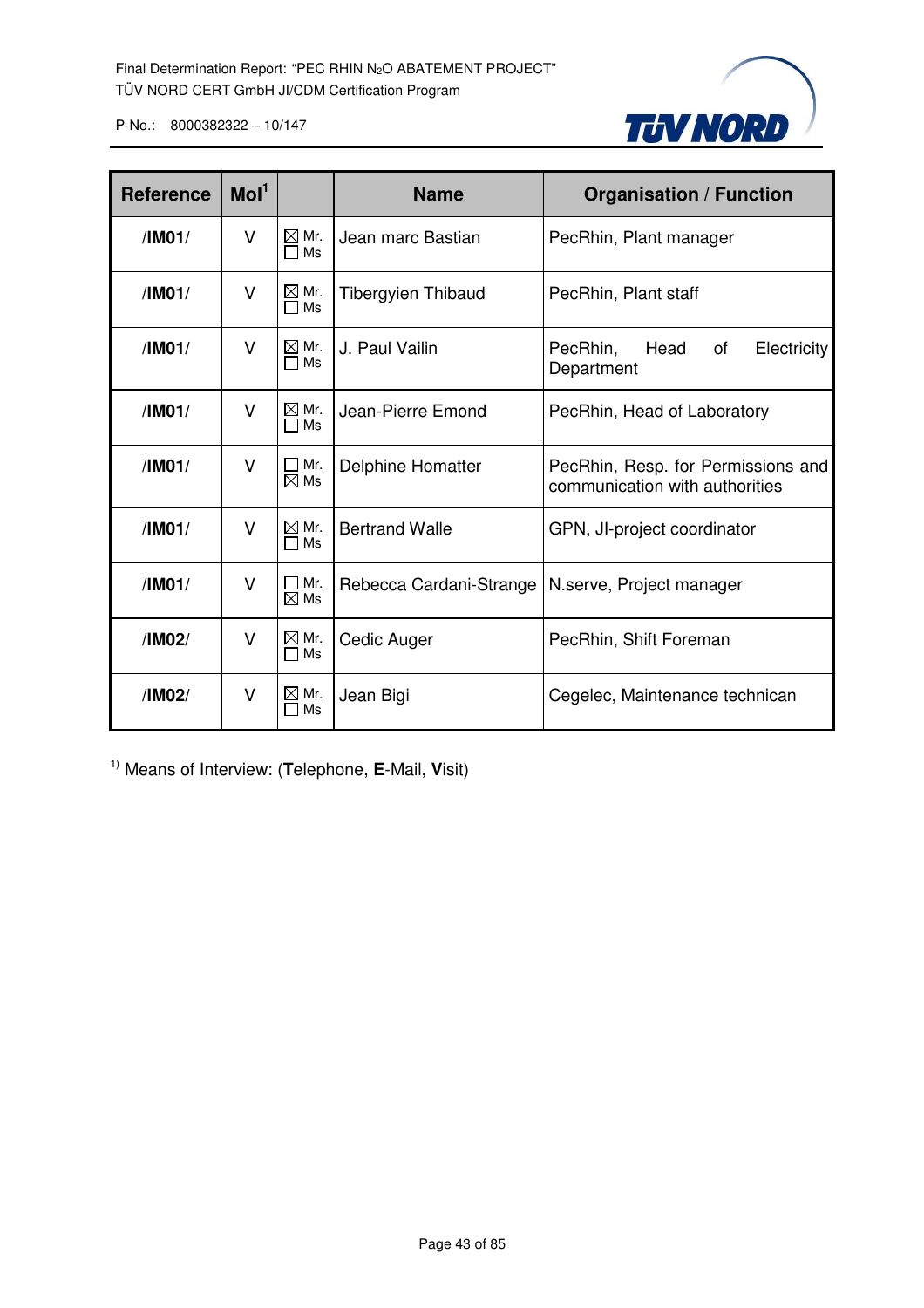

# **ANNEX**

| A1:    | <b>Determination Protocol</b>                                                       |
|--------|-------------------------------------------------------------------------------------|
| A2:    | <b>Assessment of Baseline</b><br>Information                                        |
| A3:    | <b>Assessment of Financial</b><br>Parameters                                        |
| $AA$ : | <b>Assessment of Barrier Analysis</b>                                               |
| A5:    | Outcome of the GSCP                                                                 |
| A6:    | Application of non approved<br><b>Methodologies Requirement</b><br><b>Checklist</b> |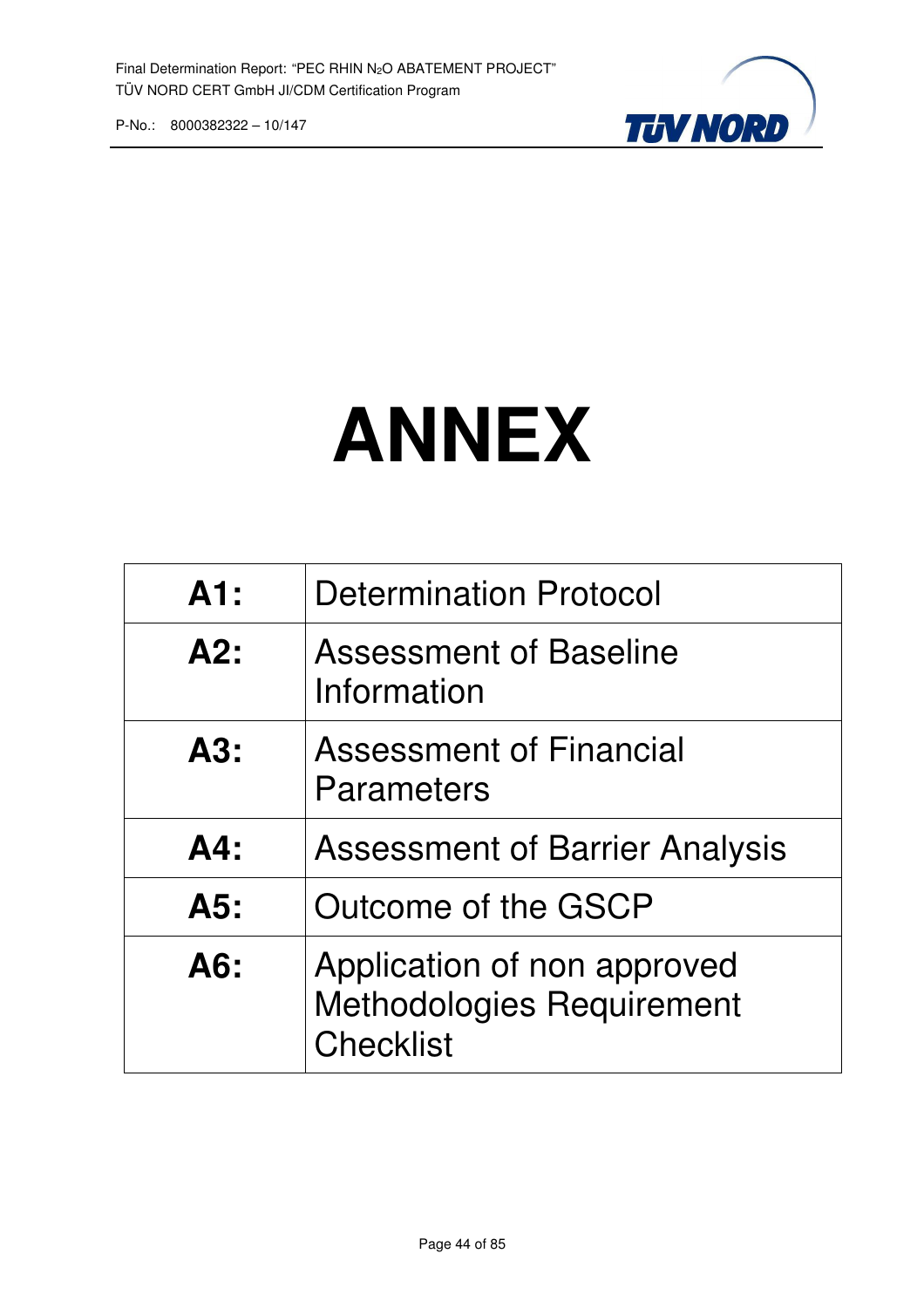P-No.: 8000382322 – 10/147



## **ANNEX 1: DETERMINATION PROTOCOL**

#### **Table A-1:** Requirements Checklist

| <b>Checklist Item</b><br>(incl. guidance for the determination team)                           | <b>Determination Team Comments</b><br>(Means and results of assessment)                                                                                                                                     | Ref.                          | <b>Draft</b><br>Concl.       | <b>Final</b><br>Concl. |
|------------------------------------------------------------------------------------------------|-------------------------------------------------------------------------------------------------------------------------------------------------------------------------------------------------------------|-------------------------------|------------------------------|------------------------|
| <b>General Description of Project Activity</b><br>А.                                           |                                                                                                                                                                                                             |                               |                              |                        |
| Approval<br>A.1.<br>The written approval of the parties involved is a<br>mandatory requirement |                                                                                                                                                                                                             |                               |                              |                        |
| A.1.1. Which Parties and project Participants are<br>involved in the project?                  | Parties involved are France (as a Host Party) and Germany.<br>The Project Participant of the Host Country is Pec Rhin S.A.<br>The Project Participant of Germany is N. serve Environmental<br>Services GmbH | /PDD/                         |                              | OK                     |
| A.1.2. Are the parties involved eligible for JI Track 1?                                       | By means of checking the UNFCCC website, it was<br>confirmed that France and Germany are eligible under JI<br>track 1.                                                                                      | /mist/<br>/dehst/<br>/unfccc/ |                              | OK                     |
| Has the project provided written approvals of<br>A.1.3.<br>all parties involved?               | The pending letters of approval will be provided only on the<br>basis of the successful conclusion of this determination. Thus<br>this CAR will be closed if the host country issues their LoA.             | /PDD/                         | <b>CAR</b><br>A <sub>1</sub> |                        |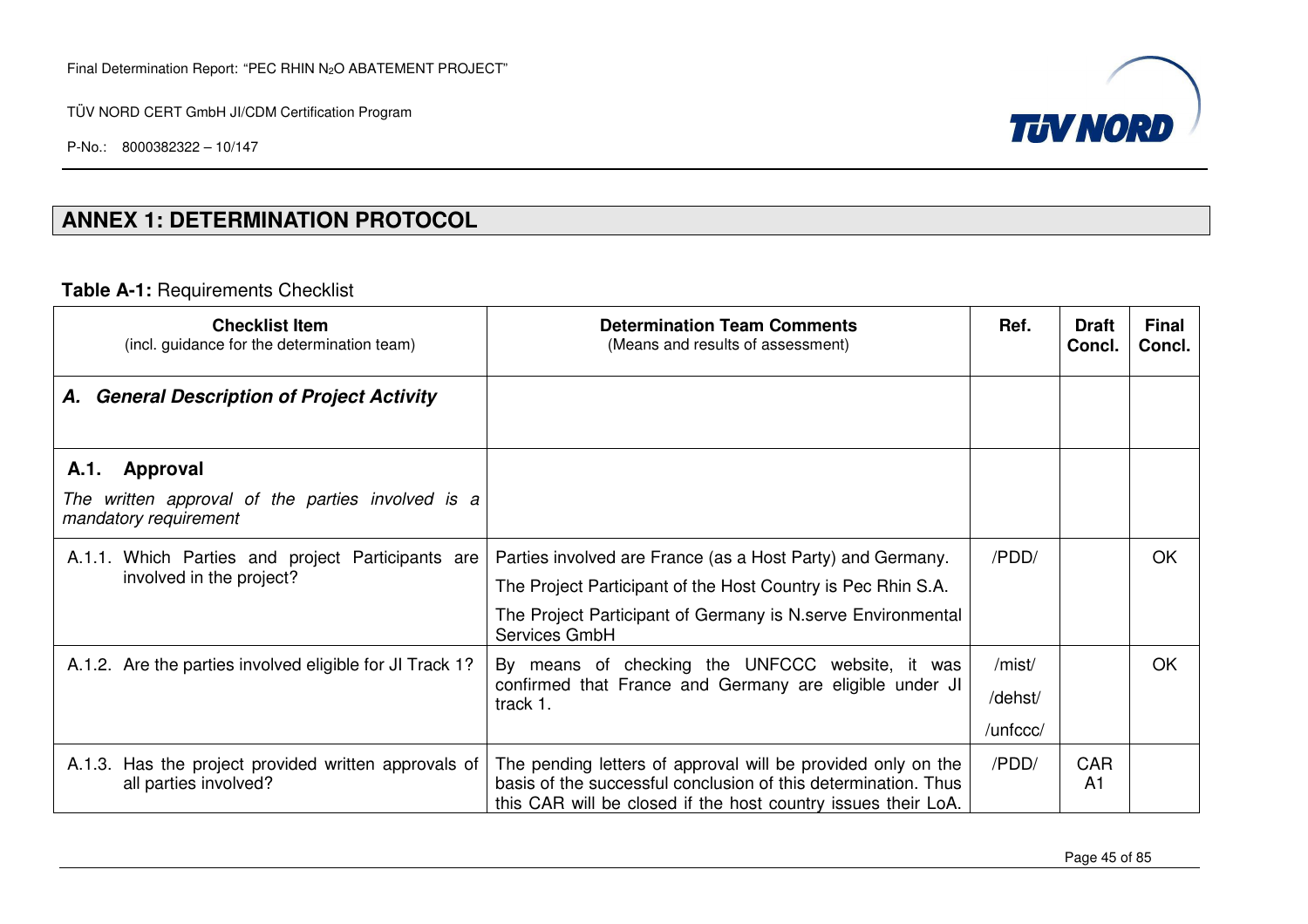

|          |                                                                                                                                                                | Nevertheless, a corresponding CAR was raised.                                                                              |                      |                              |           |
|----------|----------------------------------------------------------------------------------------------------------------------------------------------------------------|----------------------------------------------------------------------------------------------------------------------------|----------------------|------------------------------|-----------|
|          | A.1.4. Are the approvals issued from organisations<br>listed as DFPs on the UNFCCC JI website?                                                                 | Please refer to the comment under A.1.3.                                                                                   |                      | CAR<br>A <sub>1</sub>        |           |
|          | A.1.5. Do the written approvals confirm that the<br>corresponding party is a Party to the Kyoto<br>Protocol?                                                   | Please refer to the comment under A.1.3.                                                                                   |                      | <b>CAR</b><br>A1             |           |
|          | A.1.6. Do the written approvals refer to the precise<br>project title in the PDD submitted for<br>registration?                                                | Please refer to the comment under A.1.3.                                                                                   |                      | <b>CAR</b><br>A <sub>1</sub> |           |
|          | A.1.7. Is the information regarding the project<br>participants listed in section A3 and in Annex 1<br>of the PDD internally consistent to each other?         | No, the information regarding the name of the organisation<br>given in Annex 1 is not consistent with A.3                  |                      | <b>GAR</b><br>A <sub>3</sub> | <b>OK</b> |
|          | A.1.8. Are all project participants listed in the PDD<br>approved at least by one Party involved?                                                              | Please refer to the comment under A.1.3.                                                                                   |                      | <b>CAR</b><br>A <sub>1</sub> |           |
|          | A.1.9. Are any other project participants approved but<br>not listed in the PDD?                                                                               | Please refer to the comment under A.1.3.                                                                                   |                      | CAR<br>A <sub>1</sub>        |           |
|          | A.2. PDD editorial aspects                                                                                                                                     |                                                                                                                            |                      |                              |           |
| website. | The PDD used as a basis for determination shall be<br>prepared in accordance with the latest template and<br>guidance from the JISC available on the UNFCCC JI |                                                                                                                            |                      |                              |           |
|          | A.2.1. Has the latest version of the PDD form been<br>applied?                                                                                                 | Since this is a JI Track 1 project activity there are no<br>mandatory forms that have to be used.                          | /PDD/<br>$/B-1/B-2/$ |                              | <b>OK</b> |
|          |                                                                                                                                                                | A Project Design Document in accordance with the annex 1<br>"Example illustrating the application of this methodology") of | $/B-4/$              |                              |           |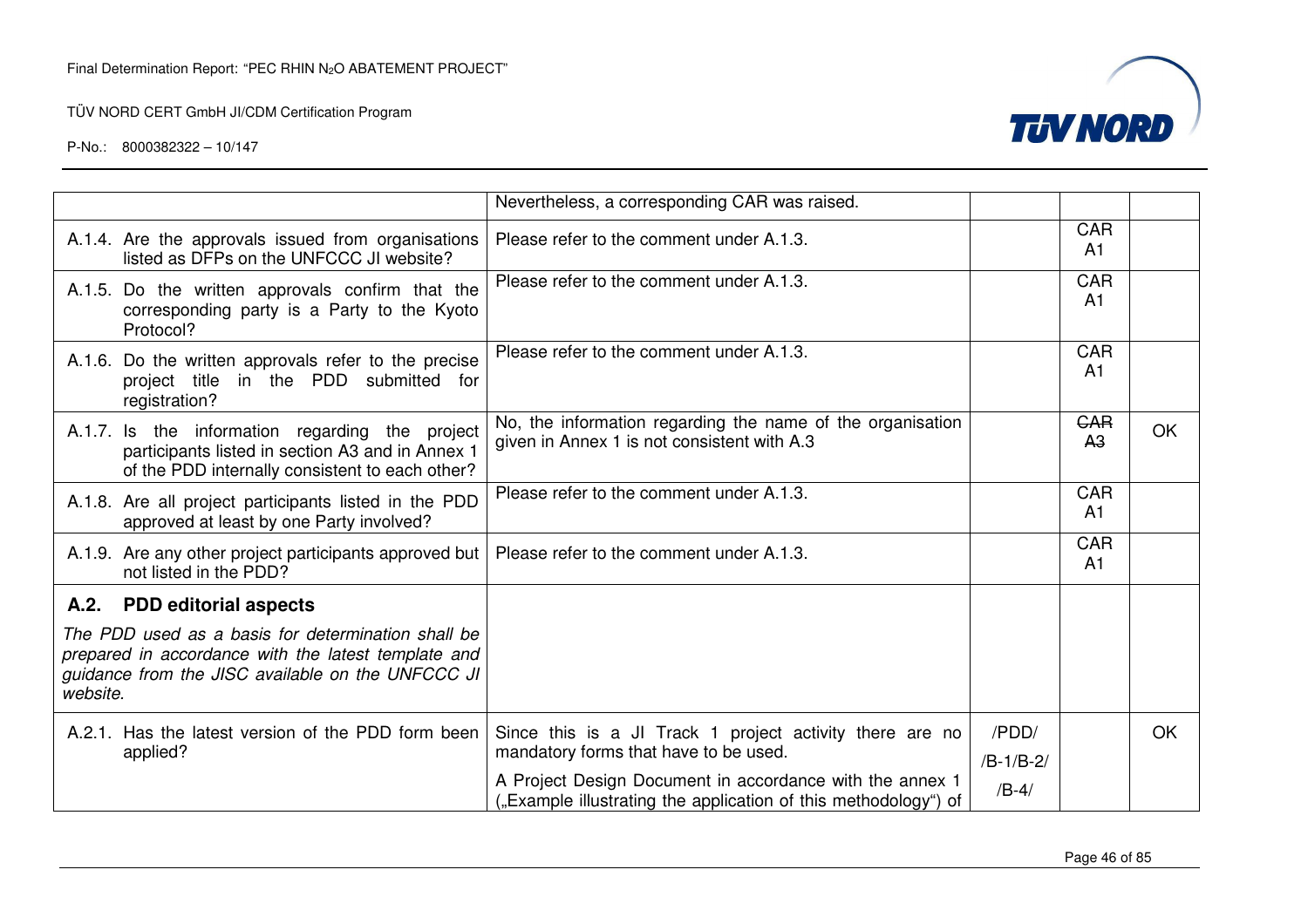

|                                                                                                                                                                                                                                                                                       | the Projet Domestique Methodology: "Catalytic reduction of<br>$N2O$ at nitric acid plants" has been used.                                                                                                                                                                                                                                                                                                                                                                                                                                                                                                                                                                        |                                        |           |
|---------------------------------------------------------------------------------------------------------------------------------------------------------------------------------------------------------------------------------------------------------------------------------------|----------------------------------------------------------------------------------------------------------------------------------------------------------------------------------------------------------------------------------------------------------------------------------------------------------------------------------------------------------------------------------------------------------------------------------------------------------------------------------------------------------------------------------------------------------------------------------------------------------------------------------------------------------------------------------|----------------------------------------|-----------|
| A.2.2. Has the PDD been duly filled in accordance<br>with the latest guidance(s)?                                                                                                                                                                                                     | The PDD is in line with the "Example illustrating the<br>application of this methodology" (Annex 1) of the Projet<br>Domestique Methodology: "Catalytic reduction of $N_2O$ at nitric<br>acid plants".<br>The PDD have in general been filled in accordance with the<br>structure and guidance given in the methodology.                                                                                                                                                                                                                                                                                                                                                         | /PDD/<br>$/B-1/$<br>$/B-2/$<br>$/B-4/$ | OK.       |
| <b>Technology to be employed</b><br>A.3.<br>Determination of project technology focuses on the<br>project engineering, choice of technology and<br>competence/ maintenance needs. The DOE should<br>ensure that environmentally safe and<br>sound<br>technology and know-how is used. |                                                                                                                                                                                                                                                                                                                                                                                                                                                                                                                                                                                                                                                                                  |                                        |           |
| A.3.1. Does the PDD contain a clear, accurate and<br>complete project description?                                                                                                                                                                                                    | Within the project, $N_2O$ emissions from the production of nitric<br>acid at Pec Rhin nitric acid plant will be reduced by<br>installation of a secondary $N_2O$ abatement catalyst.<br>The project description was provided in various parts of the<br>PDD, esp. in the chapters A.2, A.4.2 and A.4.3. The<br>description of the project activity is assessed as clear,<br>accurate, complete and sufficient; the PDD is in line with<br>provided evidences and physical implementation (regarding<br>N2O-plant) of the project activity.<br>The details including the technical specification of the state of<br>the art catalyst technology for the abatement of $N_2O$ have | /PDD/<br>/CON1/<br>/PA                 | <b>OK</b> |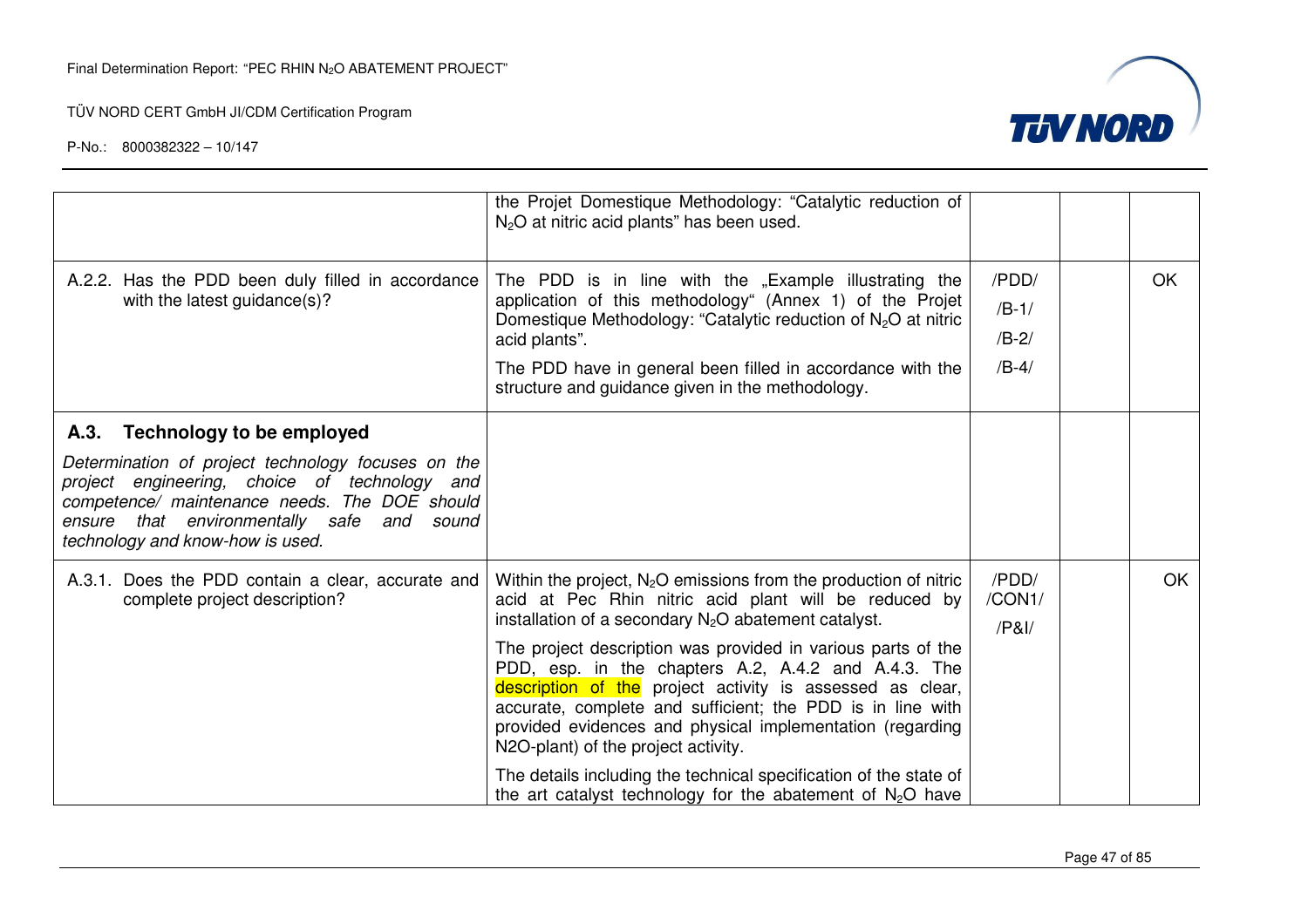

|                                                                                                                                                                                                       | been provided in the PDD in a detailed and appropriate<br>manner.<br>The applicability of the type of installed abatement catalyst<br>(YARA abatement catalyst) under<br>appropriate<br>plant<br>conditions is suitable to decompose $N2O$ .                                                                                                                                                                                                                                                                                                                                                                                                                                                                                                                                                                                                                                                                                                                                                                                                                                                                                                                                         |                                     |                                                                      |    |
|-------------------------------------------------------------------------------------------------------------------------------------------------------------------------------------------------------|--------------------------------------------------------------------------------------------------------------------------------------------------------------------------------------------------------------------------------------------------------------------------------------------------------------------------------------------------------------------------------------------------------------------------------------------------------------------------------------------------------------------------------------------------------------------------------------------------------------------------------------------------------------------------------------------------------------------------------------------------------------------------------------------------------------------------------------------------------------------------------------------------------------------------------------------------------------------------------------------------------------------------------------------------------------------------------------------------------------------------------------------------------------------------------------|-------------------------------------|----------------------------------------------------------------------|----|
| A.3.2. Is this description in accordance with the real<br>situation or (in case of greenfield projects) is it<br>most likely that the project will be implemented<br>acc. to the project description? | The situation on site was inspected by the determination<br>team and is as described in the PDD and other project<br>documentation documents.<br>During the on-site visit the determination team has inspected<br>the facilities of the $HNO3$ -production site and it could be<br>verified that physical implementation of the project activity is<br>in line with the information provided in the PDD.<br>Since the check of the installed AMS regarding compliance<br>with requirements of the project methodology could not<br>carried out at the date of on-site visit, FAR D5 was raised to<br>check the correct implementation according to ISO 14181<br>standard during verification.<br>CL D8 was raised since the $HNO3$ -output is separated in two<br>lines (60 and 69% $HNO3$ ), which has to be taken into account<br>in the NAP-calculations.<br>CL A2 was raised because the difference of the budgeted<br>capacity of 2010 (330.000 tonnes $HNO3/a$ ) to 2011 and 2012<br>was not comprehensible for the determination team and<br>clarification was requested.<br>CL A4 was raised regarding mentioning of replacement of<br>burners in 2005 and of hoods in 2007. | <b>PDD</b><br>/SPAN/<br>$/$ P&I $/$ | <b>FAR</b><br>D <sub>5</sub><br>$CL-DB$<br>CL <sub>A2</sub><br>CL A4 | OK |
| A.3.3. In case the project involves alteration of the                                                                                                                                                 | Within the project, $N_2O$ emissions from the production of nitric                                                                                                                                                                                                                                                                                                                                                                                                                                                                                                                                                                                                                                                                                                                                                                                                                                                                                                                                                                                                                                                                                                                   | <b>PDD</b>                          |                                                                      | OK |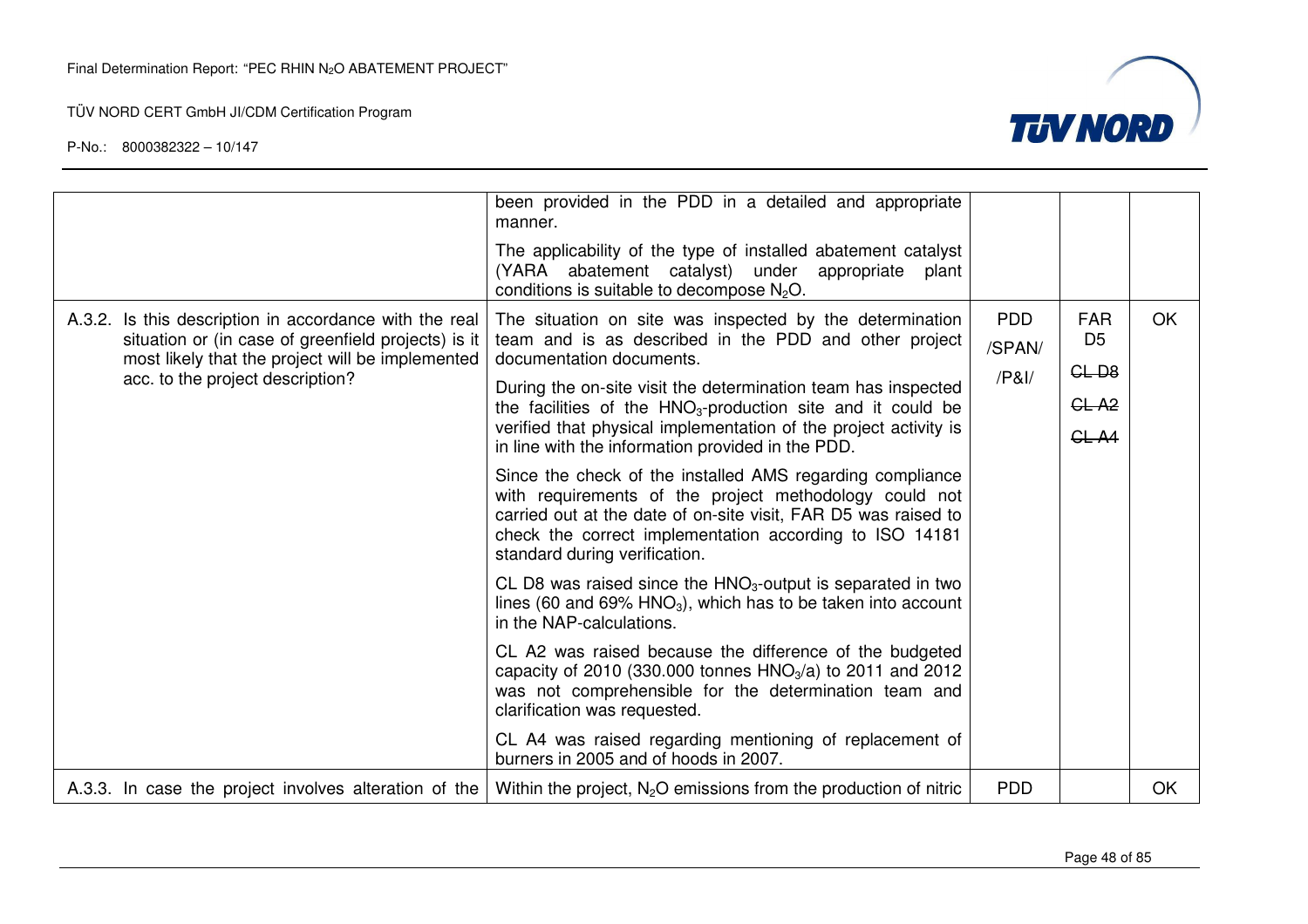

| existing installation or process, is a clear<br>description available regarding the differences<br>between the project and the pre-project<br>situation?                                          | acid at Pec Rhin nitric acid plant will be reduced by<br>installation of a secondary $N_2O$ abatement catalyst. The $N_2O$<br>catalyst will be installed in the ammonia burner. Prior to the<br>project activity, no $N_2O$ abatement-technology was used so<br>that the pre-project situation does not envisage any $N_2O$<br>abatement measures. |                  |     |
|---------------------------------------------------------------------------------------------------------------------------------------------------------------------------------------------------|----------------------------------------------------------------------------------------------------------------------------------------------------------------------------------------------------------------------------------------------------------------------------------------------------------------------------------------------------|------------------|-----|
| A.3.4. Does the project design engineering reflect<br>current good practices?                                                                                                                     | Yes. The project involves the installation of a secondary<br>catalyst in the ammonia burner to abate nitrous oxide. Since<br>this or similar type of catalyst is installed in several nitric acid<br>plants which are involved in CDM and JI-projects, this project<br>reflects current good practices.                                            | /PDD/<br>$/B-6/$ | OK. |
| A.3.5. Does the project use state of the art<br>technology or would the technology result in a<br>significantly better performance than any<br>commonly used technologies in the host<br>country? | The employed technology is defined as best available<br>technology acc. to the BREF-Documents of the IPCC.                                                                                                                                                                                                                                         | /PDD/<br>$/B-6/$ | OK. |
| A.4. Small scale project activity                                                                                                                                                                 |                                                                                                                                                                                                                                                                                                                                                    |                  |     |
| It is assessed whether the project qualifies as small-<br>scale JI project activity                                                                                                               |                                                                                                                                                                                                                                                                                                                                                    |                  |     |
| A.4.1. Does the project qualify as a small scale<br>project activity as defined by the JISC                                                                                                       | Not applicable, because the project activity is a large scale<br>project since the estimated mean value of emission reduction<br>of 105,432 tCO2/year (316,296 tCO <sub>2</sub> e between 2010 and<br>2012) exceeds the limit of $60,000$ tCO <sub>2</sub> e annually.                                                                             | /PDD/            | OK. |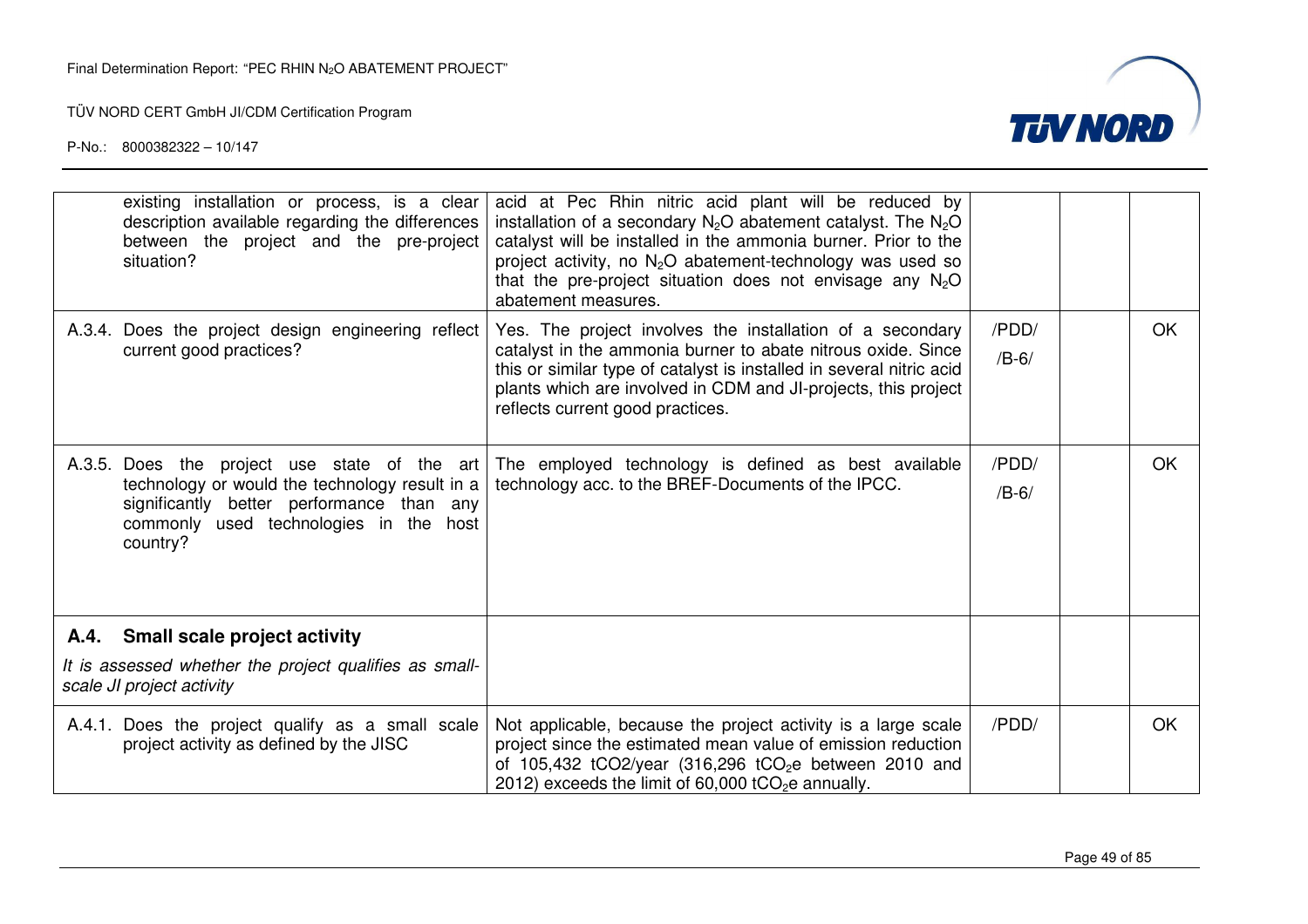

| A.4.2. Does the project apply one of the approved<br>small scale categories and any methodology<br>and tool referred therein? | See A.4.1.                                                                                                                                                                                                                                                                                                                                                                                                                                                                                 |                                                   |           |
|-------------------------------------------------------------------------------------------------------------------------------|--------------------------------------------------------------------------------------------------------------------------------------------------------------------------------------------------------------------------------------------------------------------------------------------------------------------------------------------------------------------------------------------------------------------------------------------------------------------------------------------|---------------------------------------------------|-----------|
| A.4.3. Is the small scale project activity not a<br>debundled component of a larger project<br>activity?                      | See A.4.1.                                                                                                                                                                                                                                                                                                                                                                                                                                                                                 |                                                   |           |
| <b>B.</b> Project Baseline, Additionality and<br><b>Monitoring Plan</b>                                                       |                                                                                                                                                                                                                                                                                                                                                                                                                                                                                            |                                                   |           |
| <b>Application of the Methodology</b><br><b>B.1.</b>                                                                          |                                                                                                                                                                                                                                                                                                                                                                                                                                                                                            |                                                   |           |
| B.1.1. What kind of methodology has been used?                                                                                | Name: Méthode pour les Projets Domestiques: Réduction<br>catalytique du N <sub>2</sub> O dans des usines d'acide nitrique (Projet<br>Domestique Methodology: Catalytic reduction of $N_2O$ at nitric<br>acid plants) from 2009-07.<br>Type:<br>CDM Approved Methodology - latest version<br>Ŀ.<br>CDM Approved Methodology - older version<br>II:<br>$\boxtimes$<br><b>National Methodology</b><br>III:<br>IV: Combination of Approved Methodologies<br>Project specific Methodology<br>V. | /PDD/<br>$/B-1/$<br>$/B-2/$<br>$/B-4/$<br>$/B-8/$ | OK        |
| B.1.2. In case of methodology types I and II:                                                                                 | The proposed project activity applies the French Projet                                                                                                                                                                                                                                                                                                                                                                                                                                    | /PDD/                                             | <b>OK</b> |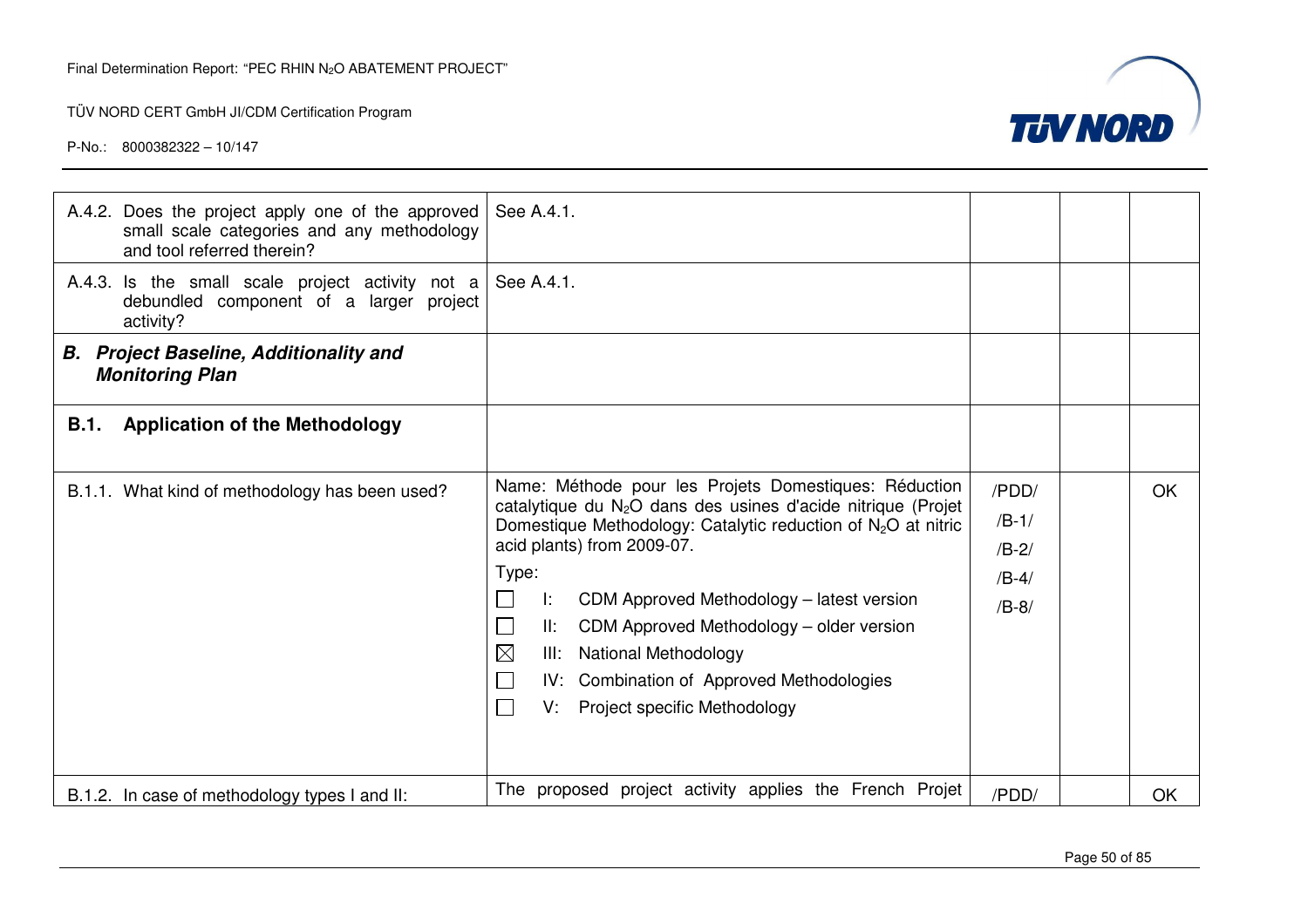

|             | Is the applied CDM methodology identical with<br>the version available on UNFCCC website or<br>-in case of a country or project-specific<br>methodology- is the methodology approved by<br>the Host Country?<br>In case of methodology types $III - V$ :<br>Annex 6 has to be filled     | Domestique Methodology: "Catalytic reduction of $N_2O$ at nitric<br>acid plants", which was approved and published by the<br>French Ministry of ecology and sustainable development in<br>2009-07. Since this is a JI Track 1 project and an official<br>methodology from the French DFP was used, Annex 6 must<br>not be filled.                                                                                                                                                                                                                                                                                                         | $/B-8/$                                                               |                   |                  |
|-------------|------------------------------------------------------------------------------------------------------------------------------------------------------------------------------------------------------------------------------------------------------------------------------------------|-------------------------------------------------------------------------------------------------------------------------------------------------------------------------------------------------------------------------------------------------------------------------------------------------------------------------------------------------------------------------------------------------------------------------------------------------------------------------------------------------------------------------------------------------------------------------------------------------------------------------------------------|-----------------------------------------------------------------------|-------------------|------------------|
|             | B.1.3. Are all applicability criteria in the methodology,<br>the applied tools or any other methodology<br>component referred to therein fulfilled?<br>B.1.4. Is the project in accordance to every other<br>stipulation or requirement mentioned in all<br>sections of the methodology? | Yes, the applicability criteria in the methodology, the applied<br>tools and other methodology components are in line with:<br>French guidelines for the implementation of JI-<br>Projects<br>Local decrees regarding the limiting of $N_2O$ -emissions<br>$\bullet$<br>The methodology is applicable to project activities using<br>secondary and tertiary $N_2O$ abatement technology.<br>Yes, the project meets all stipulations of the methodology. In<br>this context it has to be mentioned, that there has been a<br>close contact between the project proponents and the DFP<br>regarding the development of the project specific | /PDD/<br>$/B-2/$<br>$/B-5/$<br>$/B-8/$<br>/PDD/<br>$/B-1/$<br>$/B-2/$ | CL A <sub>5</sub> | <b>OK</b><br>OK. |
| <b>B.2.</b> | <b>Project Boundaries</b>                                                                                                                                                                                                                                                                | methodology.                                                                                                                                                                                                                                                                                                                                                                                                                                                                                                                                                                                                                              |                                                                       |                   |                  |
|             | Project Boundaries are the limits and borders defining<br>the GHG emission reduction project                                                                                                                                                                                             |                                                                                                                                                                                                                                                                                                                                                                                                                                                                                                                                                                                                                                           |                                                                       |                   |                  |
|             | B.2.1. Are the project's spatial boundaries<br>(geographical) clearly defined?                                                                                                                                                                                                           | The project boundary includes the nitric acid plant from the<br>inlets to the ammonia burner to the outlet of the stack. All<br>$NOx$ and $N2O$ abatement-devices and the AMS in the stack<br>are included. According to the methodology, only the<br>emissions of $N2O$ as tail gas emission have to be considered                                                                                                                                                                                                                                                                                                                       | /PDD/                                                                 |                   | OK.              |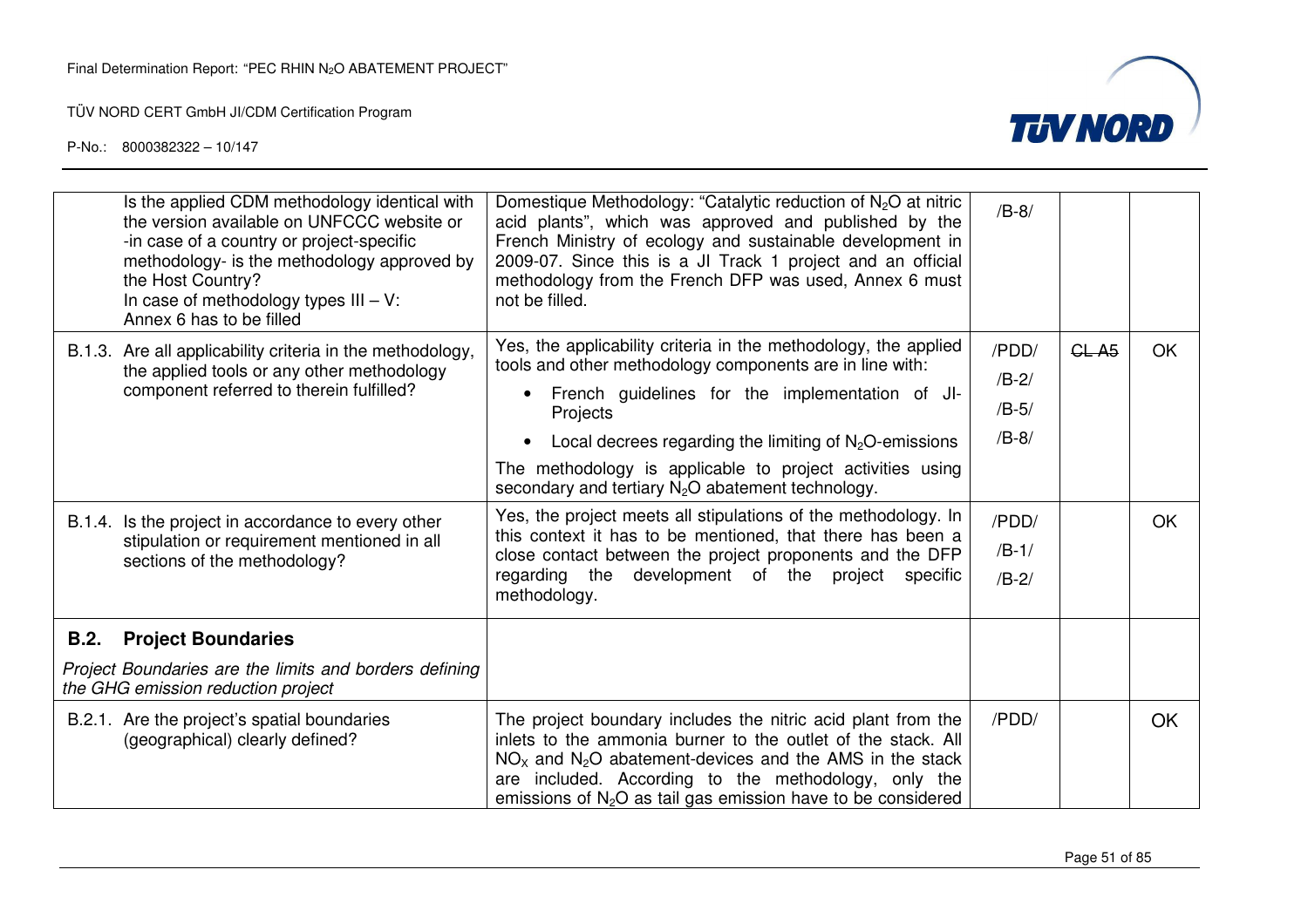

|                                                                                                                                                                                                                                                | in the project boundary.                                                                                                                                                                                            |       |           |
|------------------------------------------------------------------------------------------------------------------------------------------------------------------------------------------------------------------------------------------------|---------------------------------------------------------------------------------------------------------------------------------------------------------------------------------------------------------------------|-------|-----------|
|                                                                                                                                                                                                                                                | This is -according to the methodology- clearly described in<br>words and a visualisation of the physical project boundary as<br>well as a table defining all significant GHG gases has been<br>included in the PDD. |       |           |
| B.2.2. Are all sources and GHGs included in the                                                                                                                                                                                                | The methodology only considers $N_2O$ as the main emission                                                                                                                                                          | /PDD/ | <b>OK</b> |
| project boundary as required in the applied<br>methodology?                                                                                                                                                                                    | source in tail gas after the destruction facility. All other<br>gases/sources are not included in the project boundary.                                                                                             |       |           |
| B.2.3. In case the methodology allows to choose<br>whether a source and/or gas is to be included,<br>is the choice sufficiently explained and<br>justified?                                                                                    | See B.2.2                                                                                                                                                                                                           | /PDD/ | OK.       |
| B.3.<br><b>Baseline Identification</b>                                                                                                                                                                                                         |                                                                                                                                                                                                                     |       |           |
| The choice of the baseline scenario will be validated<br>with focus on whether the baseline is a likely scenario,<br>and whether the methodology to define the baseline<br>scenario has been followed in a complete and<br>transparent manner. |                                                                                                                                                                                                                     |       |           |
| B.3.1. What has been identified as the baseline                                                                                                                                                                                                | The baseline scenario includes the installation of a $N_2O$ -                                                                                                                                                       | /PDD/ | <b>OK</b> |
| scenario?                                                                                                                                                                                                                                      | abatement-technology (catalyst) to reduce the $N_2O$ -emissions<br>according to the legal requirements, which limits the $N_2O$ -                                                                                   | AP/   |           |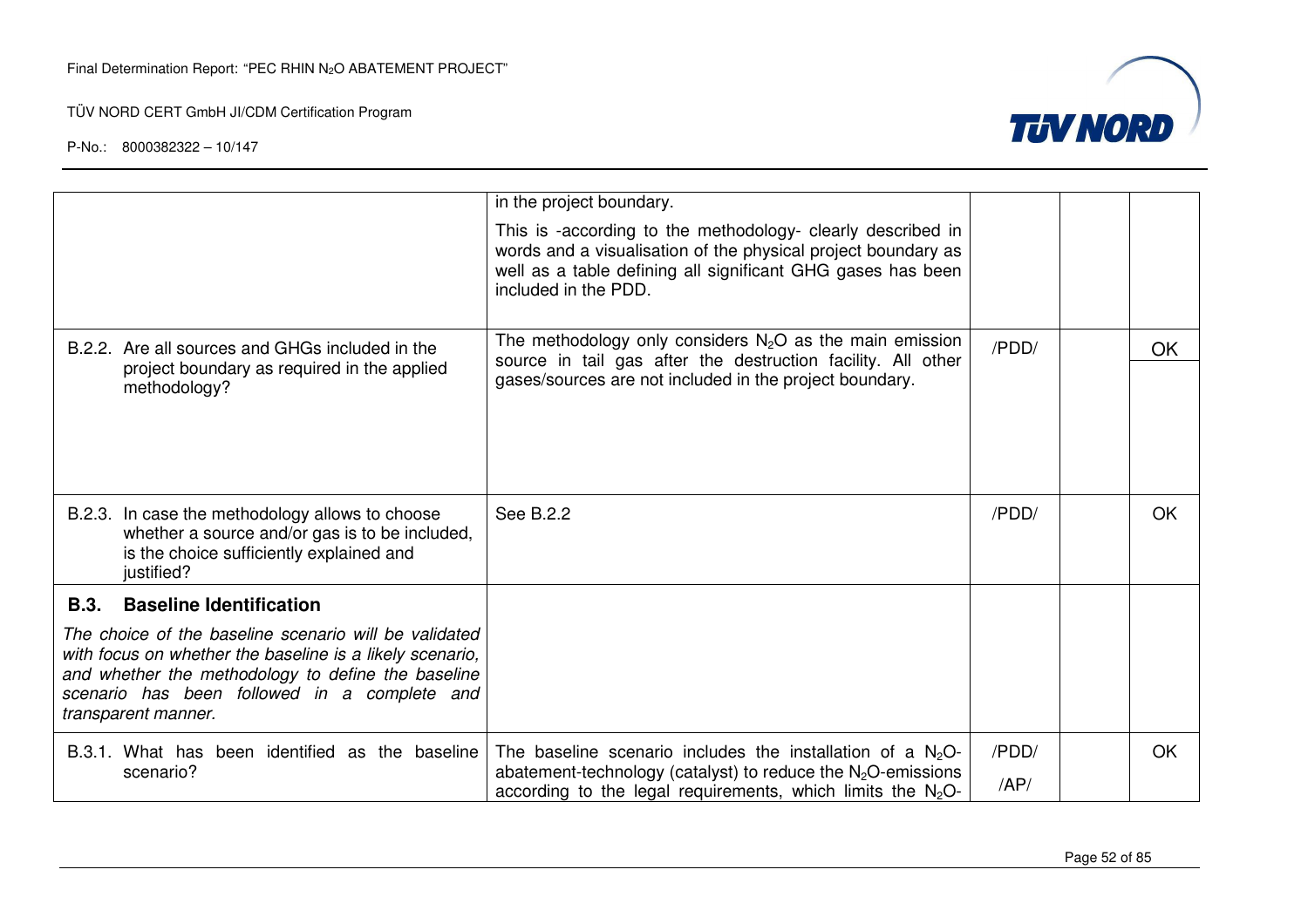

|                                                                                                                                                           | emissions to 3 kg $N_2O/t$ HNO <sub>3</sub> from 1 <sup>st</sup> January 2011 onward.                                                                                                                                                                                                                                                                                                                                                                                                                                                                                                                                                                                                                                                                                                                                                                                                                                                           |       |           |
|-----------------------------------------------------------------------------------------------------------------------------------------------------------|-------------------------------------------------------------------------------------------------------------------------------------------------------------------------------------------------------------------------------------------------------------------------------------------------------------------------------------------------------------------------------------------------------------------------------------------------------------------------------------------------------------------------------------------------------------------------------------------------------------------------------------------------------------------------------------------------------------------------------------------------------------------------------------------------------------------------------------------------------------------------------------------------------------------------------------------------|-------|-----------|
|                                                                                                                                                           | Considerably less (in comparison to the project activity) of<br>catalyst material would be needed to achieve compliance<br>with the local decree.                                                                                                                                                                                                                                                                                                                                                                                                                                                                                                                                                                                                                                                                                                                                                                                               |       |           |
| B.3.2. What possible baseline scenarios have been<br>considered?                                                                                          | Following alternative to the project activity has been<br>identified:<br>Continuation of the Status Quo, where<br>$\bullet$<br>a. there is no $N_2O$ destruction technology<br>installed<br>b. an $N_2O$ abatement catalyst has already been<br>installed for a preliminary technical trial, but<br>the catalyst would either be removed at the<br>end of this trial campaign<br>c. only a sufficient amount of secondary catalyst<br>material is installed to ensure compliance with<br>any applicable legal N <sub>2</sub> O regulations<br>(Business as Usual).<br>Alternative uses of $N_2O$ , such as:<br>a. Recycling of N <sub>2</sub> O for feedstock<br>b. External use of $N_2O$<br>Installation of a Non-Selective Catalytic Reduction unit<br>(NSCR)<br>Implementation of a primary, secondary or tertiary<br>$N2O$ destruction technology in the absence of the<br>registration of the project activity as a Projet<br>Domestique. | /PDD/ | <b>OK</b> |
| B.3.3. In case alternatives have to be considered, are<br>all scenarios supplemental to those provided in<br>the methodology reasonable in the context of | No additional scenarios have been considered.                                                                                                                                                                                                                                                                                                                                                                                                                                                                                                                                                                                                                                                                                                                                                                                                                                                                                                   | /PDD/ | <b>OK</b> |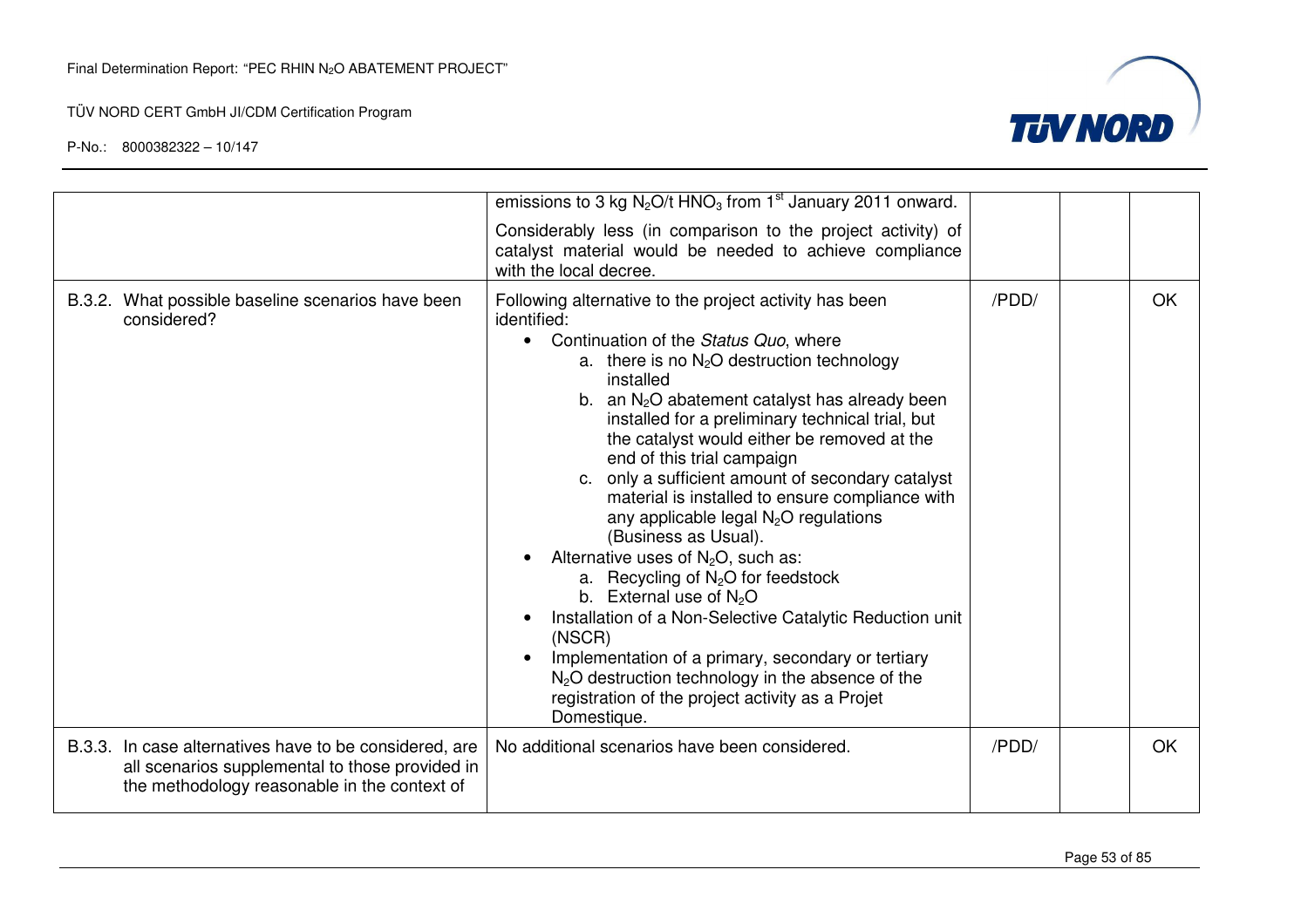

|                                            | the project activity?                                                                                               |                                                                                                                       |                |           |
|--------------------------------------------|---------------------------------------------------------------------------------------------------------------------|-----------------------------------------------------------------------------------------------------------------------|----------------|-----------|
|                                            | B.3.4. Has the baseline scenario been determined                                                                    | Yes, the baseline scenario was determined according to the                                                            | /PDD/          | <b>OK</b> |
|                                            | according to the methodology?                                                                                       | methodology. For further information see B.3.5.                                                                       | $/B-1/$        |           |
|                                            |                                                                                                                     |                                                                                                                       | $/B-2/$        |           |
|                                            | B.3.5. Is the list of alternatives complete?<br>Yes, the list of alternatives is identical with the<br>methodology. | /PDD/                                                                                                                 | <b>OK</b>      |           |
|                                            |                                                                                                                     | $/B-1/$                                                                                                               |                |           |
|                                            |                                                                                                                     |                                                                                                                       | $/B-2/$        |           |
|                                            | B.3.6. Has the baseline scenario been determined                                                                    | Yes, e.g. the baseline emissions have been calculated                                                                 | /PDD/          | OK.       |
|                                            | using conservative assumptions where<br>possible?                                                                   | applying the baseline values as presented in B.5.4 which are<br>much lower than the historical emission factor.       | /LAB08/        |           |
|                                            | B.3.7. Does the baseline scenario sufficiently take                                                                 | Yes, as explained above, all legal requirements have been                                                             | /PDD/          | <b>OK</b> |
|                                            | into account relevant national and/or sectoral                                                                      | taken into account, it was check by the determination team                                                            | $/B-1/$        |           |
|                                            | policies, macro-economic trends and political<br>aspirations?                                                       | that the benchmark value is lower than emission limits set by<br>local government.                                    | $/B-2/$<br>AP/ |           |
| B.3.8.                                     | Is the baseline scenario determination                                                                              | The baseline scenario determination is compatible with the                                                            | /PDD/          | <b>OK</b> |
| literature and sources clearly referenced? | compatible with the available data and are all                                                                      | available data and literature sources are clearly referenced.                                                         | $/B-1/$        |           |
|                                            |                                                                                                                     | The PDD provides references to all relevant literature<br>sources (sources were submitted for determination, too) and |                |           |
|                                            |                                                                                                                     | data. Main source is the Méthode pour les Projets                                                                     |                |           |
|                                            |                                                                                                                     | Domestiques, issued and published by the DFP of France.                                                               |                |           |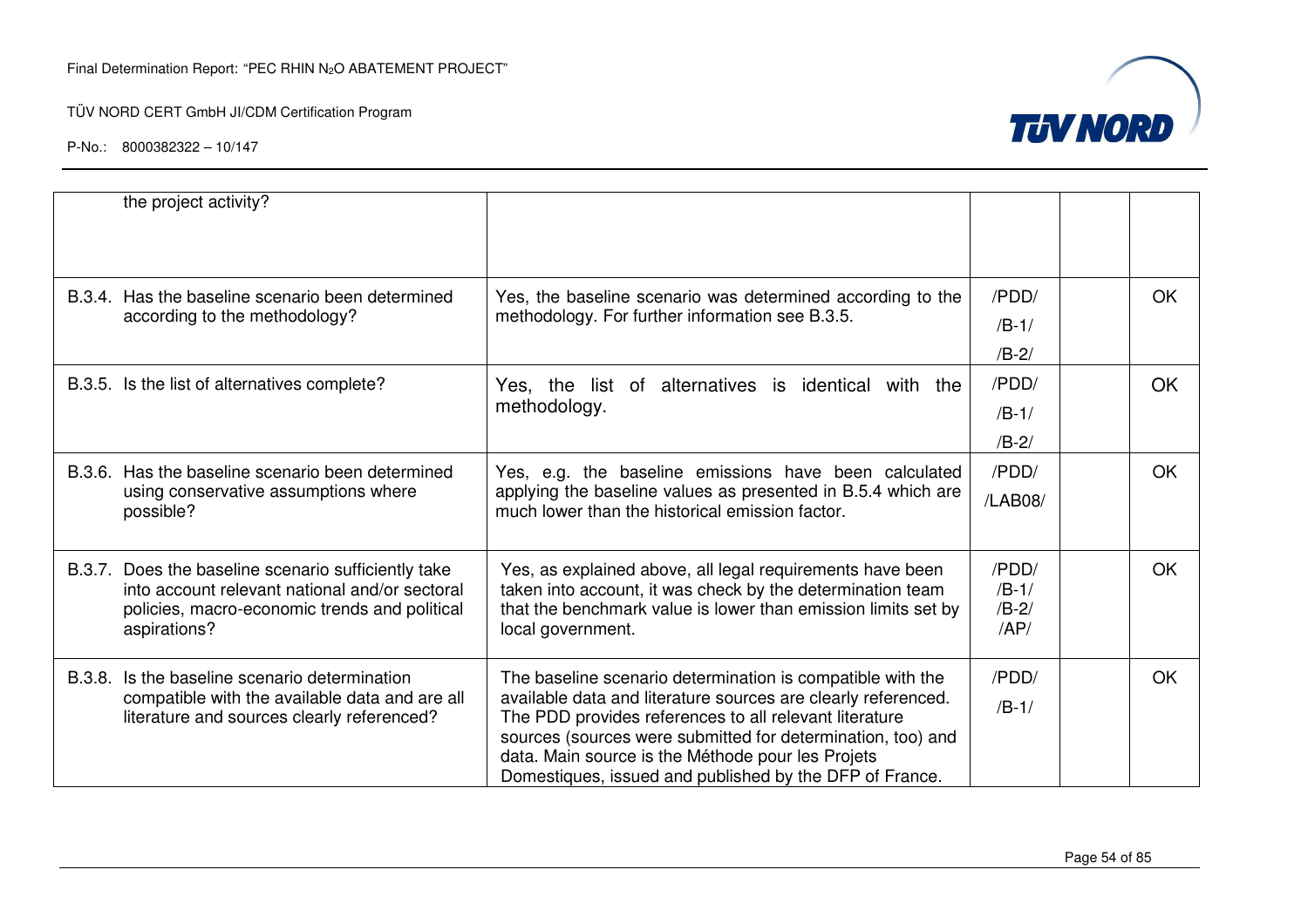

| <b>Additionality Determination</b><br>B.4.<br>The assessment of additionality will be validated with<br>focus on whether the project itself is not a likely<br>baseline scenario. |                                                                                                                                                                                                                                                                                                                                                                                                                                                                                                                                                                                                                                                                                                                                                                                                                                                                    |                             |           |
|-----------------------------------------------------------------------------------------------------------------------------------------------------------------------------------|--------------------------------------------------------------------------------------------------------------------------------------------------------------------------------------------------------------------------------------------------------------------------------------------------------------------------------------------------------------------------------------------------------------------------------------------------------------------------------------------------------------------------------------------------------------------------------------------------------------------------------------------------------------------------------------------------------------------------------------------------------------------------------------------------------------------------------------------------------------------|-----------------------------|-----------|
| <b>B.4.1. Methodology</b>                                                                                                                                                         |                                                                                                                                                                                                                                                                                                                                                                                                                                                                                                                                                                                                                                                                                                                                                                                                                                                                    |                             |           |
| B.4.1.1. Did the additionality justification follows the<br>requirements of the applied methodology<br>and/or methodological tools?                                               | The additionality has been assessed according to the<br>methodology, which includes a scheme for the assessment of<br>the reference scenario and additionality of the project activity.<br>Under Step1, the complete list of alternative scenarios to the<br>project activity were identified.<br>Step 2 includes a barrier analysis according to the<br>methodology. Investment, technological and barriers to<br>prevailing practice were assessed.<br>In Step 3, an investment analysis was carried out<br>If the Projet Domestique alleviates the identified barriers that<br>prevent the proposed project activity from occurring, then the<br>proposed project activity can be considered 'additional' to the<br>baseline scenario. The determination team assessed that the<br>project is "additional" according to the requirements of the<br>methodology. | /PDD/<br>$/B-1/$<br>$/B-2/$ | <b>OK</b> |
| B.4.2. Consideration of JI before project                                                                                                                                         |                                                                                                                                                                                                                                                                                                                                                                                                                                                                                                                                                                                                                                                                                                                                                                                                                                                                    |                             |           |
| B.4.2.1. Is the project starting date reported in<br>accordance with the glossary of JI terms?                                                                                    | Since a country specific methodology has been applied, the<br>accordance with the JI glossary of terms is not necessary.<br>The starting date of the project is expected to be the                                                                                                                                                                                                                                                                                                                                                                                                                                                                                                                                                                                                                                                                                 | /PDD/                       | OK        |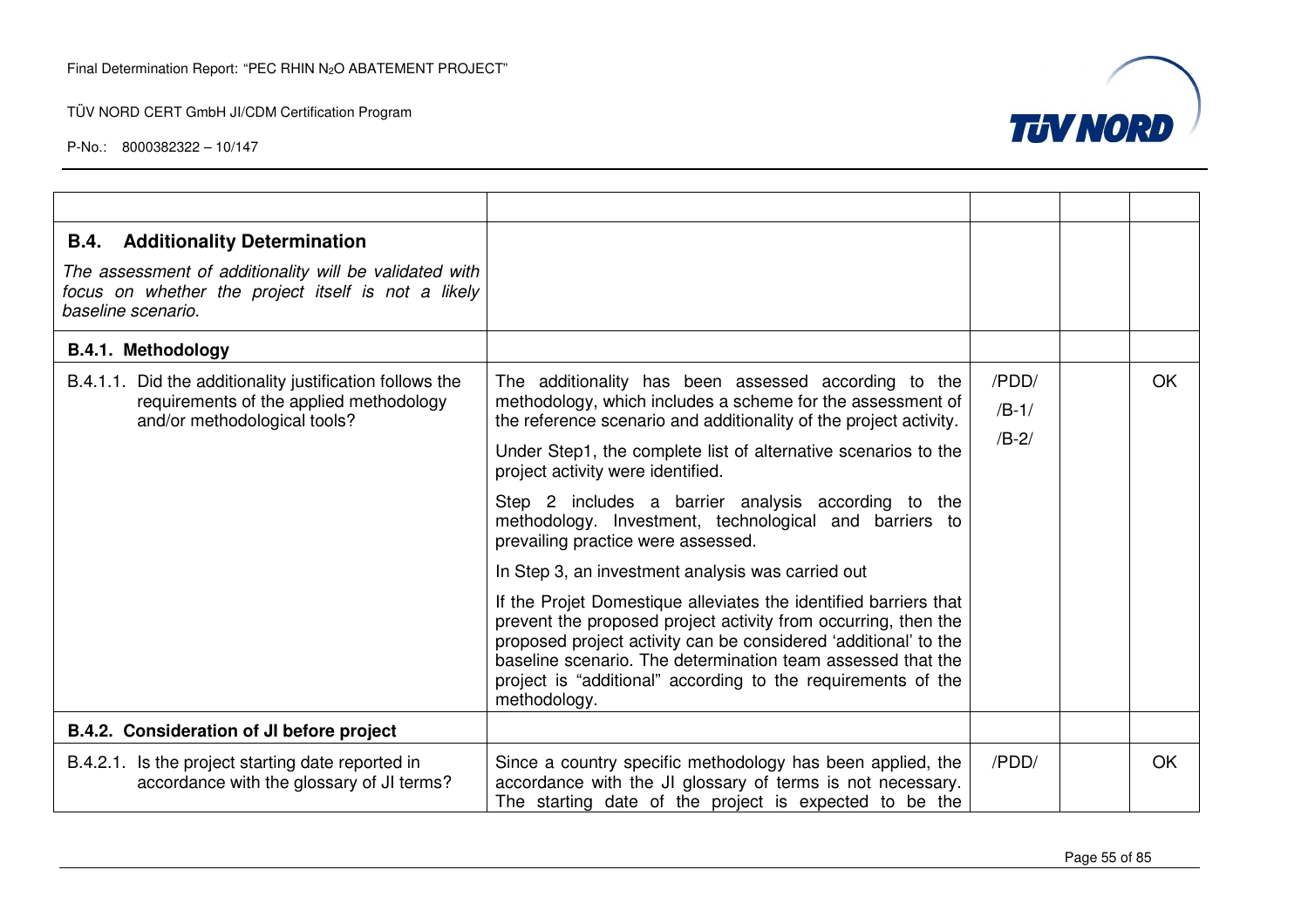

|                                                                                                                                                                          | 15/06/2010 (or the date when the plant restarts production<br>with the catalyst installed, following the planned May<br>shutdown).                                                                                                                                                                                                            |                  |           |
|--------------------------------------------------------------------------------------------------------------------------------------------------------------------------|-----------------------------------------------------------------------------------------------------------------------------------------------------------------------------------------------------------------------------------------------------------------------------------------------------------------------------------------------|------------------|-----------|
| B.4.2.2. In case the project start date is before<br>commencing of determination, was the<br>incentive from JI seriously considered and<br>are details given in the PDD? | The starting date of the project is expected to be the<br>15/06/2010, which is later than the determination date. A<br>prove of considering of JI before this date is not necessary.                                                                                                                                                          | /PDD/            | OK        |
| B.4.2.3. How and when was the decision to proceed<br>with the project?                                                                                                   | N/A                                                                                                                                                                                                                                                                                                                                           |                  |           |
| B.4.2.4. Is the project start date consistent with the<br>available evidences?                                                                                           | Since the project start is estimated in August 2010, this date<br>could not be evidenced at this time, but the PP provided<br>evidences regarding the scheduled work of next months to<br>shut down and restart the plant. The PP provided a<br>confirmation of abatement catalyst supplier to deliver the<br>catalyst before shut down date. | /PDD/<br>/EMAIL/ | <b>OK</b> |
| B.4.2.5. Was the decision to proceed with the project<br>taken by a person entity which has the<br>authority to do so?                                                   | N/A                                                                                                                                                                                                                                                                                                                                           |                  |           |
| B.4.2.6. How was the JI involved in the decision                                                                                                                         | It is obviously, that the only incentive to carry out the project                                                                                                                                                                                                                                                                             | /PDD/            |           |
| making process?                                                                                                                                                          | activity is the income generated by the ERUs claimed. JI is<br>the prerequisite to implement the project and the main driver<br>in the decision making process.                                                                                                                                                                               | /COST/           |           |
| B.4.2.7. Can the JI involvement in the decision be<br>assessed as serious?                                                                                               | Yes, see above                                                                                                                                                                                                                                                                                                                                |                  |           |
| B.4.3. Identification of alternatives Step 1<br>(in case of SSC projects pl. skip steps 1 and 2)                                                                         |                                                                                                                                                                                                                                                                                                                                               |                  |           |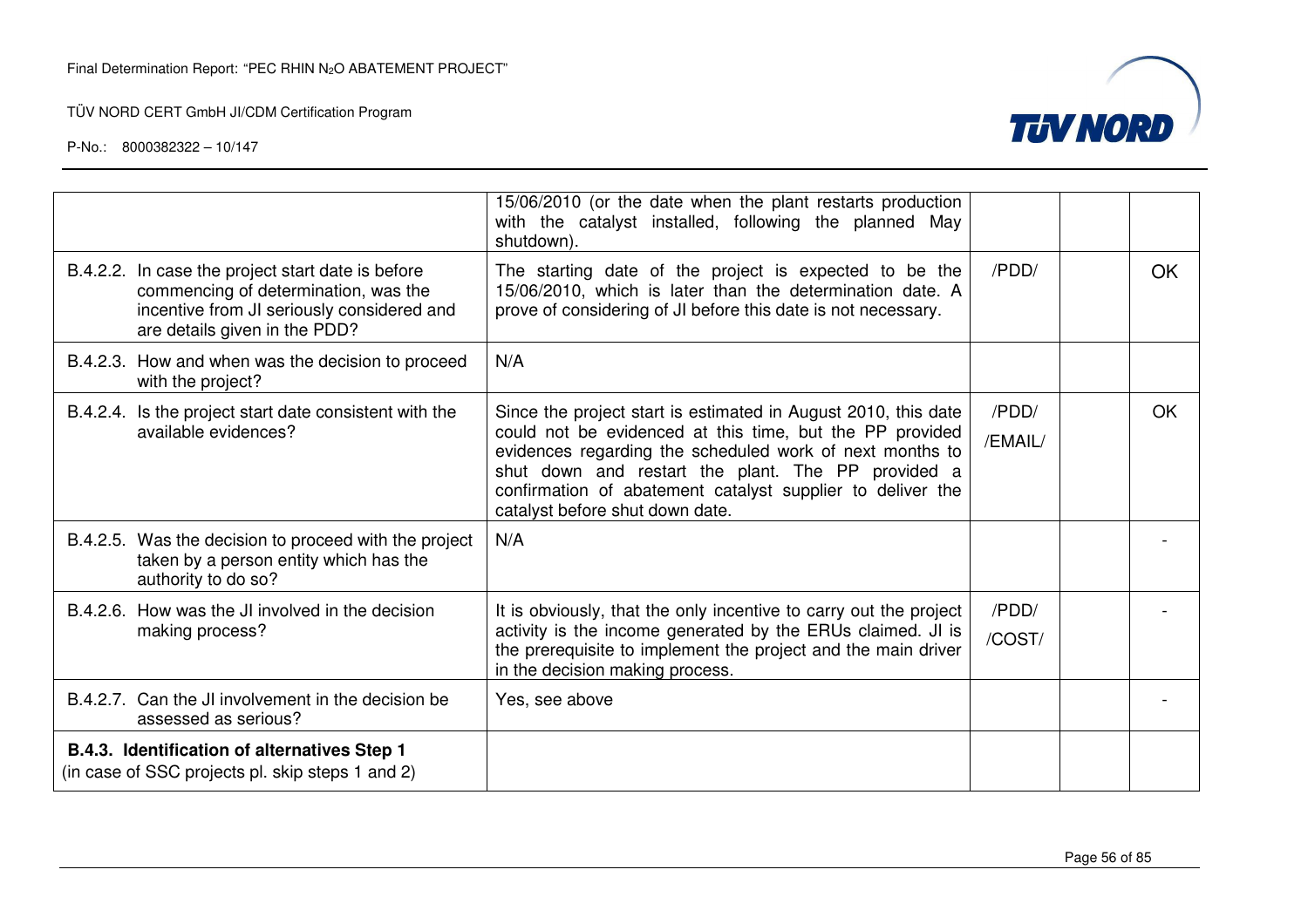

| B.4.3.1. Have all realistic alternatives been identified<br>to the project?                                                                                                                                           | Yes, the Step 1 includes all realistic scenarios mentioned in<br>the methodology:<br>Continuation of the Status Quo, where<br>a. only a sufficient amount of secondary catalyst<br>material is installed to ensure compliance with<br>any applicable legal $N_2O$ regulations<br>(Business as Usual).                                                                | /PDD/           |                    | OK |
|-----------------------------------------------------------------------------------------------------------------------------------------------------------------------------------------------------------------------|----------------------------------------------------------------------------------------------------------------------------------------------------------------------------------------------------------------------------------------------------------------------------------------------------------------------------------------------------------------------|-----------------|--------------------|----|
|                                                                                                                                                                                                                       | Implementation of the abatement technology in the<br>absence of the registration of the project activity as a<br>Projet Domestique.                                                                                                                                                                                                                                  |                 |                    |    |
| B.4.3.2. Contains the list of alternatives at least the<br>status-quo situation and the project not<br>undertaken as a JI project?                                                                                    | Yes the list of alternatives includes the status-quo situation<br>and the implementation of the abatement technology in the<br>absence of the registration of the project activity as a Projet<br>Domestique.                                                                                                                                                        | /PDD/           |                    | OK |
| B.4.3.3. Do all identified alternatives comply with<br>applicable regulation?                                                                                                                                         | Yes, the alternatives are complying with the legal obligations,<br>which limit the $N_2O$ -emissions of the plant.                                                                                                                                                                                                                                                   | /PDD/           |                    | OK |
| B.4.4. Investment analysis Step 2                                                                                                                                                                                     |                                                                                                                                                                                                                                                                                                                                                                      |                 |                    |    |
| In case the investment analysis as per step 2 is<br>chosen to justify the additionality Annex 2 "Assessment<br>of Financial Parameters" has to be used to provide<br>additional details of the calculation parameters |                                                                                                                                                                                                                                                                                                                                                                      |                 |                    |    |
| B.4.4.1. Is an appropriate analysis method chosen for<br>the project (simple cost analysis, investment<br>comparison analysis or benchmark<br>analysis)?                                                              | It was clarified in the PDD that no significant financial or<br>economic benefits other than JI related income can be<br>generated by any of the possible $N_2O$ destruction<br>technologies. According to the methodology, the investment<br>requirements, caused by the implementation of the project<br>activity, should be depicted in an investment cost sheet. | /PDD/<br>/COST/ | <b>GAR</b><br>$B+$ | OK |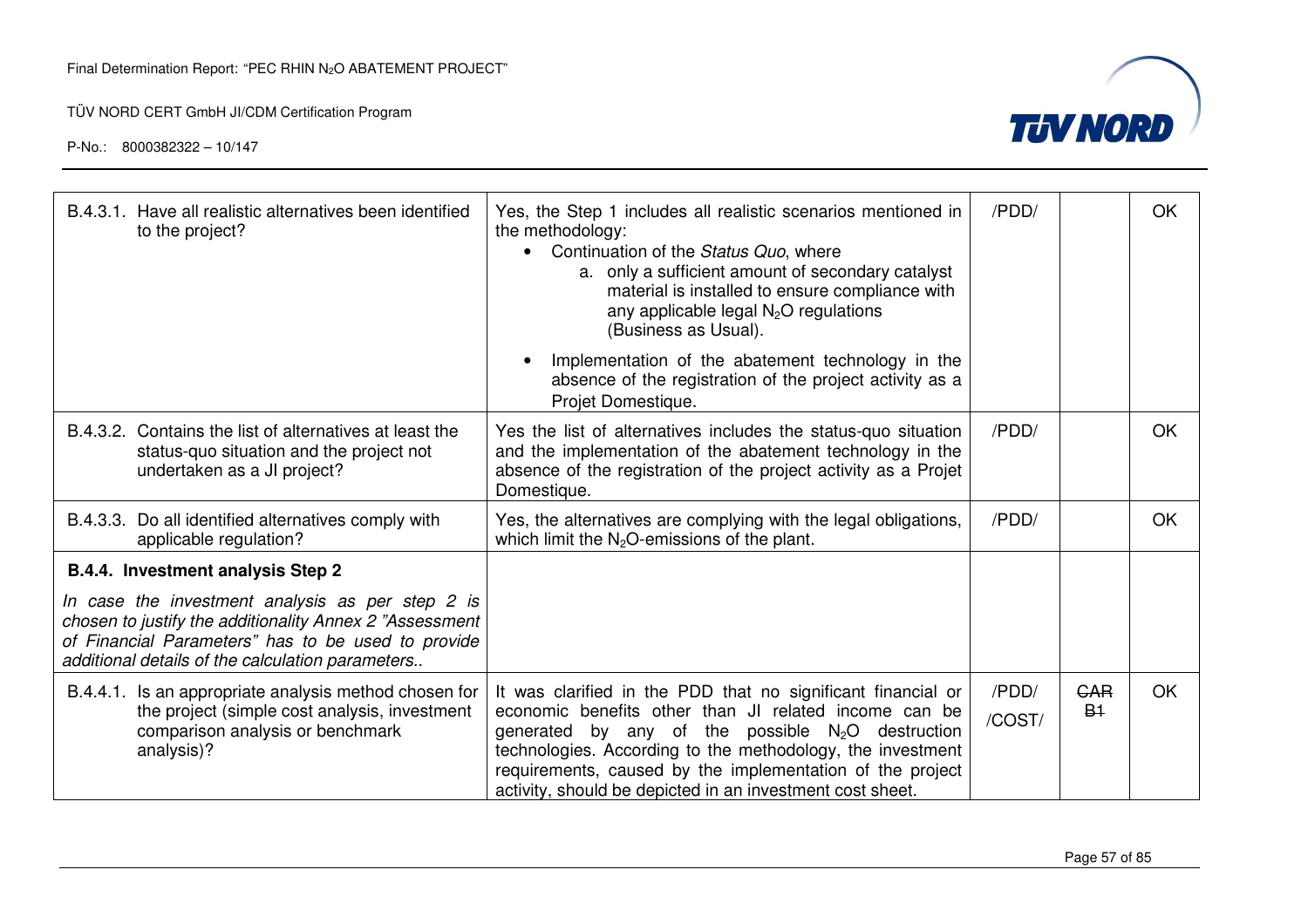

|                                                                                                                                                              |                                                                                                                                                                                                                                                                                                       | Since this financial calculation sheet was not available at the<br>site visit, a corresponding CL B1 was raised. |           |                                    |    |
|--------------------------------------------------------------------------------------------------------------------------------------------------------------|-------------------------------------------------------------------------------------------------------------------------------------------------------------------------------------------------------------------------------------------------------------------------------------------------------|------------------------------------------------------------------------------------------------------------------|-----------|------------------------------------|----|
|                                                                                                                                                              | B.4.4.2. Is a clear, viewable and unprotected Excel<br>spreadsheet available for the investment<br>calculation?                                                                                                                                                                                       | No, see B.4.4.1.                                                                                                 |           | <b>GAR</b><br><b>B<sub>1</sub></b> | OK |
|                                                                                                                                                              | B.4.4.3. Does the period chosen for the investment<br>analysis reflect the technical lifetime of the<br>project activity or in case a shorter period is<br>chosen, is the fair value of the project<br>activity's assets at the end of the investment<br>analysis period (as a cash inflow) included? | No, see B.4.4.1.                                                                                                 |           | <b>CAR</b><br>B <sub>1</sub>       | OK |
| B.4.4.4. Is the fair value calculated in accordance<br>calculated.<br>with local accounting regulations (where<br>available) or international best practice? |                                                                                                                                                                                                                                                                                                       | According to the methodology, a fair value should not be                                                         | /PDD/     |                                    | OK |
|                                                                                                                                                              |                                                                                                                                                                                                                                                                                                       | $/A-1/$                                                                                                          |           |                                    |    |
|                                                                                                                                                              |                                                                                                                                                                                                                                                                                                       |                                                                                                                  | $/A-2/$   |                                    |    |
|                                                                                                                                                              | B.4.4.5. Is the book value as well as the expectation                                                                                                                                                                                                                                                 | According to the methodology, a book value should not be<br>calculated.                                          | /PDD/     |                                    | OK |
|                                                                                                                                                              | of the potential profit or loss included in the<br>fair value calculation?                                                                                                                                                                                                                            |                                                                                                                  | $/A-1/$   |                                    |    |
|                                                                                                                                                              |                                                                                                                                                                                                                                                                                                       |                                                                                                                  | $/A-2/$   |                                    |    |
|                                                                                                                                                              | B.4.4.6. Are depreciation and other non-cash related                                                                                                                                                                                                                                                  | According to the methodology, a specific depreciation should                                                     | /PDD/     |                                    | OK |
|                                                                                                                                                              | items added back to net profits for the<br>purpose to calculate the financial indicator?                                                                                                                                                                                                              | not be calculated.                                                                                               | $/A-1/$   |                                    |    |
|                                                                                                                                                              |                                                                                                                                                                                                                                                                                                       |                                                                                                                  | $/A - 2/$ |                                    |    |
| B.4.4.7.                                                                                                                                                     | Is taxation excluded in the investment<br>analysis or is the benchmark intended for<br>post tax comparisons?                                                                                                                                                                                          | see B.4.4.1.                                                                                                     |           |                                    |    |
|                                                                                                                                                              | B.4.4.8. Were the input values used in the investment   No, see B.4.4.1.                                                                                                                                                                                                                              |                                                                                                                  |           |                                    |    |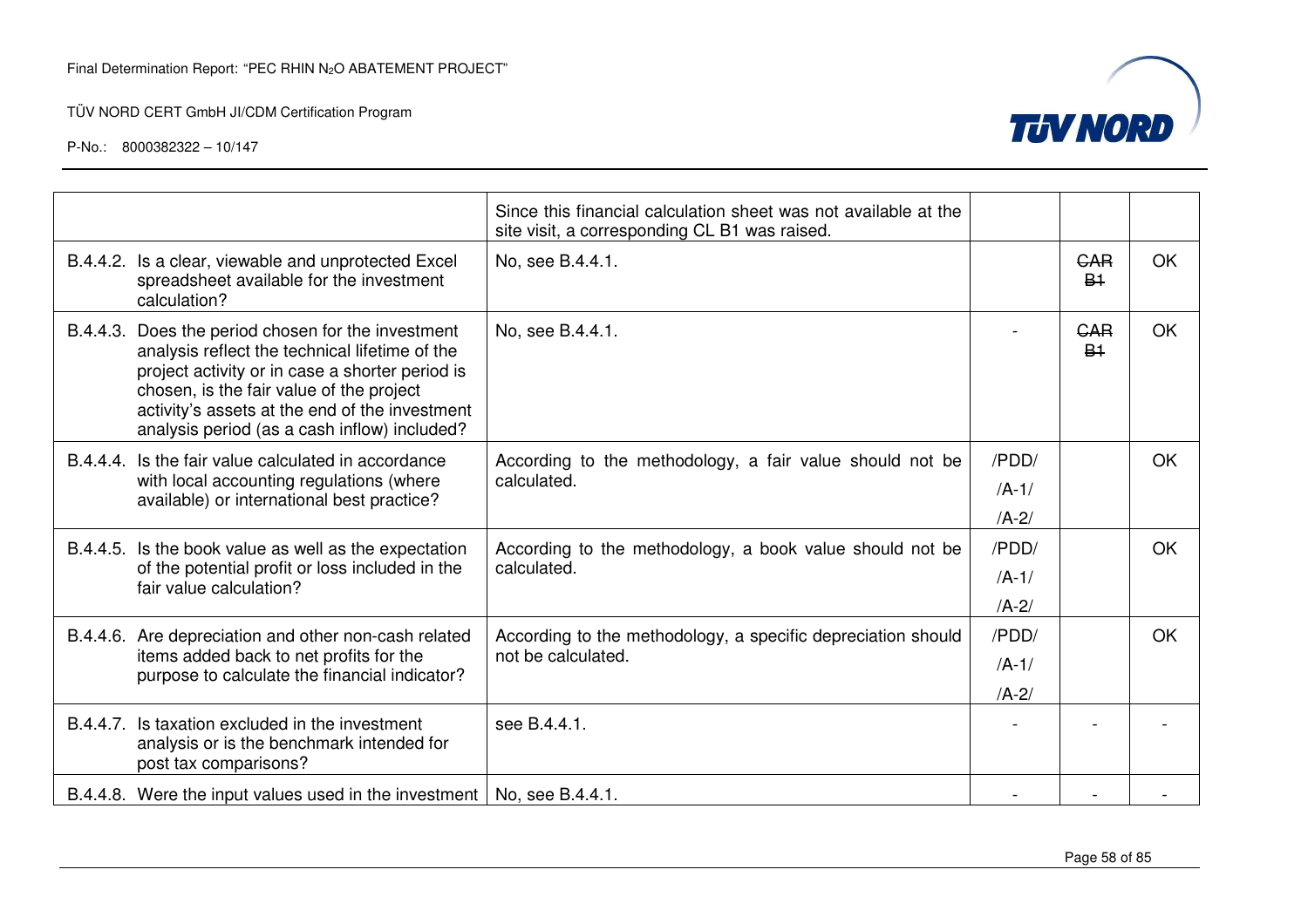

| analysis valid and applicable at the time of<br>the investment decision?                                                                                                                                                                            |                                                                                    |  |  |
|-----------------------------------------------------------------------------------------------------------------------------------------------------------------------------------------------------------------------------------------------------|------------------------------------------------------------------------------------|--|--|
| <b>Investment comparison</b>                                                                                                                                                                                                                        |                                                                                    |  |  |
| B.4.4.9. In case of project IRR: Are the costs of<br>financing expenditures (loan repayments and<br>interests) excluded from the calculation of<br>project IRR?                                                                                     | N/A: No<br><b>IRR</b><br>(benchmark)<br>project<br>is given in the<br>methodology. |  |  |
| B.4.4.10. In case of equity IRR: Is the part of the<br>investment costs, which is financed by equity<br>considered as net cash outflow and is the<br>part financed by debt excluded in net cash<br>outflow?                                         | N/A: No equity IRR (benchmark) is given in the methodology.                        |  |  |
| B.4.4.11. Is the type of benchmark chosen appropriate<br>for the type of IRR calculated (e.g. local<br>commercial lending rates or weighted<br>average costs of capital for project IRR;<br>required/expected returns on equity for<br>equity IRR)? | N/A, see above                                                                     |  |  |
| B.4.4.12. Is the benchmark value suitable for the<br>project activity?                                                                                                                                                                              | N/A, see above                                                                     |  |  |
| B.4.4.13. Is it ensured that the project cannot be<br>developed by other developers than the PP?                                                                                                                                                    | N/A, see above                                                                     |  |  |
| B.4.4.14. Was the benchmark consistently used in the<br>past for similar projects with similar risks?                                                                                                                                               | N/A, see above.                                                                    |  |  |
| B.4.4.15. Was sensitivity analysis appropriately done<br>by the project participants?                                                                                                                                                               | N/A, see above                                                                     |  |  |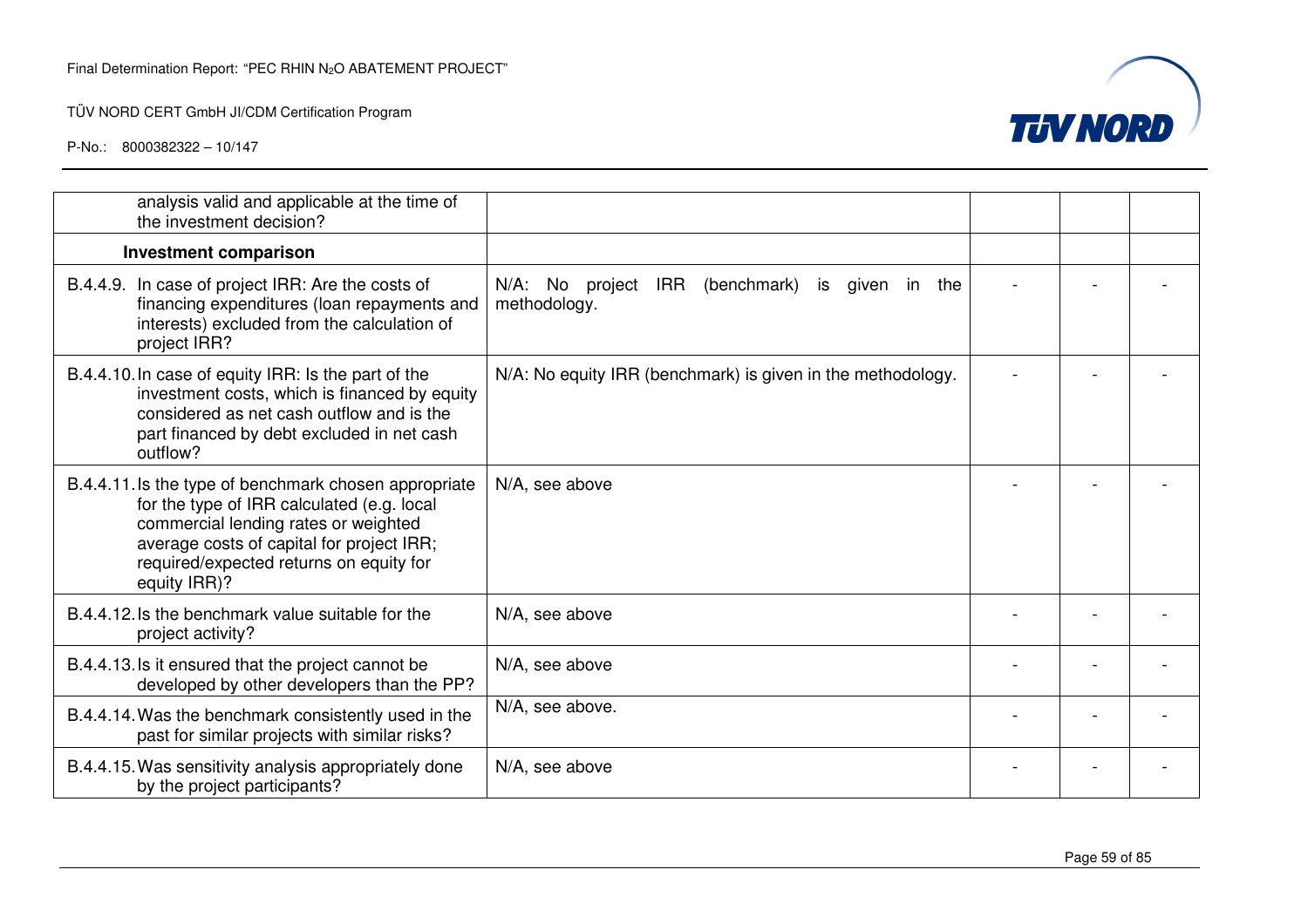

| B.4.5. Barrier analysis Step 3 or SSC additionality<br>assessment         |                                                                                                                                                                                                       |  |  |
|---------------------------------------------------------------------------|-------------------------------------------------------------------------------------------------------------------------------------------------------------------------------------------------------|--|--|
| B.4.5.1. Are there any barriers given whose issues                        | The identified barriers are:                                                                                                                                                                          |  |  |
| have a clear and definable impact on the<br>profitability of the project? | Investment barriers;<br>$\bullet$                                                                                                                                                                     |  |  |
|                                                                           | Technological barriers, including :                                                                                                                                                                   |  |  |
|                                                                           | Technical and operational risks of the alternative<br>scenarios;                                                                                                                                      |  |  |
|                                                                           | Technical efficiency of the alternatives (i.e. destruction<br>of $N_2O$ , abatement efficiency);                                                                                                      |  |  |
|                                                                           | Lack of qualified personnel;<br>$\blacksquare$                                                                                                                                                        |  |  |
|                                                                           | implementing<br>Lack of<br>infrastructure<br>for<br>the<br>technology;                                                                                                                                |  |  |
|                                                                           | Common practice barriers, including :                                                                                                                                                                 |  |  |
|                                                                           | Technology with which project developers are not<br>familiar;                                                                                                                                         |  |  |
|                                                                           | -There is no other similar project in operation in the<br>relevant geographical area                                                                                                                  |  |  |
| B.4.5.2. How is it justified and evidenced that the                       | The PP explained and proved that:                                                                                                                                                                     |  |  |
| barriers given in the PDD are real?                                       | None of the $N_2O$ destruction technology options (including<br>NSCR) are expected to generate any significant financial<br>or economic benefits other than JI related income<br>(Financial barriers) |  |  |
|                                                                           | It is therefore unlikely that any plant operator would install<br>such technologies on a voluntary basis without the                                                                                  |  |  |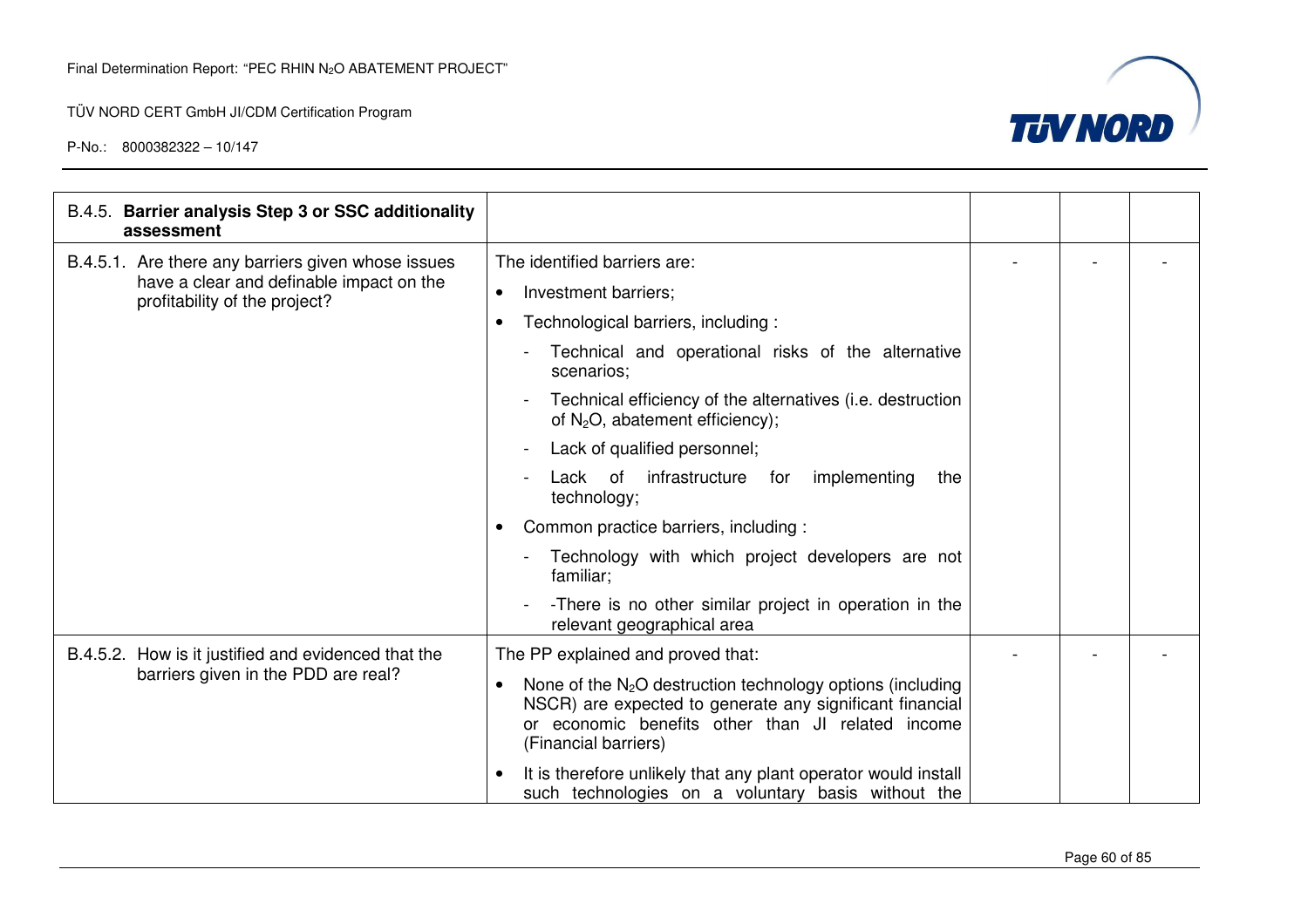

|                                                                                                                              | incentive of any regulatory requirements (emissions caps)<br>or financial benefits (such as revenues from the sale of<br>ERUs).                                                                                                                                                                                                  |                  |         |           |
|------------------------------------------------------------------------------------------------------------------------------|----------------------------------------------------------------------------------------------------------------------------------------------------------------------------------------------------------------------------------------------------------------------------------------------------------------------------------|------------------|---------|-----------|
|                                                                                                                              | In the case where plants are subject to $N_2O$ regulations<br>and the installation of some catalyst is therefore<br>unavoidable, these plant operators would only be willing<br>to incur costs associated with the operation of such<br>technology in order to comply with these regulations.                                    |                  |         |           |
|                                                                                                                              | A deep evaluation is made in annex A4: assessment of<br>barrier analysis.                                                                                                                                                                                                                                                        |                  |         |           |
| B.4.5.3. How is it justified that one or a set of real<br>barriers prevent(s) the implementation of the<br>project activity? | See above                                                                                                                                                                                                                                                                                                                        |                  |         |           |
| B.4.6. Common practice analysis Step 4<br>(in case of SSC projects skip this step)                                           |                                                                                                                                                                                                                                                                                                                                  |                  |         |           |
| B.4.6.1. Is the defined region for the common<br>practice analysis appropriate for the<br>technology/industry type?          | The shareholder GPN starts three similar projects in France,<br>reducing the $N_2O$ -emission with secondary abatement<br>catalysts in 2009/2010. The chosen technology has been<br>implemented in several other project activities (i.e. Spain,<br>Germany and Sweden) which are comparable/similar to the<br>Pec Rhin project. | /PDD/<br>/BENCH/ | $GL-B3$ | <b>OK</b> |
|                                                                                                                              | This project type is already diffused in the region resp.<br>industrial sector (fertilizer industry) but always related to JI-<br>projects. The EFMA published a folder regarding the<br>implementation of benchmarks in near future related to JI<br>projects and future inclusion of $N_2O$ in the ETS.                        |                  |         |           |
| B.4.6.2. To what extent similar projects have been                                                                           | There are at least three similar projects related to JI-activities                                                                                                                                                                                                                                                               |                  |         | <b>OK</b> |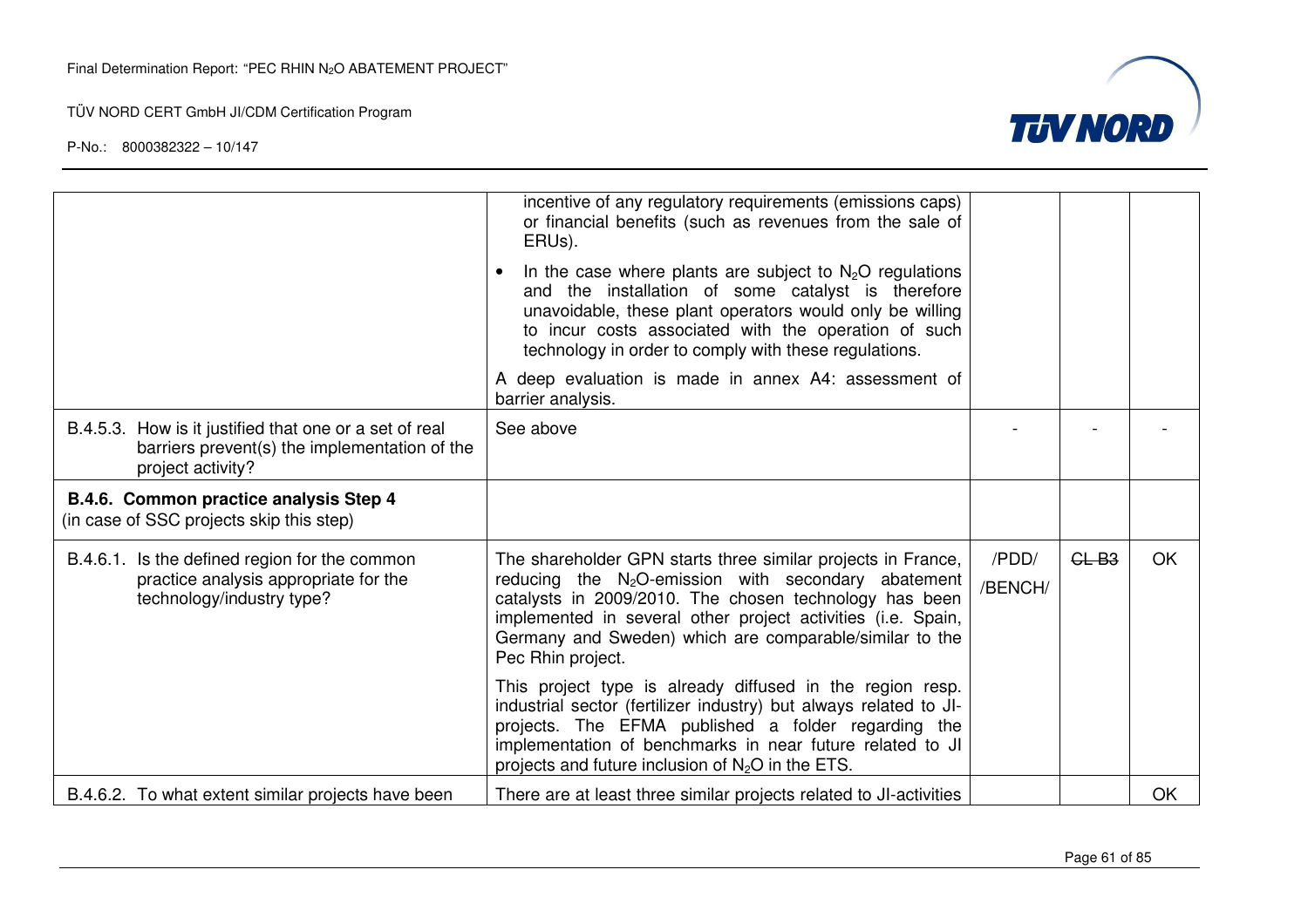

| undertaken in the relevant region?                                                                                                                                                                                                                                                                                                         | France.<br>projects<br>All<br>in<br>the<br>of<br>in.<br>are<br>phase<br>determination/registration or in preparation of first verification.                                                                 |                               |         |    |
|--------------------------------------------------------------------------------------------------------------------------------------------------------------------------------------------------------------------------------------------------------------------------------------------------------------------------------------------|-------------------------------------------------------------------------------------------------------------------------------------------------------------------------------------------------------------|-------------------------------|---------|----|
| B.4.6.3. In case similar projects are identified, are<br>there any key differences between the<br>proposed project and existing or ongoing<br>projects and what kind of differences are<br>observed?                                                                                                                                       | No, all projects are in the same scope and using the same<br>technology for N <sub>2</sub> O-abatement resp. emission reduction. All<br>projects are referring to the same Projet Domestique<br>Methodology | /PDD/<br>$/B-1/$              |         | OK |
| <b>Calculation of GHG Emission</b><br><b>B.5.</b><br><b>Reductions</b>                                                                                                                                                                                                                                                                     |                                                                                                                                                                                                             |                               |         |    |
| It is assessed whether the calculations of project<br>emissions, baseline emissions, leakage emissions are<br>stated according to the methodology and whether the<br>argumentation for the choice of default factors and<br>values - where applicable - is justified. Furthermore<br>calculation of emission reductions shall be assessed. |                                                                                                                                                                                                             |                               |         |    |
| B.5.1. Are the emission reductions real, measurable<br>and give long-term benefits related to the<br>mitigation of climate change?                                                                                                                                                                                                         | The emission reductions are real, measurable and give long-<br>term benefits related to the mitigation of climate change.                                                                                   | /PDD/<br>$/B-1/$              |         | OK |
| B.5.2. Are the equations applied correctly according<br>to the applied approved methodology?                                                                                                                                                                                                                                               | Yes, the equations applied for calculation are correctly<br>applied according to the approved methodology.                                                                                                  |                               | $CL-B2$ | OK |
|                                                                                                                                                                                                                                                                                                                                            | The formulae to calculate the project and baseline emissions<br>are presented in the section B.6.1. of the PDD in a clear and<br>transparent manner according to the methodology.                           | $/B-1/$<br>$/B-2/$<br>$/B-3/$ |         |    |
|                                                                                                                                                                                                                                                                                                                                            | The calculation of estimated emission reductions has been<br>carried out in the section B.6.2. of the PDD. The calculations<br>as presented in this section strictly follow the algorithm of the            |                               |         |    |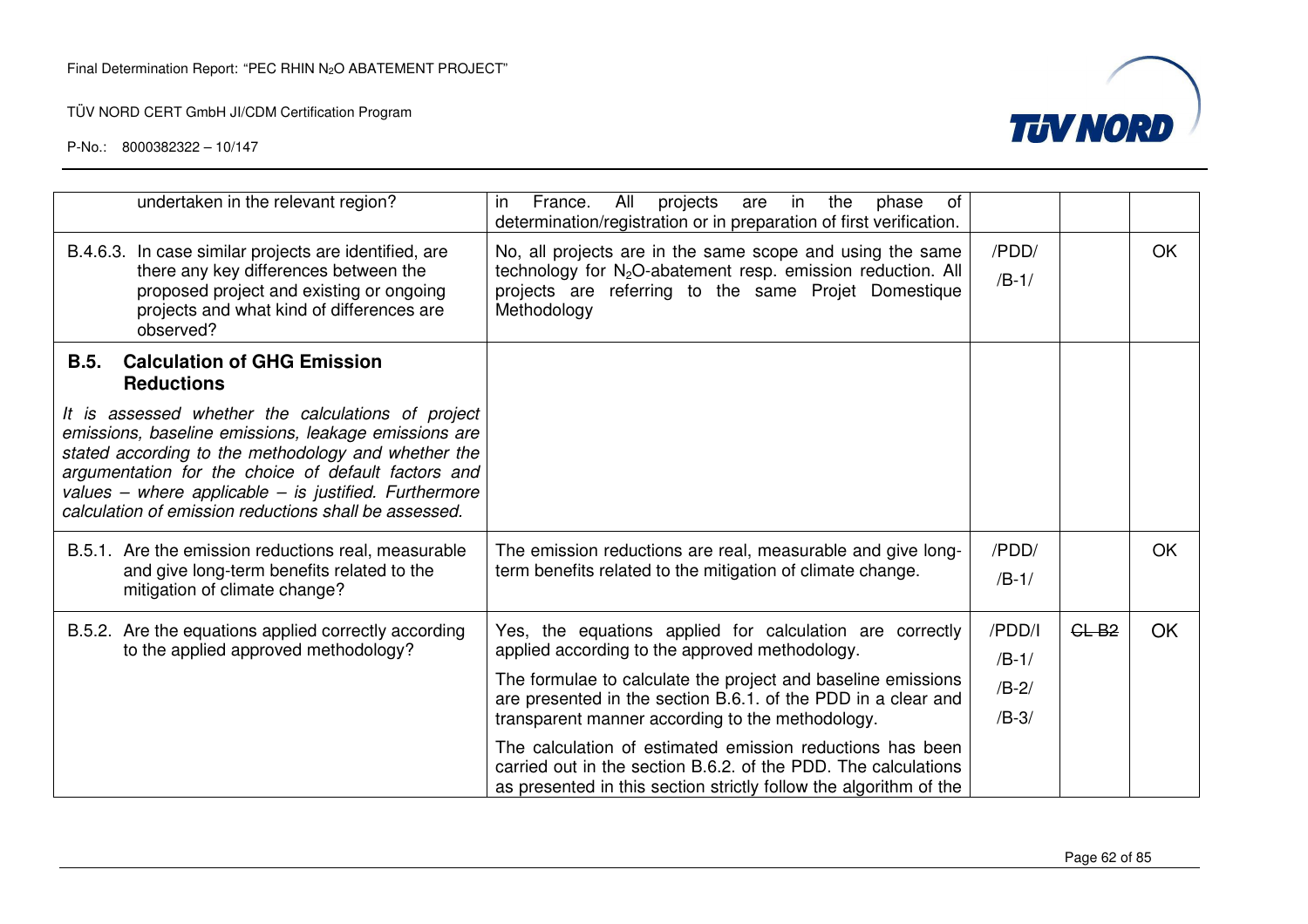



|                                         |                                                                                                                                                   | monitoring plan.                                                                                                                                                                                                                                                        |         |    |
|-----------------------------------------|---------------------------------------------------------------------------------------------------------------------------------------------------|-------------------------------------------------------------------------------------------------------------------------------------------------------------------------------------------------------------------------------------------------------------------------|---------|----|
|                                         |                                                                                                                                                   | The considering of leakage is discussed in the methodology.<br>In accordance with the methodology, no leakage calculation<br>is required, because the technology used is a secondary<br>catalyst.                                                                       |         |    |
|                                         |                                                                                                                                                   | A clarification (CL B2) was requested since the historical<br>emission factor should be calculated using $N_2O$ emissions<br>and production data from 2008 and not using the empirical<br>correlation factor of 160ppmv stated in the IPPC BAT ref<br>document of 2006. |         |    |
|                                         |                                                                                                                                                   | ???                                                                                                                                                                                                                                                                     |         |    |
|                                         | B.5.3. In case the methodology allows for different<br>methodological choices, are the equations<br>applied properly justified and have they been | The project specific methodology has been developed for the<br>considered project activity. The methodology provides a clear<br>procedure for calculation of the emission reductions. There<br>provisions<br>for<br>different<br>choices<br>between<br>are<br>no        | /PDD/   | OK |
|                                         |                                                                                                                                                   |                                                                                                                                                                                                                                                                         | $/B-1/$ |    |
|                                         | used reflecting the other methodological                                                                                                          |                                                                                                                                                                                                                                                                         | $/B-2/$ |    |
| choices (i.e. baseline identification)? |                                                                                                                                                   | methodological approaches.                                                                                                                                                                                                                                              |         |    |
|                                         | B.5.4. Have conservative assumptions been used                                                                                                    | Yes. The baseline methodology takes into account a decree                                                                                                                                                                                                               | /PDD/   | OK |
|                                         | when calculating the project emissions?                                                                                                           | of the MEEDDAT, setting the benchmark Emission Factors<br>$(EFBM)$ for the calculation of the reduction of $N2O$ -Emission in                                                                                                                                           | $/B-1/$ |    |
|                                         |                                                                                                                                                   | future years.                                                                                                                                                                                                                                                           | $/B-2/$ |    |
|                                         |                                                                                                                                                   | These values/years are:<br>2010 2011 2012                                                                                                                                                                                                                               | $/B-4/$ |    |
|                                         |                                                                                                                                                   | 2.5<br>1.85 kg N <sub>2</sub> O/t HNO <sub>3</sub> (100%)<br>2.5                                                                                                                                                                                                        | AP/     |    |
|                                         |                                                                                                                                                   | In addition to that, A plant-specific arrêté préféctoral from 13 <sup>th</sup><br>August 2008, introduced by the local prefecture (Directions<br>des Collectivités Locales et de l'Environnement, Bureau des                                                            |         |    |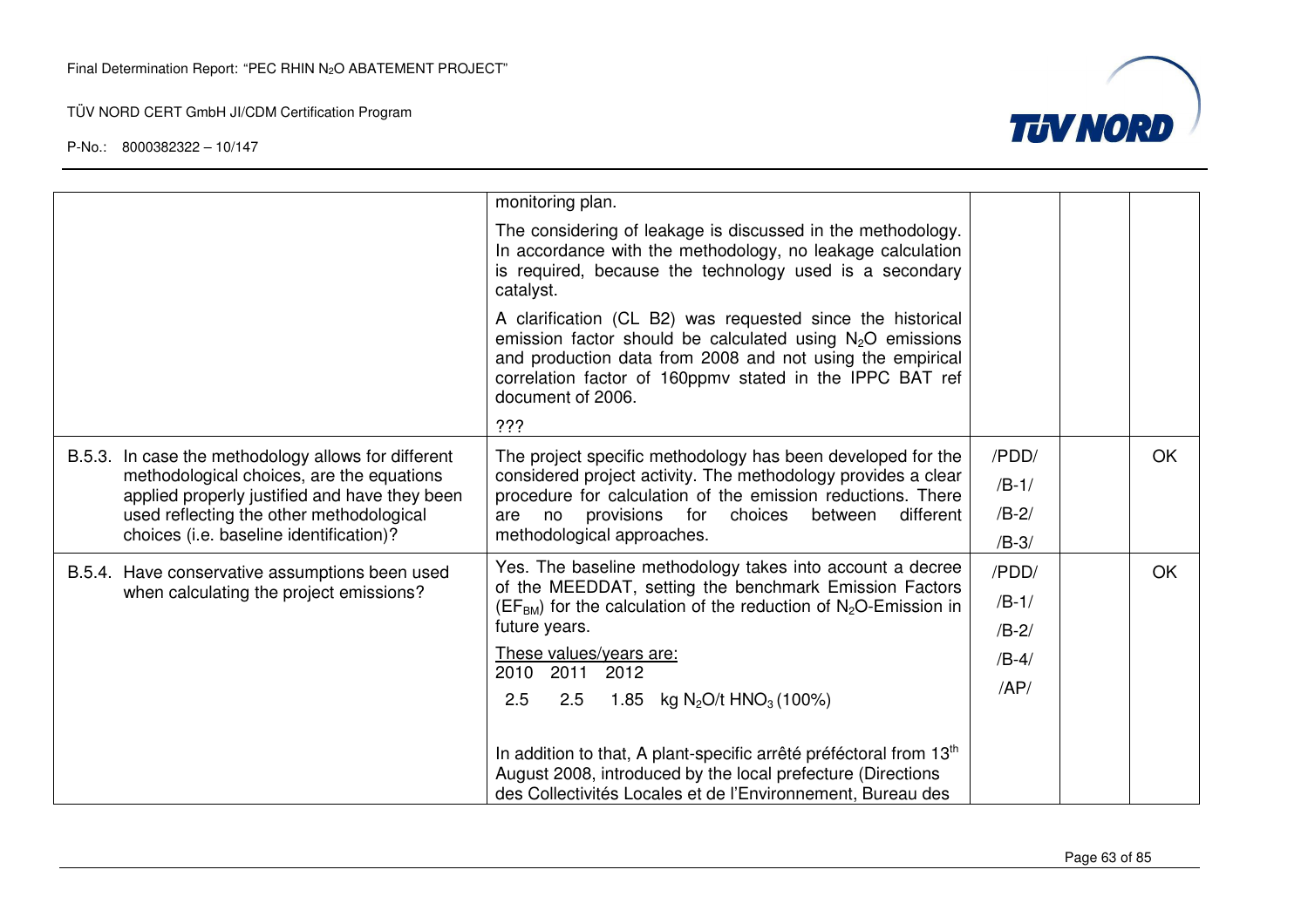

|             |                                                                                                                                                                                                         | Installations Classées), which limits N <sub>2</sub> O emissions at the<br>Pec Rhin plant to 7.7 kg $N_2O/tHNO_3$ (100%) and of 3 kg<br>$N_2$ O/tHNO <sub>3</sub> from 1 <sup>st</sup> January 2011 onwards.<br>Since the regulatory $N_2O$ emission limits will be higher than<br>the benchmark value, these arrêté préféctoral values will not<br>be taken into account for calculating the ERUs, but proves,<br>that the calculations are carried out in a conservative<br>manner. |                  |         |           |
|-------------|---------------------------------------------------------------------------------------------------------------------------------------------------------------------------------------------------------|---------------------------------------------------------------------------------------------------------------------------------------------------------------------------------------------------------------------------------------------------------------------------------------------------------------------------------------------------------------------------------------------------------------------------------------------------------------------------------------|------------------|---------|-----------|
|             | B.5.5. Are all data and parameters which remain<br>fixed throughout the crediting period correct,<br>applicable to the project and will lead to a<br>conservative estimation of emission<br>reductions? | Yes, the regulatory limits and benchmark values are fixed<br>over the crediting period. Since the project takes into account<br>a low baseline emission factor instead of historical emission<br>data, the calculation of emission reductions can be rated as<br>conservative.                                                                                                                                                                                                        | /PDD/            |         | <b>OK</b> |
| B.5.6.      | Is the choice of the value for the data and<br>parameters which have to be monitored<br>reasonable?                                                                                                     | Yes, the choice of data is<br>in line with the methodology and<br>checked to be reasonable.                                                                                                                                                                                                                                                                                                                                                                                           | /PDD/            |         | <b>OK</b> |
| <b>B.6.</b> | <b>Monitoring of Emission Reductions</b>                                                                                                                                                                |                                                                                                                                                                                                                                                                                                                                                                                                                                                                                       |                  |         |           |
|             | It is assessed whether the monitoring plan is<br>appropriate for the project activity and in line with the<br>applied methodology.                                                                      |                                                                                                                                                                                                                                                                                                                                                                                                                                                                                       |                  |         |           |
|             | B.6.1. Are all monitoring parameters required by the<br>applied methodology contained in the<br>monitoring plan?                                                                                        | A monitoring methodology and description of a monitoring<br>plan is specified in the methodology of the "Projet<br>Domestiques". The parameters required by this methodology<br>are contained in the monitoring plan.<br>A clarification CL D1 was necessary because table 10 in<br>section B.7.1 should include the measurement frequency for                                                                                                                                        | /PDD/<br>$/B-1/$ | $GL-D1$ | <b>OK</b> |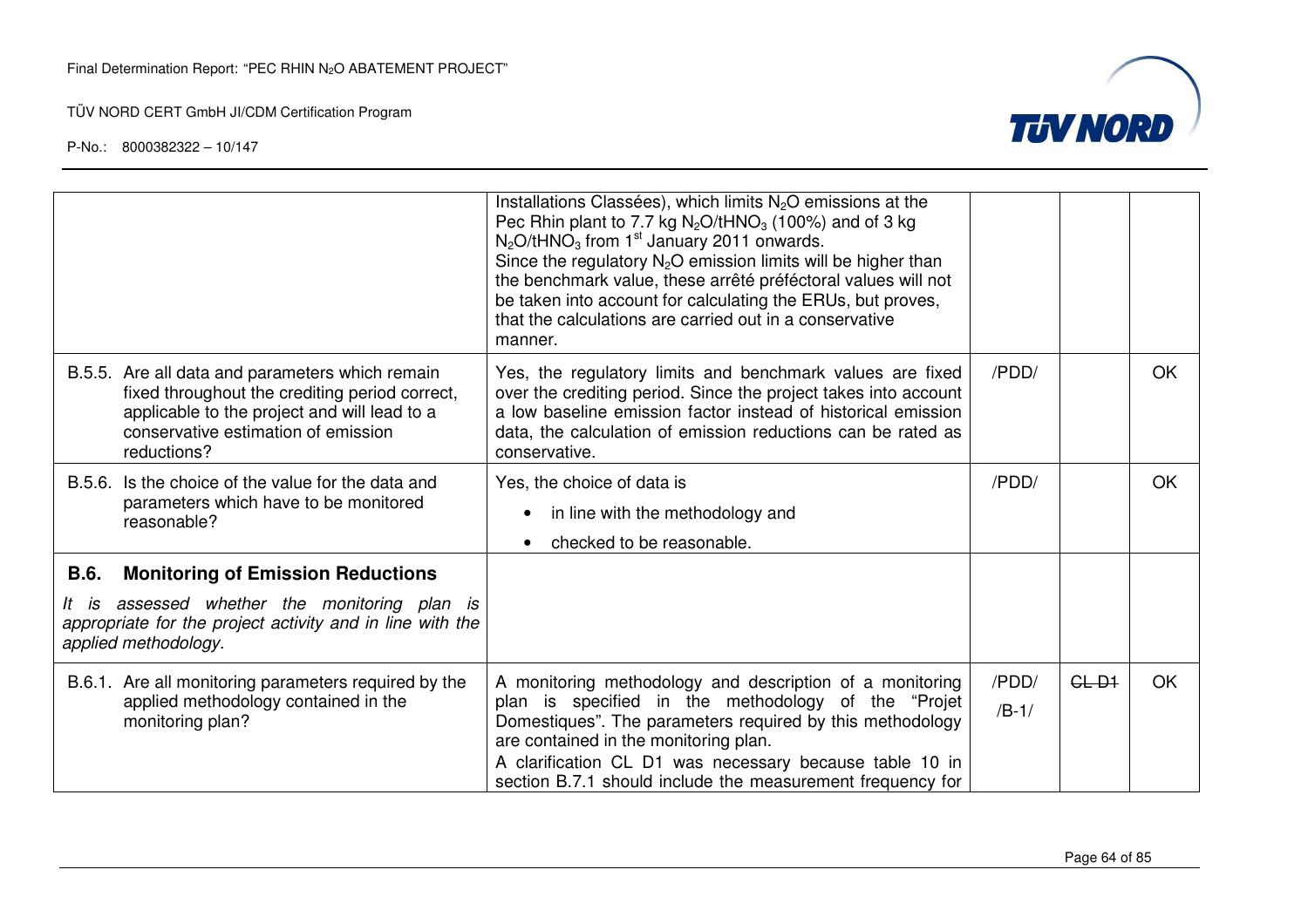

|                                                                                                                                                                | all relevant parameters.                                                                                                                                                                                                         |       |         |    |
|----------------------------------------------------------------------------------------------------------------------------------------------------------------|----------------------------------------------------------------------------------------------------------------------------------------------------------------------------------------------------------------------------------|-------|---------|----|
| B.6.2. In case different approaches can be chosen<br>acc. to the methodology, is the selection of<br>parameters justified and correct?                         | N/A                                                                                                                                                                                                                              |       |         |    |
| B.6.3. Are the means of monitoring of all parameters<br>contained in the monitoring plan in accordance<br>with the requirements of the applied<br>methodology? | No, one CL were raised.<br>CAR D3: Since the methodology requires full compliance with<br>EN 14181 or an appropriate French standard, the PP should<br>reference the chosen standard for QA/QC of the AMS.                       | /PDD/ | $GL-D3$ | OK |
| B.6.4. Are all parameters appropriately labelled?                                                                                                              | Yes, the parameters are labelled according to the<br>methodology.                                                                                                                                                                | /PDD/ |         | OK |
| B.6.5. Is it likely that the monitoring arrangements<br>described in the PDD can properly be<br>implemented in the context of the project<br>activity?         | No, since the AMS was not installed during on site visit, a<br>FAR D5 was raised to check the correct implementation<br>during first verification. The FAR forwards to the first<br>verification to check the appropriateness of | /PDD/ |         | OK |
|                                                                                                                                                                | the AMS (with regard to e.g. location of the sampling<br>point, QAL1, QAL 2, uncertainty assessment).                                                                                                                            |       |         |    |
|                                                                                                                                                                | the gas volume flow meter                                                                                                                                                                                                        |       |         |    |
|                                                                                                                                                                | since these devices are not installed at the date of on site<br>visit,                                                                                                                                                           |       |         |    |
|                                                                                                                                                                | the implemented QA/QS procedures in accordance with<br>ISO 9001 or a related standard                                                                                                                                            |       |         |    |
|                                                                                                                                                                | measurements frequencies for the relevant parameters<br>٠                                                                                                                                                                        |       |         |    |
|                                                                                                                                                                | ISO 9001 accreditation and scope of contract of the external                                                                                                                                                                     |       |         |    |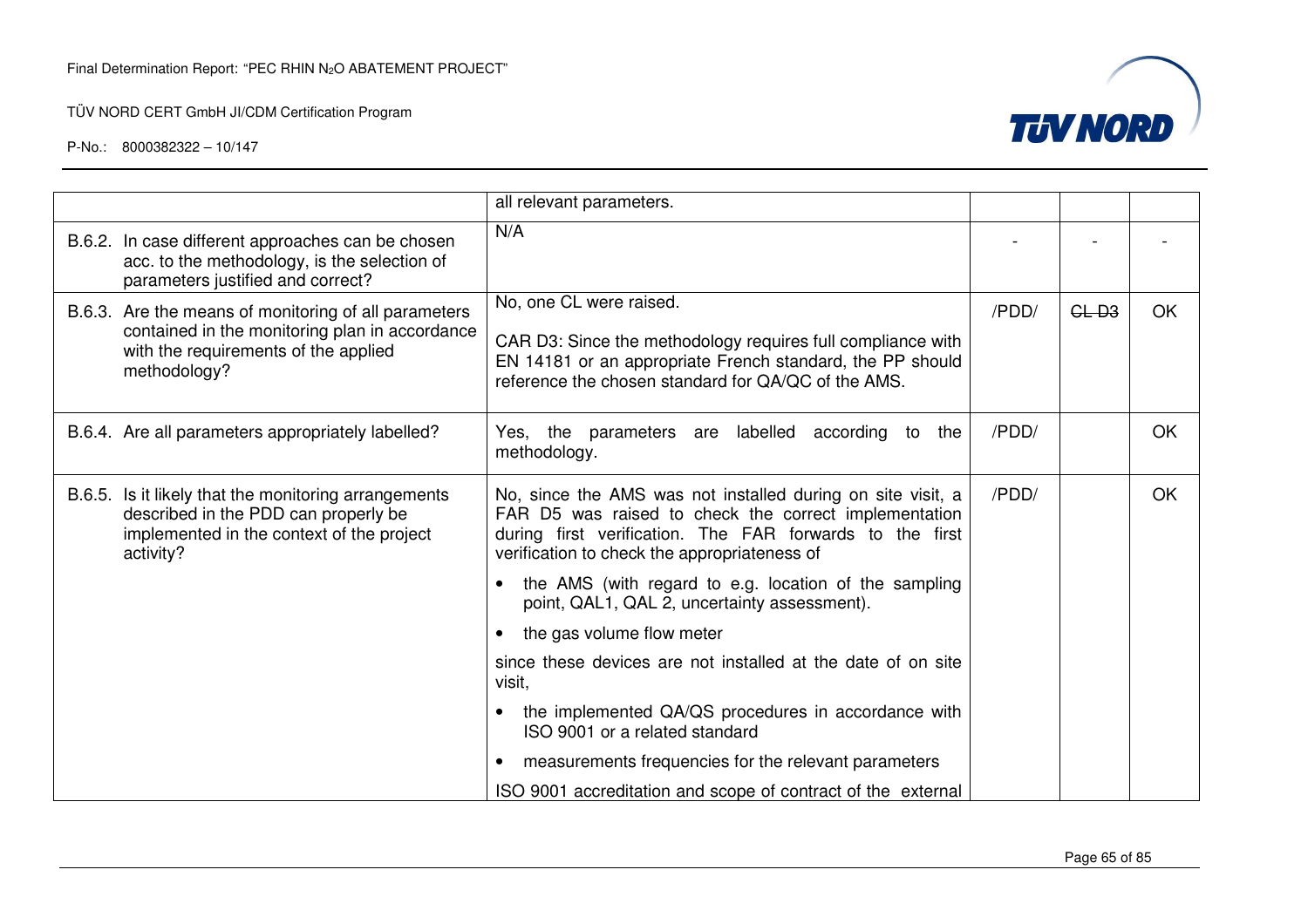

|  |                                                                                                                                                                                              | contractor 'Cegelec'.                                                                                                                                                                                                                                                                                                  |         |                              |           |
|--|----------------------------------------------------------------------------------------------------------------------------------------------------------------------------------------------|------------------------------------------------------------------------------------------------------------------------------------------------------------------------------------------------------------------------------------------------------------------------------------------------------------------------|---------|------------------------------|-----------|
|  | B.6.6. Are the means of implementation of the                                                                                                                                                | Additional information should be given in the monitoring plan                                                                                                                                                                                                                                                          | /PDD/   | $GL-D7$                      | <b>OK</b> |
|  | monitoring plan, including QA/QC procedures<br>sufficient to ensure that emission reductions<br>can be reported without material<br>misstatement?                                            | presented in chapter B.7. In this context following findings<br>were raised:                                                                                                                                                                                                                                           |         | $GL-DB$                      |           |
|  |                                                                                                                                                                                              | CL D7: The responsibilities of plant management and QA/QC<br>should be provided under B.7.2. This should include                                                                                                                                                                                                       |         | <b>FAR</b><br>D <sub>5</sub> |           |
|  |                                                                                                                                                                                              | departments and responsible persons<br>external<br>and                                                                                                                                                                                                                                                                 |         | $GL-D4$                      |           |
|  |                                                                                                                                                                                              | contractors involved in the project activity.                                                                                                                                                                                                                                                                          |         | $GL-3$                       |           |
|  | CL D6: Since ISO 9001 is not implemented at the plant-site,<br>the PDD should not reference to this standard.                                                                                |                                                                                                                                                                                                                                                                                                                        | $GL-D2$ |                              |           |
|  | FAR D5 (see above)                                                                                                                                                                           |                                                                                                                                                                                                                                                                                                                        |         |                              |           |
|  | CL D4: It should be clarified, how operation hours $OH_n$ will be<br>recorded/calculated and OH in which the plant operates<br>outside the trip points are excluded from the ER-calculation. |                                                                                                                                                                                                                                                                                                                        |         |                              |           |
|  |                                                                                                                                                                                              | CL D3: Since the methodology requires full compliance with<br>EN 14181 or an appropriate French standard, the PP should<br>reference the chosen standard for QA/QC of the AMS.                                                                                                                                         |         |                              |           |
|  |                                                                                                                                                                                              | CL D2: The measurement/calculation and cross check of the<br>parameter NAPn (P.5) in Table 10 in section B.7.1 should be<br>described in detail in section B.6.1. Also the separation of the<br>output of Nitric Acid into two streams (60 % and 69 %) and<br>the calculation of the total output should be explained. |         |                              |           |
|  | B.6.7. Will all monitored data required for verification<br>and issuance be kept for two years after the                                                                                     | Yes, all monitored data required for verification and issuance<br>will be stored in a central data system of the company and                                                                                                                                                                                           | /PDD/   |                              | OK        |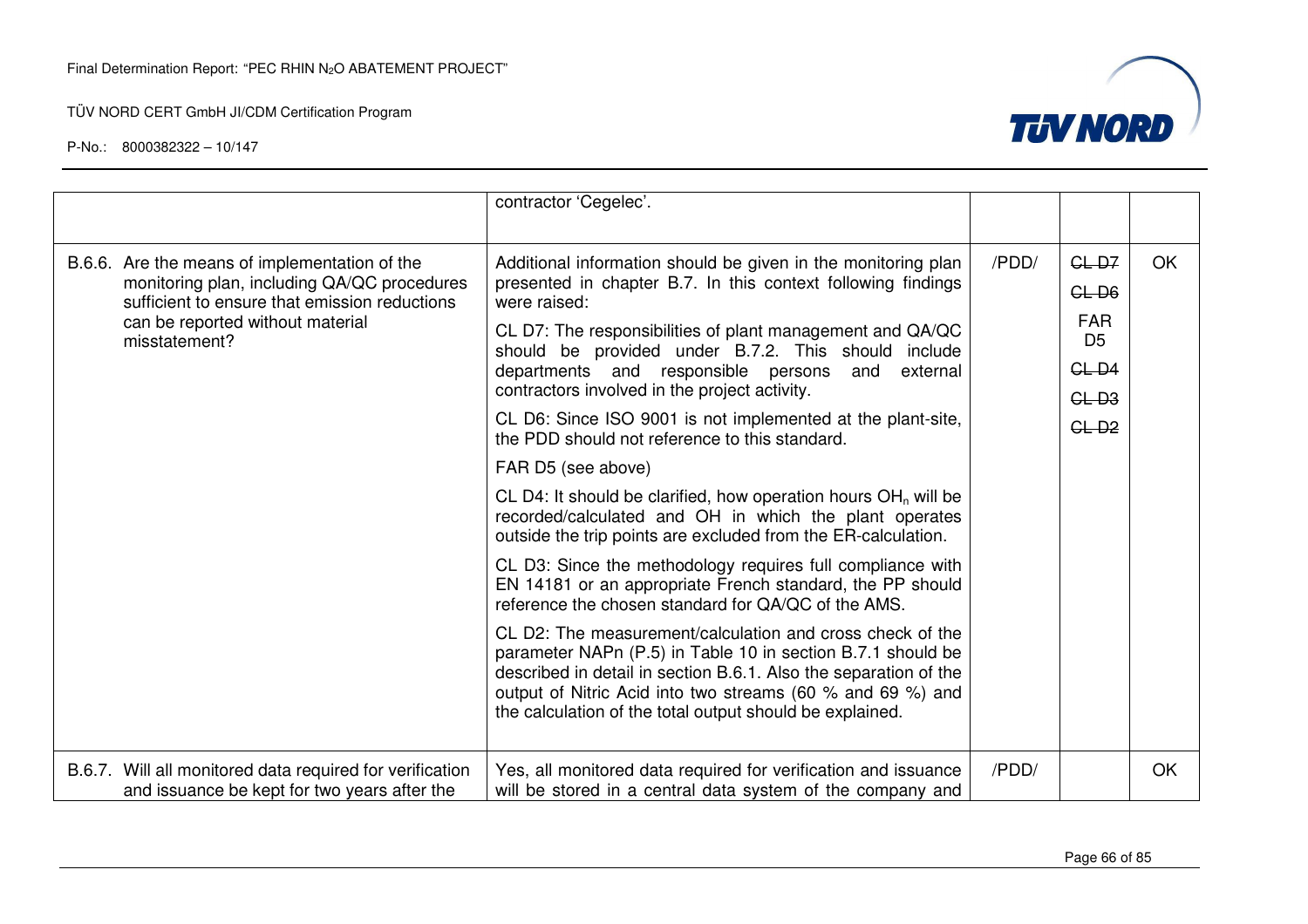

|  | end of the crediting period or the last issuance<br>of CERs, for this project activity, whichever<br>occurs later?                                                                                                                              | kept for two years after the project end. This is stated in the<br>PDD under B.7.2.                                                                                                                                                        |         |           |
|--|-------------------------------------------------------------------------------------------------------------------------------------------------------------------------------------------------------------------------------------------------|--------------------------------------------------------------------------------------------------------------------------------------------------------------------------------------------------------------------------------------------|---------|-----------|
|  | B.6.8. Does the monitoring plan provide for the<br>collection and archiving of all relevant data<br>necessary for determining baseline emissions,<br>project emissions, and leakage within the<br>project boundary during the crediting period? | Baseline emissions:                                                                                                                                                                                                                        | /PDD/   | OK        |
|  |                                                                                                                                                                                                                                                 | As per the national authorities, baseline emissions should be<br>calculated applying a "Benchmark Emission Factor (EF <sub>BM</sub> ), or<br>if lower, regulatory limits of local authorities (see B.5.4.).                                | $/B-1/$ |           |
|  |                                                                                                                                                                                                                                                 | Therefore, the acquisition of data of $N_2O$ -emissions in order<br>to determine the baseline emissions is not necessary.                                                                                                                  |         |           |
|  |                                                                                                                                                                                                                                                 | However, the monitoring of trip point values and data related<br>to the amount of produced HNO <sub>3</sub> are completely included in<br>the monitoring plan.                                                                             |         |           |
|  |                                                                                                                                                                                                                                                 | Project emissions:                                                                                                                                                                                                                         |         |           |
|  |                                                                                                                                                                                                                                                 | According to the methodology, the monitoring plan provides<br>all relevant data necessary for measurement of the project<br>emissions within the project boundary.                                                                         |         |           |
|  |                                                                                                                                                                                                                                                 | Leakage:                                                                                                                                                                                                                                   |         |           |
|  |                                                                                                                                                                                                                                                 | According to the methodology, leakage shall not be<br>monitored. Caused by an increased amount of catalyst, a<br>constant pressure loss in the tail gas reactor occurs, but will<br>not be monitored over the crediting period.            |         |           |
|  | B.6.9. Are the choices of GHG indicators reasonable<br>and conservative?                                                                                                                                                                        | Yes, e.g. the reference value (benchmark emissions factor)<br>that will be applied to calculate the emissions reductions from<br>a specific verification period was determined according to<br>French Government decision and Methodology. | /PDD/   | <b>OK</b> |
|  |                                                                                                                                                                                                                                                 | The violation of these limits will lead to a reduction of ERUs                                                                                                                                                                             |         |           |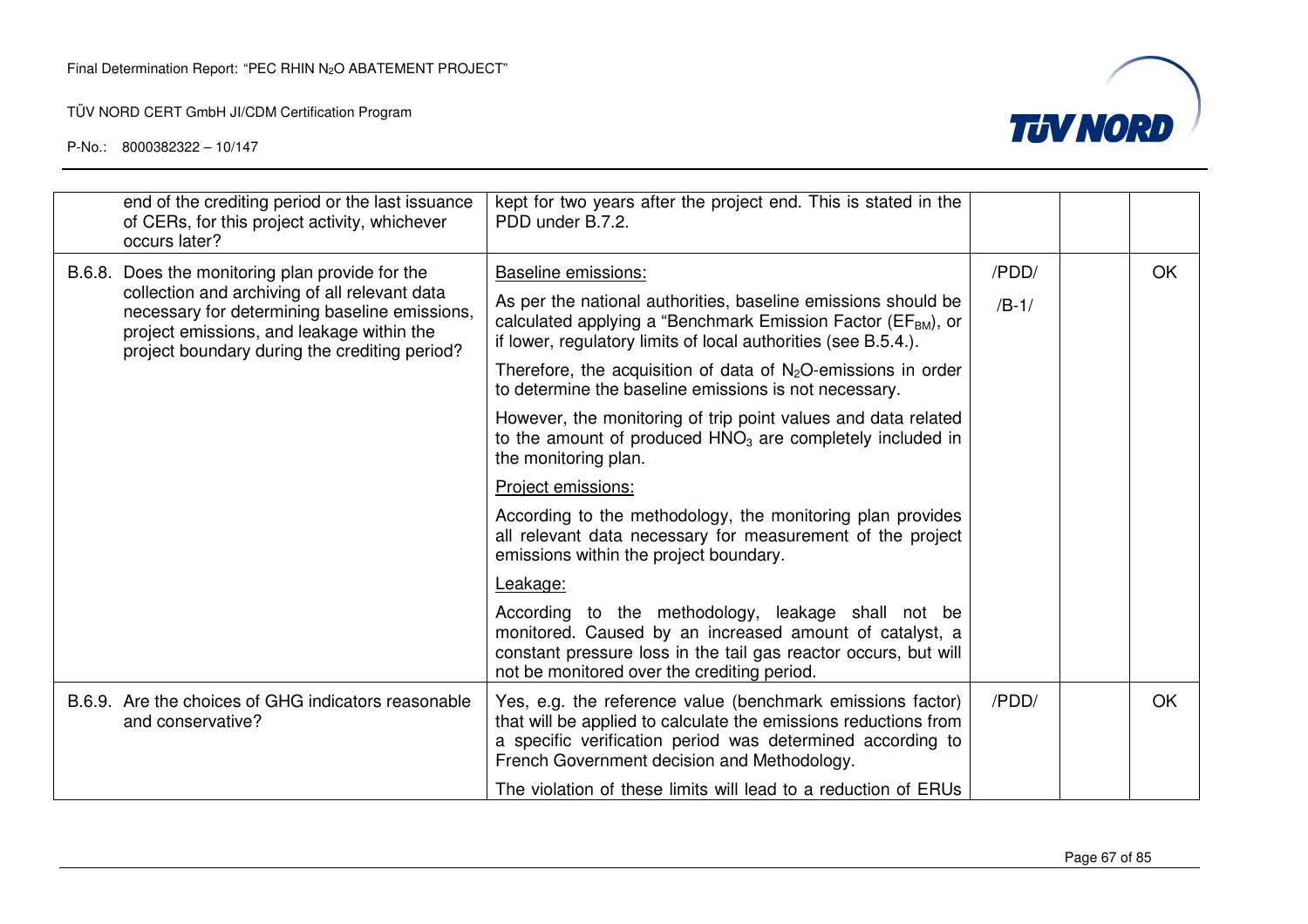

|                                                                                                 | for the relevant period.                                                                                           |                                                                                                |                 |            |                                                                                                                        |       |                                     |           |
|-------------------------------------------------------------------------------------------------|--------------------------------------------------------------------------------------------------------------------|------------------------------------------------------------------------------------------------|-----------------|------------|------------------------------------------------------------------------------------------------------------------------|-------|-------------------------------------|-----------|
|                                                                                                 |                                                                                                                    | The included and excluded GHG indicators are listed in a<br>table provided by the methodology: |                 |            |                                                                                                                        |       |                                     |           |
|                                                                                                 |                                                                                                                    | <b>Source</b>                                                                                  | Gas             | Included / | Justification /                                                                                                        |       |                                     |           |
|                                                                                                 |                                                                                                                    |                                                                                                |                 | excluded   | <b>Explanation</b>                                                                                                     |       |                                     |           |
|                                                                                                 | Reference<br>scenario                                                                                              | <b>Benchmark</b><br>emissions                                                                  | CO <sub>2</sub> | Excluded   | $N2O$ abatement<br>project does not                                                                                    |       |                                     |           |
|                                                                                                 |                                                                                                                    | level                                                                                          | CH <sub>4</sub> | Excluded   | lead to any CO <sub>2</sub><br>or $CH4$<br>emissions                                                                   |       |                                     |           |
|                                                                                                 |                                                                                                                    |                                                                                                | $N_2O$          | Included   |                                                                                                                        |       |                                     |           |
|                                                                                                 | Project                                                                                                            | <b>Nitric</b>                                                                                  | CO <sub>2</sub> | Excluded   | $N2O$ abatement                                                                                                        |       |                                     |           |
|                                                                                                 | activity                                                                                                           | plant<br>(burner<br>inlet to stack)                                                            | CH <sub>4</sub> | Excluded   | project does not<br>lead to any CO <sub>2</sub><br>or $CH4$<br>emissions                                               |       |                                     |           |
|                                                                                                 |                                                                                                                    |                                                                                                | $N_2O$          | Included   |                                                                                                                        |       |                                     |           |
|                                                                                                 |                                                                                                                    | Leakage                                                                                        | CO <sub>2</sub> | Excluded   | No Leakage                                                                                                             |       |                                     |           |
|                                                                                                 |                                                                                                                    | emissions                                                                                      | CH <sub>4</sub> | Excluded   | Emissions are<br>expected                                                                                              |       |                                     |           |
|                                                                                                 |                                                                                                                    | N <sub>2</sub> O<br>Excluded                                                                   |                 |            |                                                                                                                        |       |                                     |           |
| B.6.10. Is the measurement method clearly stated for<br>each indicator to be monitored and also | Yes, the monitoring plan of the PDD which reflect the<br>necessities of the methodology provides clear measurement |                                                                                                |                 |            |                                                                                                                        | /PDD/ | CL<br><b>B<sub>11</sub></b>         | <b>OK</b> |
| deemed appropriate?                                                                             | methods in for project emissions in chapter B.6.2 of the PDD.                                                      |                                                                                                |                 |            |                                                                                                                        |       | <b>GAR</b><br><b>B<sub>12</sub></b> |           |
| B.6.11. Is the measurement equipment described and<br>deemed appropriate?                       |                                                                                                                    |                                                                                                |                 |            | The requirements for main equipment for measurement of<br>project emissions is described appropriate in the PDD and in | /PDD/ | <b>FAR</b><br>D <sub>5</sub>        | OK        |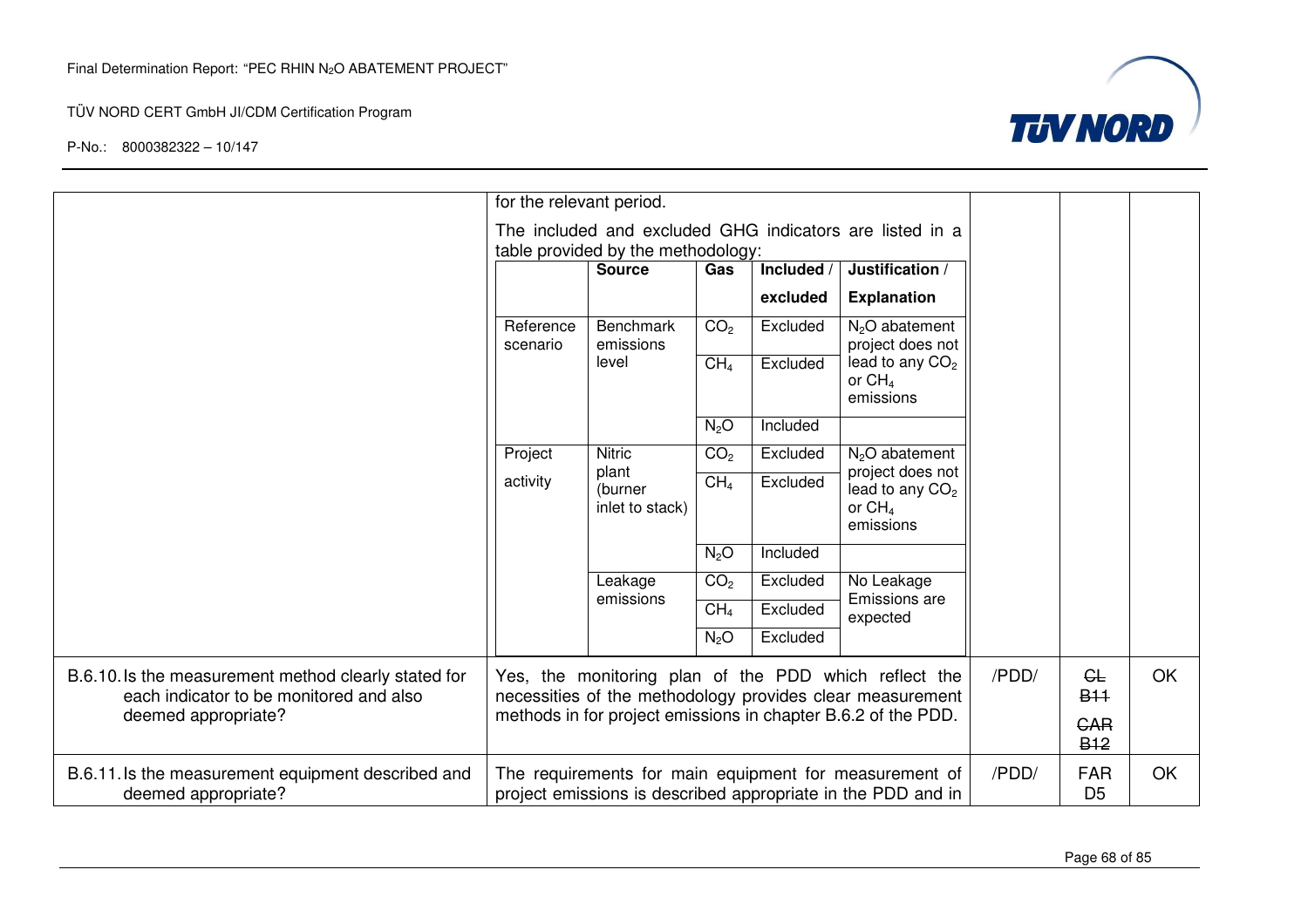

|                                                                                                                                                | documents provided during the site visit. Since it is not clear<br>whether the existing AMS can be used for the project, an<br>appropriate assessment could not been carried out.<br>FAR D5 was raised to check this during first verification.<br>The determination of NAP ( $HNO3$ -output) will be measured<br>with existing devices. Quality procedures, technical<br>specifications were provided during on site visit. Cross check<br>of density value in the plant-laboratory and implementation of<br>a correction factor in the plant PI-system were inspected. | /OFFRE/<br>/IT/<br>/FT1021/<br>/FT1022/<br>/ML/<br>/PSI/<br>/SCREE<br>N/<br>/COND/<br>/FIHNO3/<br>/NM/ |                              |           |
|------------------------------------------------------------------------------------------------------------------------------------------------|--------------------------------------------------------------------------------------------------------------------------------------------------------------------------------------------------------------------------------------------------------------------------------------------------------------------------------------------------------------------------------------------------------------------------------------------------------------------------------------------------------------------------------------------------------------------------|--------------------------------------------------------------------------------------------------------|------------------------------|-----------|
| B.6.12.1s the measurement accuracy addressed and<br>deemed appropriate? Are procedures in place<br>on how to deal with erroneous measurements? | See FAR D5:<br>As documents/certificates regarding the appropriateness of<br>the AMS for measurement of project emissions could not<br>provided during the site visit, the verifier has to check the<br>suitability of the AMS with regard to e.g.:<br>location of the sampling point<br>QAL1, QAL 2<br>uncertainty assessment.                                                                                                                                                                                                                                          | /PDD/                                                                                                  | <b>FAR</b><br>D <sub>5</sub> | OK.       |
| B.6.13. Is the measurement interval identified and<br>deemed appropriate?                                                                      | The AMS for project emissions is working as an online- and<br>permanent-measurement device. The measurement of other<br>devices was not described sufficiently in the PDD, and CL D1<br>was raised.                                                                                                                                                                                                                                                                                                                                                                      | /PDD/                                                                                                  | $GL-D1$                      | <b>OK</b> |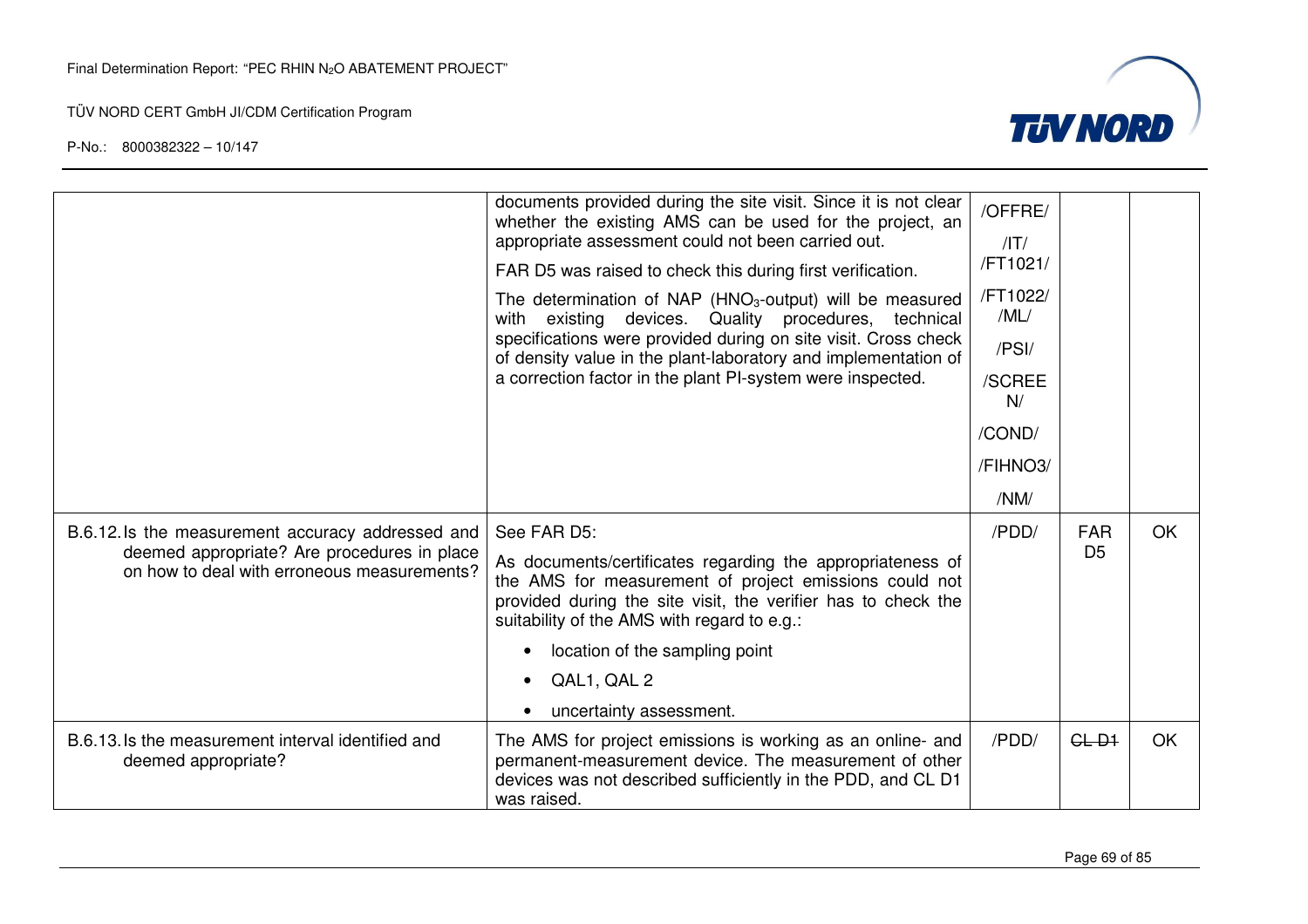

|                                                                                                                                                                                   | Table 10 in section B.7.1 should include the measurement<br>frequency for all relevant parameters                                                                                                                                                                                                                                                                                                                                                                                                                                                                                                                                                                      |                                                                |         |           |
|-----------------------------------------------------------------------------------------------------------------------------------------------------------------------------------|------------------------------------------------------------------------------------------------------------------------------------------------------------------------------------------------------------------------------------------------------------------------------------------------------------------------------------------------------------------------------------------------------------------------------------------------------------------------------------------------------------------------------------------------------------------------------------------------------------------------------------------------------------------------|----------------------------------------------------------------|---------|-----------|
| B.6.14. Is the registration, monitoring, measurement<br>and reporting procedure defined?                                                                                          | The data of the AMS for the calculation of project emissions<br>will be transferred to central data acquisition system of the<br>company and evaluated by N.serve according to the<br>regulations of the methodology.                                                                                                                                                                                                                                                                                                                                                                                                                                                  | /PDD/                                                          |         | OK.       |
| B.6.15. Are procedures identified for maintenance of<br>monitoring equipment and installations? Are<br>the calibration intervals being observed?                                  | The AMS for emission reduction will be maintained using a<br>QA/QC programme which refers to the EN 14181 and<br>through internal measures for quality assurance related to<br>Product Stewardship' standard, established by the European<br>Fertilizer Manufacturers Association (EFMA). The PP<br>provided QA/QS documents regarding maintenance of<br>monitoring equipment regarding this standard.<br>Regarding quality procedures, following CL B7 was made:<br>Reference in B.7.2. (AMS/QAL1) should be made to recent<br>EB decisions to QAL1 requirements since the methodology<br>requires the compliance with EN 14181 or an appropriate<br>French standard. | /PDD/<br>/MMTR/<br>/MPQ/<br>/CCRD/<br>/CCP/<br>/CCAGN/<br>/CC/ | $GL-B7$ | <b>OK</b> |
| B.6.16. Are procedures identified for day-to-day<br>records handling (including what records to<br>keep, storage area of records and how to<br>process performance documentation) | The PP provided a process flow sheet explaining the<br>collecting, processing and storage of data. Process data will<br>send via I/O cards to the ABB freelance process control<br>system (PCS). They will be processed and provided to plant<br>operator via server of the process information system (2-10<br>sec. cycles). The storage of process data for provision to<br>N.serve will be carried out on a so called "VIKI server" via<br>Ethernet LAN (3 level of data processing).                                                                                                                                                                               | /PDD/<br>/DB/<br>/PSI/                                         |         | <b>OK</b> |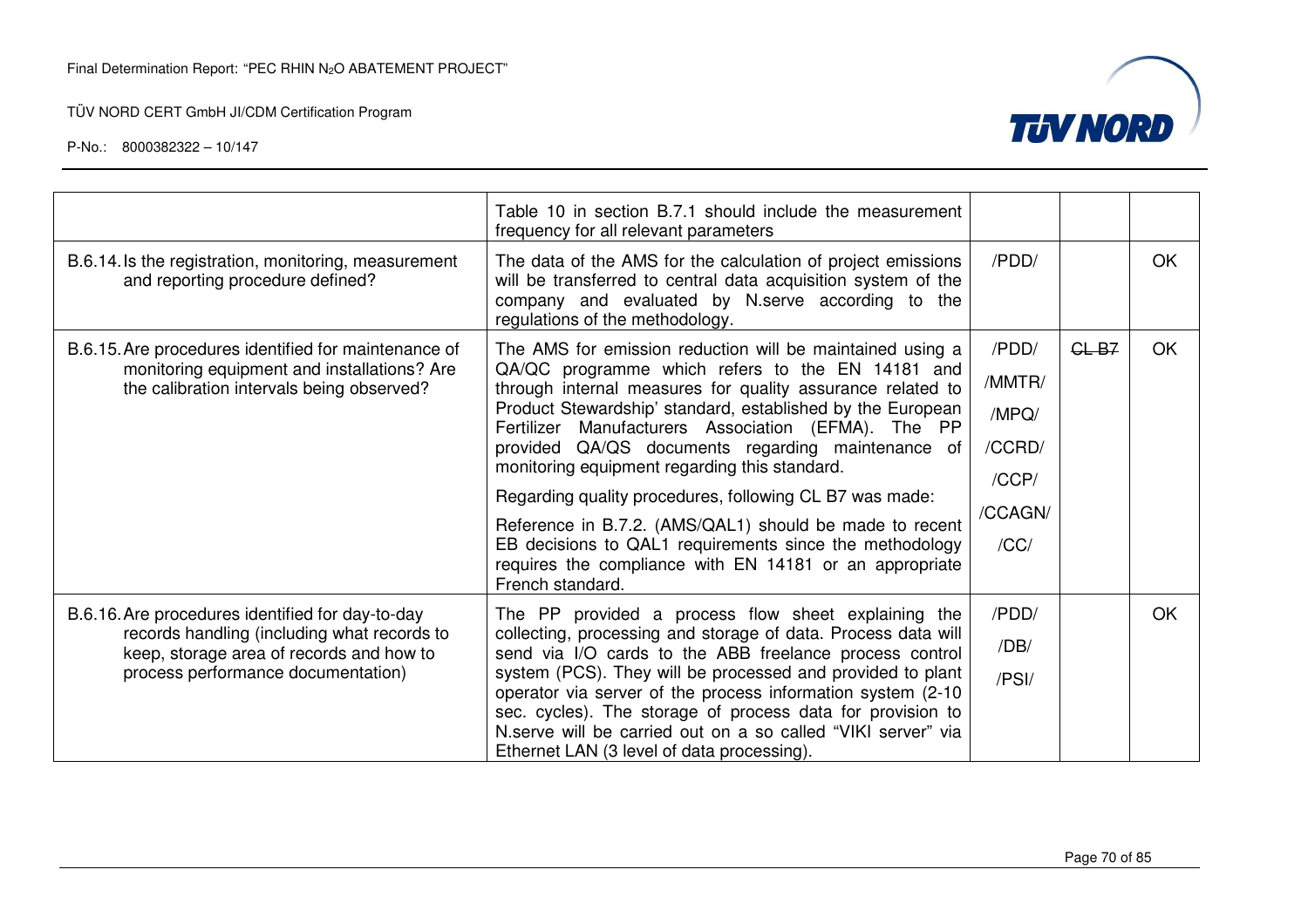

| <b>B.7.</b> | <b>Project Management Planning</b><br>It is checked that project implementation is<br>properly prepared for and that critical<br>arrangements are addressed. |                                                                                                                                                                                                                                                                                                                                                                                                                                                                                                                                                                                       |                                                                                   |                              |    |
|-------------|--------------------------------------------------------------------------------------------------------------------------------------------------------------|---------------------------------------------------------------------------------------------------------------------------------------------------------------------------------------------------------------------------------------------------------------------------------------------------------------------------------------------------------------------------------------------------------------------------------------------------------------------------------------------------------------------------------------------------------------------------------------|-----------------------------------------------------------------------------------|------------------------------|----|
|             | B.7.1. Is the authority and responsibility of overall<br>project management clearly described?                                                               | Yes, the operational structure of the QMS of the plant is<br>certified Product Stewardship' standard, established by the<br>European Fertilizer Manufacturers Association (EFMA)<br>Several quality documents regarding maintenance of<br>monitoring equipment and emission determination were<br>provided to the determination team. The PP presented an<br>organisational chart of the plant and project management to<br>the determination team.<br>The processing of the raw $N_2O$ -data sets will be carried out<br>by N.serve who is responsible for this part of the project. | /PDD/<br>/EFMAC/<br>/MMTR/<br>/MPQ/<br>/CCRD/<br>/CCP/<br>/CCAGN/<br>/O/<br>/EPD/ |                              | OK |
|             | B.7.2. Are procedures identified for training of<br>monitoring personnel?                                                                                    | Specific training measures are planned and made after<br>installation of new measurement instruments. This could be<br>evidenced with specific protocols. The maintenance of<br>meters will be carried out by an external company, which is<br>permanent available on the plant site. A FAR D5 was raised<br>to check the qualification of the company, since no<br>documents were available during on-site visit.                                                                                                                                                                    | /PDD/<br>$/$ FI $/$<br>/FO/<br>/OPER/                                             | <b>FAR</b><br>D <sub>5</sub> | OK |
|             | B.7.3. Are procedures identified for review of<br>reported results/data?                                                                                     | Yes, all monitoring related data will be sent to N.serve for<br>revision, plausibility check and calculation of the project<br>emissions. N.serve is involved in many other $N_2O$ -based                                                                                                                                                                                                                                                                                                                                                                                             | /PDD/                                                                             |                              | OK |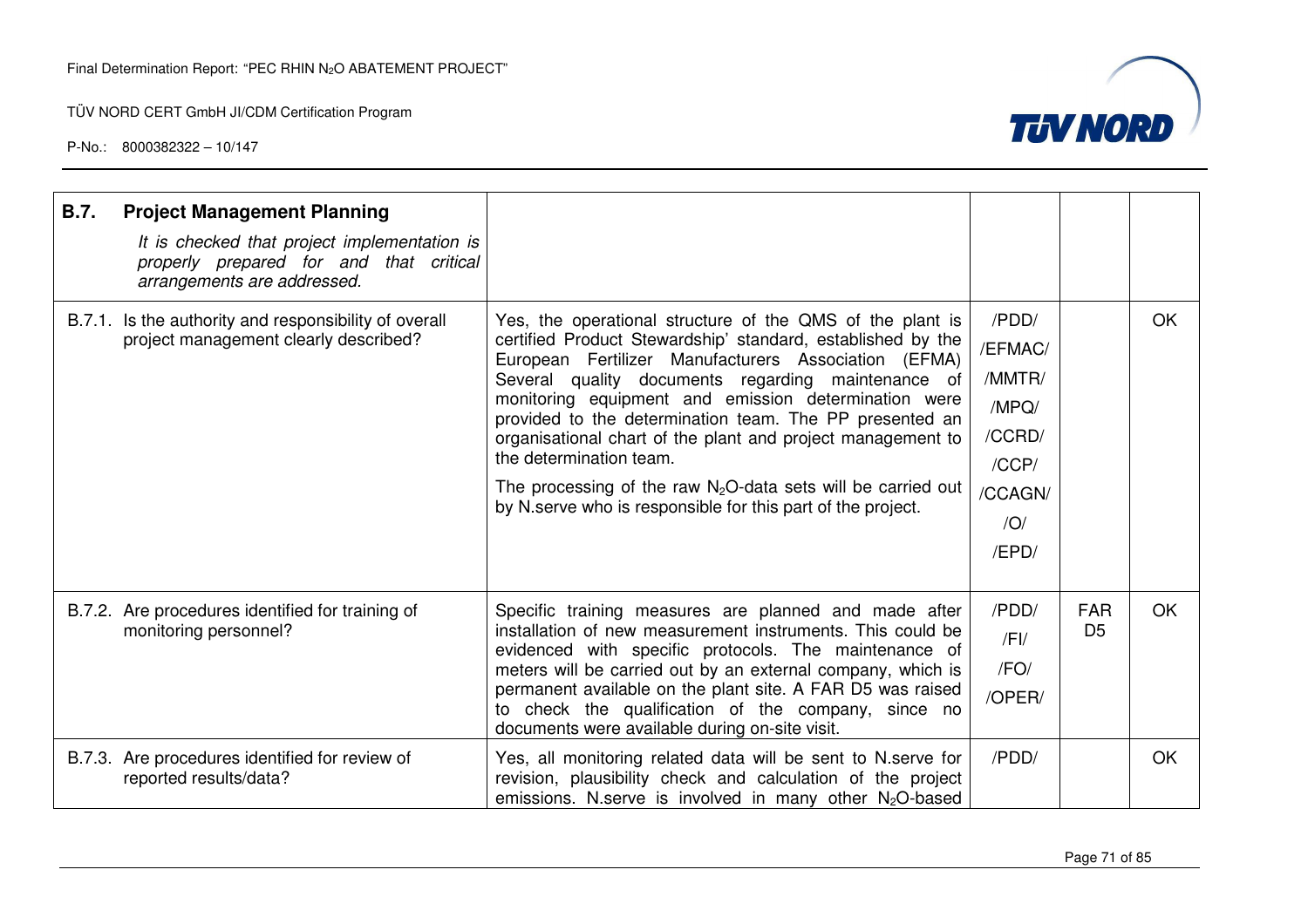

|                                                                                                      | projects and can provide experiences in data handling and<br>processing.                                                                                                                                                              |       |                              |           |
|------------------------------------------------------------------------------------------------------|---------------------------------------------------------------------------------------------------------------------------------------------------------------------------------------------------------------------------------------|-------|------------------------------|-----------|
| B.7.4. Is the authority and responsibility of overall<br>project management clearly described?       | Yes, see above.                                                                                                                                                                                                                       | /PDD/ |                              | <b>OK</b> |
| C. Duration of the Project/ Crediting Period                                                         |                                                                                                                                                                                                                                       |       |                              |           |
| It is assessed whether the temporary boundaries of the<br>project are clearly defined.               |                                                                                                                                                                                                                                       |       |                              |           |
| $C.1$ .<br>Is the project's starting date and the project<br>duration clearly defined and evidenced? | The projects starting date is expected in July 2010 with<br>installation of the catalyst and provision of a suitable AMS as<br>explained during on-site visit. Since this is not clearly<br>referenced in the PDD, CAR C1 was raised. | /PDD/ | <b>GAR</b><br>C <sub>1</sub> | <b>OK</b> |
|                                                                                                      | The Crediting period will start most likely after the approval of<br>the project at the DFP in the beginning of September, two<br>months after provision of registration documents to the<br>French DFP.                              |       |                              |           |
| C.2.<br>Is the project's operational lifetime clearly<br>defined and evidenced?                      | The operational lifetime (efficiently of the catalyst) is<br>estimated at 3 years, which is guaranteed by the catalyst<br>supplier.                                                                                                   | /PDD/ |                              | <b>OK</b> |
| C.3.<br>Is the start of the crediting period clearly<br>defined and reasonable?                      | The project activity will only become eligible to receive ERUs<br>on receipt of the official government LoA, or at the latest two<br>months after submission of the Project Dossier applying for a<br>LoA.                            | /PDD/ |                              | <b>OK</b> |
| <b>D.</b> Environmental Impacts                                                                      |                                                                                                                                                                                                                                       |       |                              |           |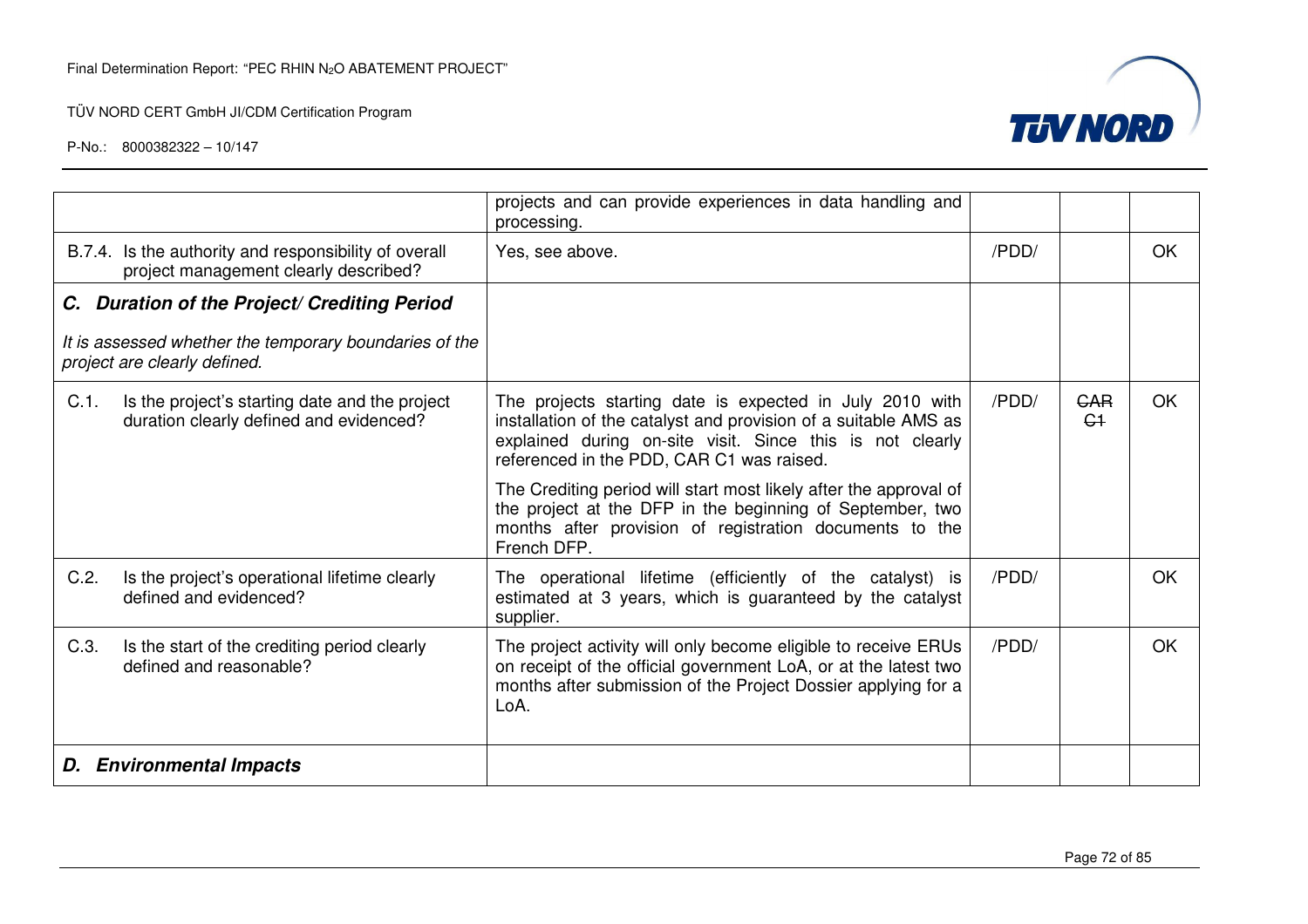TÜV NORD CERT GmbH JI/CDM Certification Program



|      | Documentation on the analysis of the environmental<br>impacts will be assessed, and if deemed significant, an<br>EIA should be provided to the DOE. |                                                                                                                                                                                                                                                                                                                                                                                                                                                                                                      |                |           |
|------|-----------------------------------------------------------------------------------------------------------------------------------------------------|------------------------------------------------------------------------------------------------------------------------------------------------------------------------------------------------------------------------------------------------------------------------------------------------------------------------------------------------------------------------------------------------------------------------------------------------------------------------------------------------------|----------------|-----------|
| D.1. | Has an analysis of the environmental impacts<br>of the project activity been sufficiently<br>described?                                             | The environmental impacts are sufficiently described in the<br>PDD under Section D.: Environmental Impacts.<br>Apart from the reduction of emissions of $N_2O$ , there will be no<br>significant further positive or negative impacts on the<br>environment.                                                                                                                                                                                                                                         | /PDD/<br>/EIA/ | OK        |
| D.2. | Are there any Host Party requirements for an<br>Environmental Impact Assessment (EIA), and<br>if yes, is an EIA approved?                           | The host government (France) does not request an EIA.<br>The PP provided a statement of the DFP, that an<br>environmental impact assessment is not necessary for the<br>project activity.                                                                                                                                                                                                                                                                                                            | /EH            | <b>OK</b> |
| D.3. | Will the project create any adverse<br>environmental effects?                                                                                       | See D.1.                                                                                                                                                                                                                                                                                                                                                                                                                                                                                             |                |           |
| D.4. | Are transboundary environmental impacts<br>considered in the analysis?                                                                              | See D.1.                                                                                                                                                                                                                                                                                                                                                                                                                                                                                             |                |           |
| D.5. | Have identified environmental impacts been<br>addressed in the project design?                                                                      | N/A                                                                                                                                                                                                                                                                                                                                                                                                                                                                                                  |                |           |
| D.6. | Does the project comply with environmental<br>legislation in the host country?                                                                      | Yes, the project fully complies with environmental legislation<br>of France.<br>A plant-specific arrêté préféctoral from 13 <sup>th</sup> August 2008,<br>introduced by<br>the<br>local prefecture (Directions<br>des<br>Collectivités Locales et de l'Environnement, Bureau des<br>Installations Classées), which limits $N_2O$ emissions at the<br>Pec Rhin plant to 7.7 kg $N_2O/tHNO_3$ (100%) and of 3 kg<br>$N_2O$ /tHNO <sub>3</sub> from 1 <sup>st</sup> January 2011 onwards, but since the | AP/<br>/LETTRE | OK        |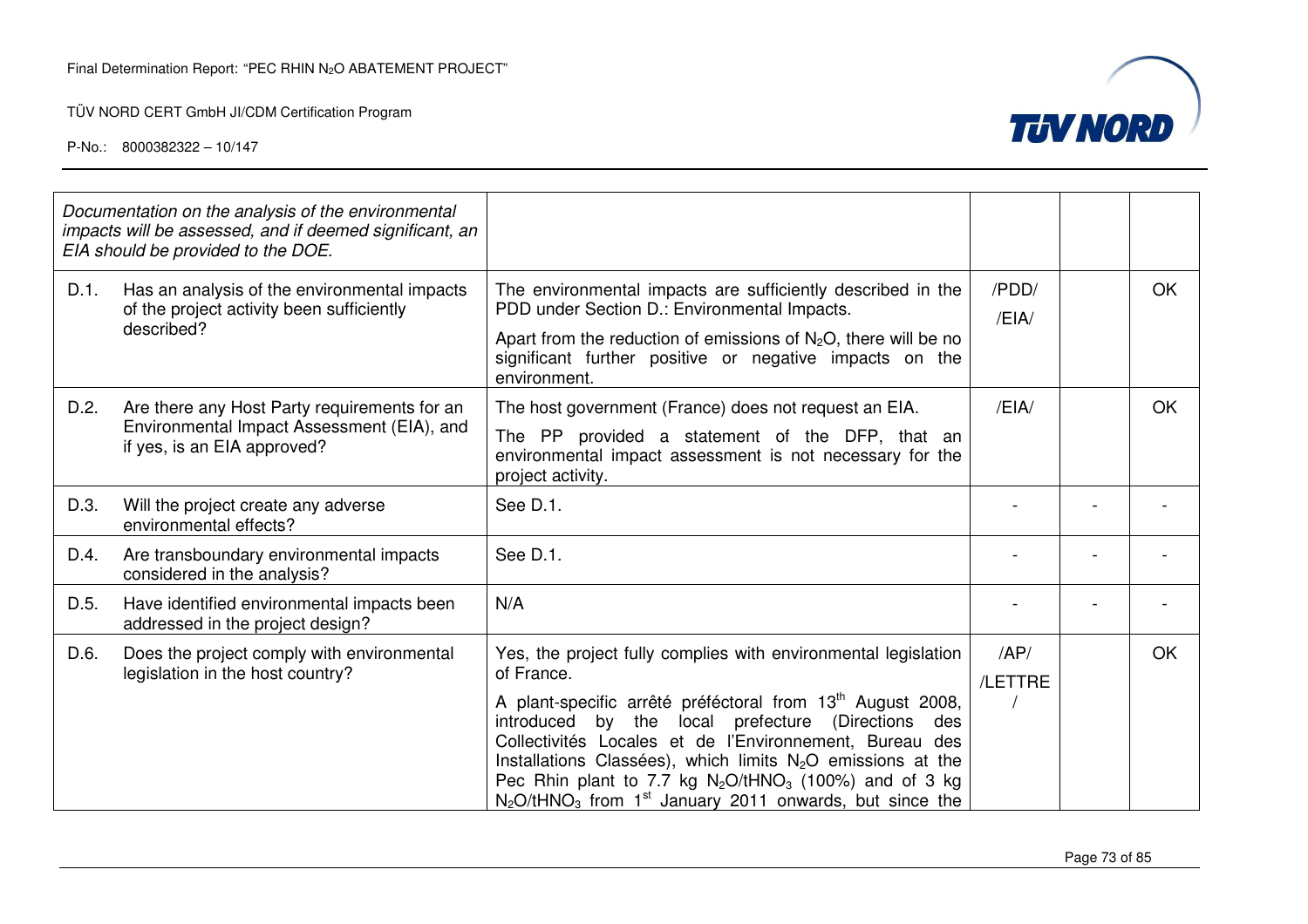TÜV NORD CERT GmbH JI/CDM Certification Program



|                                                                                                                                                                                                                    | project benchmark (2.5/1.85 kg $N_2O/t$ HNO <sub>3</sub> ) is lower than<br>these values, applicable environmental legislations will not be<br>violated.                                                                                                               |                        |           |
|--------------------------------------------------------------------------------------------------------------------------------------------------------------------------------------------------------------------|------------------------------------------------------------------------------------------------------------------------------------------------------------------------------------------------------------------------------------------------------------------------|------------------------|-----------|
|                                                                                                                                                                                                                    | Furthermore, the PP provided a letter addressed to the local<br>government, announcing the implementation of the project<br>activity and installation of the abatement catalyst.                                                                                       |                        |           |
| <b>E.</b> Stakeholder Comments                                                                                                                                                                                     |                                                                                                                                                                                                                                                                        |                        |           |
| The DOE should ensure that stakeholder comments<br>have been invited with appropriate media and that due<br>account has been taken of any comments received.                                                       |                                                                                                                                                                                                                                                                        |                        |           |
| E.1.<br>Have relevant stakeholders been invited to<br>consultation?                                                                                                                                                | A global stakeholder consultation was carried out on the TÜV<br>NORD website www.global-warming.de during a 30 days<br>period from 2010-04-15 to 2010-05-15. No comments were<br>received.                                                                             | /PDD/<br>$\sqrt{g}$ W/ | <b>OK</b> |
|                                                                                                                                                                                                                    | A local stakeholder process has not been carried out. This is<br>considered to be appropriate for this kind of project activities<br>as no affected local stakeholders could be identified. A local<br>stakeholder process was not requested by French<br>authorities. |                        |           |
| E.2.<br>Have appropriate media been used to invite<br>comments by local stakeholders?                                                                                                                              | See E.1.                                                                                                                                                                                                                                                               | /PDD/                  | <b>OK</b> |
| E.3.<br>If a stakeholder consultation process is<br>required by regulations/laws in the host<br>country, has the stakeholder consultation<br>process been carried out in accordance with<br>such regulations/laws? | See E.1.                                                                                                                                                                                                                                                               | /PDD/                  | <b>OK</b> |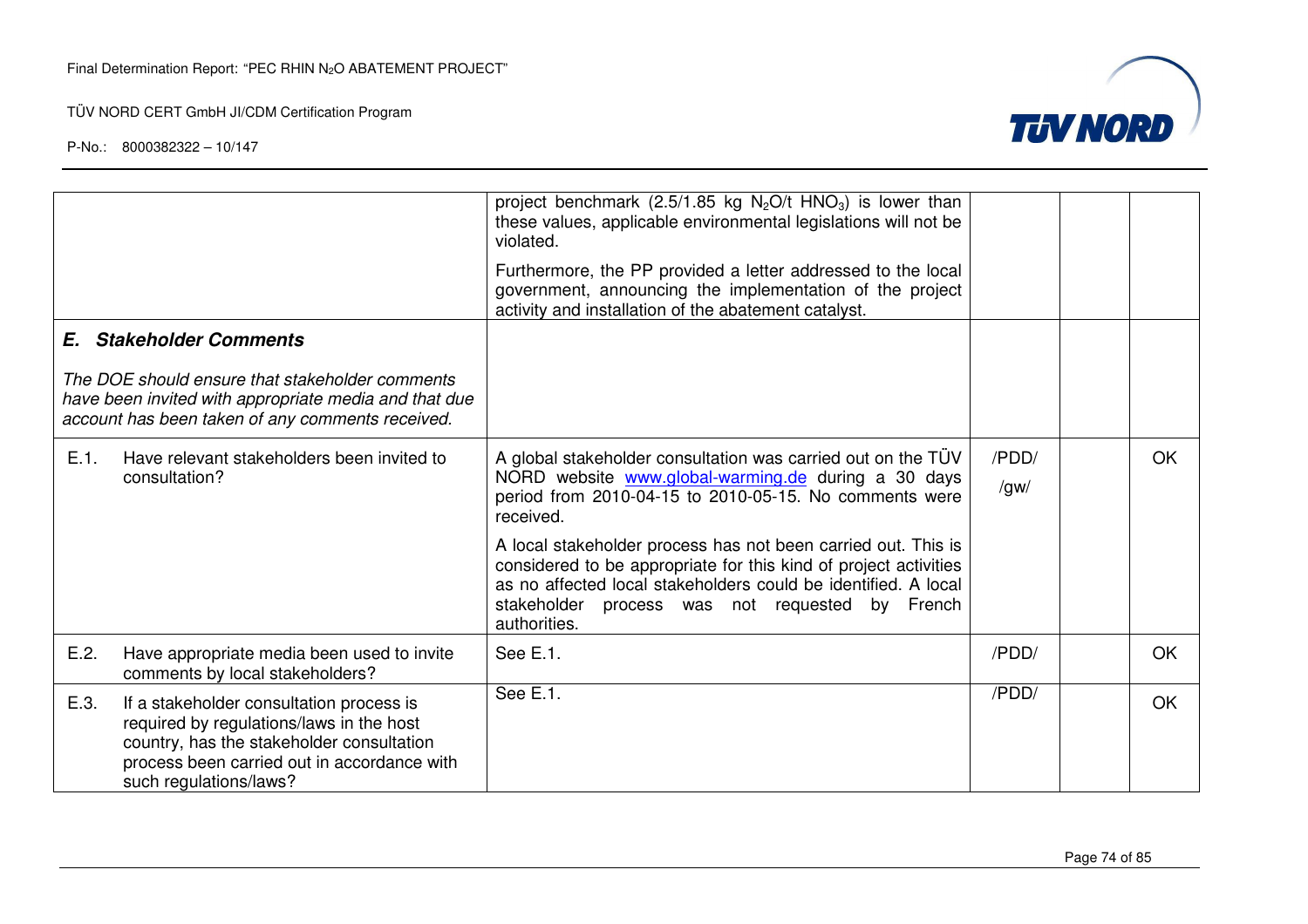TÜV NORD CERT GmbH JI/CDM Certification Program



| E.4. | Is an appropriate summary of the stakeholder<br>comments received provided in the PDD? | No comments were received during the period of 30 days of<br>the global stakeholder process. | /PDD/ | OK |
|------|----------------------------------------------------------------------------------------|----------------------------------------------------------------------------------------------|-------|----|
| E.5. | Has due account been taken of any<br>stakeholder comments received?                    | See E.1.                                                                                     | /PDD/ | OK |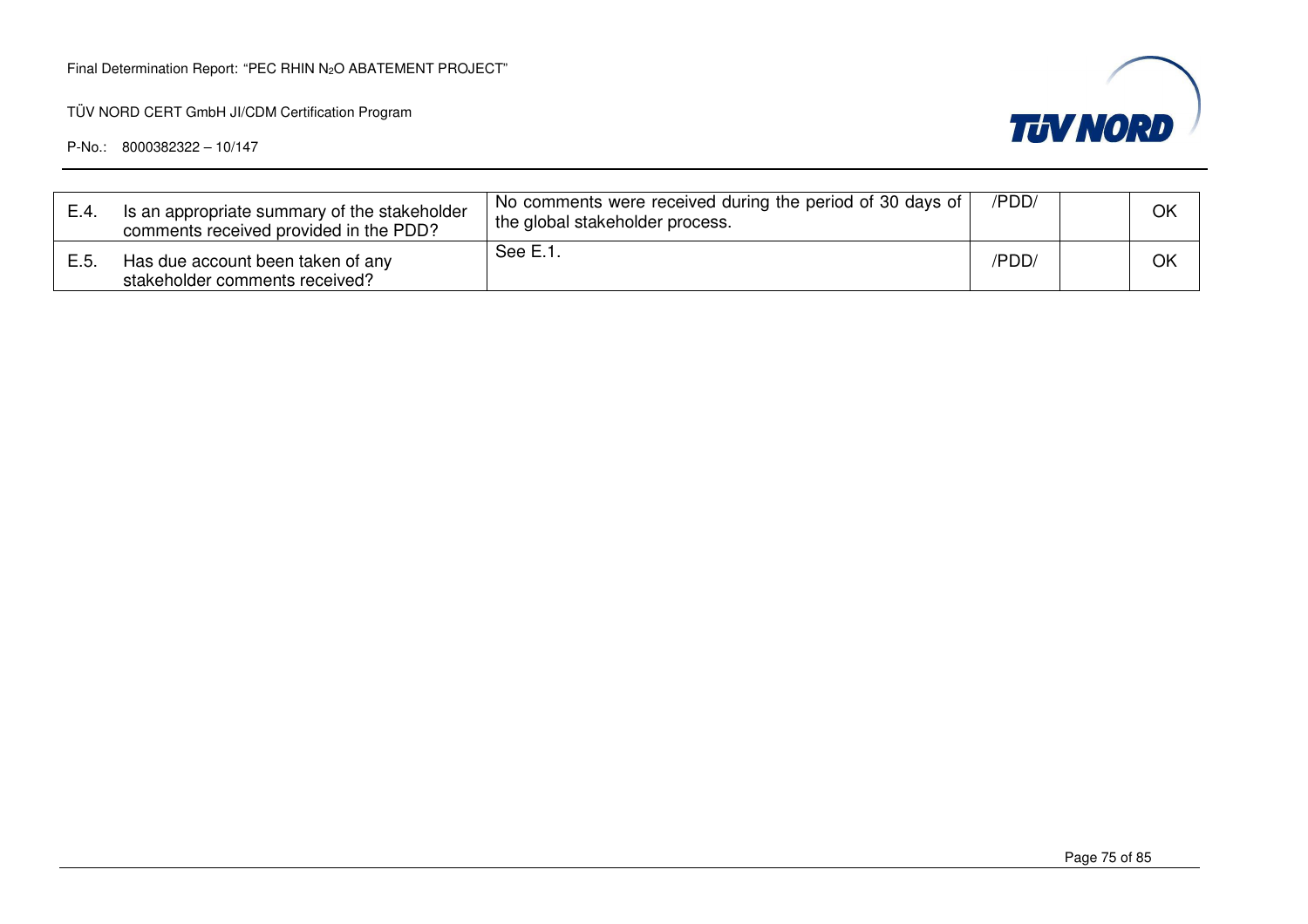

## **ANNEX 2: ASSESSMENT OF BASELINE IDENTIFICATION**

### **Table A-2:** Assessment of Baseline Identification

|             | <b>Baseline alternatives are not identified</b>  |
|-------------|--------------------------------------------------|
| $\boxtimes$ | Assessment of alternatives of baseline see below |

|                                                                                                                                                                                                                          |                                          |                      |                                                                                                                                                                                                                                                                                                             |              |                                                         | <b>DOE Assessment</b>                                                                                                                                                                                                                                                                            |
|--------------------------------------------------------------------------------------------------------------------------------------------------------------------------------------------------------------------------|------------------------------------------|----------------------|-------------------------------------------------------------------------------------------------------------------------------------------------------------------------------------------------------------------------------------------------------------------------------------------------------------|--------------|---------------------------------------------------------|--------------------------------------------------------------------------------------------------------------------------------------------------------------------------------------------------------------------------------------------------------------------------------------------------|
| <b>Baseline Alternatives</b><br>identified                                                                                                                                                                               | In line<br>with the<br>Metho-<br>dology? | Eli-<br>mina-<br>ted | Evi-<br>Reasons for elimination / non-<br>elimination from list of<br>dence<br>alternatives<br>used                                                                                                                                                                                                         |              | <b>Appro-</b><br>priate-<br>ness of<br>elimi-<br>nation | Assessment of determination team<br>(results and means of assessment)                                                                                                                                                                                                                            |
| a) Continuation of the<br><b>Status Quo (Business as</b><br><b>Usual Scenario). The</b><br>continuation of the<br>business as usual<br>scenario, where:<br>i) there is no $N_2O$<br>destruction technology<br>installed. | $\boxtimes$                              | $\boxtimes$          | The scenario not to install any<br>$N2O$ abatement technology is not<br>in complience with the "Arrêté<br>Préféctoral" which limits the $N_2O$<br>emissions to 3 kg $N_2O/t$ HNO <sub>3</sub><br>(100%) from 2011-01-01 onwards.<br>This alternative has to be<br>removed from list of alternatives.        | /PDD/<br>AP/ | $\boxtimes$                                             | The determination team follows the statements for the<br>elimination of scenario a)i), since the 'Arrêté Préféctoral',<br>which is an official decision of the local government<br>obliges the plant operator to reduce the emission level to<br>the limit of 3.99kg $N_2O$ /tHNO <sub>3</sub> . |
| a) Continuation of the<br><b>Status Quo (Business as</b><br><b>Usual Scenario). The</b><br>continuation of the<br>business as usual<br>scenario, where:<br>ii) only sufficient<br>secondary catalyst is                  | $\boxtimes$                              |                      | The scenario which includes the<br>option to install only just enough<br>catalyst material in the de- $N_2O$<br>bed to achieve compliance with<br>the local 'Arrêté Préféctoral' on<br>$N2O$ emissions will not lead to an<br>emission reduction beyond the<br>3. $N_2O$ /tHNO <sub>3</sub> and the project | /PDD/<br>AP/ |                                                         | The determination team follows the statement for the<br>eligibility of scenario a)ii), since only the reduction of<br>emissions below the limits of the governmental decree<br>will lead to claim for Emission Reduction Units in<br>compliance with the country specific methodology.           |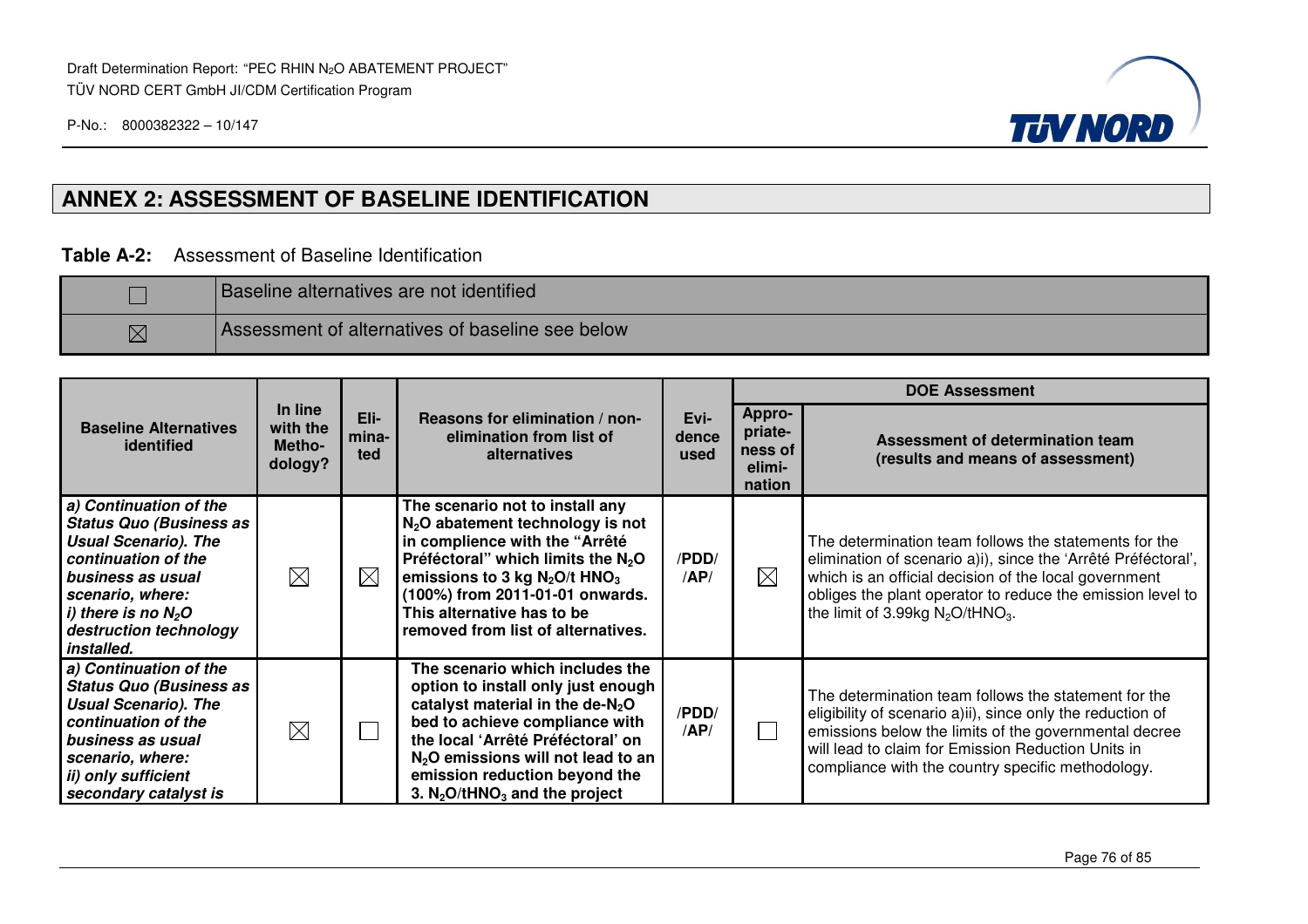Draft Determination Report: "PEC RHIN N2O ABATEMENT PROJECT" TÜV NORD CERT GmbH JI/CDM Certification Program



|                                                                                                                                                                                                          |                                          |                      |                                                                                                                                                                                                                                                                                                         |                       | <b>DOE Assessment</b>                            |                                                                                                                                                                                                            |  |
|----------------------------------------------------------------------------------------------------------------------------------------------------------------------------------------------------------|------------------------------------------|----------------------|---------------------------------------------------------------------------------------------------------------------------------------------------------------------------------------------------------------------------------------------------------------------------------------------------------|-----------------------|--------------------------------------------------|------------------------------------------------------------------------------------------------------------------------------------------------------------------------------------------------------------|--|
| <b>Baseline Alternatives</b><br>identified                                                                                                                                                               | In line<br>with the<br>Metho-<br>dology? | Eli-<br>mina-<br>ted | Reasons for elimination / non-<br>elimination from list of<br>alternatives                                                                                                                                                                                                                              | Evi-<br>dence<br>used | Appro-<br>priate-<br>ness of<br>elimi-<br>nation | Assessment of determination team<br>(results and means of assessment)                                                                                                                                      |  |
| installed to ensure<br>compliance with any<br>applicable legal N <sub>2</sub> O<br>regulations.                                                                                                          |                                          |                      | activity will not take place. This<br>alternative will be not removed<br>from list of alternatives.                                                                                                                                                                                                     |                       |                                                  |                                                                                                                                                                                                            |  |
| b) Alternative uses of<br>$N2O$ , such as:<br>- Recycling of $N_2O$ for<br>feedstock<br>- External use of $N_2O$                                                                                         | $\boxtimes$                              | $\boxtimes$          | The use of $N2O$ as a feedstock for<br>the production of nitric acid is<br>technically not feasible, because<br>it is not possible to produce nitric<br>acid from $N_2O$ at the quantities<br>found in the tail gas of nitric acid<br>plants.                                                           | /PDD/<br>/BREF/       | $\boxtimes$                                      | Due to low concentrations of $N_2O$ in the exhaust of the<br>plant, the recycling is not a technically suitable and<br>economically attractive alternative.                                                |  |
| c) Installation of NCSR<br>(Non Specific<br><b>Catalytic Reduction)</b>                                                                                                                                  | $\boxtimes$                              | $\boxtimes$          | The application of a Non Specific<br><b>Catalytic Reduction Unit causes</b><br>high investment and operation<br>costs due to permanent demand<br>of a reduction agent. This<br>technology produces emissions<br>of CO, CO <sub>2</sub> and remaining<br>hydrocarbons.                                   | /PDD/<br>/BREF/       | $\boxtimes$                                      | Since there is an efficient $N_2O$ -abatement system<br>available on market, there is no need to choose a not-<br>state-of-the-art-technology which causes higher costs<br>conducted with less efficiency. |  |
| Implementation of a<br>d)<br>primary, secondary<br>or tertiary $N_2O$<br>destruction<br>technology in the<br>absence of the<br>registration of the<br>project activity as a<br><b>Projet Domestique.</b> | $\boxtimes$                              | $\boxtimes$          | Since there is no financial benefit<br>to reduce the $N_2O$ -emission below<br>the regulatory limit of 3 kg N <sub>2</sub> O/t<br>$HNO3$ from 2011 on, the<br>implementation of a catalyst<br>technology in absence of the<br>project activity will not take place.<br>Implementation in the absence of | /PDD/                 | $\boxtimes$                                      | The determination team follows the justification of the<br>PP, that there is no incentive to implement an abatement<br>technology in a comparable extent in absence of the<br>project activity             |  |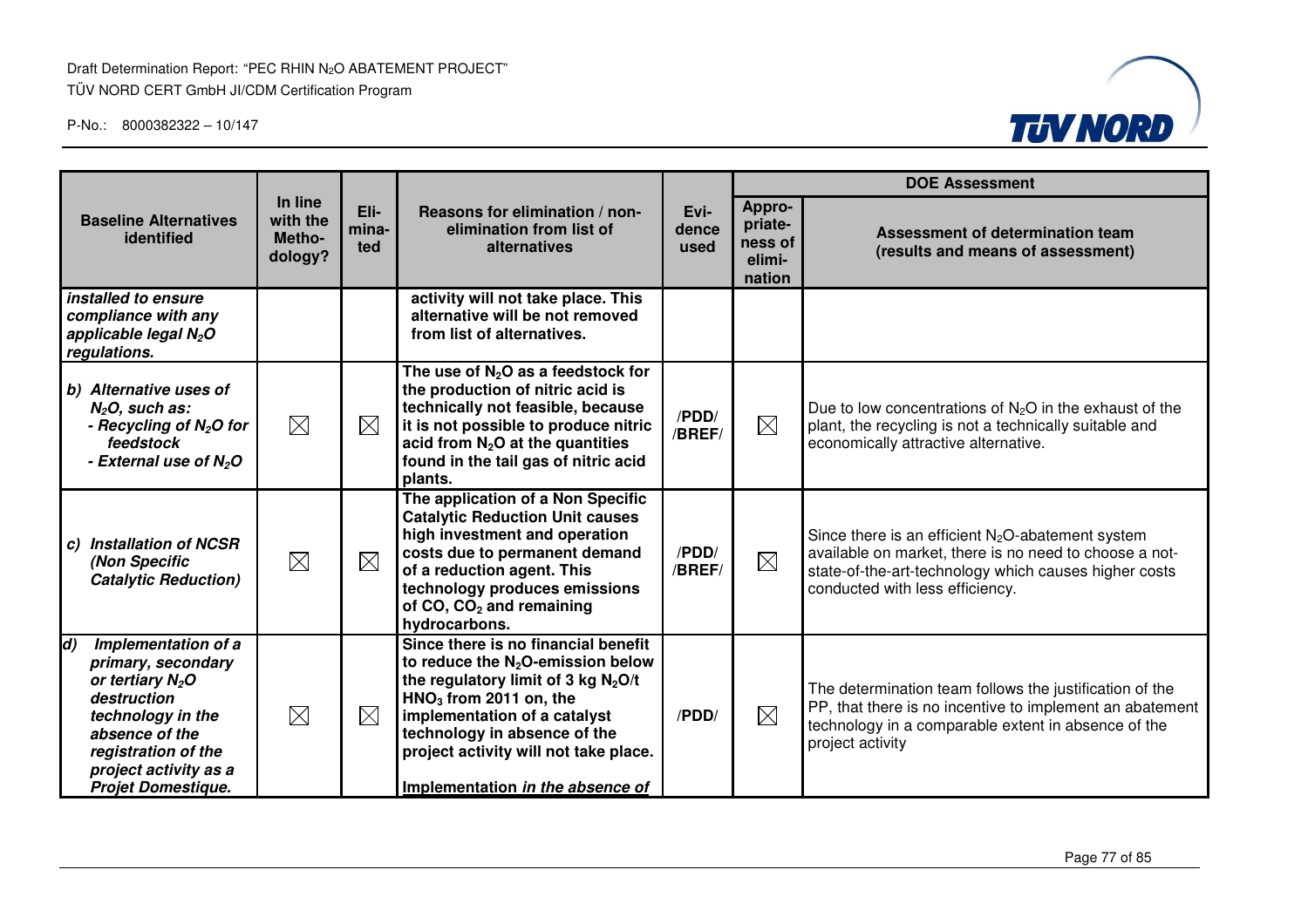Draft Determination Report: "PEC RHIN N2O ABATEMENT PROJECT" TÜV NORD CERT GmbH JI/CDM Certification Program



|                                            |                                          |                      |                                                                                              | Evi-<br>dence<br>used | <b>DOE Assessment</b>                            |                                                                       |  |
|--------------------------------------------|------------------------------------------|----------------------|----------------------------------------------------------------------------------------------|-----------------------|--------------------------------------------------|-----------------------------------------------------------------------|--|
| <b>Baseline Alternatives</b><br>identified | In line<br>with the<br>Metho-<br>dology? | Eli-<br>mina-<br>ted | Reasons for elimination / non-<br>elimination from list of<br>alternatives                   |                       | Appro-<br>priate-<br>ness of<br>elimi-<br>nation | Assessment of determination team<br>(results and means of assessment) |  |
|                                            |                                          |                      | the registration of the project<br>activity as a Projet Domestique:<br>See alternative a)ii) |                       |                                                  |                                                                       |  |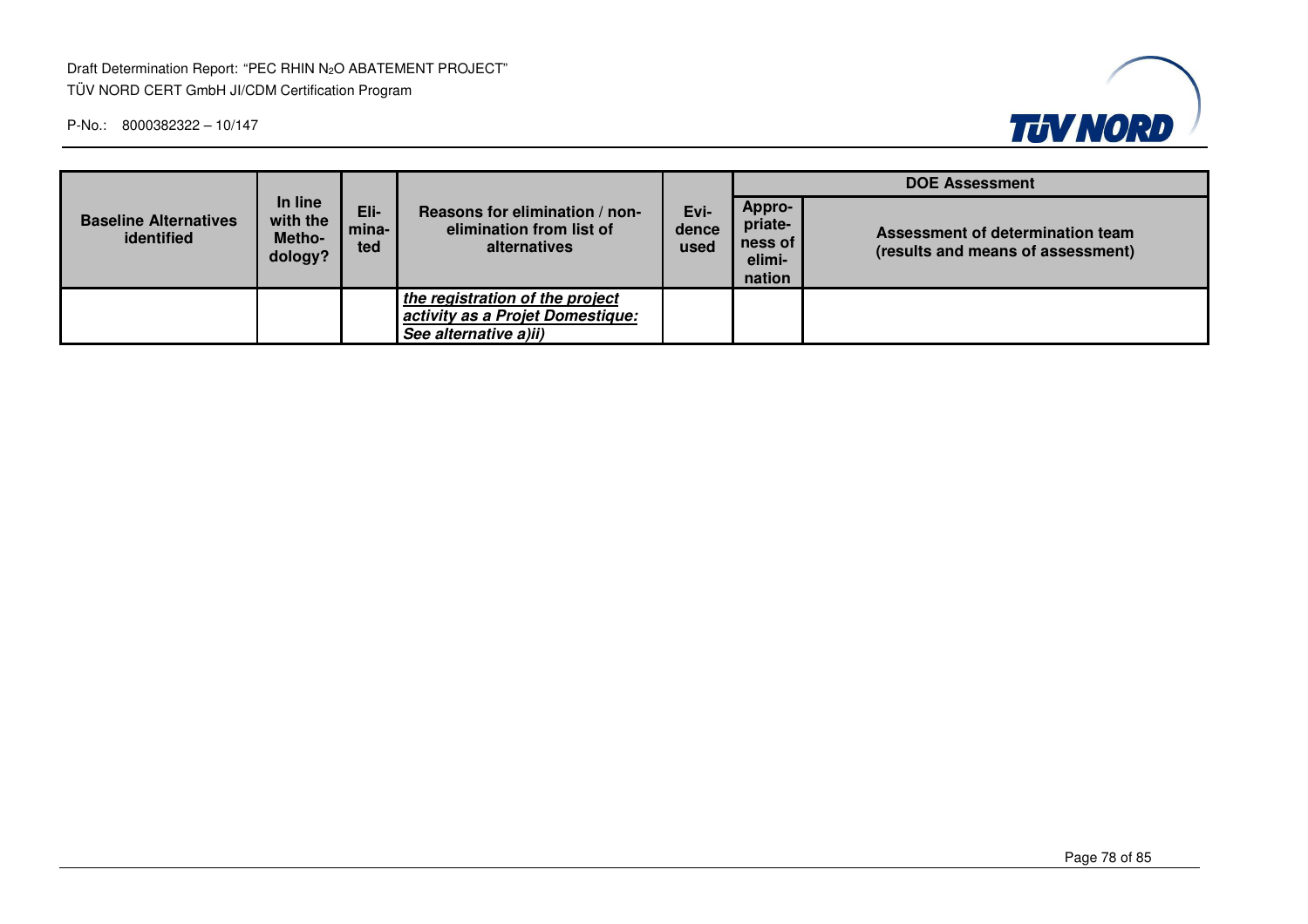

## **ANNEX 3: ASSESSMENT OF FINANCIAL PARAMETERS**

**Table A-3:** Assessment of Financial Parameters

|             | No financial parameters are used for additionality justification so far |
|-------------|-------------------------------------------------------------------------|
| $\boxtimes$ | Assessment of all financial parameters see below                        |

|                  |                              |             | Source of                                                    |                                | <b>DOE ASSESSMENT</b>                     |                                                                |                                                                                                                                    |  |  |
|------------------|------------------------------|-------------|--------------------------------------------------------------|--------------------------------|-------------------------------------------|----------------------------------------------------------------|------------------------------------------------------------------------------------------------------------------------------------|--|--|
| <b>Parameter</b> | Value<br>applied             | <b>Unit</b> | <b>Information</b><br>(please indicate<br>document and page) | Reference                      | <b>Correctness</b><br>of value<br>applied | Appropriateness<br>of information<br>source                    | <b>Comment</b>                                                                                                                     |  |  |
|                  |                              | <b>EUR</b>  | PecRhin cost vs.<br>revenues100504.xls<br>(Excel sheet)      |                                |                                           |                                                                | The parameter "Project revenues" of the cost<br>analysis is related to following figures:                                          |  |  |
|                  |                              |             |                                                              | - Project<br>document<br>ation | The values<br>are correct                 | The information<br>sources are<br>checked to be<br>appropriate | Expected $HNO3$ production (t)<br>$\bullet$                                                                                        |  |  |
|                  | 1,990,514                    |             |                                                              |                                |                                           |                                                                | Benchmark emissions ( $tCO2e$ )                                                                                                    |  |  |
| Project revenues | (2010 –<br>2012<br>period)   |             |                                                              |                                |                                           |                                                                | Project Emissions ( $tCO2e$ )                                                                                                      |  |  |
|                  |                              |             |                                                              |                                |                                           |                                                                | 10% deduction of ERUs generated                                                                                                    |  |  |
|                  |                              |             |                                                              |                                |                                           |                                                                | ERU price of 9 EUR (estimated)                                                                                                     |  |  |
|                  |                              |             |                                                              |                                |                                           |                                                                | is correct calculated and assessed. There are<br>no emission taxes regarding $N_2O$ -emission<br>included as an additional income. |  |  |
| Tax savings      | 140,926<br>$(2010 -$<br>2012 | <b>EUR</b>  | PecRhin cost vs.<br>revenues100504.xls<br>(Excel sheet)      | - Project<br>document<br>ation | The values<br>are correct                 | The information<br>sources are<br>checked to be                | A special environmental tax is payable in<br>accordance with article 45 of the 'Loi de                                             |  |  |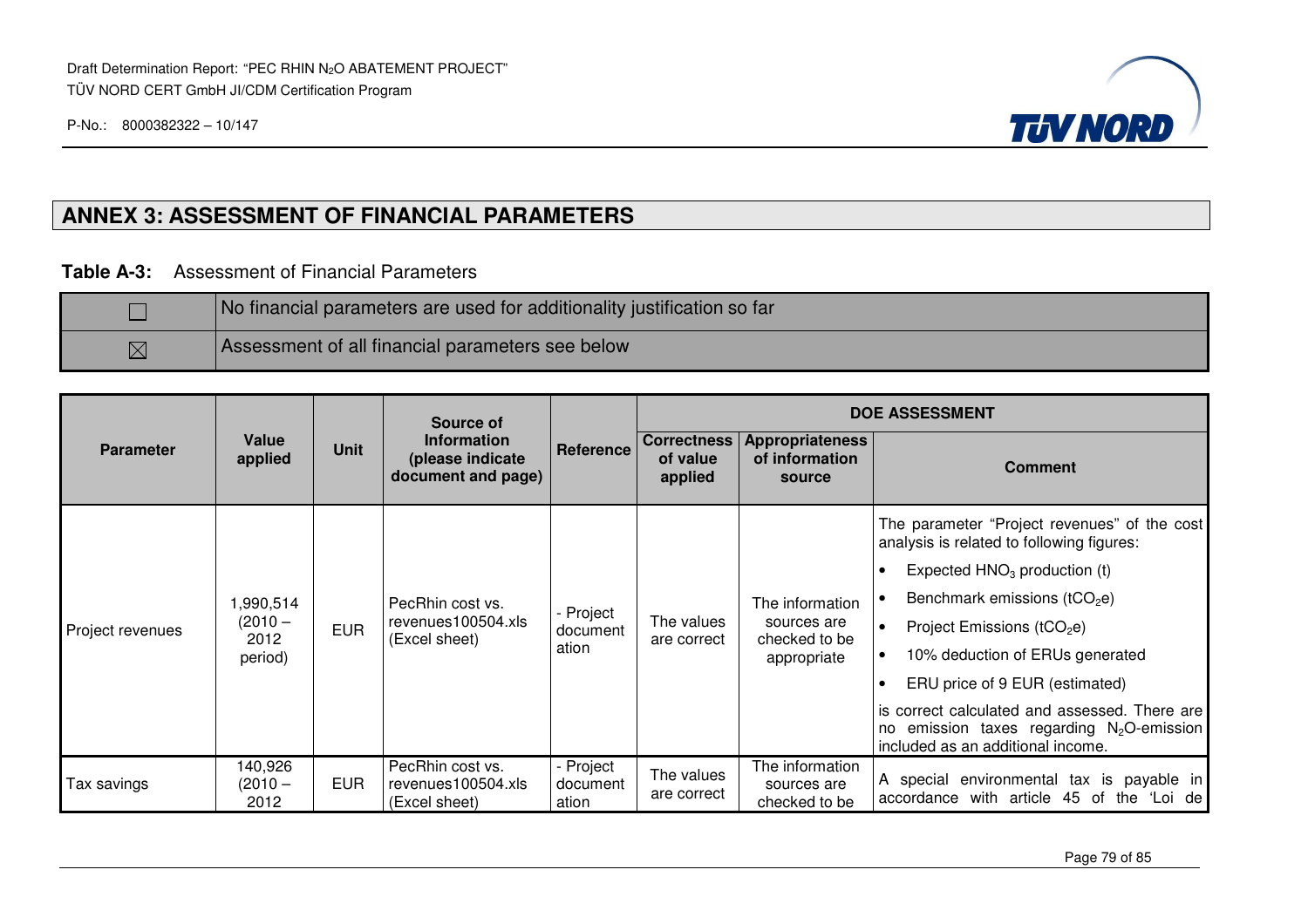

|                                                  |                                         |                                                                             | Source of                                               |                                |                                           |                                                                                        | <b>DOE ASSESSMENT</b>                                                                                                                                                                                                                                                                                                                                                    |  |  |
|--------------------------------------------------|-----------------------------------------|-----------------------------------------------------------------------------|---------------------------------------------------------|--------------------------------|-------------------------------------------|----------------------------------------------------------------------------------------|--------------------------------------------------------------------------------------------------------------------------------------------------------------------------------------------------------------------------------------------------------------------------------------------------------------------------------------------------------------------------|--|--|
| <b>Parameter</b>                                 | Value<br>applied                        | <b>Information</b><br><b>Unit</b><br>(please indicate<br>document and page) |                                                         | Reference                      | <b>Correctness</b><br>of value<br>applied | <b>Appropriateness</b><br>of information<br>source                                     | <b>Comment</b>                                                                                                                                                                                                                                                                                                                                                           |  |  |
|                                                  | period)                                 |                                                                             |                                                         |                                |                                           | appropriate                                                                            | Finances 1999' and article 266 nonies of the<br>'Code des Douanes"/douane'. The law stipulates<br>a tax of 67.01 EU per tonne $N_2O$ emitted<br>(value of 2010). The tax savings were not<br>added to the project revenues but used as an<br>argument, that the project activity cannot be<br>financed with these tax savings and without<br>support of the ERU issuing. |  |  |
|                                                  |                                         |                                                                             |                                                         |                                |                                           |                                                                                        | The parameter "Secondary Catalyst Costs" of<br>the cost analysis includes the costs <sup>/JM/</sup> for                                                                                                                                                                                                                                                                  |  |  |
|                                                  |                                         | <b>EUR</b><br>2012                                                          | PecRhin cost vs.<br>revenues100504.xls<br>(Excel sheet) | Project<br>document<br>ation   | The values<br>are correct                 | The information<br>sources are<br>checked during<br>on site visit to be                | > 90 % red.:<br>€1.03/tHNO <sub>3</sub><br>leasing<br>$\bullet$                                                                                                                                                                                                                                                                                                          |  |  |
|                                                  | 542.150<br>$(2010 -$                    |                                                                             |                                                         |                                |                                           |                                                                                        | €0,97/tHNO <sub>3</sub><br>$> 85 \%$ red.:                                                                                                                                                                                                                                                                                                                               |  |  |
|                                                  |                                         |                                                                             |                                                         |                                |                                           |                                                                                        | > 80 % red.:<br>€0:937tHNO <sub>3</sub>                                                                                                                                                                                                                                                                                                                                  |  |  |
| Catalyst costs                                   |                                         |                                                                             |                                                         |                                |                                           |                                                                                        | > 75 % red.:<br>€0,87/tHNO <sub>3</sub>                                                                                                                                                                                                                                                                                                                                  |  |  |
|                                                  | period)                                 |                                                                             |                                                         |                                |                                           | appropriate                                                                            | installing just enough catalyst material to<br>be in complience<br>with the "Arrêté<br>the<br>Préféctoral"<br>limits<br>which<br>N <sub>2</sub> O<br>emissions to 3 kg $N_2O/t$ HNO <sub>3</sub> (100%) from<br>2010-01-01 onwards $/3$ <sup>kg/</sup> .                                                                                                                 |  |  |
|                                                  |                                         |                                                                             |                                                         |                                |                                           |                                                                                        | and is correct calculated and assessed.                                                                                                                                                                                                                                                                                                                                  |  |  |
| Automated<br>monitoring<br>system<br>(AMS) costs | 123,000<br>$(2010 -$<br>2012<br>period) | <b>EUR</b>                                                                  | PecRhin cost vs.<br>revenues100504.xls<br>(Excel sheet) | - Project<br>document<br>ation | The values<br>are correct                 | The information<br>sources are<br>checked during<br>on site visit to be<br>appropriate | The parameter "AMS costs" of the cost<br>analysis includes the costs for<br>Modification of N2O analyser/relocation of<br>sampling points                                                                                                                                                                                                                                |  |  |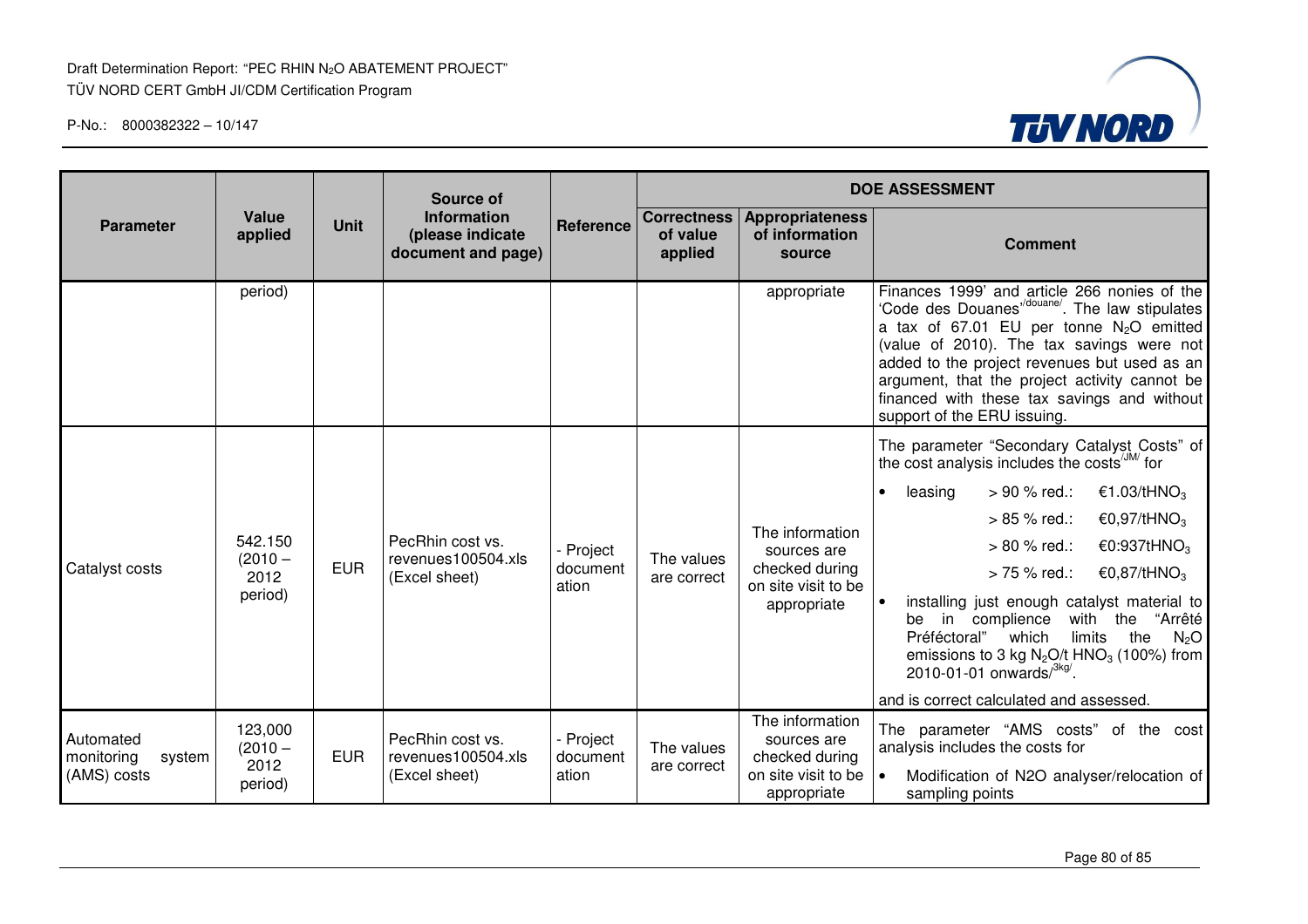

|                      |                  |             | Source of                                                    |                       |                                           |                                                    | <b>DOE ASSESSMENT</b>                                                                                                |
|----------------------|------------------|-------------|--------------------------------------------------------------|-----------------------|-------------------------------------------|----------------------------------------------------|----------------------------------------------------------------------------------------------------------------------|
| <b>Parameter</b>     | Value<br>applied | <b>Unit</b> | <b>Information</b><br>(please indicate<br>document and page) | Reference             | <b>Correctness</b><br>of value<br>applied | <b>Appropriateness</b><br>of information<br>source | <b>Comment</b>                                                                                                       |
|                      |                  |             |                                                              |                       |                                           |                                                    | Sampling gases, new HNO3 flow meters &<br><b>DCS</b> modifications                                                   |
|                      |                  |             |                                                              |                       |                                           |                                                    | Flow, temp & pressure measurements,<br>plus sampling ports                                                           |
|                      |                  |             |                                                              |                       |                                           |                                                    | and is correct calculated and assessed. The<br>determination team valuating these costs as<br>customary and correct. |
|                      |                  |             |                                                              |                       |                                           |                                                    | The parameter "JI Project operating costs" of<br>the cost analysis includes the costs for                            |
|                      |                  |             |                                                              |                       |                                           |                                                    | QAL2 audit (2010)<br>$\bullet$                                                                                       |
|                      | 191,500          |             |                                                              |                       |                                           | The information                                    | QAL3<br>(maintenance, calibrations<br>etc)<br>(ongoing)                                                              |
| JI Project operating | $(2010 -$        | <b>EUR</b>  | PecRhin cost vs.<br>revenues100504.xls                       | - Project<br>document | The values                                | sources are<br>checked during                      | Annual Surveillance Test (2011, 2012)                                                                                |
| costs                | 2012<br>period)  |             | (Excel sheet)                                                | ation                 | are correct                               | on site visit to be                                | Determination (once)<br>$\bullet$                                                                                    |
|                      |                  |             |                                                              |                       |                                           | appropriate                                        | <b>First Verification</b><br>$\bullet$                                                                               |
|                      |                  |             |                                                              |                       |                                           |                                                    | Subsequent Verifications (x 4)<br>$\bullet$                                                                          |
|                      |                  |             |                                                              |                       |                                           |                                                    | and is correct calculated and assessed. The<br>determination team valuating these costs as<br>customary and correct. |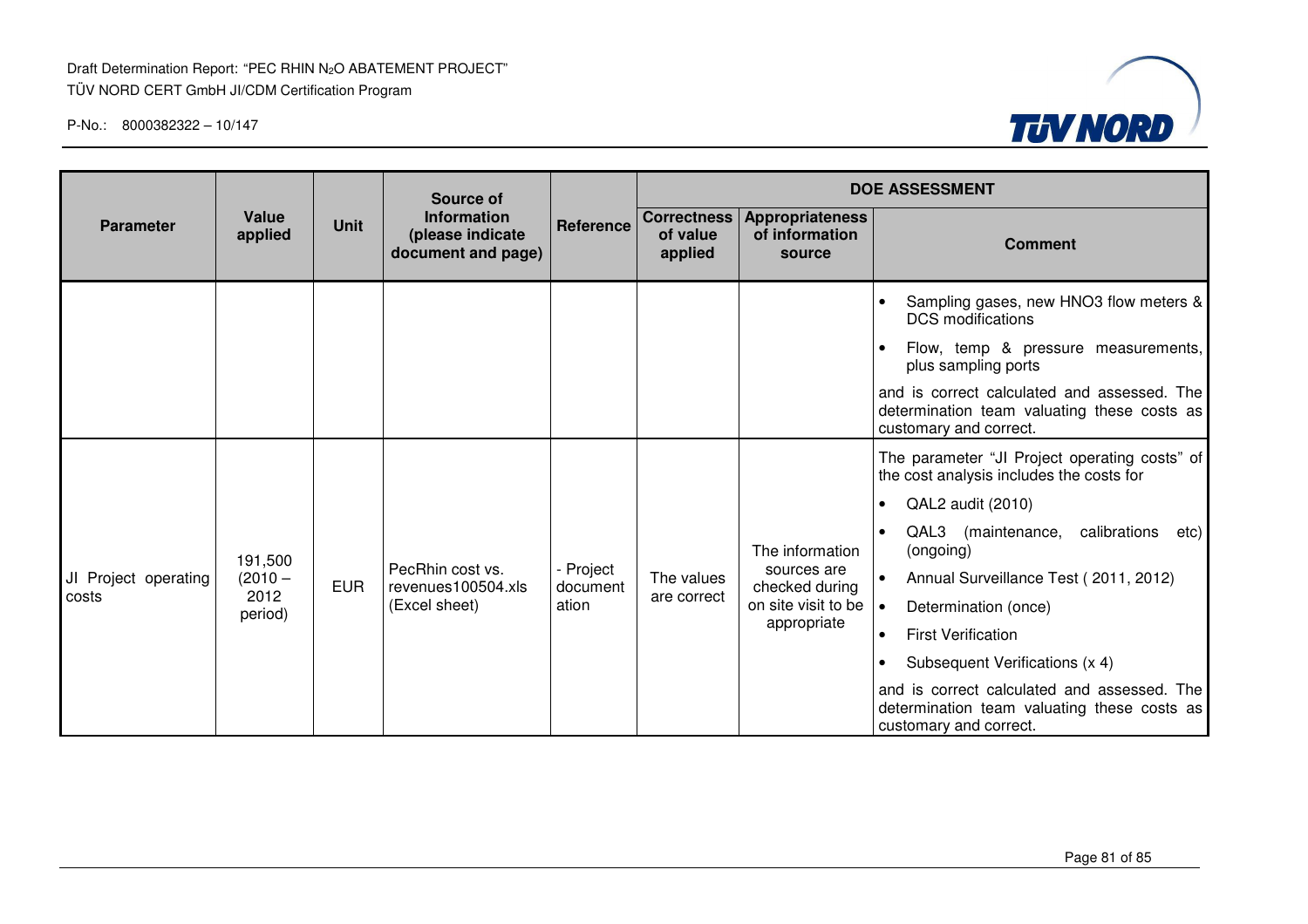

### **ANNEX 4: ASSESSMENT OF BARRIER ANALYSIS**

### **Table A-4:** Assessment of Barrier Analysis

|             | No barrier parameters are used for additionality justification |
|-------------|----------------------------------------------------------------|
| $\boxtimes$ | Assessment of barriers see below                               |

| Kind of                                    | <b>Description of Barrier</b>                                                                                                                                                                                                                                                                                                                                                                                                                                                                     | <b>Evidence</b><br>used                                             | Assessment of determination team                                                                                                                                                                 |                                                                                                                                                                                                                                                                                                                                                      |  |
|--------------------------------------------|---------------------------------------------------------------------------------------------------------------------------------------------------------------------------------------------------------------------------------------------------------------------------------------------------------------------------------------------------------------------------------------------------------------------------------------------------------------------------------------------------|---------------------------------------------------------------------|--------------------------------------------------------------------------------------------------------------------------------------------------------------------------------------------------|------------------------------------------------------------------------------------------------------------------------------------------------------------------------------------------------------------------------------------------------------------------------------------------------------------------------------------------------------|--|
| <b>Barrier</b><br>(invest,<br>tech, other) |                                                                                                                                                                                                                                                                                                                                                                                                                                                                                                   |                                                                     | <b>Appropriat</b><br>eness of<br>information<br>source                                                                                                                                           | <b>Explanation of final result</b>                                                                                                                                                                                                                                                                                                                   |  |
| Investment                                 | None of the N <sub>2</sub> O destruction<br>technology options (including<br>NSCR) are expected to generate<br>any financial or economic benefits<br>other than JI-related income<br>(minor tax savings caused by<br>lower $N_2O$ -emissions excepted).<br>Their operation does not create<br>any marketable products or by-<br>products. However, any operator<br>willing to install and thereafter<br>operate such technology faces<br>significant investment and<br>additional operating costs | /PDD/<br>Check of<br>legal frame<br>conditions<br>of the<br>country | The source<br>are<br>appropriate<br>to prove,<br>that there<br>are no<br>financial<br>benefits<br>which can<br>be<br>generated<br>by the<br>reduction<br>of $N_2O$ or<br>other GHG<br>emissions. | The PP could prove, that the project activity faces an investment barrier since the<br>implementation of the project activity can only be financed through the benefit of the<br>JI. There is no incentive beyond the JI for plant operator to implement an abatement<br>technology which reduced N <sub>2</sub> O-emissions beyond the legal limit. |  |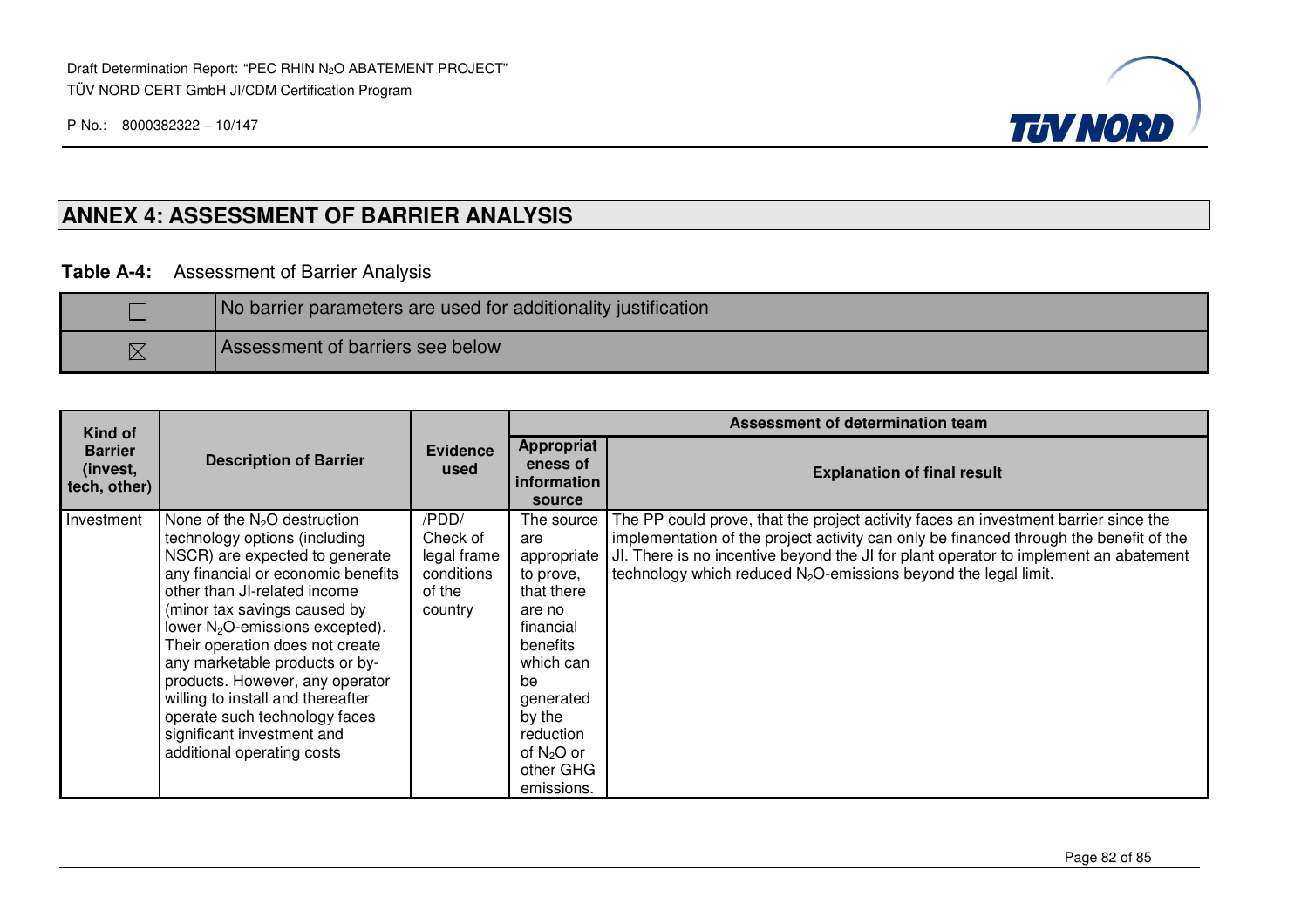#### Draft Determination Report: "PEC RHIN N2O ABATEMENT PROJECT" TÜV NORD CERT GmbH JI/CDM Certification Program



| Techno- | It is unlikely that any plant operator | /PDD/  | The BREF         | The PP could prove, that the project activity faces a technological barrier. |
|---------|----------------------------------------|--------|------------------|------------------------------------------------------------------------------|
| logical | would install such technologies on     | /BREF/ | documents        |                                                                              |
|         | a voluntary basis without the          |        | show             |                                                                              |
|         | incentive of any regulatory            |        | clearly, that    |                                                                              |
|         | requirements (emissions caps) or       |        | the imple-       |                                                                              |
|         | financial benefits (such as            |        | mentation        |                                                                              |
|         | revenues from the sale of ERUs).       |        | of an            |                                                                              |
|         |                                        |        | additional       |                                                                              |
|         |                                        |        | N <sub>2</sub> O |                                                                              |
|         |                                        |        | abatement        |                                                                              |
|         |                                        |        | technology       |                                                                              |
|         |                                        |        | in an exis-      |                                                                              |
|         |                                        |        | ting plant is    |                                                                              |
|         |                                        |        | coupled          |                                                                              |
|         |                                        |        | with com-        |                                                                              |
|         |                                        |        | prehensive       |                                                                              |
|         |                                        |        | construc-        |                                                                              |
|         |                                        |        | tion works.      |                                                                              |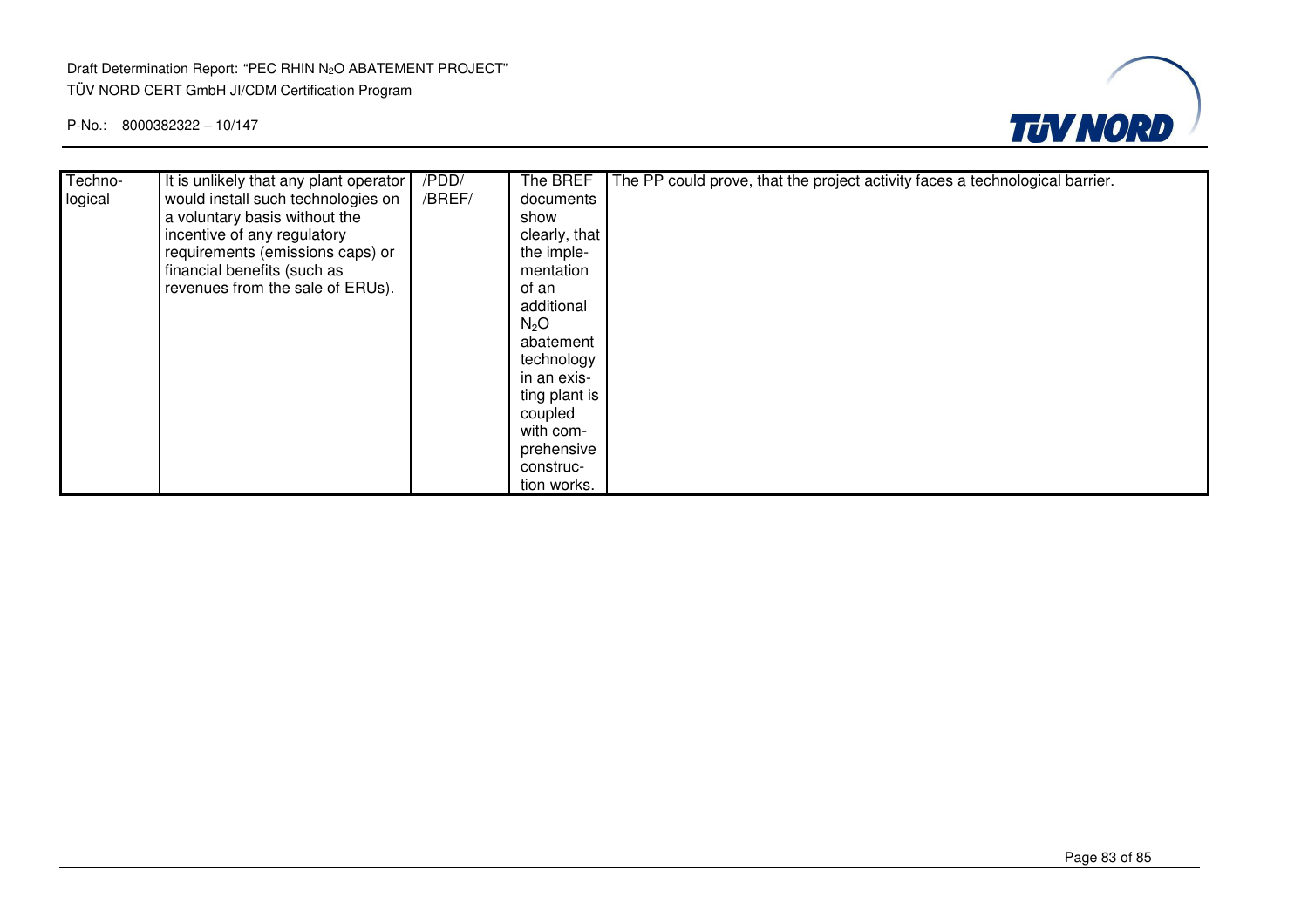

## **ANNEX 5: OUTCOME OF THE GSCP**

**Table A-5:** Outcome of the Global Stakeholder Consultation Process

| No comments were received during the global stakeholder consultation period                                                                                                             |
|-----------------------------------------------------------------------------------------------------------------------------------------------------------------------------------------|
| Comments were received during the global stakeholder consultation period. The comments (in unedited form) and the consideration/response of the determination team are presented below: |

| Comment<br>No.: | <b>Comment by:</b> | Inserted on: | <b>Subject</b> | Comment <sup>"</sup> | <b>Response determination</b><br>team | <b>Conclusion</b><br>(incl. CARs<br><b>CLs or</b><br>FARs) |
|-----------------|--------------------|--------------|----------------|----------------------|---------------------------------------|------------------------------------------------------------|
|                 |                    |              |                |                      |                                       |                                                            |

 $\overline{1}$  In case clarifications have been requested by the determination team corresponding rows shall be added